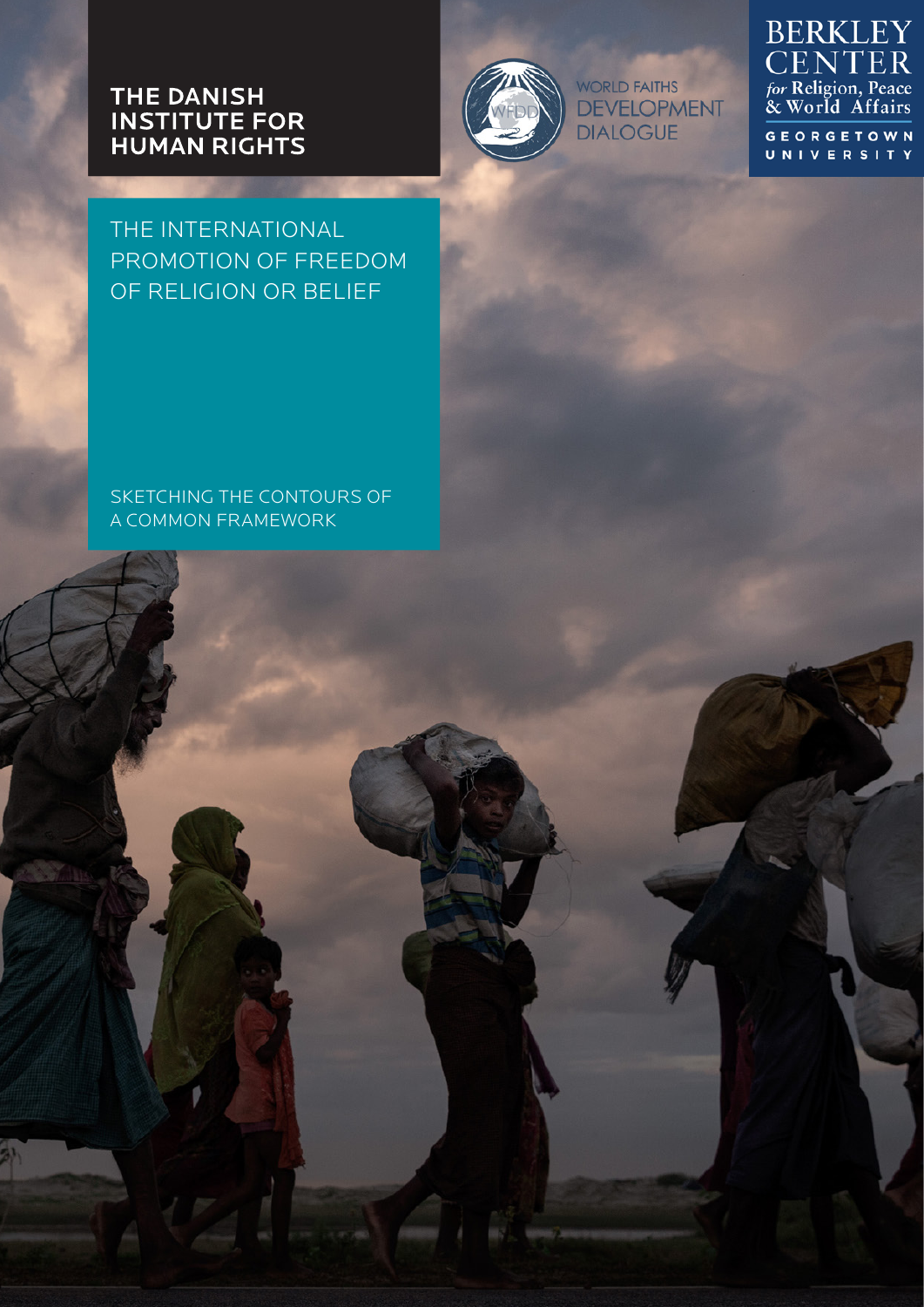#### THE INTERNATIONAL PROMOTION OF FREEDOM OF RELIGION OR BELIEF

Authors: Marie Juul Petersen and Katherine Marshall

The authors wish to thank the many experts on FoRB who have contributed in various ways to the report. First and foremost, we would like to thank Amy Shepherd, Christian Solidarity Worldwide; Bassem Maher, independent consultant, Egypt; Claire Thomas, Shikha Dilawri and Miriam Puttick, Minority Rights Group International; Elizabeth Cassidy, US Commission on International Religious Freedom; Elizabeth O'Casey, Humanists International (formerly International Humanist and Ethical Union); Eugene Yapp, RFL Partnership; Katherine Cash, Swedish Mission Council/ FoRB Learning Platform; Kyaw Win, Burma Human Rights Network; Samy Gerges, Freedom House; Sharon Rosen, Search for Common Ground, as well as various other, anonymous, experts from international NGOs, state institutions and national organisations who generously shared their experiences and provided invaluable insights on the topic in interviews. We would also like to thank Cole Durham, Brigham Young University; Filip Buff Pedersen, Danish Mission Council; John Kinahan, Forum 18; Judd Birdsall, Cambridge Institute on Religion & International Studies; Michael Wiener, OHCHR; Peter Mandaville, Berkley Center, Georgetown University; and Sanna Svensson, Swedish Mission Council who read the report and provided very valuable and insightful comments and suggestions for improvement. Obviously, the authors retain sole responsibility for any errors or omissions in the text.

e-ISBN: 978-87-93605-88-6

Layout: Hedda Bank Photo: Patrick Brown/Panos Pictures

© 2019 The Danish Institute for Human Rights Denmark's National Human Rights Institution Wilders Plads 8K, DK-1403 Copenhagen K Phone +45 3269 8888 [www.humanrights.dk](http://www.humanrights.dk)

Provided such reproduction is for non-commercial use, this publication, or parts of it, may be reproduced if author and source are quoted.

At the Danish Institute for Human Rights we aim to make our publications as accessible as possible. We use large font size, short (hyphen-free) lines, left-aligned text and strong contrast for maximum legibility. For further information about accessibility please click [www.humanrights.dk/accessibility](http://www.humanrights.dk/accessibility)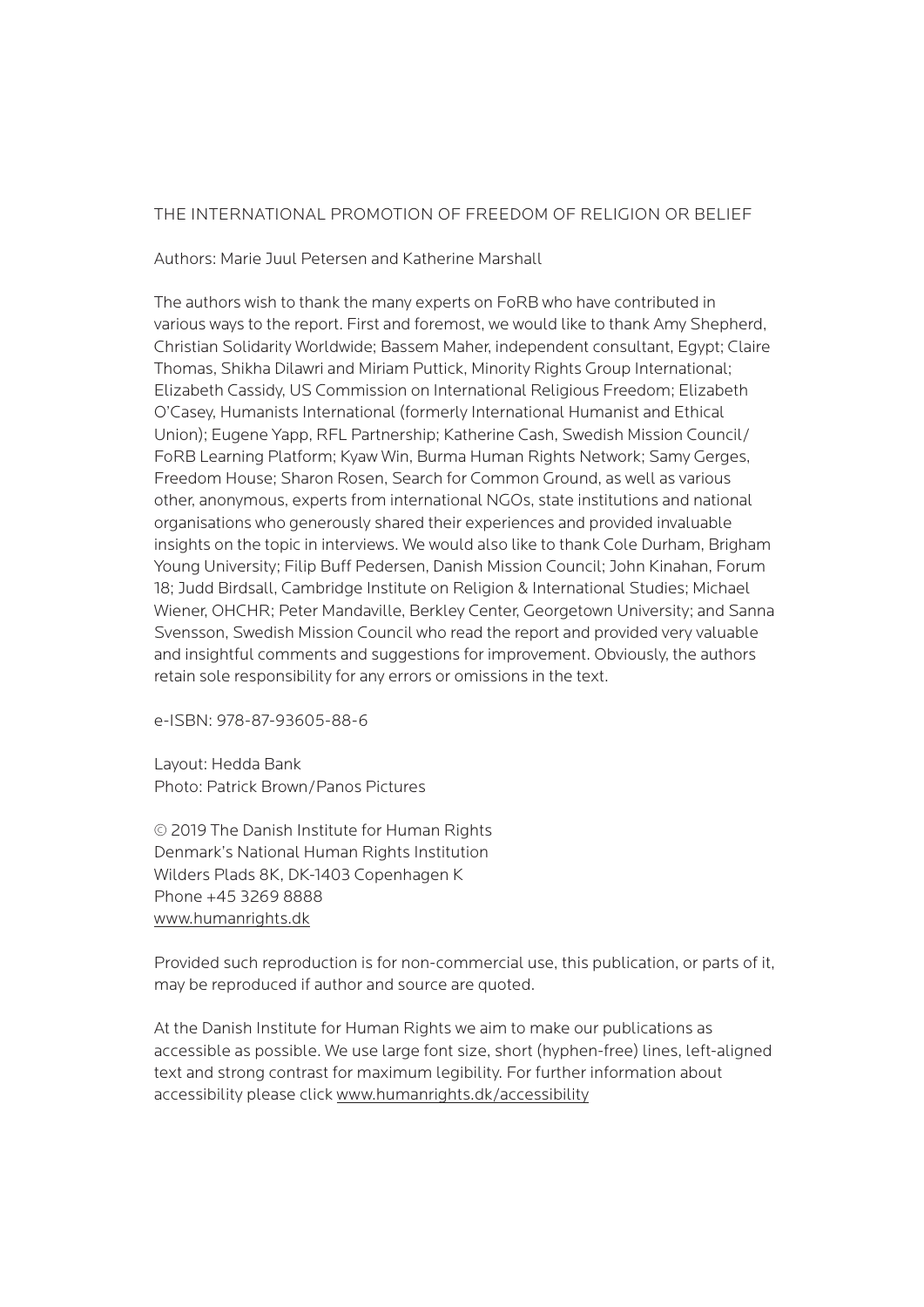# CONTENT

|     | <b>EXECUTIVE SUMMARY</b>                                          | 5               |
|-----|-------------------------------------------------------------------|-----------------|
|     | <b>CHAPTER 1 - INTRODUCTION</b>                                   | 8               |
| 1.1 | THE INTERNATIONAL PROMOTION OF FORB                               | 8               |
| 1.2 | SKETCHING THE CONTOURS OF A FRAMEWORK FOR                         |                 |
|     | INTERNATIONAL FORB PROMOTION                                      | 9               |
| 1.3 | BACKGROUND TO THE REPORT                                          | 10 <sup>°</sup> |
|     | <b>CHAPTER 2 - THE FIELD OF INTERNATIONAL PROMOTION OF</b>        |                 |
|     | <b>FREEDOM OF RELIGION OR BELIEF</b>                              | 11              |
| 2.1 | A HISTORICAL OVERVIEW AND MAIN POSITIONS                          | 11              |
|     | 2.2 CHALLENGES FROM A HUMAN RIGHTS PERSPECTIVE                    | 14              |
|     | 2.3 A HUMAN RIGHTS APPROACH TO FORB PROMOTION                     | 16              |
|     | 2.4 SUMMING UP: KEY PRINCIPLES OF A HUMAN RIGHTS APPROACH         |                 |
|     | TO FORB PROMOTION                                                 | 18              |
|     | <b>CHAPTER 3 - IDENTIFYING AND ASSESSING VIOLATIONS OF</b>        |                 |
|     | <b>FREEDOM OF RELIGION OR BELIEF</b>                              | 20              |
| 3.1 | MONITORING, DOCUMENTING AND REPORTING ON FORB                     |                 |
|     | <b>VIOLATIONS</b>                                                 | 20              |
|     | 3.2 DEFINING FORB VIOLATIONS                                      | 24              |
|     | 3.3 IDENTIFYING PERPETRATORS OF FORB VIOLATIONS                   | 27              |
|     | 3.4 ASSESSING THE PERVASIVENESS OF FORB VIOLATIONS                | 29              |
|     | 3.4 SUMMING UP: IDENTIFYING AND ASSESSING FORB VIOLATIONS         | 34              |
|     | <b>CHAPTER 4 - UNDERSTANDING THE ROOT CAUSES OF VIOLATIONS OF</b> |                 |
|     | <b>FREEDOM OF RELIGION OR BELIEF</b>                              | 35              |
| 4.1 | CONFLICT AND VIOLENCE                                             | 35              |
|     | 4.2 POVERTY AND INEQUALITY                                        | 36              |
| 4.3 | AUTHORITARIAN OR WEAK STATE STRUCTURES                            | 37              |
| 4.4 | OFFICIAL STATE RELIGION OR STATE ATHEISM                          | 38              |
| 4.5 | IDEAS, CULTURES AND IDEOLOGIES OF INTOLERANCE AND                 |                 |
|     | <b>EXCLUSION</b>                                                  | 42              |
|     | 4.6 SUMMING UP: ANALYSING CONTEXTUAL FACTORS                      | 43              |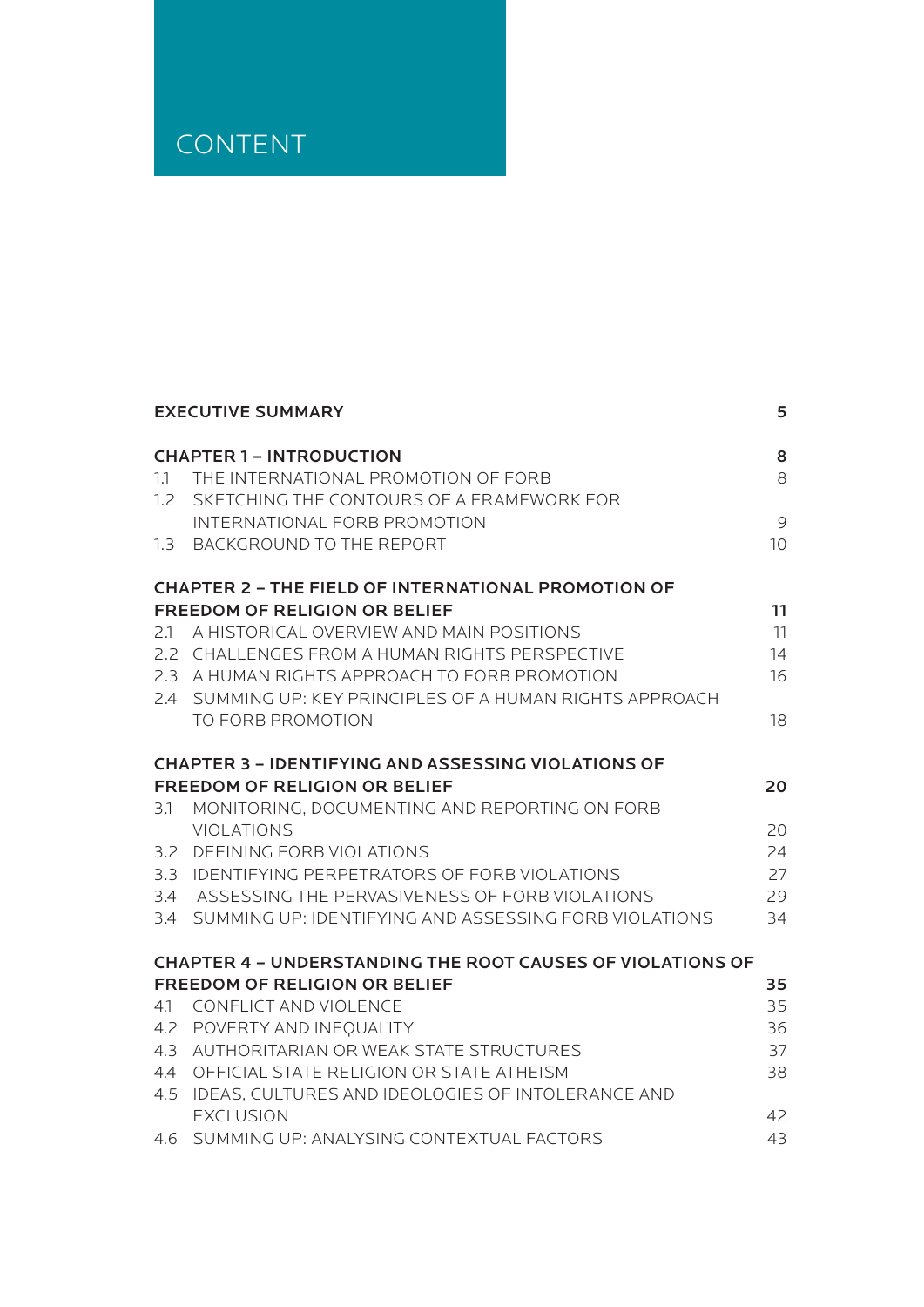|     | <b>CHAPTER 5 - RATIONALES AND MOTIVATIONS FOR VIOLATIONS OF</b> |    |
|-----|-----------------------------------------------------------------|----|
|     | <b>FREEDOM OF RELIGION OR BELIEF</b>                            | 45 |
| 5.1 | PROTECTION OF RELIGIOUS DOCTRINE AND TRADITIONS                 | 45 |
| 5.2 | THREATS TO NATIONAL IDENTITY, SOCIETAL HARMONY AND STATE        |    |
|     | <b>SECURITY</b>                                                 | 46 |
| 5.3 | <b>FORB SCEPTICISM</b>                                          | 47 |
|     | 5.4 MOTIVATIONS                                                 | 49 |
|     | 5.5 SUMMING UP: ANALYSING RATIONALES AND MOTIVATIONS            | 49 |
|     | <b>CHAPTER 6 - STRATEGIES TO PROMOTE FREEDOM OF RELIGION OR</b> |    |
|     | <b>BELIEF INTERNATIONALLY</b>                                   | 51 |
|     | 6.1 CHANGING GOVERNMENT BEHAVIOUR, POLICIES AND LEGISLATION     | 52 |
|     | 6.1.1 External pressure                                         | 53 |
|     | 6.1.2 Constructive engagement                                   | 57 |
|     | 6.2 CHANGING BEHAVIOUR OF NON-STATE ACTORS AND BROADER          |    |
|     | SOCIETAL CULTURES                                               | 60 |
|     | 6.2.1 External pressure                                         | 60 |
|     | 6.2.2 Engagement and cooperation                                | 61 |
|     | 6.3 SUMMING UP: STRATEGIES FOR FORB PROMOTION                   | 67 |
|     | <b>CHAPTER 7 - FRAMEWORK AND RECOMMENDATIONS</b>                | 69 |
| 7.1 | ELEMENTS OF A FRAMEWORK FOR THE INTERNATIONAL                   |    |
|     | PROMOTION OF FORB                                               | 69 |
| 7.2 | RECOMMENDATIONS FOR ACTORS ENGAGED IN INTERNATIONAL             |    |
|     | <b>FORB PROMOTION</b>                                           | 71 |
|     | <b>BIBLIOGRAPHY</b>                                             | 74 |
|     | APPENDIX A. AN OVERVIEW OF ACTORS IN THE FIELD OF               |    |
|     | <b>INTERNATIONAL PROMOTION OF FREEDOM OF RELIGION OR BELIEF</b> | 88 |

[NOTES](#page-91-0) 92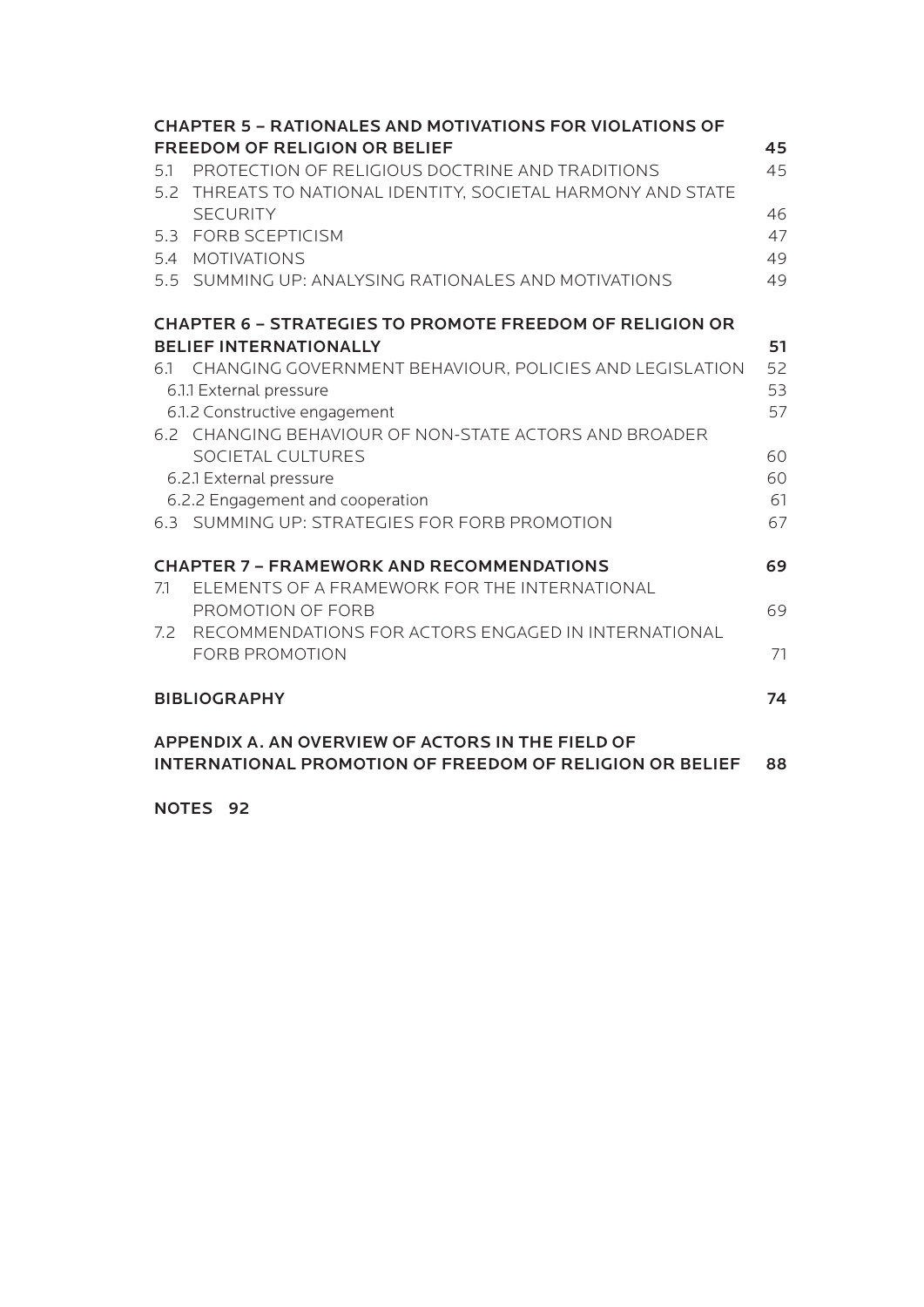## <span id="page-4-0"></span>EXECUTIVE SUMMARY

For many years, freedom of religion or belief (FoRB) was rarely a high priority in foreign policy and human rights circles. But recent years have witnessed an almost explosive interest in this right and an emerging consensus on the importance of strengthening the international promotion of FoRB. Rising interest is reflected in the appointment of designated envoys in various diplomatic and multilateral organizations as well as growing civil society and business activism. Major actors involved include international organisations (notably within the United Nations and the European Union), Ministries of foreign affairs, NGOs, parliamentary networks, religious leaders, various think tanks, and businesses.

Reasons for growing interest in FoRB include empirical evidence that human rights violations on the grounds of religion or belief are rising globally. The US-based Pew Research Center reports that in 2016, 27 percent of the world's countries are assessed to have 'high' or 'very high' social hostilities relating to religion or belief. The situation of Christians in the Middle East has attracted particular attention in Europe and North America. Concerns about FoRB related issues are sometimes linked to domestic politics, notably around immigration and integration. Some egregious cases of persecution (Rohingya Muslims in Myanmar, Uighurs in China) have shone light on religious dimensions of conflict and rights. Tensions around the priority and significance of women's rights also pose challenges linked to FoRB. More broadly, attention to religious forces in international affairs has increased, linked in part to concerns about violent movements and acts but also to growing awareness that religious institutions and beliefs play large roles in political, economic, and social affairs in most world regions.

While there is considerable consensus among the various actors involved that FoRB is a central facet of human rights, and that it is too often violated, there are significant variations in – and even conflicts between – conceptions of and approaches to FoRB. A shared framework has yet to be established. Systematic analysis of relevant initiatives and actors is needed, especially to achieve empirical knowledge on pathways of change. Key questions turn around what kind of actors and initiatives are most effective in promoting and protecting FoRB in particular contexts, and how best to address specific areas of tension, for example around approaches to gender equality, definitions of blasphemy, the right to promote one's beliefs freely (proselytizing), or to change one's faith affiliation.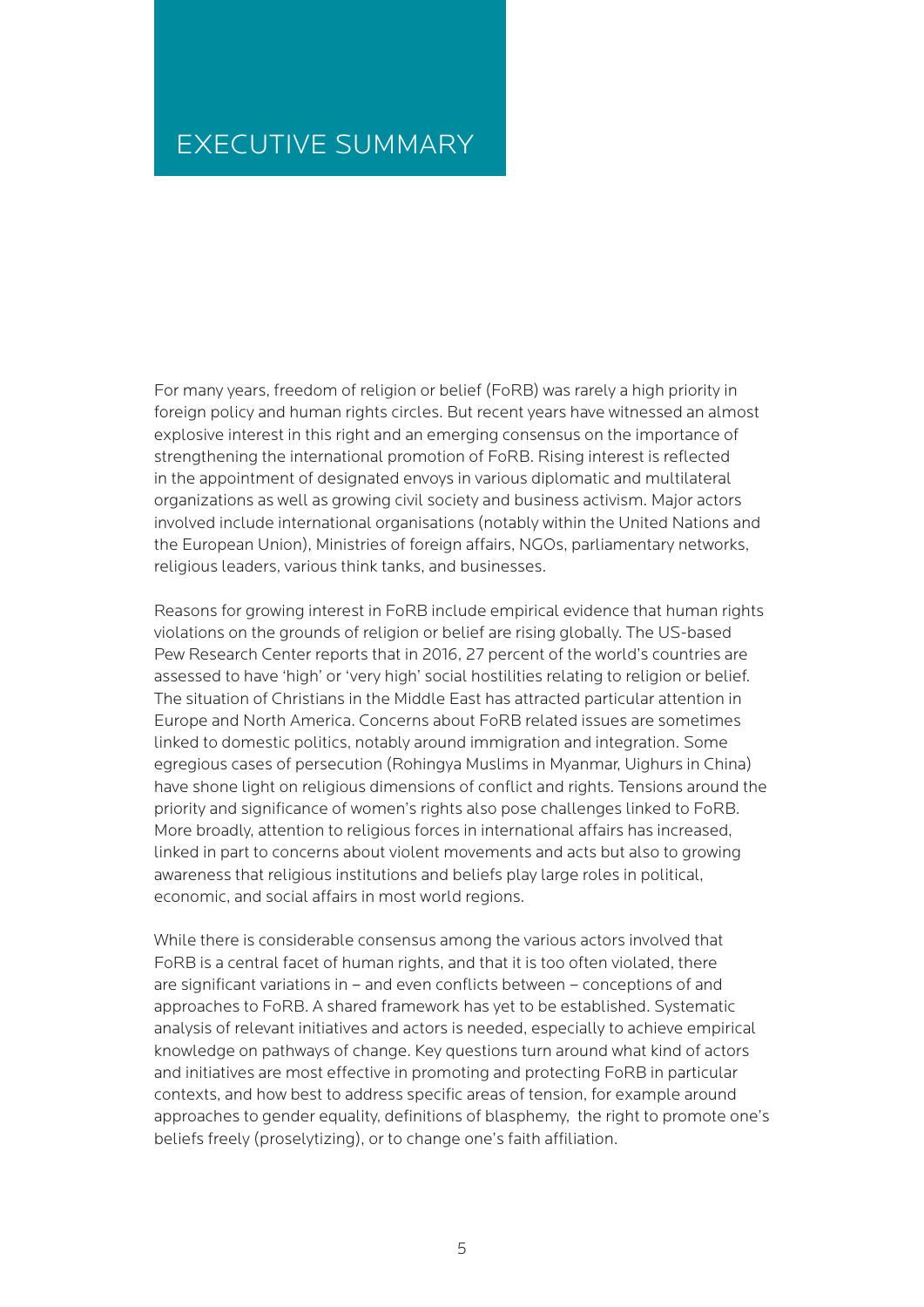This report addresses both tensions and gaps in understandings and approaches. It sketches the contours of a common framework for understanding and approaching international FoRB promotion in order to provide inspiration and basic guidance to support development of pertinent context-specific theories of change and strategies for action.

The report first identifies important principles for a human rights approach to FoRB, including universality and non-discrimination, due attention to collective and individual rights, and indivisibility of human rights. Second, it presents tools to help identify and assess violations of the right to FoRB, distinguishing between state and non-state perpetrators, and including a typology on the intensity of violations, ranging from relatively limited issues of intolerance to problematic issues of discrimination, and severe violations or persecution. It then outlines key contextual factors that contribute to violations, exploring the ways in which factors such as conflict and violence, poverty and inequality, authoritarian or weak state structures, official state religion or state atheism, and broader cultures of intolerance and exclusion may contribute to creating conducive environments for state and nonstate actors to engage in violations. Against this background, the report points to some of the common rationales employed by the specific actors that engage in FoRB violations, including protection of religious doctrine and traditions, responses to threats against national identity, societal harmony or state security, as well as, more broadly, lack of legitimacy of FoRB itself. The chapter also briefly discusses some of the motivations driving these actors, including a desire to obtain benefits, routinization and bureaucratization, and basic lack of knowledge and capacities. Finally, the report sketches various strategies for supporting changes in the behaviour of state and non-state actors, distinguishing between those that work through external pressure and those that rely on engagement and cooperation, and providing concrete examples and identifying some of the common conditions needed for success.

The report highlights five overall recommendations for actors engaged in the international promotion of FoRB:

FoRB interventions should be deliberately and centrally anchored in a broader human rights framework. Historically, the international human rights community rarely focused on FoRB, often viewing FoRB as 'a luxury' or 'a lesser right.' In contrast, several organisations, many with conservative and Christian roots, have promoted an understanding of FoRB as 'the first and foremost right'. Neither approach reflects adequately the complex realities on the ground. The role of FoRB needs to be 'right-sized' in the human rights landscape. FoRB advocacy should focus on key human rights principles, notably universality and non-discrimination, due attention to both individual and collective rights, and indivisibility. FoRB cannot be isolated from, for example, freedom of expression and rights related to gender equality.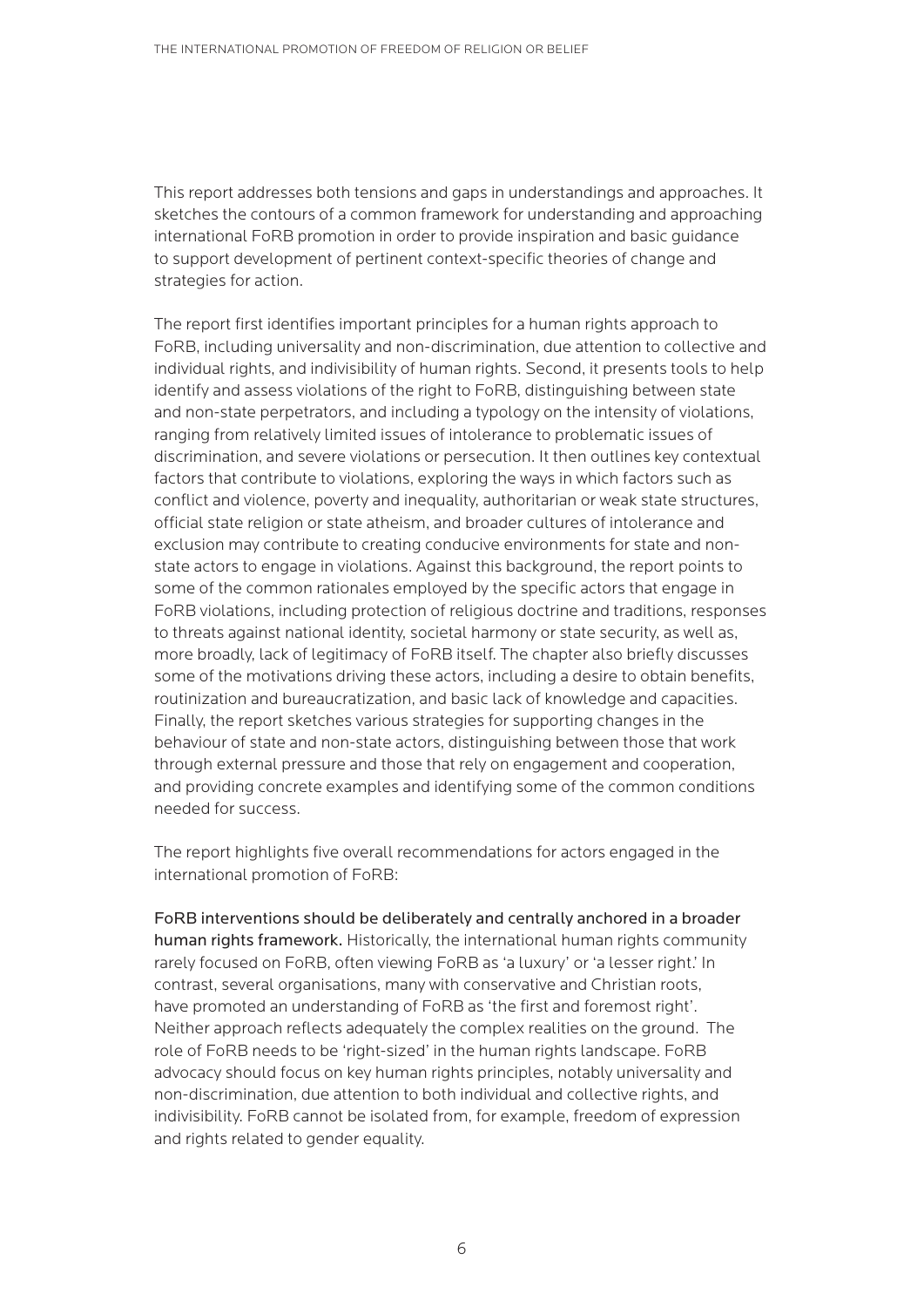FoRB interventions should be integrated into broader strategies for democratisation, development and peace-building. The root causes of FoRB violations are complex and multifaceted, and isolated strategies seeking to mend particular violations are rarely successful in the long-term. Key factors in creating conditions that are conducive to violations include e.g. violent conflict, poverty and inequality, weak or authoritarian state institutions, official state religion (or state atheism) as well as broader cultures of intolerance and exclusion. As such, efforts to promote FoRB and contribute to long-term improvements are best conceived as part of broader strategies for democratisation, development, and peacebuilding, and it is important to find practical ways to enhance synergies and mutual integration in the concrete implementation of initiatives. In this, the Sustainable Development Goals (SDGs) may play an important role.

Broader alliances are needed. Actors promoting FoRB are predominantly based in Western states and among international NGOs. This can foster a perception of FoRB as 'a foreign agenda', especially where FoRB promoters are associated with Christianity. This distinctive constellation shapes how FoRB promotion is perceived and received and has consequences for interventions and the focus and priority given to particular target groups, themes, and geographic areas over others. Deliberate and sustained efforts are thus needed to broaden the field of actors involved, including non-western states and NGOs, secular human rights actors as well as a broader array of religious actors, locally as well as internationally.

Interventions should have strong local anchorage. Context matters, with particular force in this field. Interventions to promote FoRB must be locally relevant and resonant. This requires strong local actors and ownership. In most countries, however, local FoRB leadership is weak, divided and isolated, pointing to the need for active engagement with, and support to, local actors through well-crafted capacity building, training, and networking. Institutionally focused support needs to be coupled with broader efforts to strengthen the local legitimacy of FoRB, e.g. through processes of 'vernacularisation'. Experiences suggest that instead of relying on an explicit FoRB language, it may be more useful to promote FoRB through notions of 'citizenship', 'non-discrimination', and 'co-existence'.

Long-term engagement is key. An experienced FoRB practitioner observed: "You absolutely have to be in for the long haul. We are finding that for real change to happen, you need ten years." Change takes time and persistence. Political pressure is only successful if sustained over extended periods of time; relational diplomacy and constructive engagement need time to cultivate the trust and confidence necessary for changes to happen. Promoting FoRB in varying situations involves long term, often slow-gestating work and deliberate focus on fostering relationships.

7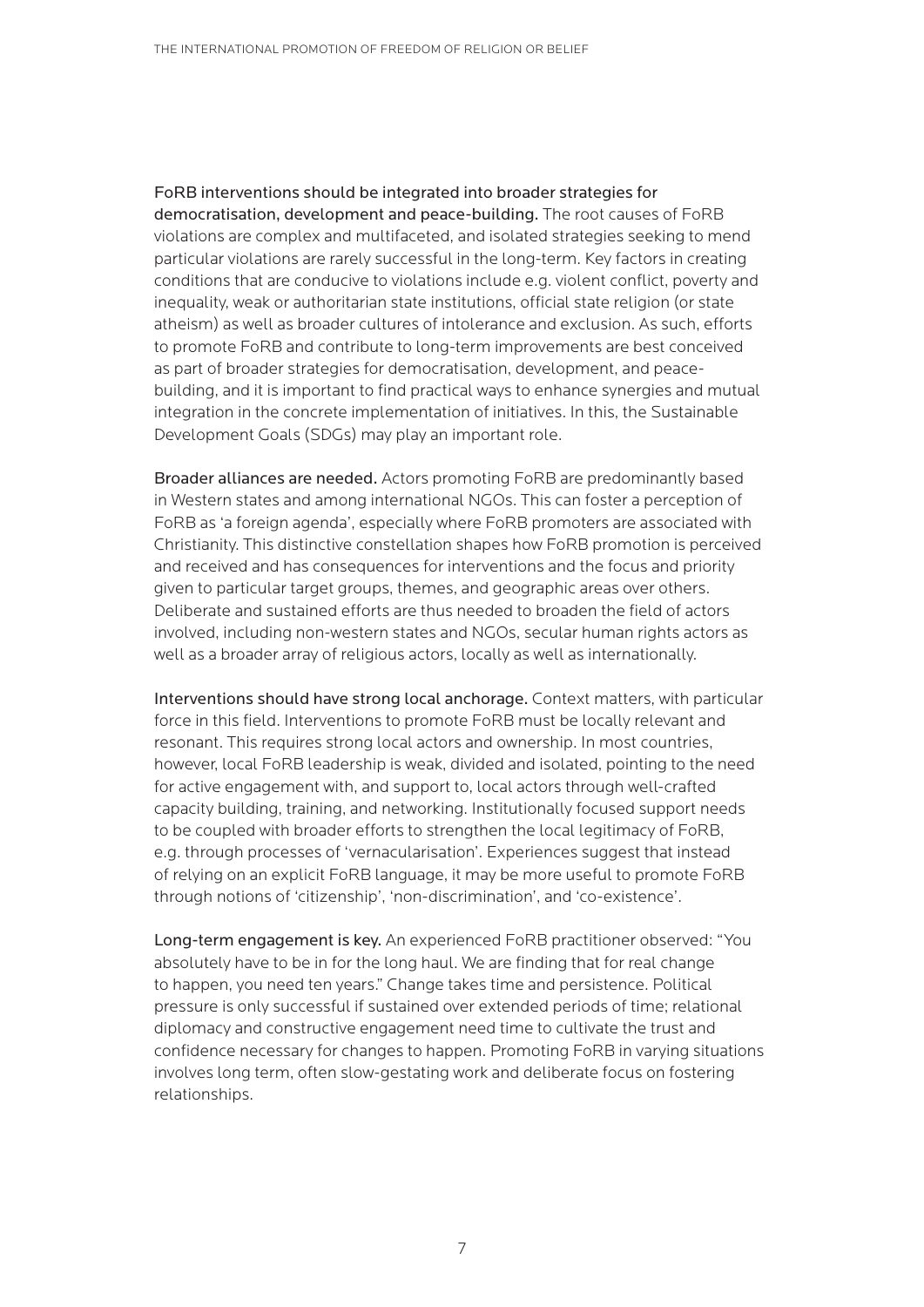## <span id="page-7-0"></span>CHAPTER 1

## INTRODUCTION

#### 1.1 THE INTERNATIONAL PROMOTION OF FORB[1](#page-91-0)

In July 2018, the first-ever US Ministerial to Advance Religious Freedom gathered representatives from 80 governments and from international organisations, civil society, and religious communities. Such a gathering would have been unimaginable even quite recently. For many years, freedom of religion or belief (FoRB) was, for various reasons, an overlooked or neglected right in international human rights promotion, development cooperation, and broader foreign policy. But recent years have witnessed an almost explosive interest in this right and an emerging consensus on the importance of strengthening the international promotion of FoRB. Numerous initiatives have been launched, spearheaded by international organisations, governments, NGOs, parliamentary networks, religious leaders, businesses, and other stakeholders.

To mention only a few of these: The EU has appointed a Special Envoy for the Promotion of Freedom of Religion or Belief outside the EU, and several countries, including Norway, UK, Denmark, Germany, and Holland, have established similar offices or functions, while others, including France and Italy, have created observatories to monitor the status of FoRB throughout the world.<sup>2</sup> A number of networks have been established, including the intergovernmental International Contact Group, the International Panel of Parliamentarians (IPP-FoRB), and the NGO network European Platform against Religious Intolerance and Discrimination. A FoRB Learning Platform has been launched by the Nordic Ecumenical Network on FoRB (NORFORB), but now counting more than 60 members and partners from religious and secular NGOs from across the globe. Earmarked funds have encouraged greater attention to FoRB through concrete projects; DFID, for instance, recently awarded grants totalling GBP 12 million to two consortia of NGOs, academic institutions, and religious organisations working to promote  $\text{FoRB}^3$ 

Different factors have contributed to placing FoRB on the international agenda. First, empirical evidence suggests that human rights violations on the grounds of religion or belief are on the rise globally. The US-based Pew Research Center, which publishes annual overviews of 'restrictions on religion', finds that number countries with 'high' or 'very high' levels of restrictions increased from 20 percent (of reporting countries) in 2007 to 28 percent in 2016. Similarly, 27 percent of the world's countries are assessed to have 'high' or 'very high' social hostilities relating to religion or belief (Pew Research Center 2018). The situation of Christians in the Middle East has attracted particular attention in Europe and North America,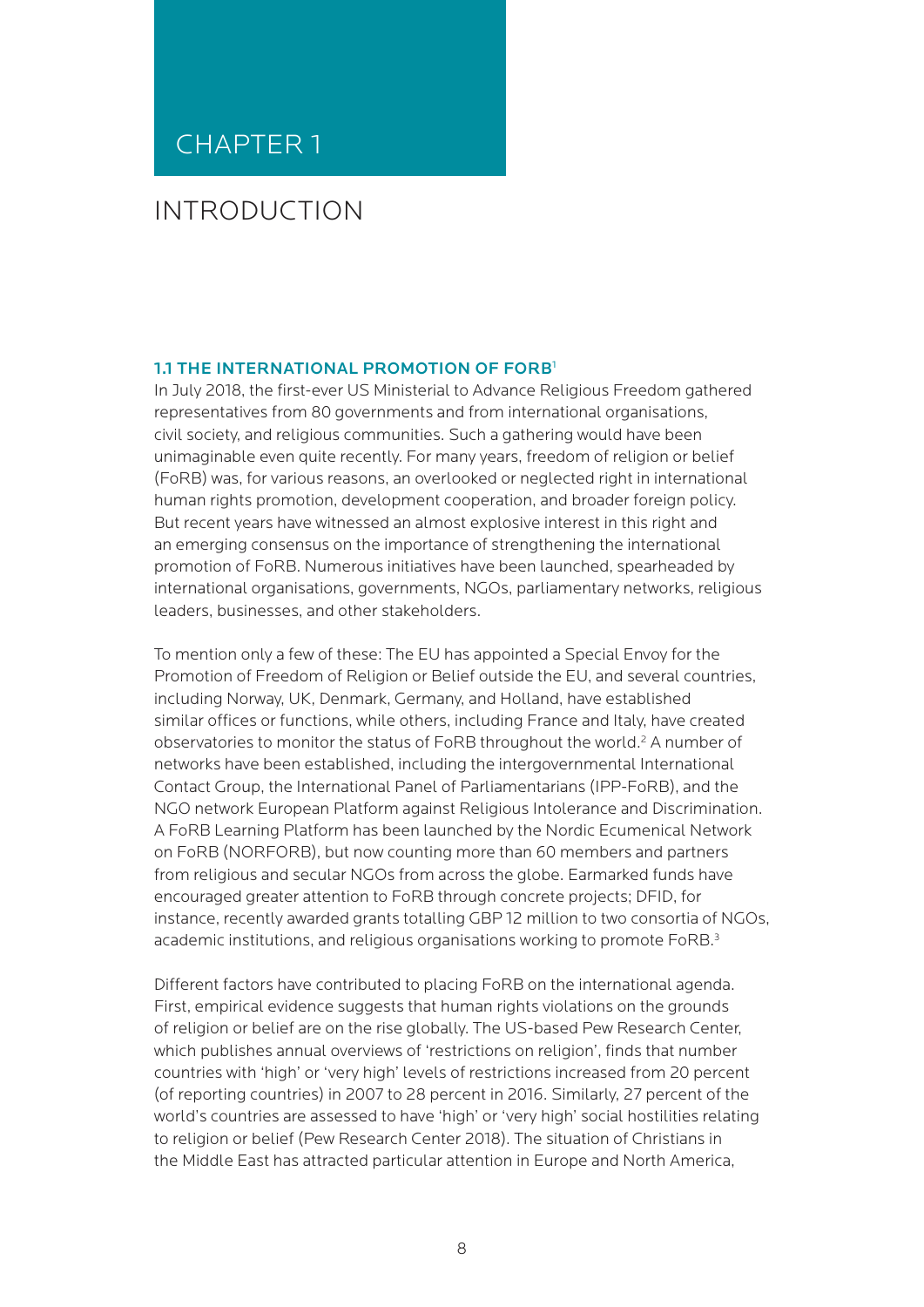<span id="page-8-0"></span>becoming a focus around which more general concerns for FoRB are expressed (Oliver-Dee 2014:30), sometimes connected to domestic politics around immigration and integration. The persecution of Rohingya Muslims in Myanmar has also contributed to placing FoRB more firmly on the agenda, including among actors outside Europe and North America.

Heightened attention to religion in international affairs more broadly has also contributed to increased attention to FoRB in foreign policy. As recent decades have clearly shown, modernization did not – as envisaged in the now infamous secularisation thesis – result in the disappearance of religion from the public sphere; public religion seems if anything to have become even more visible, prompted in part by the global rise of new forms of identity politics. Responding to this situation, policy makers, practitioners, and academics are exploring more directly and explicitly different ways in which religion and religious actors may contribute – positively and negatively – to foreign policy goals and initiatives. Since the early 2000s, we have seen a veritable explosion in initiatives on 'religious engagement' linked to, for example, development cooperation, prevention of violent extremism, conflict resolution and peace-building, and women's rights[.4](#page-91-0)

## 1.2 SKETCHING THE CONTOURS OF A FRAMEWORK FOR INTERNATIONAL FORB PROMOTION

The present report provides an introduction to the field of international FoRB promotion and presents elements of a common framework that can serve as inspiration and guidance for actors in the field. The field of international FoRB promotion is characterised by a wide variety in – and sometimes even conflicts between – conceptions of and approaches to FoRB. Given the deep complexities and highly context-specific challenges that characterise this field, diversity and pluralism in responses is obviously key – and this is a central point of the present report. As such, the report makes no pretence of presenting a one-sizefits-all strategy or a generic theory of change for international FoRB promotion. Instead, it aims more modestly to sketch the contours of a common framework for understanding and approaching international FoRB promotion and, through this, to provide inspiration and basic guidance to support actors in the development of context-specific theories of change and strategies. [5](#page-91-0)

More specifically, the report:

- Identifies important principles for a human rights approach to FoRB
- Presents tools for identifying and assessing FoRB violations
- Outlines key contextual factors that contribute to violations, and some of the main rationales employed by, and motivations driving, perpetrators of FoRB violations
- Sketches different types of strategies for the international promotion of FoRB, providing concrete examples and assessing some conditions for their success.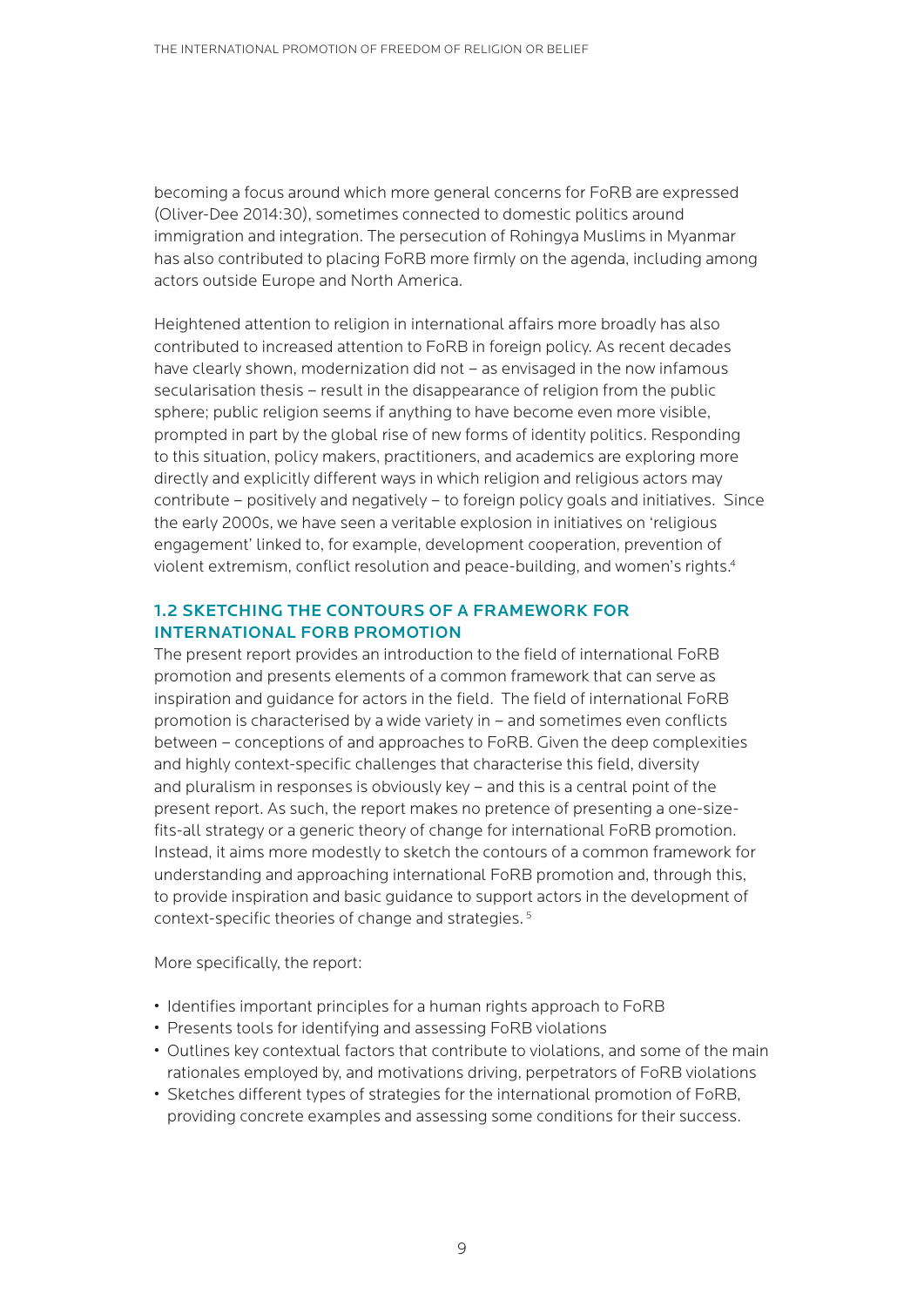<span id="page-9-0"></span>The study draws on various sources, including academic and 'grey' literature; evaluations, assessments, and reviews of concrete initiatives to promote FoRB; interviews with 15 experts on FoRB, including primarily representatives from international and national NGOs and religious organisations; as well as responses from a basic questionnaire sent to NGOs and religious organisations.<sup>[6](#page-91-0)</sup>

#### 1.3 BACKGROUND TO THE REPORT

The report is based on a two month study, commissioned by the Office of the Special Representative for Freedom of Religion or Belief, Danish Ministry of Foreign Affairs. This office was established by the Danish Government on January 1, 2018, with the mandate to strengthen international cooperation on freedom of religion or belief, based on article 18 in the International Covenant on Civil and Political Rights as well as article 18 in the Universal Declaration of Human Rigths. Bilaterally and through strong international partnerships, the Office seeks to:

- promote FoRB throughout the world as a fundamental human right;
- assist vulnerable and marginalized minorities of religion or belief in upholding their rights;
- promote normative development of the interlinkage between FoRB and gender equality as well as FoRB and Responsibility to Protect (R2P);
- engage in regional activities concerning FoRB in the neighbourhood region of the EU;
- promote FoRB through projects in cooperation with four countries (Egypt, Indonesia, Iran and Lebanon);
- help individuals who are being persecuted because of their religion or belief

In commissioning this study, the Office of the Special Representative for Freedom of Religion or Belief wanted to take the first steps towards the development of an evidence-based theory of change in the area of FoRB. The original intention of the Office was to collect examples of successful (as well as less successful) initiatives in the area of international FoRB promotion, and, based on an analysis of these, to draw out a general theory of change, contributing to a more evidence-based approach to the international promotion of FoRB. However, based on an initial assessment of the field, it was concluded that the development of such a theory of change was practically difficult, because of the lack of empirical documentation and, not least, the short time-frame of the study. Furthermore, one might question whether it is possible to conceptualise changes within the field of FoRB promotion in terms of a generic theory, given the highly context-specific nature of the challenges to be addressed. Instead, the present study aims, as noted above, to provide inspiration and basic guidance to support the development of contextspecific theories of change and strategies for FoRB promotion.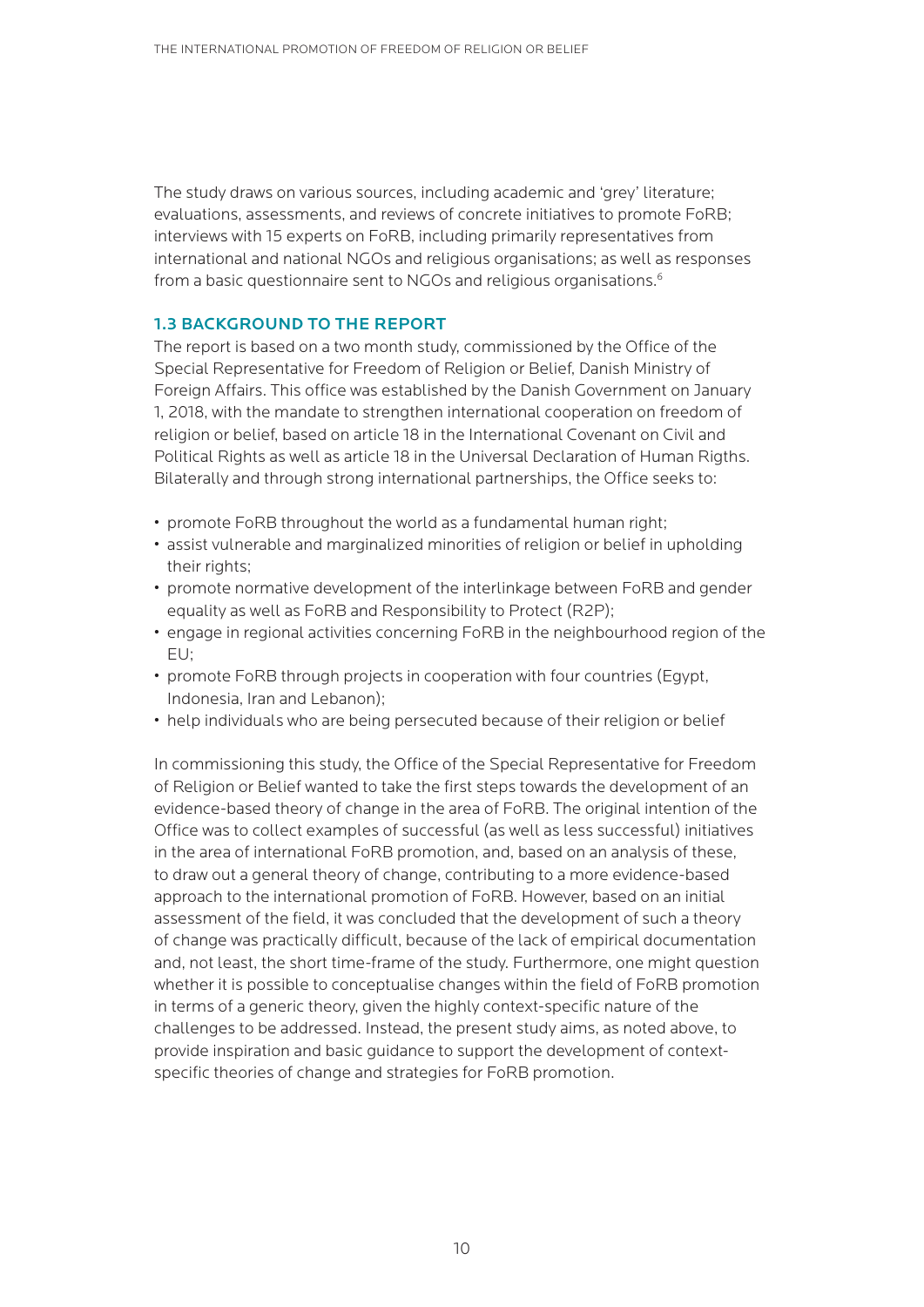## <span id="page-10-0"></span>CHAPTER 2

# THE FIELD OF INTERNATIONAL PROMOTION OF FREEDOM OF RELIGION OR BELIEF

This chapter introduces the contemporary field of international FoRB promotion, briefly outlining its history, identifying some key positions among relevant actors, and discussing some challenges involved from a human rights perspective. Against this background, the chapter sketches an understanding of international FoRB promotion that is more in line with international human rights norms.

#### 2.1 A HISTORICAL OVERVIEW AND MAIN POSITIONS

The international human right to freedom of religion or belief as we know it today was first formulated in the Universal Declaration on Human Rights (1948), where it is mentioned in the preamble, proclaiming the "advent of a world in which human beings shall enjoy freedom of speech and belief and freedom from fear and want […] as the highest aspiration of the common people."[7](#page-92-0) The right to FoRB was explicated in the Declaration's article 18, and the right to non-discrimination on the grounds of religion or belief in articles 2 and 7. Some twenty years later, the legally binding International Covenant on Civil and Political Rights (1966) reaffirmed these rights, adding a right of persons belonging to religious minorities to profess and practice their own religion (see text box 2A).<sup>[8](#page-92-0)</sup> Within this framework, FoRB refers to the right of every individual to have, adopt, or change a religion or belief; to manifest and practice this religion or belief; to be free from coercion and discrimination on the grounds of this religion or belief; and to ensure the religious and moral education of their children.

From the outset, the right to FoRB was contested within the international human rights system. In the 1950s and 1960s, discussions around the formulation of article 18 in the ICCPR revealed a deep-seated opposition to different aspects of FoRB, including in particular the right to convert, with opponents arguing that such a right could be abused by missionaries, leading to 'murderous conflicts' in the [community \(Frelih 2010:500\).9 In the following years, UN member states engaged](#page-92-0)  in work to formulate a legally binding convention on religious discrimination, parallel to the work on a convention on racial discrimination. While the latter materialised as the Convention to Eliminate All Forms of Racial Discrimination (1965), work on the draft convention on religious discrimination became mired in conflicts and disagreements. In particular the right to criticize religion was (and remains) the subject of intense debate. While some countries, including the USSR, wanted an explicit recognition of the right to criticize or disparage religion, others, including Egypt and Libya, argued that 'criticism of religious beliefs leads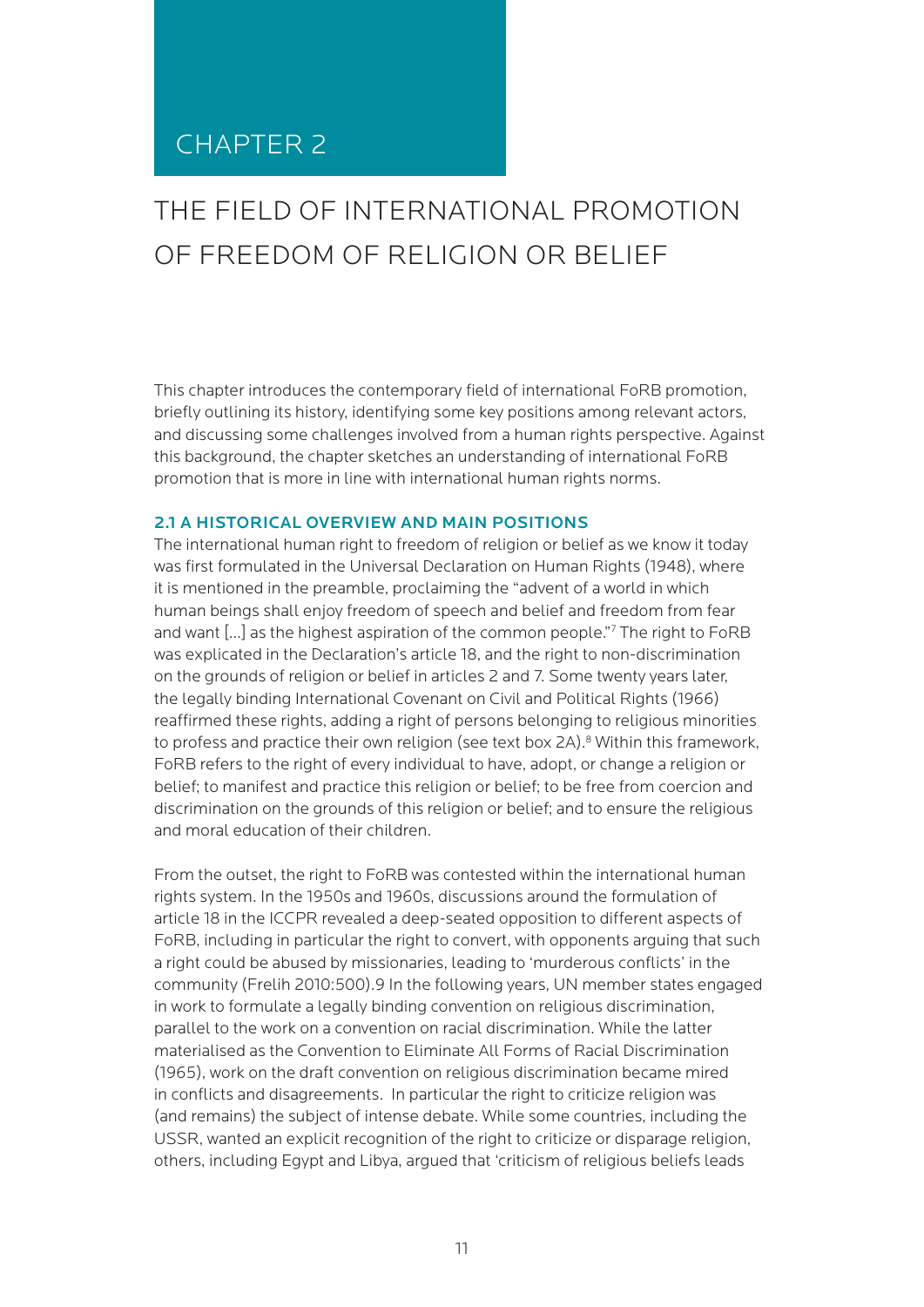[to religious intolerance' \(Limon, Ghanea and Power 2014:10\).10 The convention](#page-92-0)  has never materialised. Instead, a non-binding declaration was adopted in 1981: the Declaration on the Elimination of All Forms of Intolerance and Discrimination Based on Religion or Belief.

## TEXT BOX 2A. THE RIGHT TO FORB IN THE INTERNATIONAL COVENANT ON CIVIL AND POLITICAL RIGHTS

Article 2: Each State Party to the present Covenant undertakes to respect and to ensure to all individuals within its territory and subject to its jurisdiction the rights recognized in the present Covenant, without distinction of any kind, such as race, colour, sex, language, religion, political or other opinion, national or social origin, property, birth or other status.

Article 18: Everyone shall have the right to freedom of thought, conscience and religion. This right shall include freedom to have or to adopt a religion or belief of his choice, and freedom, either individually or in community with others and in public or private, to manifest his religion or belief in worship, observance, practice and teaching. No one shall be subject to coercion which would impair his freedom to have or to adopt a religion or belief of his choice. Freedom to manifest one's religion or beliefs may be subject only to such limitations as are prescribed by law and are necessary to protect public safety, order, health, or morals or the fundamental rights and freedoms of others. The States Parties to the present Covenant undertake to have respect for the liberty of parents and, when applicable, legal guardians to ensure the religious and moral education of their children in conformity with their own convictions

Article 26: All persons are equal before the law and are entitled without any discrimination to the equal protection of the law. In this respect, the law shall prohibit any discrimination and guarantee to all persons equal and effective protection against discrimination on any ground such as such as race, colour, sex, language, religion, political or other opinion, national or social origin, property, birth or other status.

Article 27: In those States in which ethnic, religious or linguistic minorities exist, persons belonging to such minorities shall not be denied the right, in community with the other members of their group, to enjoy their own culture, to profess and practise their own religion, or to use their own language.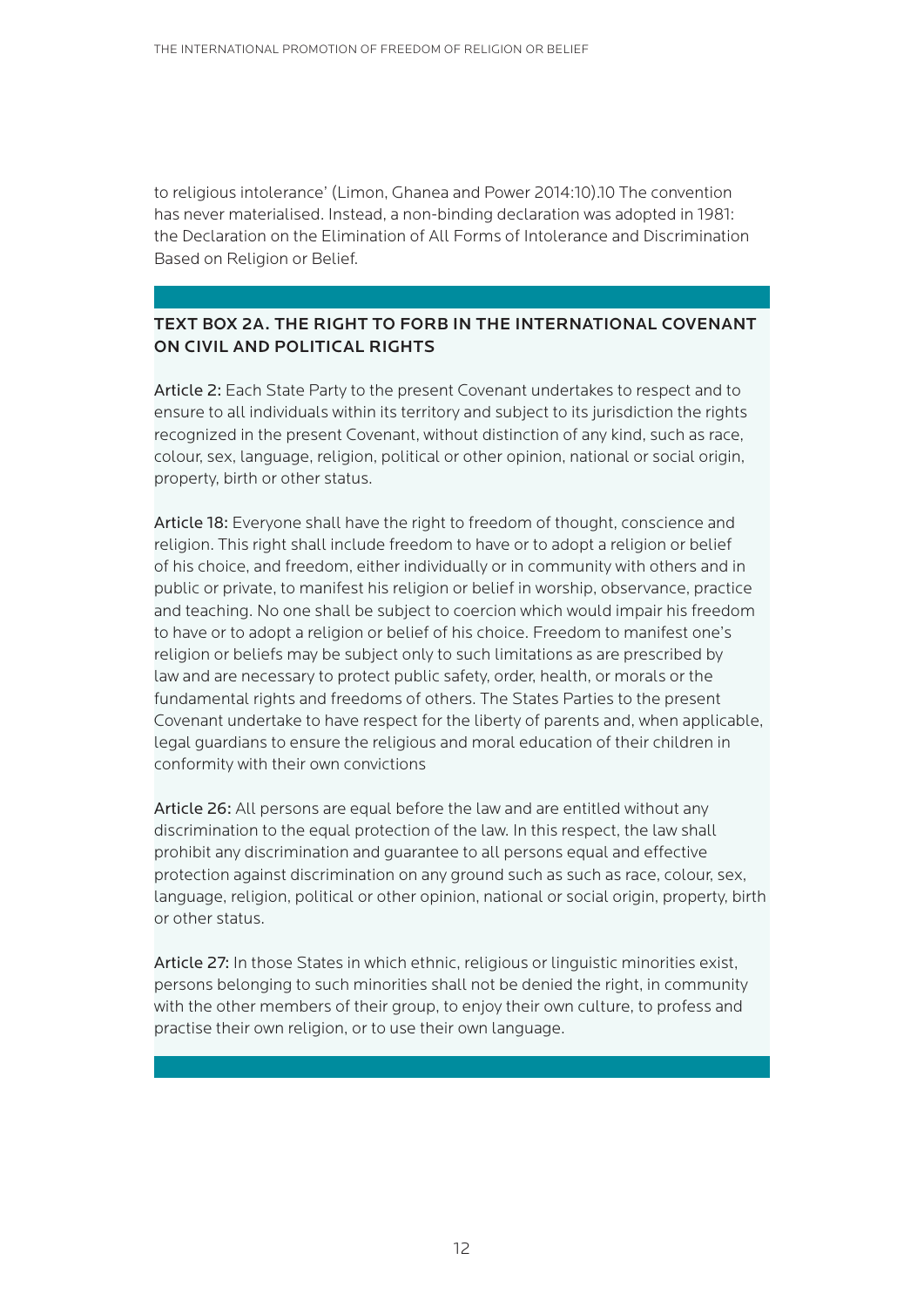#### TEXT BOX 2B. THE UN SPECIAL RAPPORTEUR ON FORB

The Special Rapporteur on Religious Intolerance was established in 1986, following the 1981 Declaration. The mandate was later renamed: Special Rapporteur on Freedom of Religion or Belief. The Special Rapporteur is an independent expert appointed by the Human Rights Council, mandated to promote the adoption of measures at the national, regional and international levels to ensure the promotion and protection of the right to freedom of religion or belief; to identify existing and emerging obstacles to the enjoyment of the right to freedom of religion or belief, and present recommendations on ways and means to overcome such obstacles; to continue her/his efforts to examine incidents and governmental actions that are incompatible with the provisions of the Declaration on the Elimination of All Forms of Intolerance and of Discrimination Based on Religion or Belief and to recommend remedial measures as appropriate; and to continue to apply a gender perspective, inter alia, through the identification of gender-specific abuses, in the reporting process, including in information collection and in recommendations. Through fact-finding country visits, annual reports to the Human Rights Council and the UN General Assembly, as well as [communications](https://www.ohchr.org/EN/HRBodies/SP/Pages/Communications.aspx) to States on cases that represent infringements of or impediments to the exercise of the right to FoRB, the Special Rapporteur contributes in important ways not only to monitoring the state of FoRB, but also to the continuous development and clarification of the contents of this right.

In these discussions, North American and European states and human rights organisations have typically opposed limitations of the right to FoRB, but few have engaged wholeheartedly in promoting more inclusive conceptions and, still more, in action explicitly designed to strengthen FoRB. This lack of engagement has been, at least in part, the result of "an ill-conceived (though sometimes well-intentioned) projection of domestic understanding of secularism into the international arena" (Wilton Park 2015:2). Dominated by an understanding of religion as something whose importance would fade with modernisation, or at least recede to the private sphere, most human rights actors paid little attention to religion, seeing religion as at best essentially irrelevant to human rights, at worst a source of violations of human rights. From this perspective, FoRB came to be seen as 'a luxury'<sup>11</sup> or 'a lesser right<sup>'12</sup> as some FoRB activists have put it. Obviously, this does not mean that mainstream human rights organisations did not care about religiously based discrimination and conflict, but that they tended to see the topic as being 'really' about something other than religion – whether ethnic or racial discrimination, gender inequality, or political oppression – and as such, something tackled more usefully within e.g. frameworks on minority rights, non-discrimination, women's rights, or freedom of expression than within a FoRB framework.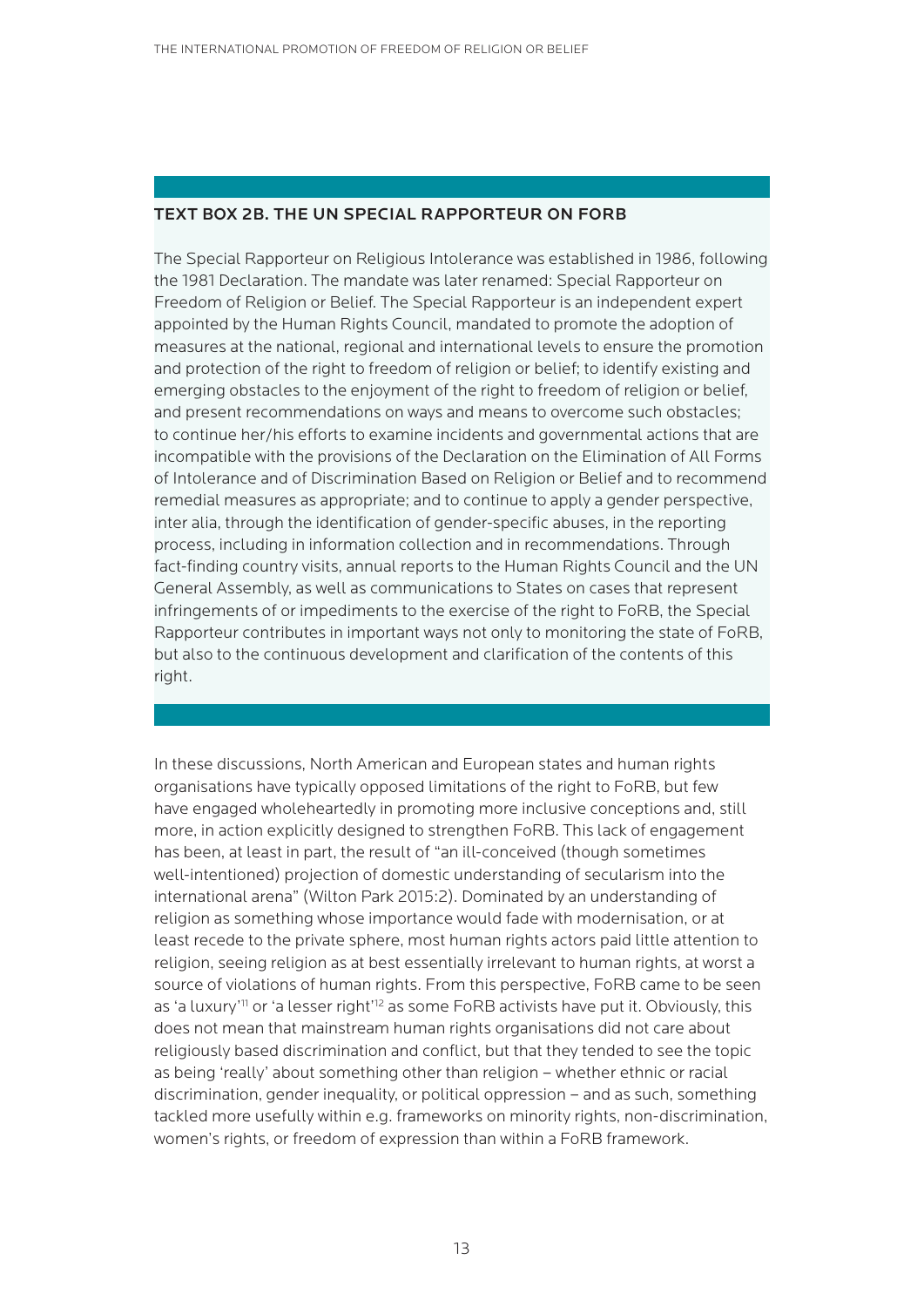<span id="page-13-0"></span>This detachment from FoRB in the human rights community was arguably strengthened as conservative Christian actors gradually captured the FoRB agenda; for some human rights actors this confirmed their assumption that FoRB represented an inherently conservative topic, protecting what they considered to be patriarchal and discriminatory religious traditions. From the mid-1990s, American evangelicals and other Christian groups worked to raise awareness of FoRB in the American foreign policy machinery, mobilizing grassroots pressure for legislation to address the global persecution of Christians as well as broader FoRB concerns[.13](#page-92-0) Proponents of this broad movement present FoRB as a universal right of all religious individuals and groups, but many contend that today's most pressing concern is persecution of Christians, justified by empirical realities and a religious duty "to strengthen and equip the Body of Christ living under or facing restriction and persecution because of their faith in Jesus Christ, and to encourage their involvement in world evangelism," as noted by Open Doors, which is one of the most active organisations in the field.<sup>14</sup> Initially concerned with Christians and Jews behind the Iron Curtain, focus has gradually shifted towards Christians in the Middle East, North Africa, and South Asia, in broad alliance with conservative Christianmajority states, organisations, and groups, not only in the US, but also in Latin America, and, increasingly, Russia and Eastern Europe (particularly Hungary)[.15](#page-92-0)

Parallel to the emergence of the conservative Christian movement advocating for persecuted Christian minorities, and reflecting the growing influence of what has been termed the 'Islamic revival', certain Muslim organisations began to focus attention on discrimination against Muslim minorities in Europe and North America. In 1999, Pakistan launched the first UN resolution on 'Defamation of religions',<sup>16</sup> on behalf of the Organisation of Islamic Cooperation (OIC), urging the UN and its member states to stand up against "new manifestations of intolerance and misunderstanding, not to say hatred, of Islam and Muslims in various parts of the world," as the Pakistani UN ambassador at the time, Munir Akram, stated. Pointing to e.g. the publication of Salman Rushdie's controversial novel, The Satanic Verses, the Danish cartoon controversy, and statements about Islam by personalities like Theo van Gogh and Geert Wilders, as well as broader tendencies of hate speech, restrictions on Islamic symbols and clothing and building of mosques, the OIC argued that Islamophobia – especially in the West – was the most pressing case of religious intolerance and discrimination. Persecution of Rohingya Muslims has recently become a central cause for the OIC (but not, interestingly, the harassment and oppression of the Uighur Muslims in China).

#### 2.2 CHALLENGES FROM A HUMAN RIGHTS PERSPECTIVE

The various approaches outlined above all have their merits, and it is important to acknowledge the genuine worries and good intentions behind many initiatives. However, from a human rights perspective they also present some challenges.

First, and most obviously, a narrow focus on specific minorities – whether Christians in the Middle East or Muslims in Europe – is difficult to align with human rights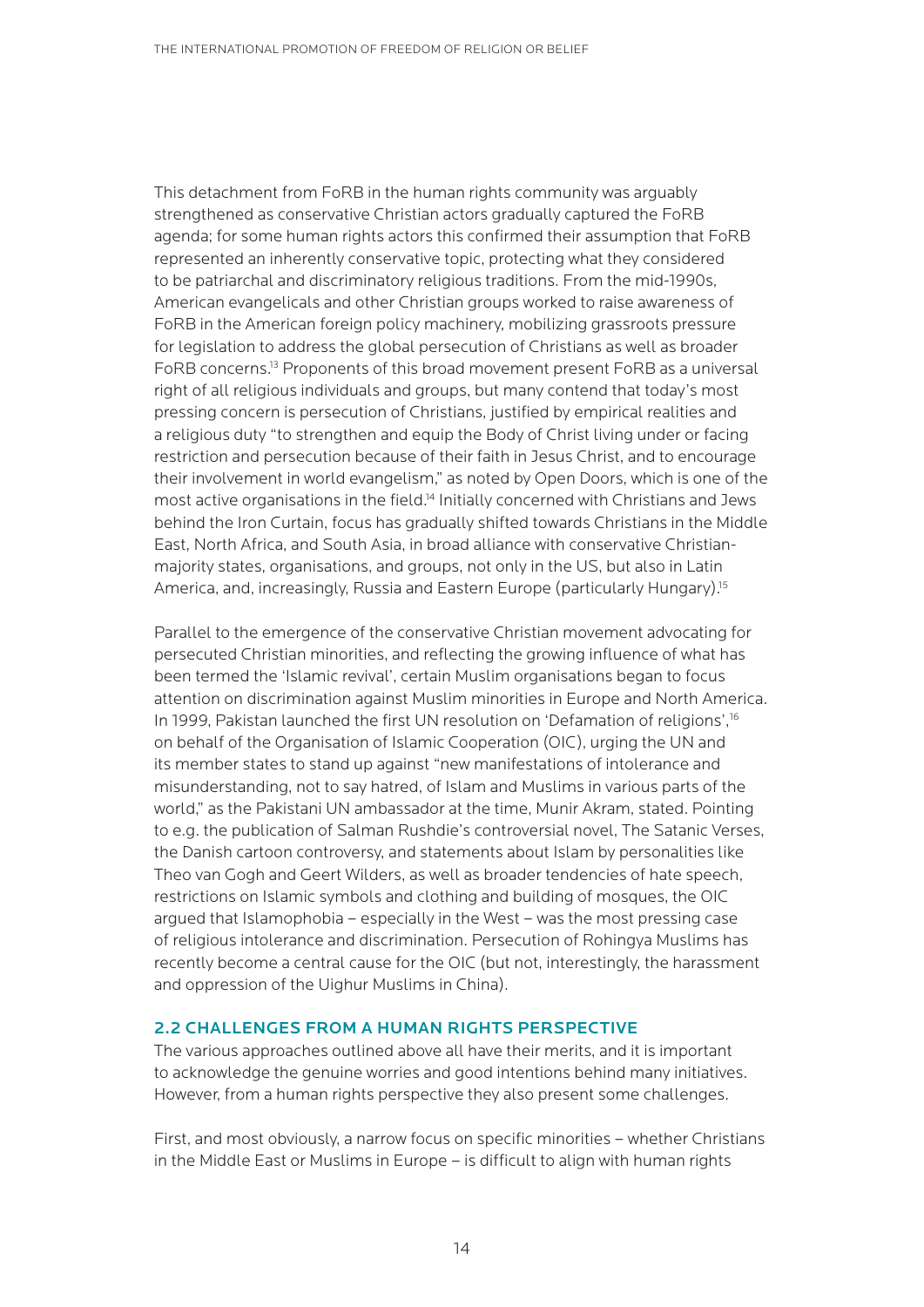principles of universality and non-discrimination. Prioritising notions of intrareligious solidarity over ideas of a common humanity, such approaches can lead to particularism and polarisation. A long-time observer and activist in the field notes with regard to the OIC's attention to Muslim minorities in the West: "This is a kind of 'we have some of your people, you have some of our people' approach."<sup>17</sup> Furthermore, it is questionable whether such an approach is pragmatically wise, insofar as it arguably leads to accusations of sectarianism at local levels, potentially damaging the work of religious minorities and FoRB advocates. As noted by a longtime FoRB activist from Sri Lanka: "If we worked only with Christian minorities, we would be seen as sectarian and dangerous.["18](#page-92-0)

Second, the different positions share an understanding of FoRB as a right that protects religious groups and individuals rather than more broadly as a right that protects both religious and non-religious groups and individuals. When a recent UN Special Rapporteur report emphasised the right to freedom from religion, the Vatican, among others, reacted strongly, disputing that freedom from religion is covered by international human rights law, and noting that the "use of the term freedom from religion […] reveals a patronising idea of religion, going beyond the mandate of the special rapporteur."<sup>19</sup> While not necessarily using such strong language, or sharing the principled opposition, some FoRB activists are concerned that broadening the coverage of FoRB may result in a thinning of protections for all. Furthermore, in practice, many FoRB activists and organisations do seem to focus primarily on religious minorities in their work. Among secular human rights organisations, conversely, this misperception of FoRB as a right that primarily concerns religious communities and individuals is – in part – to blame for their lack of engagement with FoRB.

Underlying this emphasis on religious groups and individuals is sometimes a very particular understanding of what kinds of religion constitute 'authentic' or 'true' religion, typically prioritizing more conservative orthodoxy over alternative interpretations that challenge such orthodoxies. Conservative Evangelical NGOs, for instance, tend to oppose LGBTI-friendly interpretations of Christianity. Few state this as explicitly as Tony Perkins, president of the US Family Research Council, who, when asked about Christian homosexuals arguing for same-sex marriage from a FoRB perspective noted that: "true religious freedom" applies only to "orthodox religious viewpoints." [20](#page-93-0) Similarly, it is difficult to imagine the OIC standing up for Muslim women's rights activists who are being harassed by religious leaders for insisting on a feminist reading of the Qur'an.

Finally, some FoRB promoters tend to emphasise an understanding of FoRB as the most important of all human rights. This is understandable, insofar as FoRB was for many years an overlooked right, in dire need of attention. Nonetheless, an understanding of FoRB as 'the first and foremost right' is arguably just as problematic as the understanding of FoRB as 'a luxury' or 'irrelevant', found among certain secular human rights organisations. An overemphasis on the prominence of FoRB can lead to skewed interventions, overlooking other aspects and rights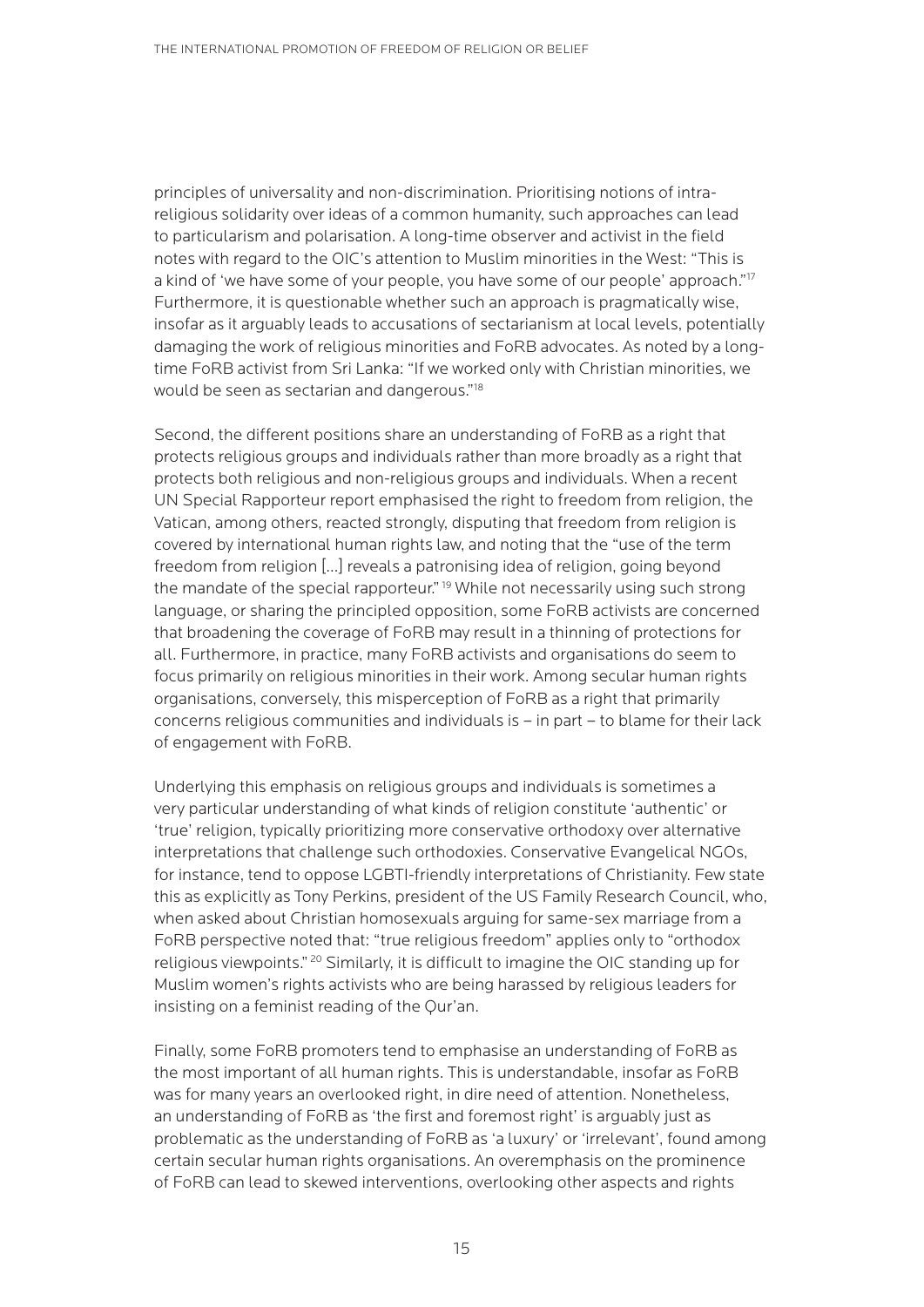<span id="page-15-0"></span>involved in religiously related discrimination and persecution. A FoRB perspective is not necessarily the sole or most relevant perspective through which to understand and tackle such conflicts. Furthermore, and equally problematic, an understanding of FoRB as the most important right sometimes entails assumptions that this right is potentially at odds with other rights, as hinted at above. Perceptions of a clash between FoRB and rights related to gender equality, sexual orientation, and gender identity are common. Similarly, some actors see freedom of expression as a fundamental threat to FoRB, and as such, as something to be restricted.

#### 2.3 A HUMAN RIGHTS APPROACH TO FORB PROMOTION

Against these tendencies to particularise and – at times – polarise international FoRB promotion, others argue for a more inclusive discourse. This is a discourse that is promoted by international human rights organisations, interparliamentarian networks, and some of the newly established governmental offices and envoys, but also by many faith-based development organisations, interfaith coalitions, and others, some of whom have been working in the field for decades. Among these actors, many continue to focus on religious minorities, but emphasise the rights of all religious minorities over a particularist focus on specific groups. A representative from an international Christian FBO observed: "We started working with Christians behind the Iron Curtain and focusing specifically on Christian persecution, but we gradually evolved into taking a more overarching perspective."<sup>21</sup> Similarly, within the Muslim community, recent years have witnessed tendencies towards a more comprehensive understanding of FoRB, as seen e.g. in the 2016 Marrakesh Declaration on the Rights of Religious Minorities in Predominantly Muslim Majority Countries, which calls for religious freedom and equal rights for all minorities. Faith for Rights (2017), a declaration formulated by a range of different religious actors, in cooperation with the Office of the High Commissioner for Human Rights, places the promotion of FoRB even more explicitly within a human rights framework. Various other international inter- and intra-faith initiatives also seek to promote broader norms of tolerance, moderation, and co-existence, including the Washington Declaration (2018), and the Interreligious Dialogue for Peace, Promoting Peaceful Coexistence & Common Citizenship (2018).

While many actors remain focused on the collective rights of religious minorities, there is an increasing awareness of the need to emphasise an understanding of FoRB as a right of the individual. As important as collective rights are, FoRB is also a right of the individual to practice or not practice his or her religion or belief in the way he or she chooses, when this goes against the values and doctrines of the religious community of which he or she is a part. Religious communities sometimes engage in discriminatory and oppressive practices against individuals; even persecuted religious minorities themselves may be highly patriarchal with values, practices and traditions that undermine the rights of e.g. women and LGBTI people. An approach that equates FoRB promotion with protection of religious minorities risks overlooking or sidelining such important aspects. FoRB aims to ensure the right of individual women and LGBTI people to interpret and practice their religion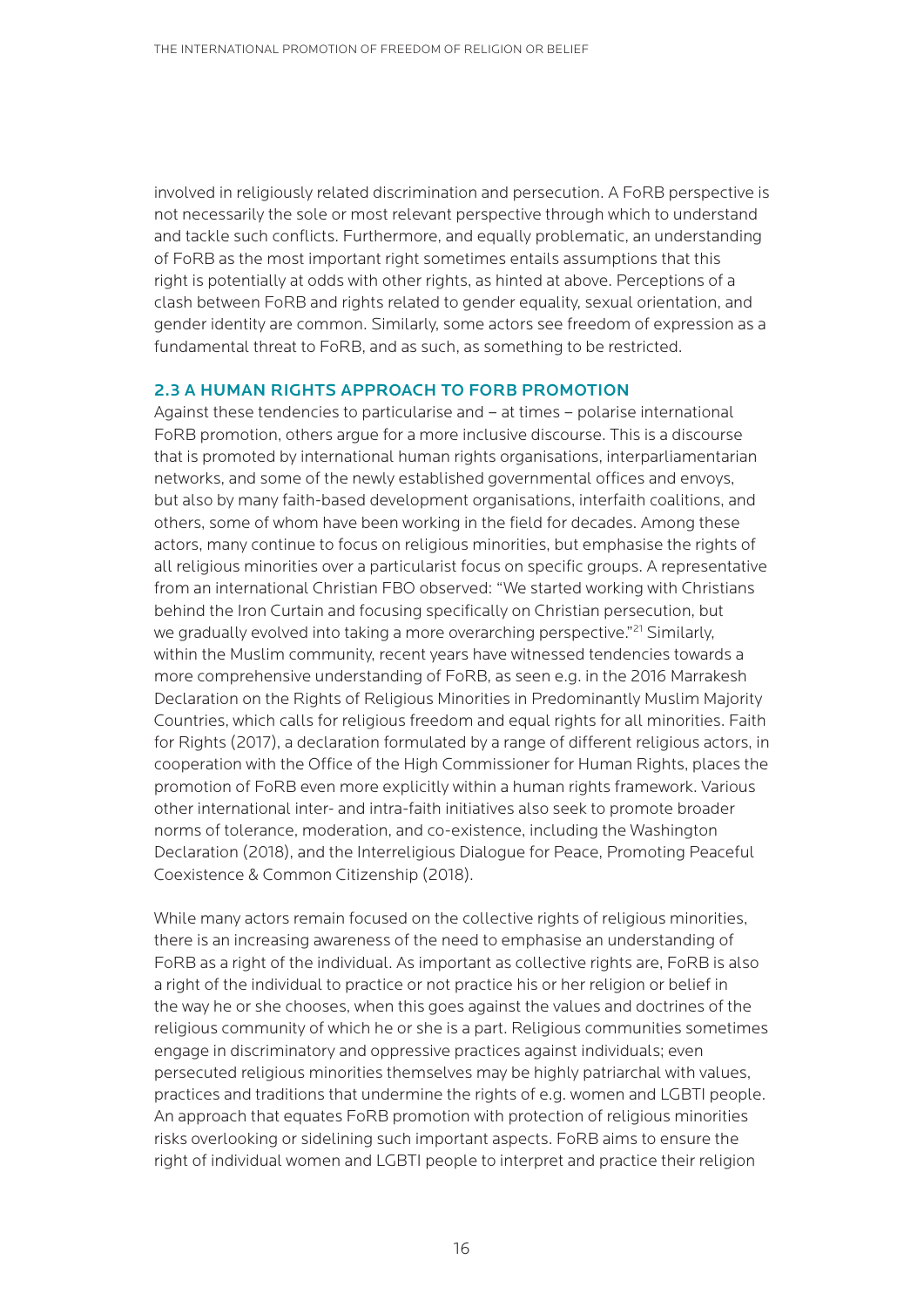as they want, even when this runs counter to the orthodoxy of the religious group or community of which they are a part. Muslim women's rights organisations such as Musawah and Alliance of Inclusive Muslims, for instance, work consistently to empower women to claim their right to speak for themselves and interpret their religion in a way that is consistent with principles of equality and non-discrimination.

### TEXT BOX 2C. FORB AND WOMEN'S RIGHTS

The intersection between the right to FoRB and women's rights has historically been controversial, and there has – until recently – been few efforts to integrate the two. The advocacy groups, NGOs and even UN agencies promoting these two sets of rights have been largely distinct and sometimes mutually skeptical. At the level of international human rights standards, provisions on FoRB do not specifically mention women's rights or gender equality. Similarly, the Convention on Women's Rights (CEDAW) makes no mention of FoRB, nor does it contain a standard nondiscrimination provision calling for no discrimination based on religion (Ghanea 2017:2f). Normatively, however, there is no conflict between FoRB and women's rights. The right to FoRB is about the protection of all individuals and their right to interpret and practice their religion. This includes women's right to interpret and practice their religion as they want. Furthermore, FoRB can never be used to justify discrimination, inequality or violation of other people's rights – including women's rights. Religiously justified discrimination and violence against women is not only a violation of women's rights  $-$  it is also a violation of their right to FoRB.<sup>[22](#page-93-0)</sup>

This approach is characterised by attempts at 'right-sizing' the role of FoRB in the broader human rights framework. FoRB is not less important than other rights, but neither is it more important. The indivisibility of human rights, and the interconnectedness between FoRB and other rights are essential. To enjoy FoRB fully, several other rights must also be protected, including e.g. freedom of association and assembly, and freedom of expression. To be able to meet for worship, for instance, freedom of association must be respected; to share religious (or nonreligious) views, freedom of expression must be respected; and to maintain a place of worship, property laws must be protected (Thames, Seiple and Rowe 2009:9). FoRB is also related to other rights in the sense that discrimination against individuals and groups on the grounds of religion or belief rarely concerns only restrictions of their religious practices and manifestations, but also involves violations of various other rights, such as restrictions on access to living conditions, health and education services, particular jobs, participation in politics, and so on, thus necessitating a broader focus on a wide range of rights in the promotion of FoRB.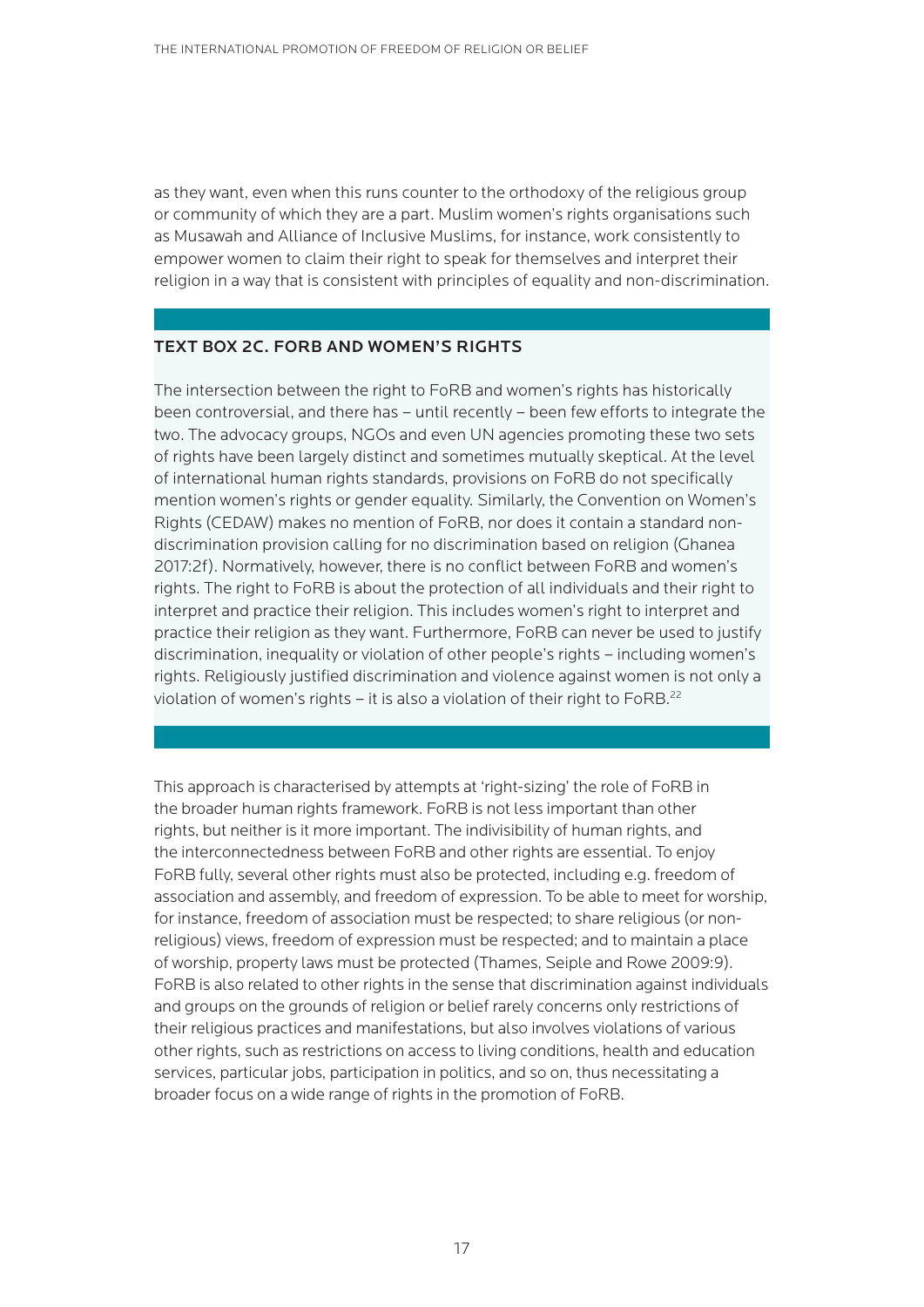## <span id="page-17-0"></span>TEXT BOX 2D. KEY PRINCIPLES FOR A HUMAN RIGHTS APPROACH TO INTERNATIONAL FORB PROMOTION

| Universality          | FoRB is a right of all individuals, regardless of what religion<br>or belief they adhere to, or if they do not adhere to any<br>religion or belief. Religious minorities are often vulnerable to<br>FoRB violations, but violations also affect other groups and<br>individuals, in particular converts, atheists, women, LGBTI<br>people, refugees, and children.                                                                           |
|-----------------------|----------------------------------------------------------------------------------------------------------------------------------------------------------------------------------------------------------------------------------------------------------------------------------------------------------------------------------------------------------------------------------------------------------------------------------------------|
| Individual<br>freedom | FoRB entails both collective and individual rights, and due<br>attention should be given to both. Individuals have the right to<br>interpret and practice their religion or belief as they want, as<br>well as the right to criticize or leave their religion or belief, even<br>when this goes against the orthodoxy of their religious or belief<br>community.                                                                             |
| Indivisibility        | FoRB is closely intertwined with other rights, and to enjoy FoRB<br>fully, several other rights must also be protected, including e.g.<br>freedom of association and freedom of expression. FoRB is also<br>related to other rights in the sense that discrimination on the<br>grounds of religion or belief rarely concerns only restrictions<br>of religious practices and manifestations, but also entails<br>violations of other rights. |

## 2.4 SUMMING UP: KEY PRINCIPLES OF A HUMAN RIGHTS APPROACH TO FORB PROMOTION

This brief overview of the contemporary history of international FoRB promotion highlights three positions or approaches that have shaped many understandings of FoRB and that need to be addressed. First, the historical scepticism within the secular human rights community towards engaging with FoRB needs to be challenged as it can involve understandings of FoRB as at best irrelevant, at worst an obstacle to the promotion of e.g. women's rights or freedom of expression. Second, centering FoRB promotion (for example among US Evangelical NGOs) on persecuted fellow Christians, whether in the former Soviet Union or in the Middle East is problematic, as is the narrow focus on discrimination and hate speech against Muslims in Europe and North America. Against this background, recent years have witnessed the emergence of positions and approaches that anchor the international FoRB promotion more firmly and broadly within a human rights framework (text box 2E provides an overview of the four different positions). Such promising developments should be encouraged and strengthened, building interventions for FoRB promotion on key human rights principles of universality and non-discrimination, individual rights and the indivisibility of human rights.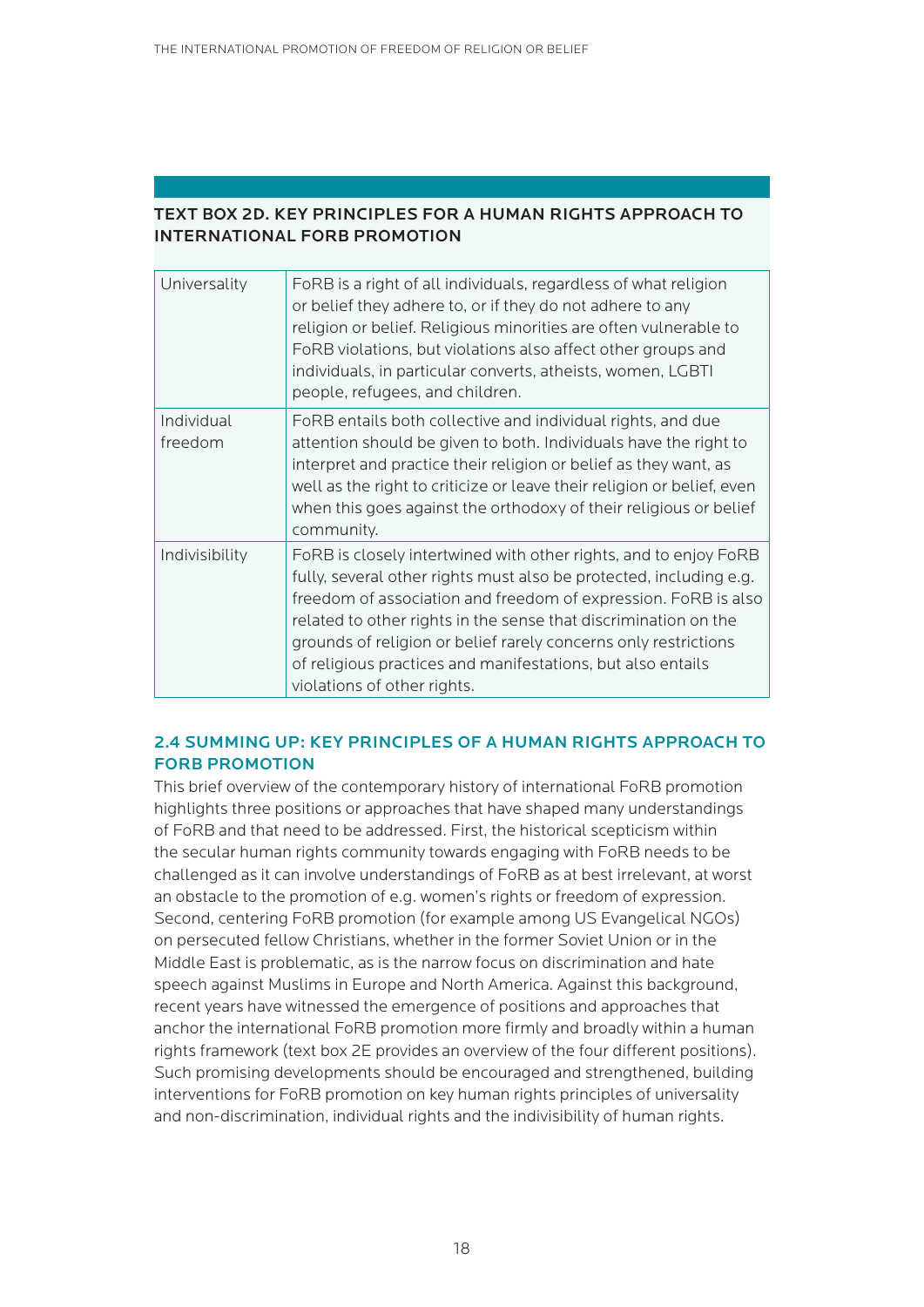## TEXT BOX 2E. POSITIONS IN THE FIELD OF INTERNATIONAL FORB PROMOTION

| Position                                                               | Description                                                                                                                                                                                                                                                                                                                                                                                                                                                                          | Examples of actors                                                                                                                                                                  |
|------------------------------------------------------------------------|--------------------------------------------------------------------------------------------------------------------------------------------------------------------------------------------------------------------------------------------------------------------------------------------------------------------------------------------------------------------------------------------------------------------------------------------------------------------------------------|-------------------------------------------------------------------------------------------------------------------------------------------------------------------------------------|
| 'Religious<br>discrimination<br>is really about<br>something<br>else'  | Religious discrimination and persecution is<br>best countered through approaches other<br>than FoRB promotion.<br>FoRB is about protection of (conservative)<br>religious groups, their beliefs and practices<br>and as such, runs counter to e.g. the<br>promotion of freedom of expression and<br>rights related to gender equality, sexual<br>orientation and gender identity, or sexual<br>and reproductive health                                                               | Some secular<br>human rights<br>organisations and<br>institutions, in<br>particular those<br>concerned with<br>women's rights                                                       |
| 'Persecution<br>of Christians<br>is the most<br>pressing<br>concern'   | The promotion of FoRB is first and<br>foremost about ensuring protection of<br>persecuted Christians in the Middle East,<br>Africa, and Asia<br>FoRB is about protection of (Christian)<br>religious groups, their beliefs and<br>practices, including in particular the right<br>to convert and proselytise.<br>Restrictions on rights related to gender<br>equality, sexual orientation and gender<br>identity, or sexual and reproductive health<br>are necessary to protect FoRB | Some conservative<br>Christian<br>organisations<br>and institutions,<br>nationalist<br>organisations and<br>movements, Russia,<br>some Eastern and<br>Central European<br>countries |
| 'The real<br>victims of<br>discrimination<br>today are the<br>Muslims' | Islamophobia, especially in North America<br>and Europe, is the most important topic for<br>FoRB promotion<br>FoRB is about protection of (Muslim)<br>religious groups, their beliefs and practices<br>from discrimination, hate speech and<br>blasphemy.<br>Restrictions of freedom of expression are<br>necessary to protect FoRB.                                                                                                                                                 | Organisation<br>of Islamic<br>Cooperation and<br>some OIC member<br>states, other<br>conservative Muslim<br>organisations and<br>institutions                                       |
| A human<br>rights<br>approach to<br>FoRB                               | FoRB is about the protection of all<br>individuals' right to believe and practice<br>their religion (or not)<br>Key principles in the promotion of FoRB<br>are universality, individual freedom and<br>indivisibility<br>FoRB is not in opposition to e.g. gender<br>equality or freedom of expression                                                                                                                                                                               | International human<br>rights organisations,<br>faith-based develop-<br>ment organisations,<br>interfaith<br>coalitions, interpar-<br>liamentarian net-<br>works, and others.       |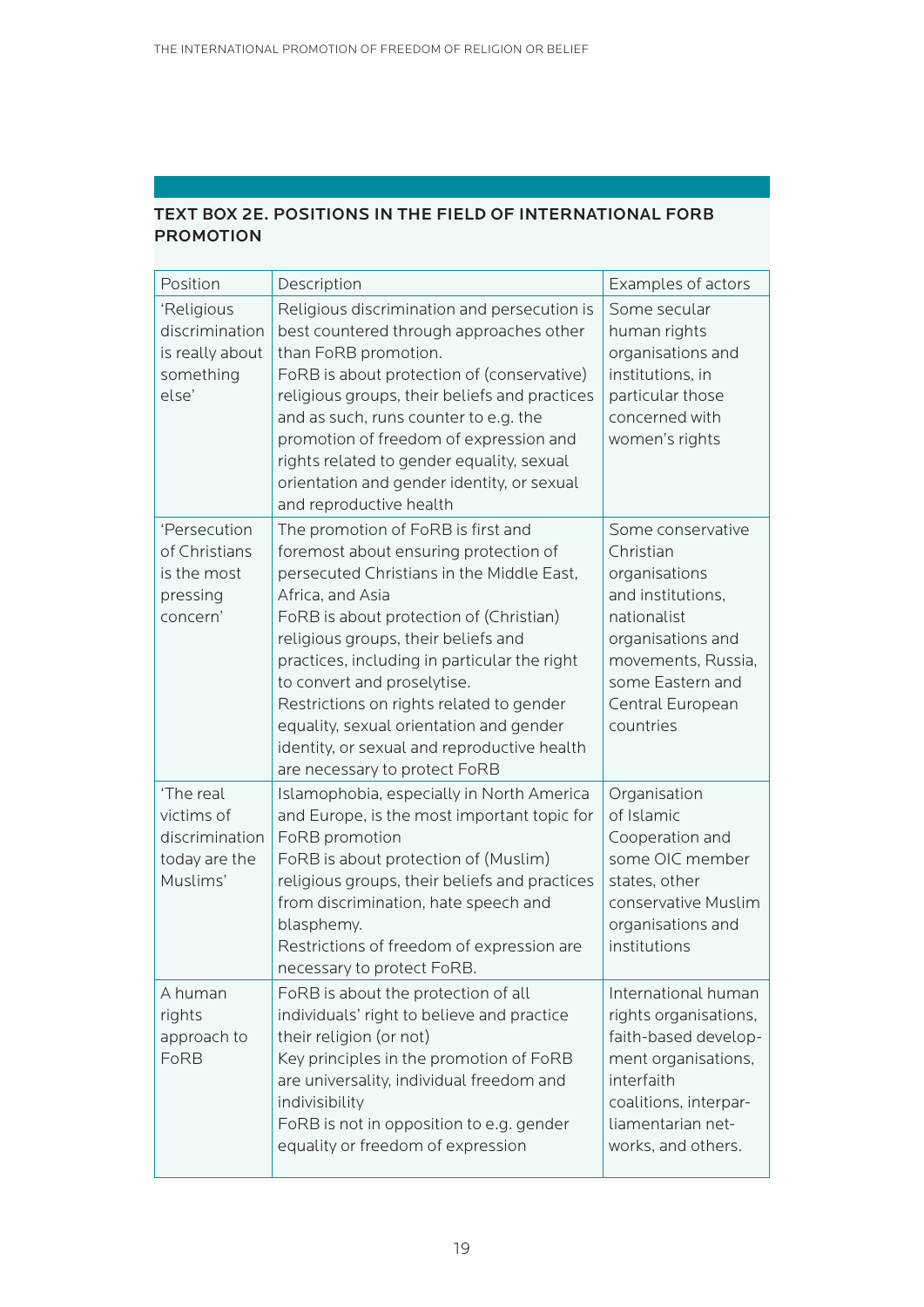## <span id="page-19-0"></span>CHAPTER 3

# IDENTIFYING AND ASSESSING VIOLATIONS OF FREEDOM OF RELIGION OR BELIEF

A first step in designing concrete interventions to promote FoRB is to identify the problems such interventions are supposed to address: What do we mean when we talk about FoRB violations? Who are the perpetrators of FoRB violations? What are typical kinds of violations? And how do we distinguish between different degrees of violations? While measuring this is obviously difficult, efforts to do so are an important tool in understanding the context, deciding when and what to focus on in interventions, as well as for tracking developments over time. A sound understanding of the actors, kinds, and degrees of violations is key to formulating appropriate and effective interventions designed to prevent future abuses. This requires in-depth contextual knowledge and timely and credible documentation. The present chapter gives a brief introduction to key actors and approaches in this area and provides basic guidelines to assess the FoRB situation in a given context, setting out an overview of different types of violations, violators, and victims, as well as a typology of the pervasiveness of violations.

### 3.1 MONITORING, DOCUMENTING AND REPORTING ON FORB VIOLATIONS

A number of actors – including intergovernmental and governmental entities, NGOs and religious communities – engage in systematic, first-hand monitoring and documentation of violations, whether nationally, regionally or globally. Data is collected through a variety of methods, including e.g. fact-finding missions, field visits, interviews, surveys, newspaper monitoring, social media mining and and citizen reporting. Based on their monitoring and documentation, actors produce regular reports on the FoRB situation, whether in the form of annual or periodic reports, thematic analyses, or global rankings. Some overviews, such as the US State Department's annual country reports, and the UN Special Rapporteur's country visit reports, monitor, document and report on FoRB violations in relation to all groups and individuals. Others, such as Humanists International's annual Freedom of Thought Report and Shia Rights Watch's monthly updates, focus more narrowly on violations of FoRB in relation to particular belief or religious communities (see text box 3A for examples).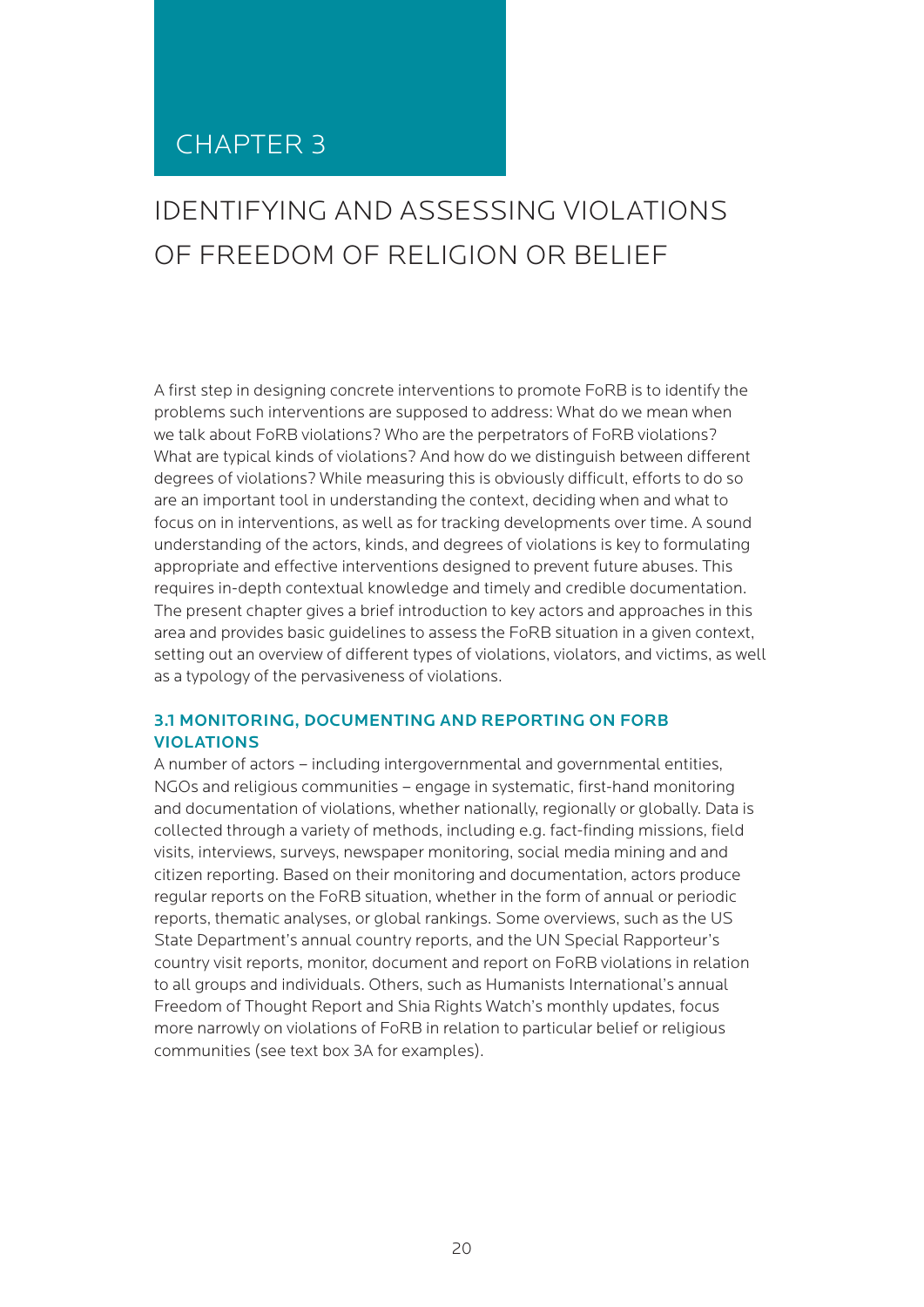### TEXT BOX 3A. MONITORING, DOCUMENTATION AND REPORTING ON FORB VIOLATION[S23](#page-93-0)

### EXAMPLES OF ACTORS ENGAGED IN MONITORING, DOCUMENTATION AND REPORTING ON FORB FOR ALL

US State Department UN Special Rapporteur on FoRB US Commission on International Religious Freedom US Helsinki Commission/Commission on Security and Cooperation in Europe Freedom House Christian Solidarity Worldwide Minority Rights Group International Forum 18

#### EXAMPLES OF ACTORS ENGAGED IN MONITORING, DOCUMENTATION AND REPORTING ON FORB FOR SPECIFIC GROUPS

Humanists International (humanists, atheists and other non-believers) International Human Rights Committee (Ahmadis) Jehova's Witnesses International (Jehova's Witnesses) Middle East Concern (Christians) Shia Rights Watch (Shia Muslims) OIC Observatory on Islamophobia (Muslims) Open Doors (Christians) World Evangelical Alliance (Christians)

Apart from the actors that engage in reporting based on first-hand monitoring and primary source documentation, some actors produce useful overviews and rankings based mainly on secondary sources. Among these, the most prominent ones are the annual reports of the European Parliament Intergroup on Freedom of Religion or Belief and Religious Tolerance, and Pew Research Center's annual reports on restrictions on religion. A number of quantitative datasets also include basic information on the status of FoRB in different countries, including e.g. the Cingranelli-Richards Human Rights Data Project, the Association of Religion Data Archives' Religion and State Dataset, and Boston University's World Religion Database. A fuller list of reports and data sets on FORB violations is available in the bibliography.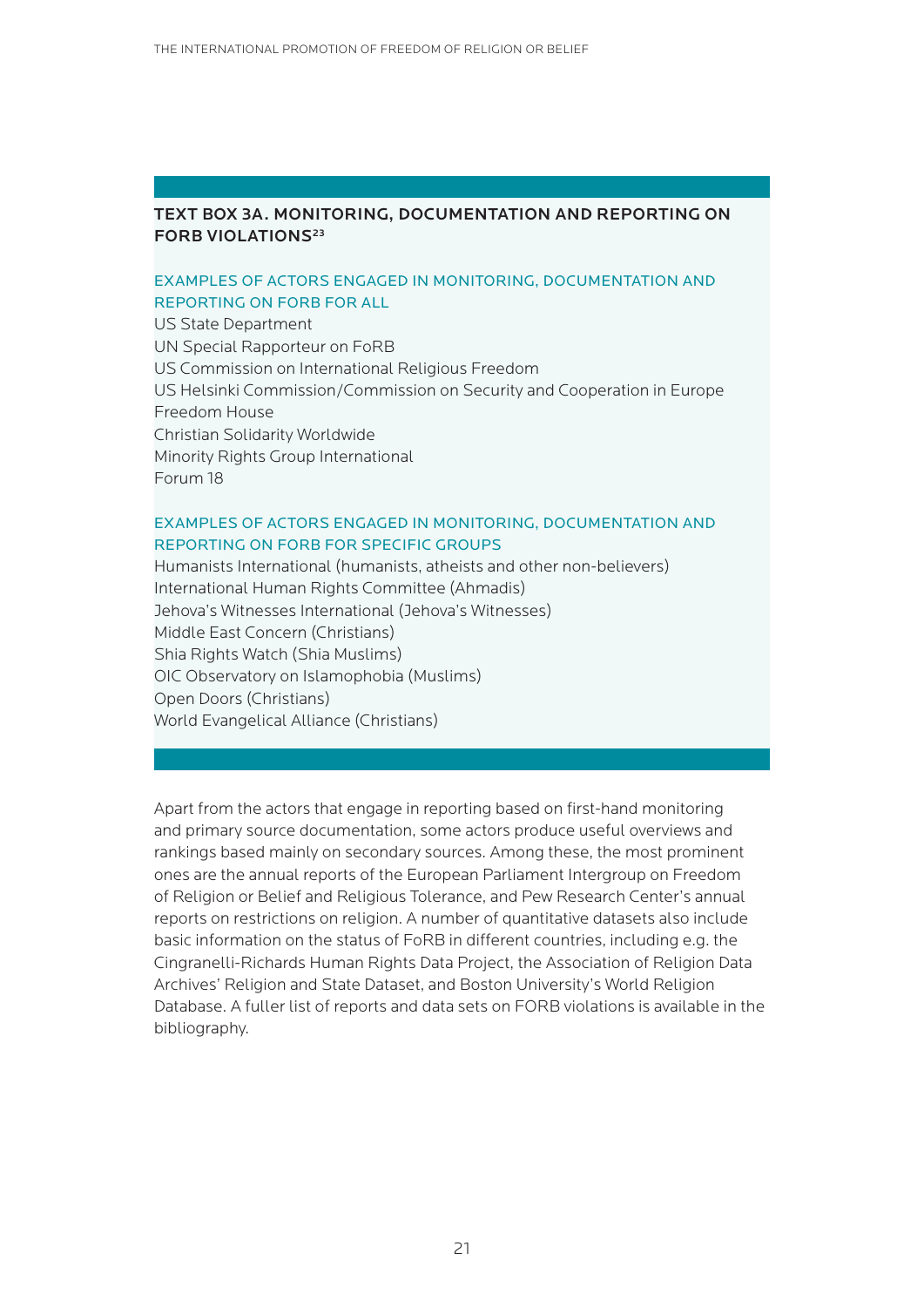## TEXT BOX 3B. EXAMPLES OF NATIONAL INITIATIVES FOR MONITORING, DOCUMENTATION AND REPORTING ON FORB VIOLATIONS

The Iraqi Ceasefire Centre for Civilian Rights seeks to empower civilians to monitor violations of the rights of ethnic and religious minorities through the development and use of social media data mining.

Citizens against Hate is a coalition of individuals and organisations committed to 'a secular, democratic and caring India' that produces regular thematic reports documenting 'religiously motivated vigilante violence' and 'organised communal violence' in India.

Burma Human Rights Network works for 'human rights, minority rights and religious freedom', and provides periodic reports on the situation of religious minorities, in particular Rohingya Muslims and Christians, in Myanmar

The Norwegian Helsinki Committee's Freedom of Belief Initiative in Turkey (İnanç Özgürlüğü Girisimi) provides periodic information on the FoRB situation in Turkey

The National Christian Evangelical Alliance of Sri Lanka documents incidents of 'violence and intimidation against Christians', publishing annual reports on their findings. The organisation has introduced an app for citizen reporting, using the incoming data to develop a crowd-map of violations.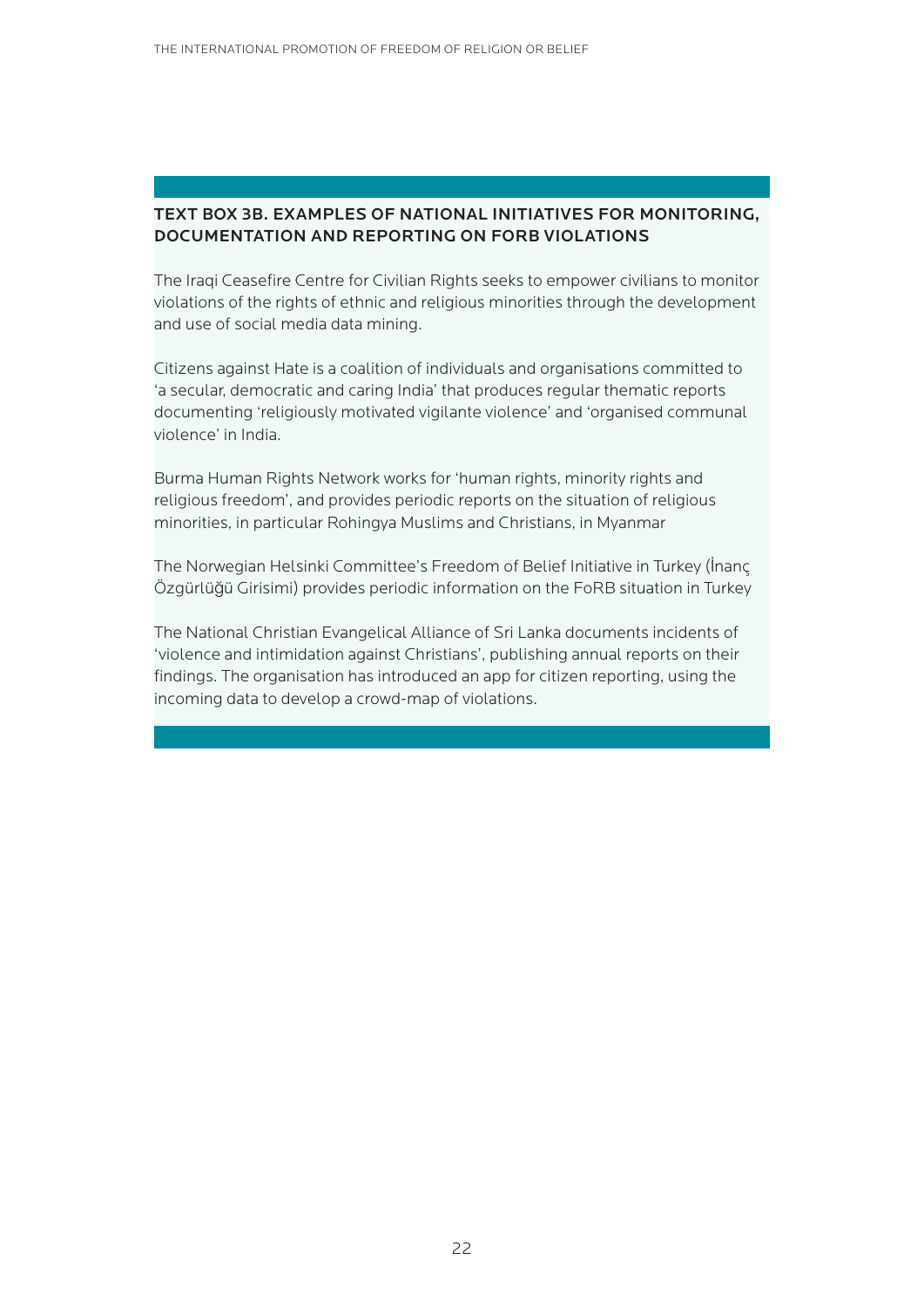## TEXT BOX 3C. BE CRITICAL! KEY QUESTIONS TO CONSIDER WHEN ASSESSING REPORTS ON FORB VIOLATIONS[24](#page-93-0)

Does the report focus on FoRB for all or on FoRB for specific groups? There are few – if any – situations in which FoRB violations affect only one religious or belief community, and reports that focus broadly on FoRB for all obviously present a more complete picture of the situation than reports that focus more narrowly on one specific community or group. This does not mean that such reports cannot provide useful or reliable information, but this should be supplemented by other information. [25](#page-93-0)

What are the underlying definitions and conceptions? While some actors monitor and document violations of FoRB as understood in international human rights standards, others focus on slightly different aspects, or they rely on definitions of violations that are different from those outlined in international human rights standards. This work may be valid and useful, but there is a risk that certain parts of FoRB are overlooked or misrepresented[.26](#page-93-0)

What kinds of sources does the report rely on? Are the sources reliable and credible, and has their information been verified by others or backed by material evidence? Ideally, reports should be based on a variety of sources, including not only victims, but also eyewitnesses, community and religious leaders, media, medical personnel, human rights activists, police and others in order to present as accurate and neutral an account as possible.

Has data collection been systematic and wide-ranging? In contexts where serious human rights violations take place, and people become fearful of speaking about such violations, it may be impossible to gain more than a partial picture of the overall situation even if the basic overall assessment is accurate. Issues such as scarcity of resources to carry out wide-ranging and systematic data collection, or lack of access to information, may also result in skewed and anecdotal evidence.

Is there a risk of propaganda and bias? Some actors may have an interest in promoting a particular picture of the situation, downplaying certain challenges and over-emphasising others. Government reporting on their own country situation may be unreliable, but information provided by foreign governments, international NGOs, religious communities and local civil society actors can also be biased or misleading.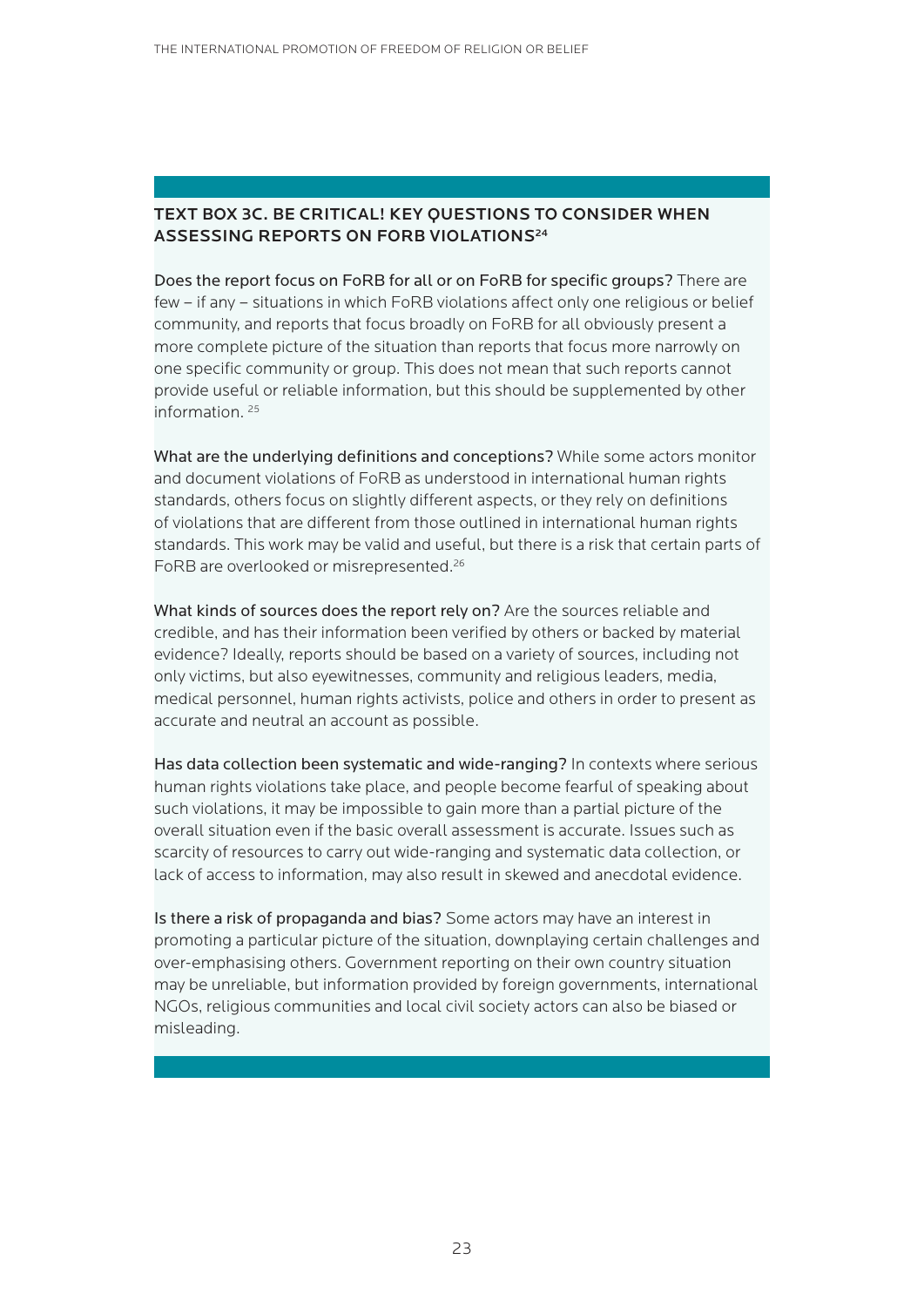#### <span id="page-23-0"></span>3.2 DEFINING FORB VIOLATIONS

A first step in assessing the FORB situation in a given context is to map the different types of violations at play. From a human rights perspective, FoRB violations involve situations where a person or community is prevented from having, adopting, changing, or leaving their religion or belief, is coerced to act in a manner contrary to their religion or belief, is prevented from practicing or manifesting this religion or belief, is discriminated against on the basis of their religion or belief, or is prevented from bringing up their children up in accordance with their beliefs and in a manner that respects the child's evolving capacity to make independent decisions (text box 3D outlines different types of violations).<sup>[27](#page-94-0)</sup>

Parts of FoRB are absolute rights, meaning that they cannot legitimately be restricted. The right to have, adopt, or change a belief or religion, and the right to be free from coercion are arguably such absolute rights. However, other aspects of FoRB, related to the right to manifest or practice one's belief or religion, can be restricted under certain circumstances. The ICCPR, with further explanation set out in the Human Rights Committee's General Comment no. 22, defines acceptable limitations subject to the following restrictions: they must be proscribed by law; necessary in order to protect public safety, order, health, or morals, or to protect the basic human rights and freedoms of others; and proportionate and non-discriminatory.<sup>[28](#page-94-0)</sup>

A FoRB violation refers both to restrictions specifically on having and practicing a religion or belief, and to broader violations in which a person's religion or belief (or lack thereof) is a component. However, in the latter case, this is not only – or even solely – a matter of FoRB violations. For instance, if people are being excluded from job markets, discriminated against in the health care system, or persecuted on grounds of their religious or belief identity, a range of other rights are typically also being violated, and the violation of FoRB is not necessarily the most pressing concern for these people. Also, discrimination or persecution against people with a particular religious identity is not necessarily religiously motivated. Even hostility that seem to have a clear religious motivation is rarely only religiously motivated, as conflicts are complex and multifaceted with religion one of many factors, including economic, political, cultural, social, and historical factors. It is vital not to underestimate the role of religion in discrimination and persecution, but also not to overestimate its role.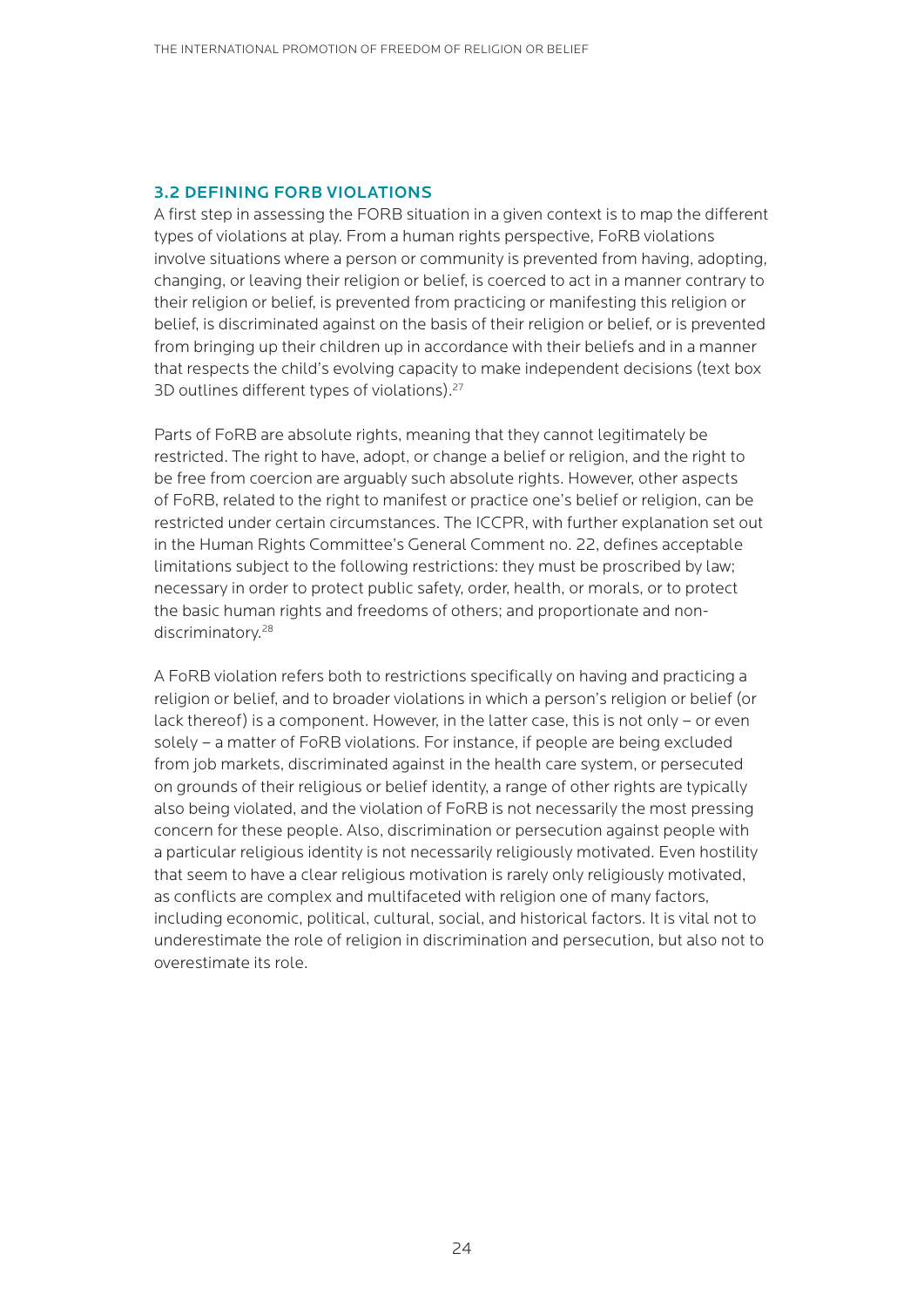| Type of violation                                                              | Examples of relevant questions to ask                                                                                                                                                                                   |  |
|--------------------------------------------------------------------------------|-------------------------------------------------------------------------------------------------------------------------------------------------------------------------------------------------------------------------|--|
| Violations of the<br>right to have, adopt,                                     | Are there attempts at extinguishing or eliminating<br>particular religious or belief groups and identities?                                                                                                             |  |
| change, or leave a<br>religion or belief                                       | Are particular beliefs and religions prohibited (including<br>atheism)? Are there social hostilities connected to having<br>a particular belief or religion?                                                            |  |
|                                                                                | Is conversion and apostasy prohibited or restricted? Are<br>there social hostilities connected to changing or leaving a<br>particular religion or belief?                                                               |  |
|                                                                                | Are people required to reveal/register their religion, e.g.<br>on ID cards?                                                                                                                                             |  |
|                                                                                | Is inter-religious marriage permitted or is one spouse<br>required to convert?                                                                                                                                          |  |
| Violations of the<br>right to be free from<br>coercion                         | Do individuals face coercion to practice or refrain from<br>practicing religion, or to follow religiously motivated<br>codes of conduct?                                                                                |  |
| Violations of the<br>right to practice and<br>manifest a religion or<br>belief | Do religious or belief groups have to register through<br>discriminatory or cumbersome registration procedures?<br>Is unregistered religious or belief activity illegal or<br>restricted?                               |  |
|                                                                                | Are religious or belief groups or individuals banned<br>from, restricted in, or prevented from worshipping and<br>assembling, and from establishing and maintaining<br>organisations and places for these purposes?     |  |
|                                                                                | Are religious or belief groups or individuals banned from,<br>restricted in or prevented from teaching, communicating<br>about and disseminating opinions, information and<br>knowledge about their religion or belief? |  |
|                                                                                | Is proselytization prohibited or restricted? Is<br>proselytization met with societal hostility? Are foreign<br>missionaries banned from or restricted in operating?                                                     |  |
|                                                                                | Is blasphemy and/or criticism of religion prohibited or<br>connected with social hostilities?                                                                                                                           |  |
|                                                                                | Is the use of particular religious clothing or symbols<br>obligatory, prohibited or restricted? Is lack of adherence<br>met with societal hostility?                                                                    |  |

#### TEXT BOX 3D. MAPPING THE TYPES OF FORB VIOLATIONS<sup>[29](#page-94-0)</sup>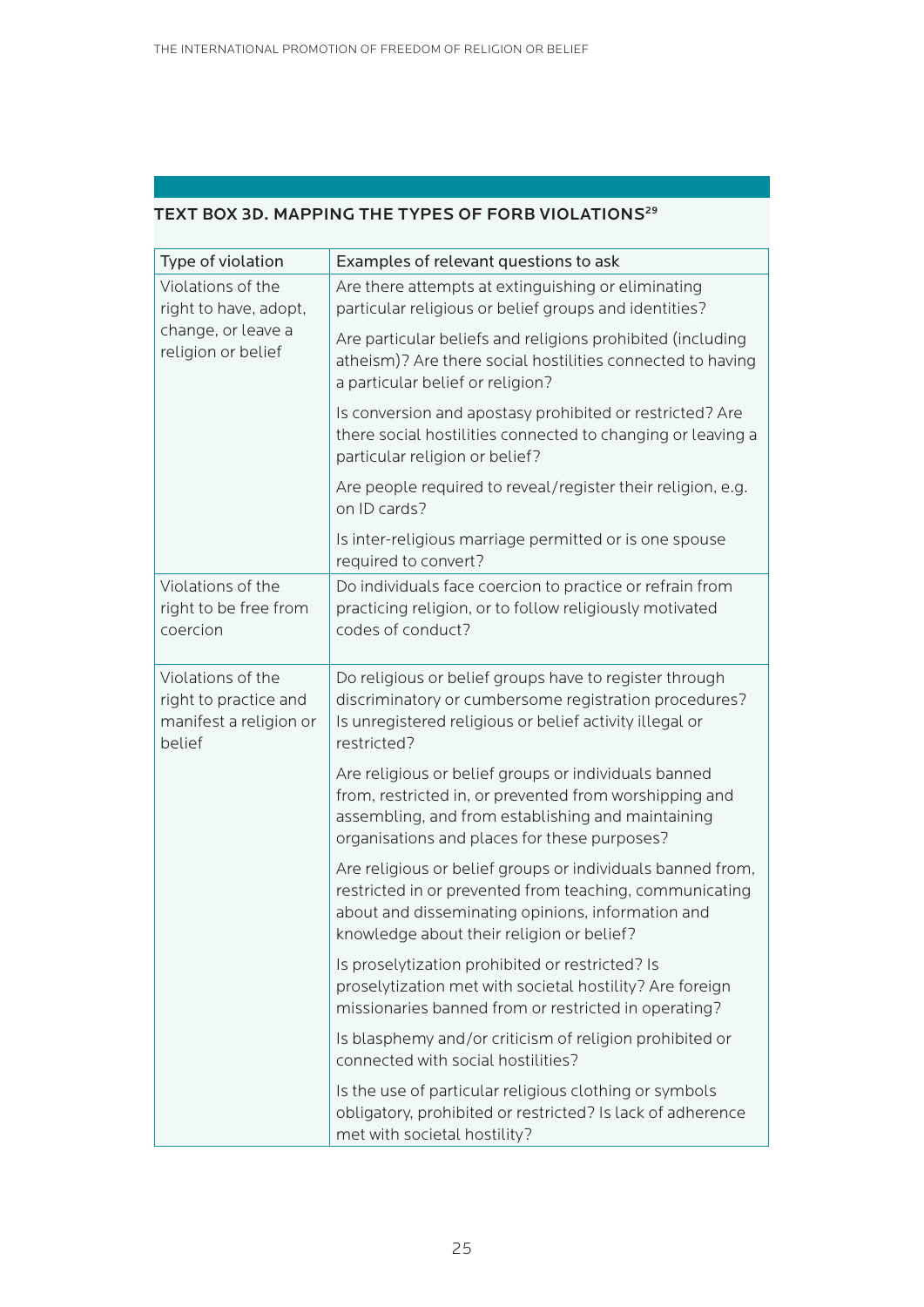| Violations of the right<br>to non-discrimination<br>on the basis of<br>religion or belief | Are particular religious or belief groups or identities<br>favoured in such a manner that other groups or identities<br>are disadvantaged?                                                                                                                                                                           |  |
|-------------------------------------------------------------------------------------------|----------------------------------------------------------------------------------------------------------------------------------------------------------------------------------------------------------------------------------------------------------------------------------------------------------------------|--|
|                                                                                           | Are there incidents of religiously based hate speech and<br>incitement to hatred?                                                                                                                                                                                                                                    |  |
|                                                                                           | Is family law discriminatory on the basis of religion or<br>belief?                                                                                                                                                                                                                                                  |  |
|                                                                                           | Is there religiously based discrimination against particular<br>groups or individuals in the education system, whether in<br>terms of access, contents of education or otherwise?                                                                                                                                    |  |
|                                                                                           | Is there social and/or economic discrimination on the<br>basis of religion or belief?                                                                                                                                                                                                                                |  |
| Violations of the<br>right to bring up                                                    | Are children banned from or restricted in participating in<br>religious activities?                                                                                                                                                                                                                                  |  |
| one's children in<br>accordance with one's<br>religion or belief                          | Is school teaching on religion or belief confessional?<br>Are exemptions to confessional religious education,<br>or aspects of education that raise religious or other<br>conscientious sensibilities, made available, both in<br>principle and in practice, to all children/parents who<br>object to participation? |  |
|                                                                                           | If one party to a marriage converts are children<br>automatically re-registered (converted) by the state<br>without the permission of the other spouse? Can children<br>refuse to be re-registered? And at what age?                                                                                                 |  |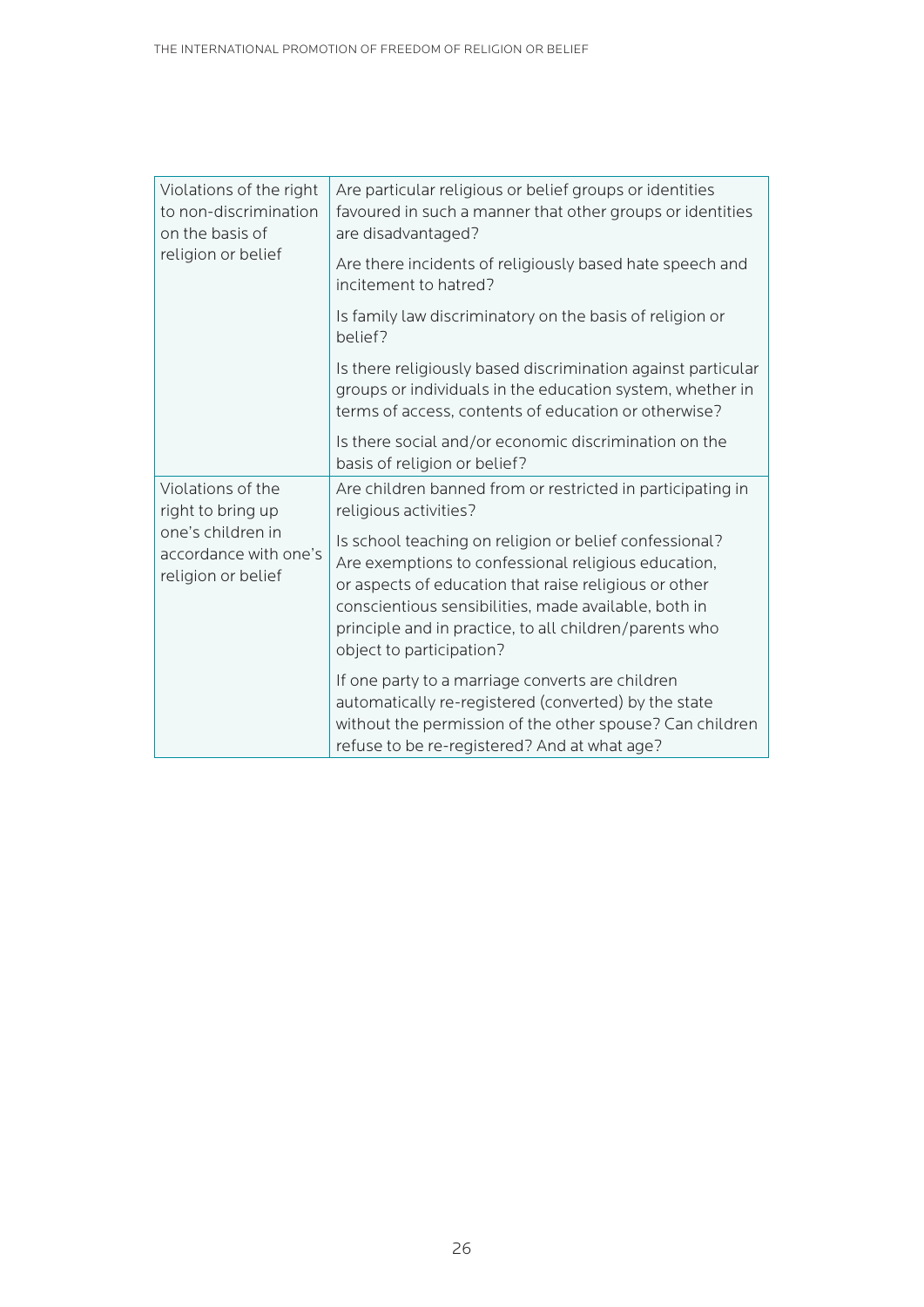#### <span id="page-26-0"></span>3.3 IDENTIFYING PERPETRATORS OF FORB VIOLATIONS

Assessments of FoRB violations typically distinguish between two overall types of violations, namely:

- state restrictions on FoRB
- non-state hostilities

The state is the primary duty-bearer in relation to the promotion, protection, and respect of human rights, including FoRB, and as such is obliged not only to uphold the right to FoRB itself, but to ensure that others do not violate it (see text box 3E). States are, however, common violators of FoRB. State-led violations occur where the state actively discriminates against, harasses, and/or persecutes individuals and groups because of their belief or lack thereof, or when the state passively supports or refrains from responding to violations committed by non-state actors. Examples of state-led violations include e.g. legal restrictions on criticism of religion, conversion, and apostasy; restrictions on the practices and manifestations of particular religious minorities; bureaucratic harassment and burdensome administrative procedures; and discriminatory family laws. Means of violations can be legislation, policies, administrative practices, or violence. Individuals and groups may encounter both state and non-state FoRB violations, whether because the state actively contributes to oppression or because it – due to lack of political will or lack of capacity – avoids interfering with ongoing oppression.

### TEXT BOX 3E. STATE RESPONSIBILITY IN RELATION TO FORB

The individual state is the primary duty-bearer in relation to the respect, protection, and promotion of FoRB within the borders of its territory or other places under its jurisdiction. The state is obliged to respect FoRB by refraining from discrimination and violations of FoRB; protect FoRB, by taking an active role in order to prevent violations by non-state actors, for example by having good protection laws in place and by bringing violators to justice; and promote FoRB, by taking positive measures to facilitate the implementation and enjoyment of FoRB, i.e. through encouraging respect of this right and by putting in place appropriate institutions, policies, and procedures (Brown et al 2017:20).

Governments are not homogeneous monoliths, and violations play out at different levels of government. The power to violate FoRB lies not only, or even primarily, with the central government, but also with administrative staff, or with local government: In China, for example, there are large regional differences in approaches to FoRB, with laws and regulations applied and interpreted differently by local authorities. Similarly, different functions of a government may be involved in violations, whether as the driving force or supporting other parts of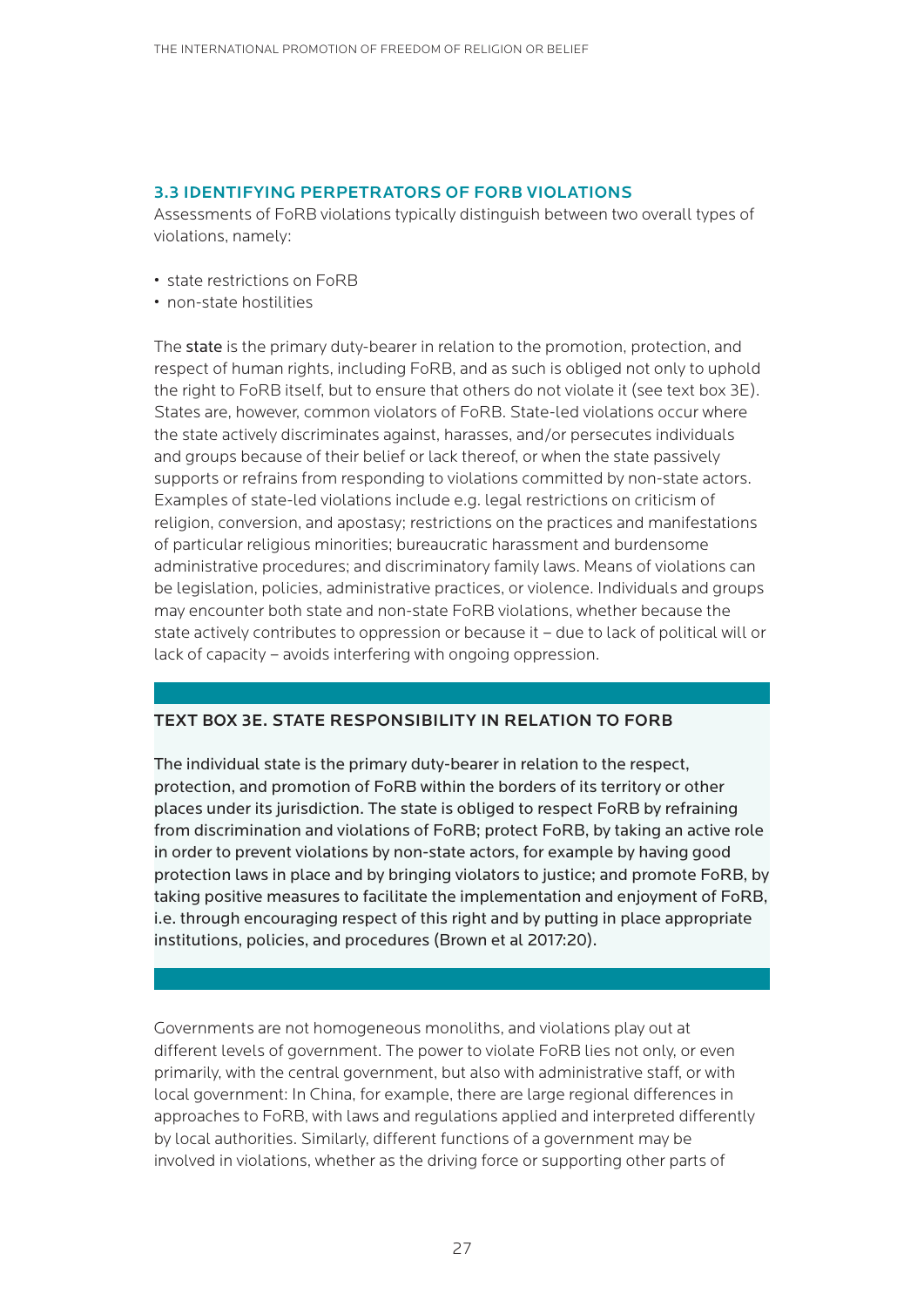government. In Myanmar, for instance, credible reports indicate that the military was the driving force in persecution of Rohingya. In other situations, the courts and law enforcement play a key role in interpreting and applying discriminatory laws. The education system is often an important instigator and disseminator of discriminatory practices, manipulation and even coercion.

Non-state actors engaged in violations of FoRB encompass an even wider range of actors, including terrorist and paramilitary groups, militant vigilante groups, religious organisations and leaders, businesses, media, political parties and groups, and local communities. Hate speech, threats and incitement to violence are among the most common non-state FoRB violations, but some actors also engage in violence, whether in the form of mob violence, kidnappings, rape, destruction of religious property or other means. Obviously, different actors have different leverage and means to engage in violations, and the scope and impact of their actions differ widely. Organized terrorist and paramilitary groups have the means to engage in systematic, widespread violence, while local vigilante groups typically engage in sporadic, non-organised violence. Media, political parties, and religious leaders play important roles in relation to the dissemination of hate speech, incitement to violence, and messages of exclusion. Local communities may contribute to strengthening cultures of exclusion and prejudice, engaging in hate speech, everyday discrimination, and even mob violence (see text box 3F for an overview of different actors). Ostensibly neutral platforms (e.g. Facebook, Youtube) may not actively violate FoRB but may be utilised by those who do and may not have systems in place to limit or react to hate or dangerous speech.

Countries with high levels of social hostilities rarely rank low on government restrictions, and vice versa (Grim 2012:254). Among the few countries that display significantly higher government than social restrictions (such as China, Vietnam, Uzbekistan, and Burma), a communist or authoritarian background is a common factor; these states often have a deeply engrained view of religion as a threat to state authority. Countries where the level of social hostilities is higher than that of government restrictions (e.g. Sri Lanka, Nepal, Bangladesh and Ethiopia) may have large segments of the population favoring a particular religion (Buddhism in Sri Lanka, Hinduism in Nepal, Islam in Bangladesh, Orthodox Christianity in Ethiopia) (Grim 2012:254), or, more precisely, particular, and often strongly conservative and exclusionary, interpretations of this religion.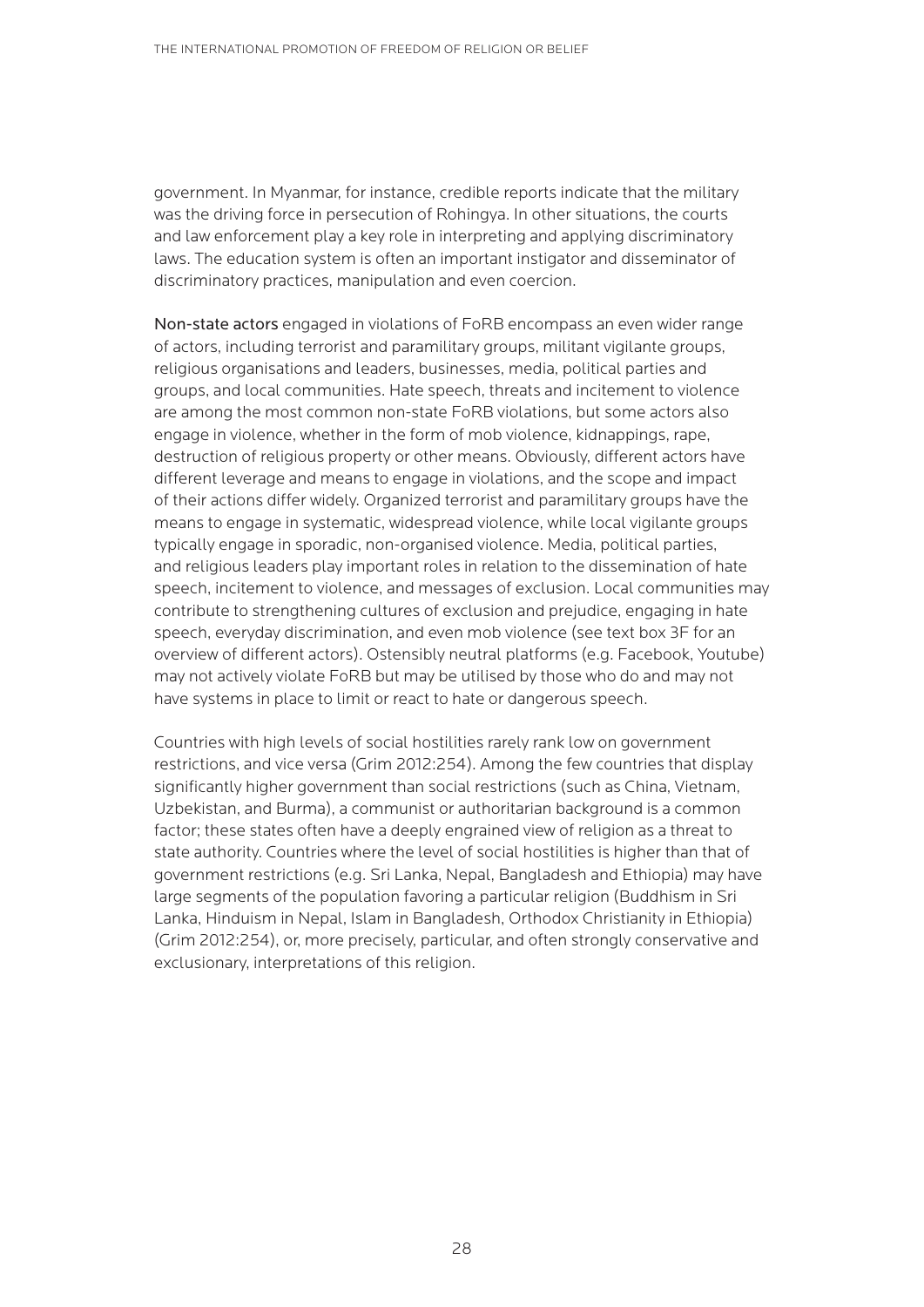#### <span id="page-28-0"></span>TEXT BOX 3F. OVERVIEW OF STATE AND NON-STATE ACTORS

|                                    | Non-state actors                     |
|------------------------------------|--------------------------------------|
| State actors                       | Terrorist groups                     |
| Central government                 | Militant vigilante groups            |
| Local government                   | Political parties and organisations  |
| Military                           | <b>Businesses</b>                    |
| Courts, including religious courts | Media (print, radio, TV, internet)   |
| Law enforcement (police, prisons)  | Religious leaders                    |
| Education system                   | Local communities                    |
|                                    | Independent educational institutions |
|                                    |                                      |

#### 3.4 ASSESSING THE PERVASIVENESS OF FORB VIOLATIONS

A full understanding of FoRB violations entails not only attention to the types and actors involved, but also to the pervasiveness, or intensity, of violations. Based on an analysis of the methodologies underlying the various overviews in the field, and bearing in mind international FoRB standards, several common indicators for assessing the pervasiveness of violations can be identified:

- Is there violence?
- Is the right to have, adopt, change or leave religion and to be free from coercion restricted?
- Is the right to manifest or practice religion or belief restricted? Is the right to bring up one's child in accordance with one's belief restricted?
- Is there discrimination?
- Are instances of violence, restrictions, and discrimination systematic or occasional? Are they widespread or sporadic?
- Are violations justified by national law? Or is there resort to law?

Based on these indicators, we can draw a typology of the pervasiveness of violations, ranging from intolerance and exclusion to discrimination and severe violations or persecution (see also text box 3H for a summary of the typology). The typology outlined here, and the terminology applied, is based primarily on the methodology outlined in the European Parliament Intergroup on FoRB & RT's recent report, developed by Gatti, Annicchino, Birdsall, Fabretti and Ventura (2018). Some terms are used in ways that are distinct from existing international agreed definitions and usages[.30](#page-94-0)

Intolerance and exclusion: At the lowest level, we find instances of intolerance against (particular) religious or belief communities. Such intolerance exists, to varying degrees, in most societies, and does not in itself entail a violation of FoRB. Situations of intolerance are difficult to quantify, insofar as this is not about legal restrictions, or about widespread or systematic state discrimination, but about the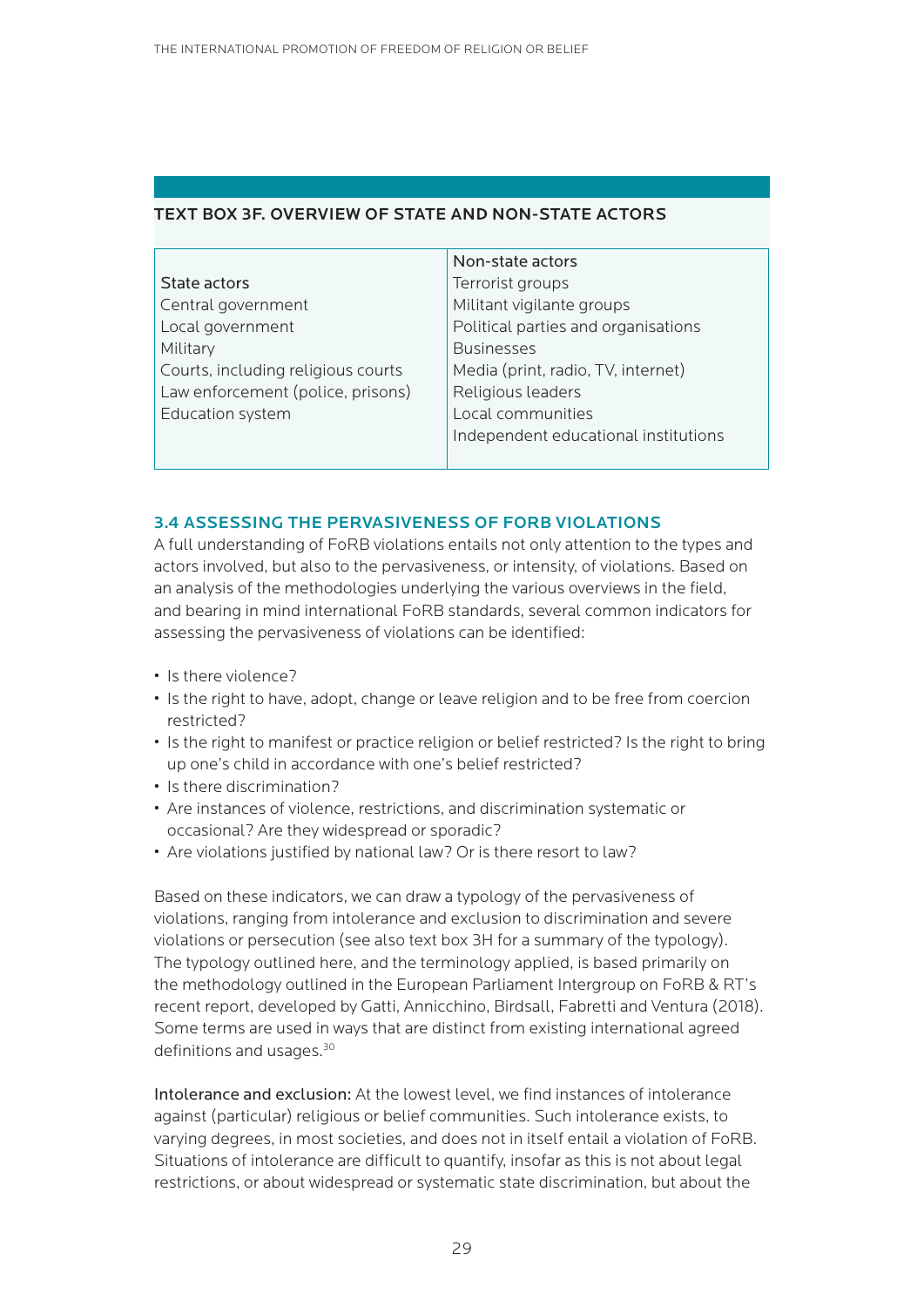existence of a more intangible societal culture in which some religious or belief identities and practices are felt to be unwanted and stigmatized.

Intolerance refers to a situation in which there may be sporadic acts of violence against particular religious or belief communities by non-state actors, but victims have recourse to the law and the state responds to these acts. State responses may, however, be characterised by delays or inefficiency. Key elements of FoRB, including the right to adopt, change, or abandon a religion or belief, are not legally prohibited or punished, and individuals and groups are free to express views based on their religion or belief, including through religious insult and criticism, or proselytization. However, (certain) religious or belief communities or individuals may encounter administrative difficulties, e.g. in relation to conversion from one religion to another, or in publicly expressing criticism of religion, and may be met with widespread criticism and social control from non-state actors. Individuals and groups may engage in self-censorship because of fear of crossing 'red lines'.

Similarly, there may be no legal restrictions on individuals' or communities' freedom to manifest and practice their religion or belief in public or privately, but they may encounter occasional administrative obstacles, and non-state actors may engage in the spread and promotion of intolerance against individuals or groups because of their religious or belief identity and practices. The state does not engage in discrimination based on religion or belief but does not actively or consistently respond to societal discrimination and intolerance either, which can in the long run strengthen or encourage further hate speech and incitement to violence. School teaching may be confessional. Exemptions are made available in principle, but in practice it may be difficult to make use of such exemptions, as societal pressure to conform may be strong.

Discrimination: Situations of intolerance in themselves do not constitute a violation of FoRB, but they may prepare the ground for more systematic discrimination and violations of FoRB. Key here is the degree to which intolerance is openly shown and uncontested by government and other relevant authorities, and the degree to which victims refrain from reporting acts of intolerance (Szymanski 2018:3). In other words, when intolerance goes unchecked, it can lead to discrimination and, as such, a more problematic situation in terms of FoRB violations.

Discrimination refers to a situation in which there may be occasional non-state violence against particular religious or belief communities or individuals, and the state fails to prevent or respond to these acts of violence. More importantly, the state also engages actively in violations of FoRB. The hallmark of 'discrimination' is a law – or established practice – which entrenches a treatment of, or a distinction against, a person based on the particular religious or belief community to which that person belongs. As such, discrimination denotes situations in which the state is not only passively but also actively contributing to violations (Szymanski 2018:3). Core elements of FoRB, including the adoption, change, or abandonment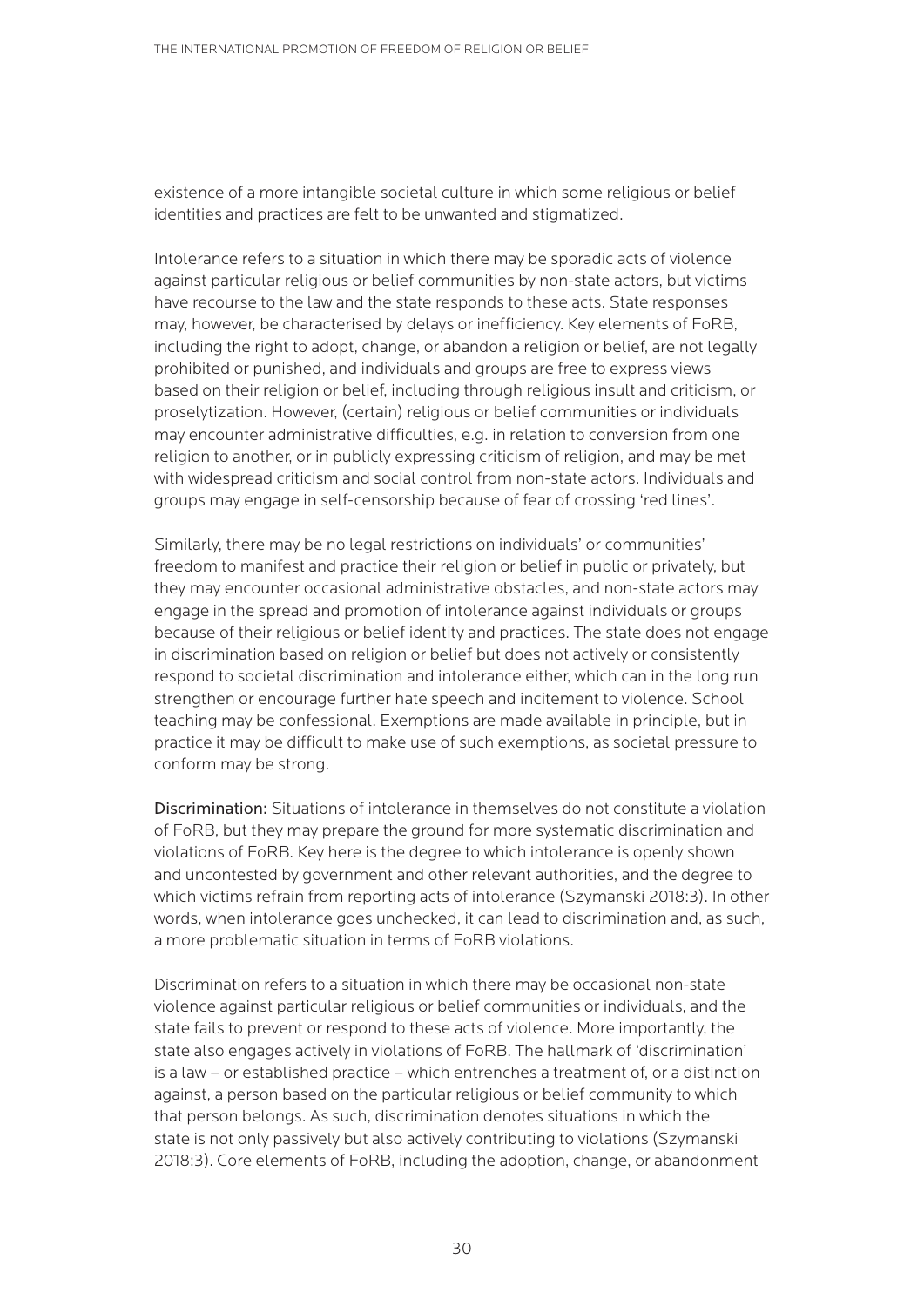of religion or belief, are punished, just as certain expressions of views or opinions based on religion or belief are punished through e.g. laws against blasphemy, apostasy, or proselytization. Punishments are, however, relatively weak, including e.g. shorter imprisonment or the payment of fines. Non-state actors occasionally attack individuals or groups because they adopt, change, or abandon a religion or belief, because they express what is considered to be blasphemous views or engage in religious insult and criticism, or because they engage in proselytization.

While the state does not in general prevent individuals and communities from manifesting their religion or belief, it does apply disproportionate or unmotivated restrictions in specific contexts, e.g. in relation to the education system where school teaching may be confessional with no exemptions made available, or in relation to the publication and distribution of information related to religion or belief which may be censored. Non-state actors occasionally or in specific contexts interfere with individuals' or groups' freedom to manifest their religion or belief, to the extent that it prevents individuals and groups from practicing their religion or belief (or forces them to practice if they do not wish to). The state occasionally engages in broader discrimination based on religion or belief against one or more groups or their individual members, e.g. in relation to access to particular job functions, or the use of particular symbols and dress codes (Szymanski 2018:3). Non-state actors engage in frequent, but not systematic, discrimination based on religion or belief against one or more groups or their individual members, e.g. in relation to employment, housing or otherwise.

Severe violations: Discrimination may develop into a situation of severe violations – what some term 'persecution'. This denotes a situation in which there is systematic, organised violence, with the intent to drive away or subjugate particular religious or belief communities and individuals. Situations in which the state commits, sponsors, or tolerates religion-related acts of violence (including attacks against persons and property), or where the state fails to prevent or respond to systematic religion-related acts of violence, committed e.g. by a terrorist group, constitute 'severe violations'. At this stage, key aspects of FoRB are severely punished by government. Adopting, changing, or abandoning a particular religion or belief is punished with death, forced labour or longer imprisonment. Similarly, harsh laws are in place to prevent blasphemy, religious insult/criticism, or proselytization. Non-state actors systematically and violently attack individuals or groups because of such practices. They may also engage in coercive measures, including forced marriage or forced conversion.

The manifestation of particular religious or belief practices is severely restricted through laws and administrative practices. The state systematically applies disproportionate or unmotivated restrictions, to the extent that it prevents individuals and groups from practicing their religion or belief (or forces them to practice if they do not wish to). The state routinely censors publication and distribution of information related to religion or belief. Similarly, non-state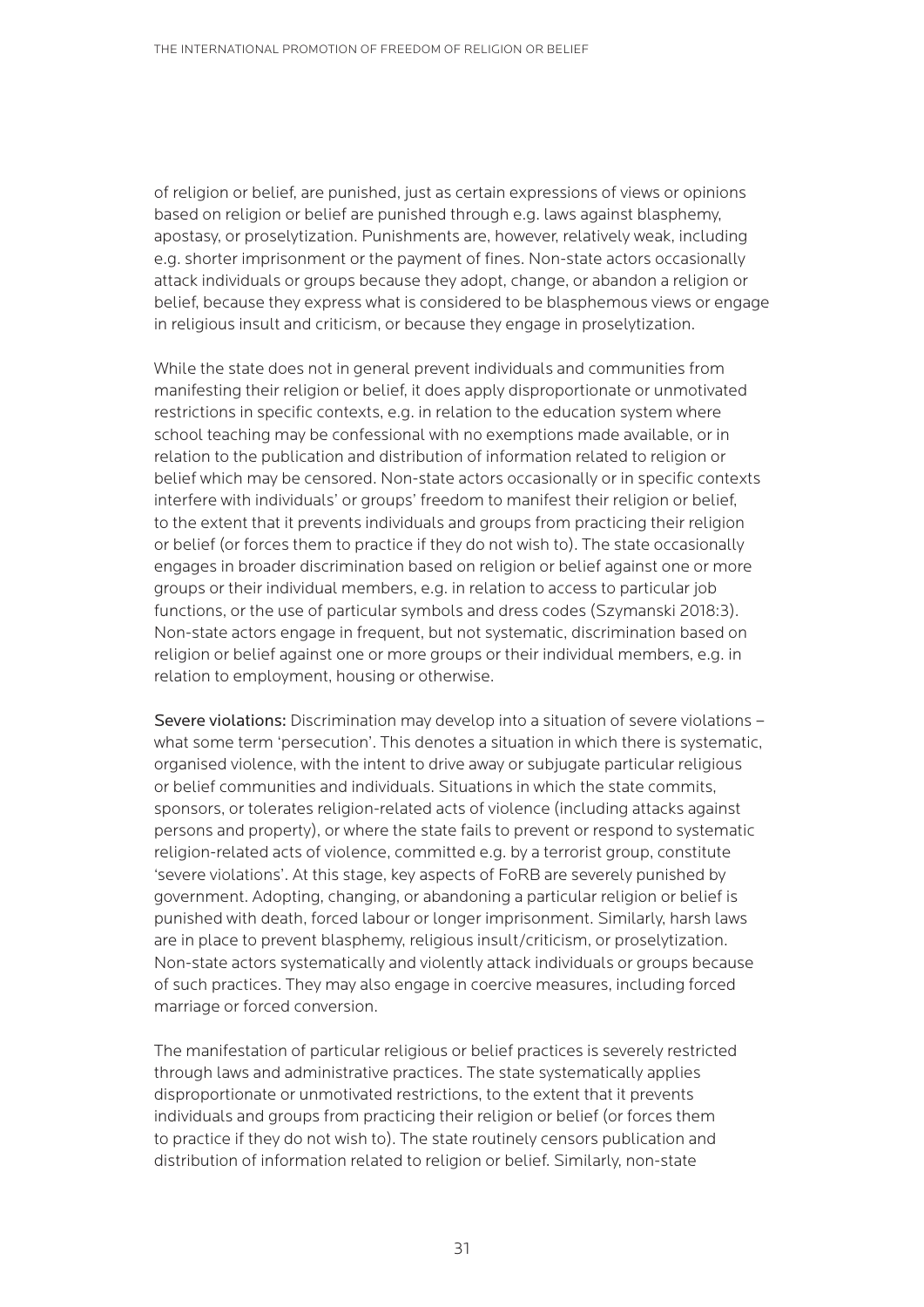actors systematically interfere with individuals' or groups' freedom to manifest their religion or belief, to the extent that it prevents individuals and groups from practicing their religion or belief. The state engages systematically in broader discrimination based on religion or belief against one or more groups or their individual members, to the extent that it prevents these groups and their members from practicing their religion or belief. Children are subject to religious indoctrination in schools, and/or may be banned from participation in religious activities. Similarly, non-state actors also engage in systematic discrimination. This includes the promotion of hate speech and incitement to violence.

### TEXT BOX 3G. GENOCIDE

The ultimate expression of persecution is genocide. This is when the state commits, sponsors, or tolerates acts with intent to destroy a group, in whole or in part, or when non-state actors commit acts with intent to destroy a group, in whole or in part. This can include killing members of the group; causing serious bodily or mental harm to members of the group; deliberately inflicting on the group conditions of life calculated to bring about its physical destruction in whole or in part; imposing measures intended to prevent births within the group; and forcibly transferring children of the group to another group.<sup>31</sup>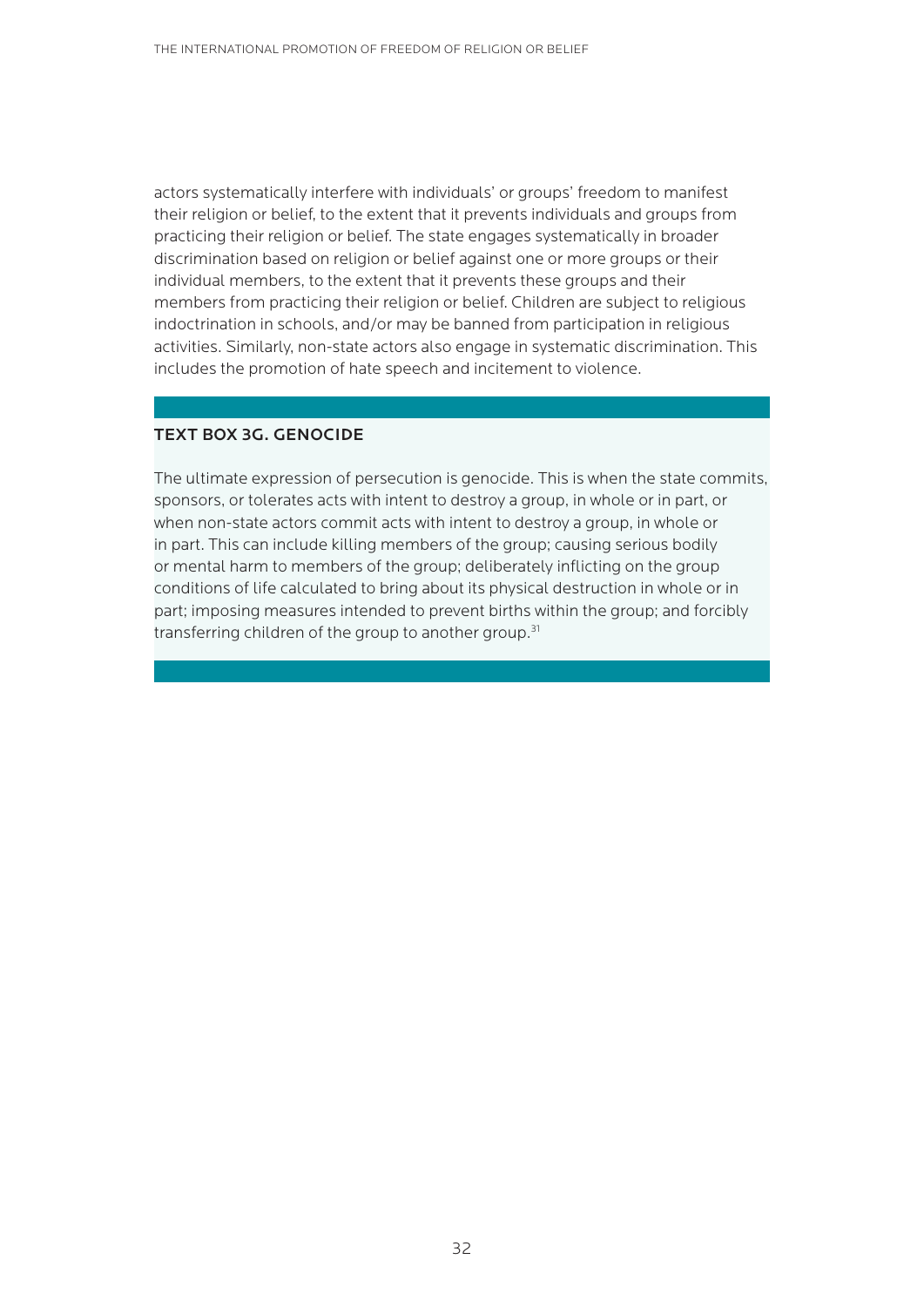### TEXT BOX 3H. A TYPOLOGY OF THE PERVASIVENESS OF VIOLATIONS

| <b>State</b>                                                                                                                                                                                                                                                      | Non-state                                                                                                                                                                                                         |  |  |
|-------------------------------------------------------------------------------------------------------------------------------------------------------------------------------------------------------------------------------------------------------------------|-------------------------------------------------------------------------------------------------------------------------------------------------------------------------------------------------------------------|--|--|
| Severe violations (persecution)                                                                                                                                                                                                                                   |                                                                                                                                                                                                                   |  |  |
| The state commits, sponsors, or tolerates<br>religion-related acts of violence, or fails to<br>prevent or respond to such acts<br>The state punishes the adoption, changing,<br>or abandoning a religion or belief,<br>blasphemy, religious insult and criticism, | Non-state actors systematically<br>attack individuals or groups for<br>adoption, changing, or abandoning<br>a religion or belief, blasphemy,<br>religious insult and criticism<br>Non-state actors systematically |  |  |
| with death, forced labour, or longer<br>imprisonment                                                                                                                                                                                                              | interfere with individuals' or groups'<br>freedom to manifest or practice<br>their religion or belief                                                                                                             |  |  |
| The state systematically applies restrictions<br>on individuals' or groups' freedom to<br>manifest or practice their religion or belief                                                                                                                           | Non-state actors engage in<br>systematic discrimination based                                                                                                                                                     |  |  |
| The state engages in systematic<br>discrimination based on religion or belief<br>against one or more groups or their<br>individual members                                                                                                                        | on religion or belief against one<br>or more groups or their individual<br>members                                                                                                                                |  |  |
| Discrimination                                                                                                                                                                                                                                                    |                                                                                                                                                                                                                   |  |  |
| The state fails to prevent or respond to<br>occasional religion-related acts of violence<br>by non-state actors<br>The state punishes the adoption, changing,                                                                                                     | Non-state actors occasionally attack<br>individuals or groups for adoption,<br>changing, or abandoning a religion<br>or belief, blasphemy, religious insult<br>and criticism                                      |  |  |
| or abandoning a religion or belief,<br>blasphemy, religious insult and criticism<br>with shorter imprisonment or the payment<br>of fines                                                                                                                          | Non-state actors occasionally or<br>in specific contexts interfere with<br>individuals' or groups' freedom to<br>manifest religion or belief                                                                      |  |  |
| The state applies restrictions in specific<br>contexts, without generally preventing<br>individuals and groups from practicing their<br>religion or belief                                                                                                        | Non-state actors engage in<br>frequent, but not systematic,<br>discrimination based on religion or                                                                                                                |  |  |
| The state engages in occasional<br>discrimination based on religion or belief<br>against one or more groups or their<br>individual members                                                                                                                        | belief against one or more groups or<br>their individual members                                                                                                                                                  |  |  |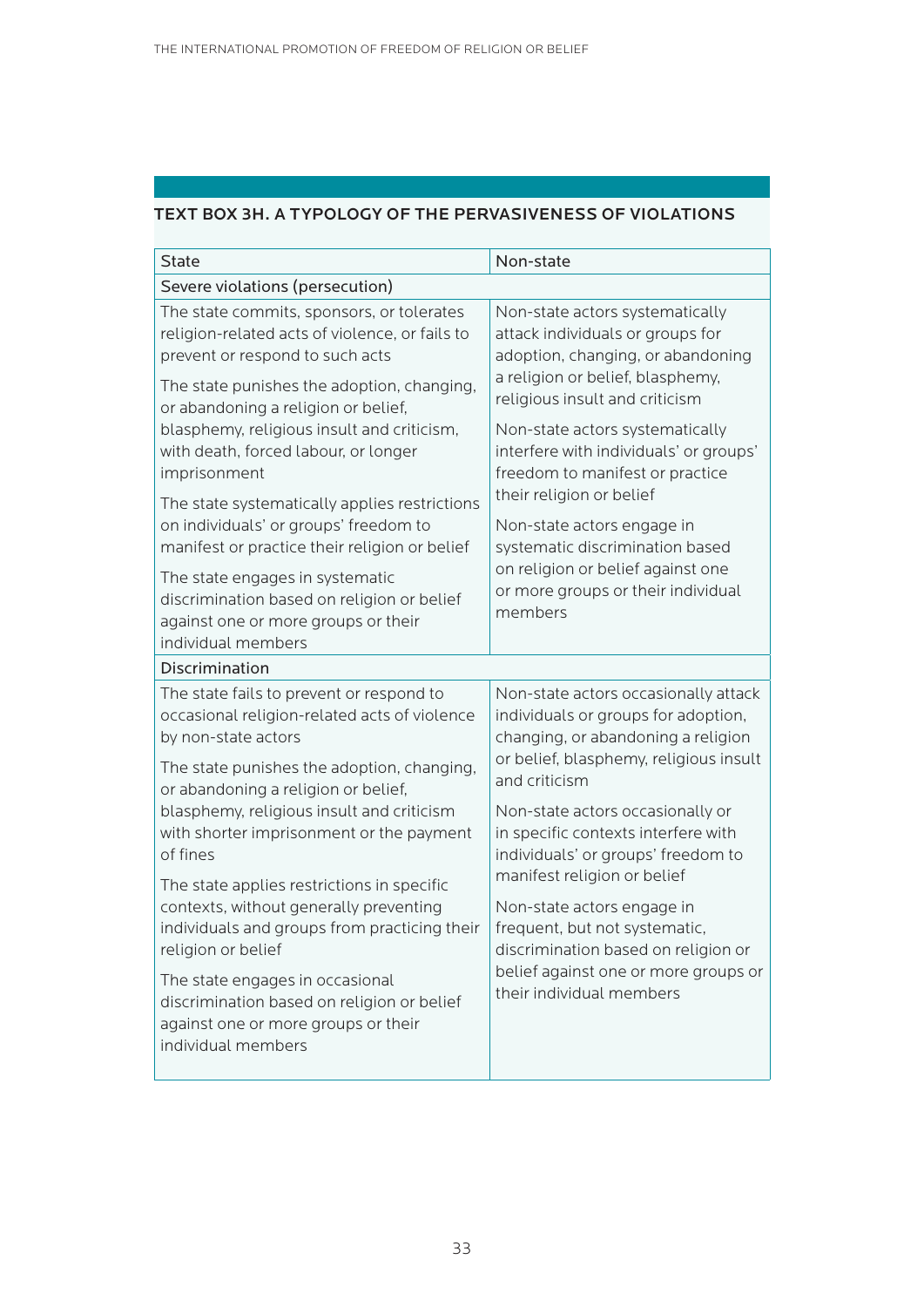<span id="page-33-0"></span>

| Intolerance and exclusion                                                                                                                                 |                                      |  |  |
|-----------------------------------------------------------------------------------------------------------------------------------------------------------|--------------------------------------|--|--|
| The state responds to acts of occasional                                                                                                                  | Non-state actors engage in sporadic  |  |  |
| religion-related acts of violence by non-                                                                                                                 | religion-related acts of violence    |  |  |
| state actors, but with delays or inefficiency                                                                                                             | The adoption, changing, or           |  |  |
| The adoption, changing, or abandoning                                                                                                                     | abandoning a religion or belief,     |  |  |
| a religion or belief, blasphemy, religious                                                                                                                | blasphemy, religious insult and      |  |  |
| insult and criticism are not legally                                                                                                                      | criticism are met with widespread    |  |  |
| prohibited or punished, but administratively                                                                                                              | criticism and social control         |  |  |
| difficult                                                                                                                                                 | Non-state actors engage in the       |  |  |
| There are no legal restrictions on                                                                                                                        | intolerant and discriminatory        |  |  |
| individuals' or groups' freedom to                                                                                                                        | practices against individuals or     |  |  |
| manifest religion or belief, but occasional                                                                                                               | groups because of their religious or |  |  |
| administrative obstacles                                                                                                                                  | belief identity and practices        |  |  |
| The state does not engage in discrimination<br>based on religion or belief but does not<br>actively respond to societal discrimination<br>and intolerance |                                      |  |  |

### 3.4 SUMMING UP: IDENTIFYING AND ASSESSING FORB VIOLATIONS

Violations of FoRB are widespread, and diverse evidence indicates that they are increasing throughout the world. FoRB violations involve situations where a person or community is prevented from having, adopting, changing, or leaving their religion or belief, is coerced to act in a manner contrary to their religion or belief, is prevented from practicing or manifesting this religion or belief, is discriminated against on the basis of their religion or belief, or is prevented from bringing up their children up in accordance with their beliefs and in a manner that respects the child's evolving capacity to make independent decisions. Common FoRB violations include legal limitations in the form of e.g. blasphemy and apostasy laws, restrictions or bans of certain religious groups or individuals (as well as favoritism towards specific groups at the expense of others), societal discrimination and exclusion, destruction of property, or mob violence.

Key perpetrators of FoRB violations are states (with different institutions and levels of governments involved) and a range of non-state actors that include terrorist movements and militant vigilante groups, political parties, media, businesses, religious leaders and organisations, as well as loosely organized local communities. In the case of non-state actors, indifference or tacit support by governments often plays a role, so that discrimination and repression can be mutually reinforcing. In focusing on those states and situations of greatest concern, analysis of the intensity of violations and their interlinkages is useful. A scale of violations ranges from relatively limited patterns of intolerance and exclusion to systemic discrimination and outright restrictions, and culminates in severe forms of violations and persecution, and ultimately "religious cleansing" and genocide.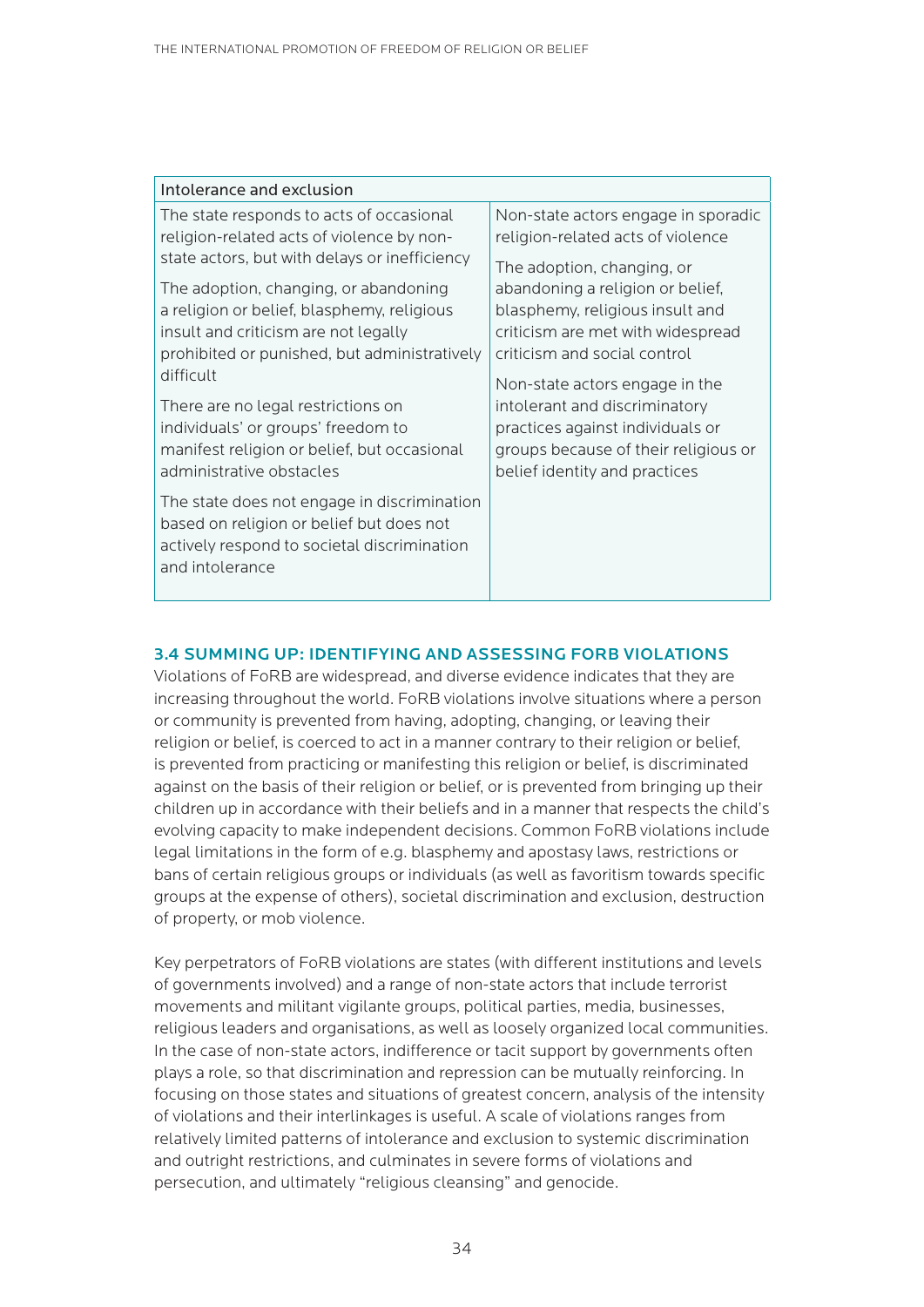## <span id="page-34-0"></span>CHAPTER 4

# UNDERSTANDING THE ROOT CAUSES OF VIOLATIONS OF FREEDOM OF RELIGION OR BELIEF

A sound understanding of the kinds and degrees of violations taking place in a particular context, and the identification of key actors involved in these violations, is a first step towards a comprehensive strategy for FoRB promotion. In order to formulate an adequate response to these violations, we need to understand the underlying root causes and rationales. This chapter explores some of the factors that are typically assumed to create or contribute to situations conducive to FoRB violations, including:

- conflict and violence
- poverty and inequality
- authoritarian or weak state structures
- official state religion, and
- broader cultures of intolerance

As political scientist Jonathan Fox (2016:33) notes, it is "far easier to uncover and measure the extent, nature, and consequences of religious discrimination than it is to do the same for its causes"; the different contexts in which FoRB violations take place are notoriously complex, shaped by their distinct histories, politics, economies, and cultures. This chapter's relatively modest aim is to help guide individual analyses of particular contexts, by highlighting relevant areas for attention in such analyses, based on available research and experience from FoRB experts.

#### 4.1 CONFLICT AND VIOLENCE

War and other forms of violent, systemic conflict are commonly acknowledged as significant predictors of human rights violations, generally and for FoRB. Quantitative research on FoRB violations shows strong correlations between a country's level of conflict and violence and the level of FoRB violations (Grim and Finke 2010).<sup>32</sup> Countries which rank low on the Global Peace Index and high on the Global Terrorism Index, for instance, tend to have 'very high' government restrictions and/or social hostilities in the Pew Research Center's ranking and other global rankings on FoRB. Conflicts that have a religious element, or are framed or perceived as having a religious element – e.g. conflicts between different religious groups, or if one part in the conflict has a strong religious identity – can be particularly damaging for FoRB. Countries with high levels of religiously related violence score high on restrictions and hostilities while countries with low violence related to religion tend to score low (Finke and Martin 2012:16).<sup>[33](#page-94-0)</sup>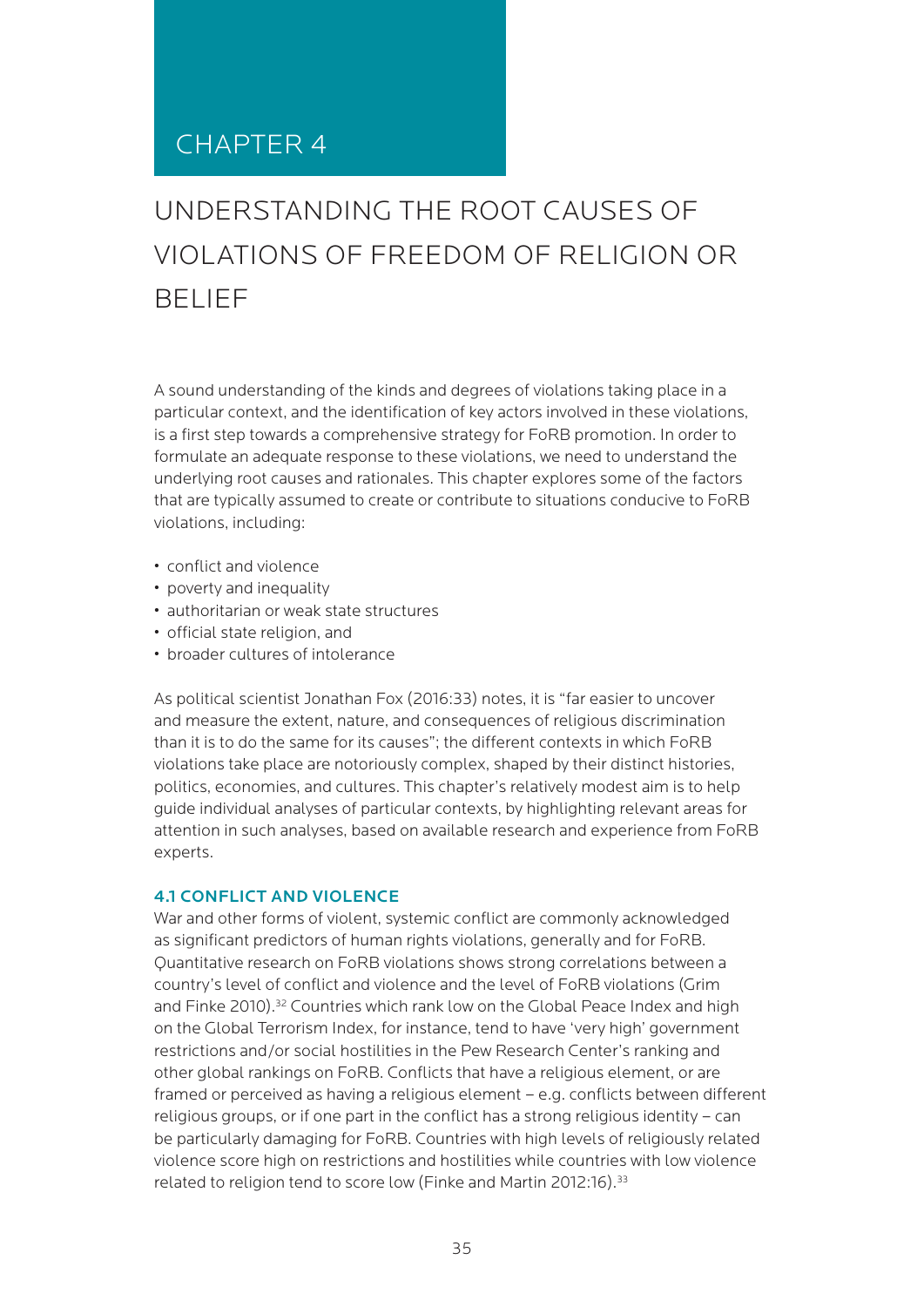<span id="page-35-0"></span>Various reasons account for this link: First, conflict situations may legitimize governmental restrictions and even violence against particular groups or individuals perceived to be drivers of the conflict, seemingly justified as an unfortunate necessity – even a noble action – that protects the greater good of 'security', 'national unity' or 'harmony'. In religiously related conflicts, governments tend to impose restrictions on the religion to which opponent belong, 'taming religion' in order to maintain social order (Henne and Klocek 2019:112). Second, conflict creates cycles of human rights abuse that are difficult to interrupt: "Terror, especially when administered by the state, can incite civilians to openly challenge the government and generate dissident violence. Once people are mobilized in dissent and willing to engage in violence, the state is likely to respond with yet more violence" (Hafner-Burton 2014:274f).<sup>[34](#page-94-0)</sup> In a FoRB context, restrictions may engender resentment and mistrust towards perpetrators, contributing to disenfranchisement, alienation, and eventually resistance, thus contributing to – and even fostering – violent dissent (Saiya 2015:372; Finke and Harris 2011). Data shows that countries with low FoRB protections have experienced more than 13.5 times as many religious terrorist attacks as their religiously free counterparts. The vast majority of international religious terrorist groups (88 percent) originated from religiously repressive settings and very few (three percent) from religiously free settings (Saiya 2015:376). As such, the relationship between conflict and violations of FoRB is not one-directional; conflict can lead to violations, but violations can also accentuate conflict and violence. This also involves the emergence or strengthening of broader societal cultures of violence. Violent conflict can teach and breed cycles of aggression in society, eroding social ties and normal social control mechanisms in individuals and groups (Hafner-Burton 2013:22), leading them to engage e.g. in mob violence and destruction of property.

#### 4.2 POVERTY AND INEQUALITY

Poverty and inequality are also widely acknowledged as key in creating conducive conditions for human rights violations. Several studies link poverty and high income inequality with various human rights violations.<sup>[35](#page-94-0)</sup> Some researchers document similar correlations for FoRB, arguing that lower human development and economic inequality is associated with lack of FoRB protections. [36](#page-94-0)

Economic inequality can generate societal discontent and instability (Hafner-Burton 2013:26). Groups compete for resources, awakening or reinforcing hostile attitudes among them. When a minority group threatens – or is perceived to threaten – the majority group in a competition for resources, negative reactions from majority group members are likely to emerge (Hafner-Burton 2013:2).<sup>37</sup> If this minority group belongs to a particular religious community, reactions may take the form of religiously based discrimination, hate speech, and even violence. Bielefeldt (2016:12), for instance, points to land-grabbing as a significant factor accounting for violations of FoRB in some regions: "Freedom of religion or belief issues enter the picture, for example, if land disputes affect the real estate on which religious institutions, such as churches, temples, mosques, pagodas or graveyards, have been erected."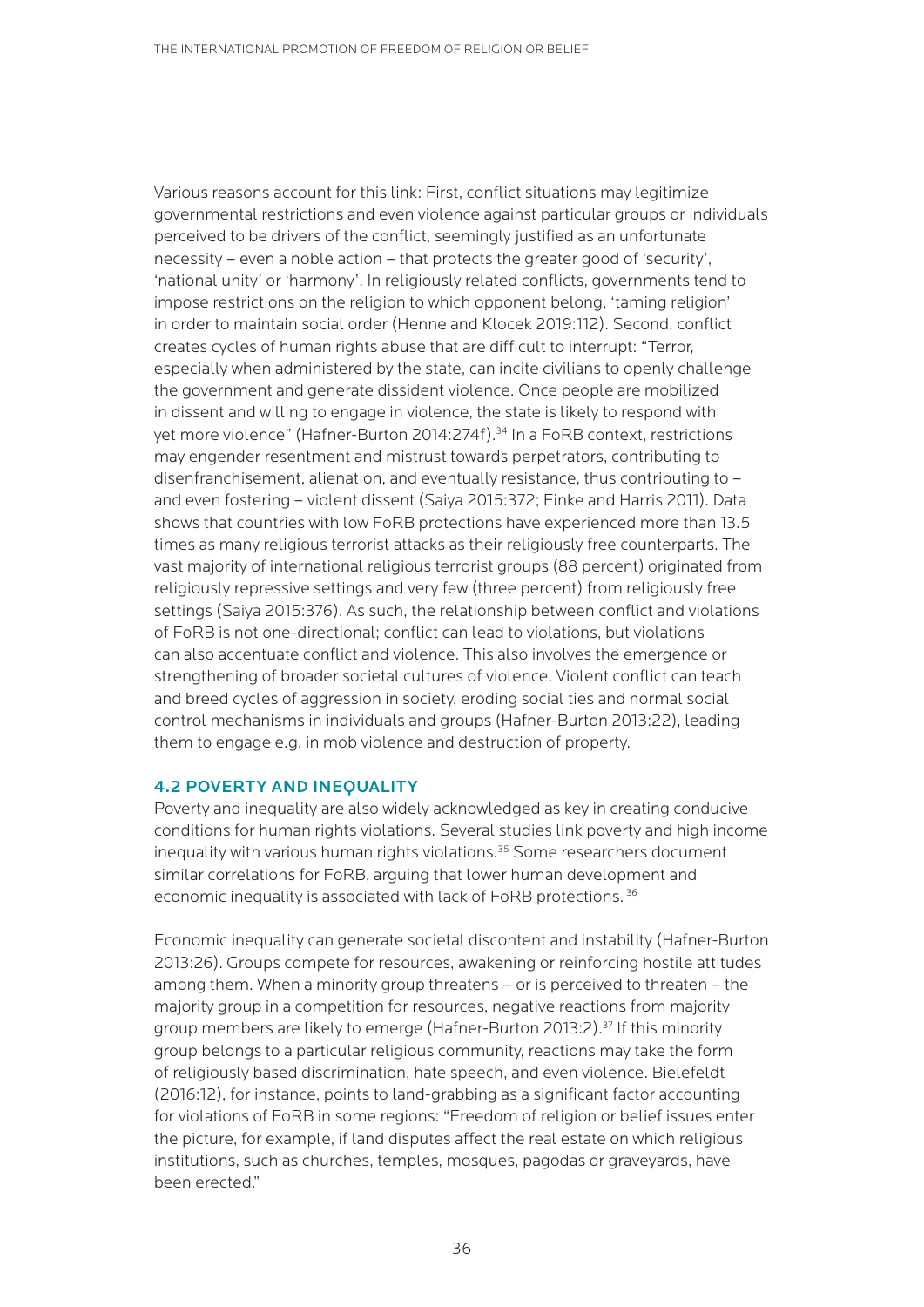Situations of economic crisis and poverty also lend themselves easily to 'scapegoating' and stigmatization on the part of government. Governments may seek to divert attention away from their performance in a dire economic situation by looking for scapegoats. Religious minorities, who are often already stigmatised and discriminated against, may be easy targets in such situations.

# TEXT BOX 4A. 'RICE CHRISTIANITY'

In contexts of poverty, conflicts often arise over what are perceived to be coercive or inappropriately enticing campaigns directed at poor or vulnerable minority groups, notably if benefits are conditioned on conversion. In Sierra Leone, for instance, religious leaders have contested "aggressive proselytization." The derogatory term "rice Christianity" refers to attempts by missionaries to attract converts with the promise of material benefits, in this instance rice. Conflicts over proselytization can lead to broader social hostilities against missionaries and other people belonging to the same religion, and they are commonly used to justify restrictions on proselytization and foreign missionaries. Proselytization is restricted in 77 countries; the activities of foreign missionaries are restricted in 66 countries, and they are banned in 10 countries (Pew Research Center 2018).

#### 4.3 AUTHORITARIAN OR WEAK STATE STRUCTURES

A third key factor in creating conditions for FoRB violations is the type of government. This is widely assumed to affect the human rights situation in general, with democracies better at protecting human rights than authoritarian regimes and weak or failed states. In a democracy, abuse is more difficult to hide and more costly than in an authoritarian regime which lack checks and balances (Sikkink 2017:186). "In functioning democracies, ordinary people have information about government behavior and can sanction their rulers for inappropriate or undesirable behavior by voting them out of office." (Hafner-Burton 2013:23). Furthermore, democracies ensure space for civic engagement and organisation, including of religious actors.<sup>[38](#page-94-0)</sup> Much quantitative research supports these assumptions, demonstrating that democracies show lower levels of human rights violations in general.<sup>39</sup>

Several studies link lack of FoRB protections and authoritarian rule. The more authoritarian a government is, the more excessive its control obsessions usually are, including in the field of religion (Bielefeldt 2016:11).<sup>40</sup> Insofar as authoritarian regimes are not based on popular support, they have to rely on strong control and often oppression in order to maintain power. As such, authoritarian regimes are often characterised by "hostility toward dissent, pluralism, independent media, and active civil society" (USCIRF 2018:x); in short anything that may threaten the power and control of the regime. In such situations, religion can be an important source of dissent, presenting narratives, motivation and – not least – an organisational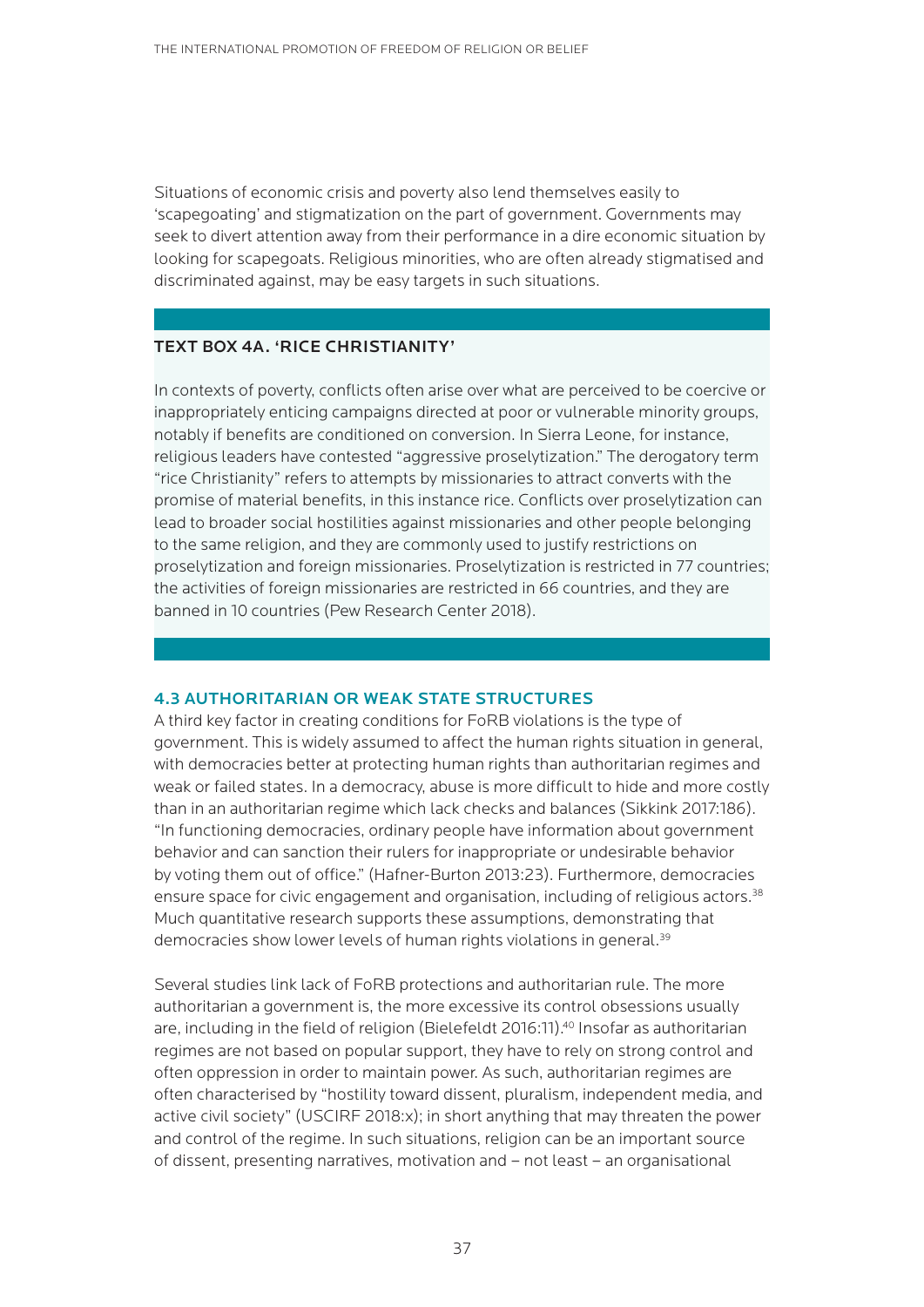infrastructure for rebellion. Thus, many authoritarian governments have an interest in "prevent[ing] religious communities from running their own affairs independently for fear that this might in the long run erode the control of the state over society" (Bielefeldt 2016:11).

Weak or failed states characterized by systemic political mismanagement and endemic corruption are also typically associated with massive violations of FoRB, though these are commonly committed by non-state actors: "When public institutions fall apart, societal groups typically fill the vacuum, including mafia organisations, self-appointed vigilante groups and even terrorist organisations, some of which commit violence in the name of religion" (Bielefeldt 2016:12). A weak government is not capable of responding adequately to this and lacks the resources to ensure protection.

In both authoritarian and weak states, there is a lack of independent and wellfunctioning public institutions to respond to violations; something which further undermines conditions for FoRB. Research suggests that a weak or dependent judiciary plays an especially important role in contributing to FoRB violations. Finke, Martin and Fox (2017:402) find that independent judiciaries are negatively associated with discrimination against religious minorities. A judiciary controlled by religious or political institutions and leaders is compromised in its ability to protect FoRB, even if this right is clearly protected in the constitution; conversely, an impartial and independent judiciary can ensure that constitutionally guaranteed rights of minorities are upheld, even where there are government restrictions and social hostilities (Finke and Martin 2012:16).<sup>41</sup>

#### 4.4 OFFICIAL STATE RELIGION OR STATE ATHEISM

Apart from authoritarianism and weak state institutions, the relationship between the state and religion is a key institutional factor in creating conditions for FoRB violations, perhaps more so than other factors[.42](#page-95-0) Ahmed Shaheed (2018:4), the UN Special Rapporteur on FoRB, noted in a recent report: "[T]he degree to which States are entangled with various religions or beliefs has far-reaching implications for their disposition and ability to guarantee human rights, especially those rights exercised by persons belonging to religious or belief minorities." Shaheed distinguishes between four overall types of state-religion relationships, namely: states with an official religion; states with a favoured religion (or more favoured religions); states that do not identify with any religion; and states that have a negative view of the role of religion in public life (see text box 4E for an overview and brief description of the different types). Among these, states with an official religion are the most prone to FoRB violations. These are states that that confer official status to one religion or one particular denomination of a religion in their constitution or other founding documents. Among the world's countries today, Islam is the most common official religion, with Christianity and Buddhism second and third most common (see text box below).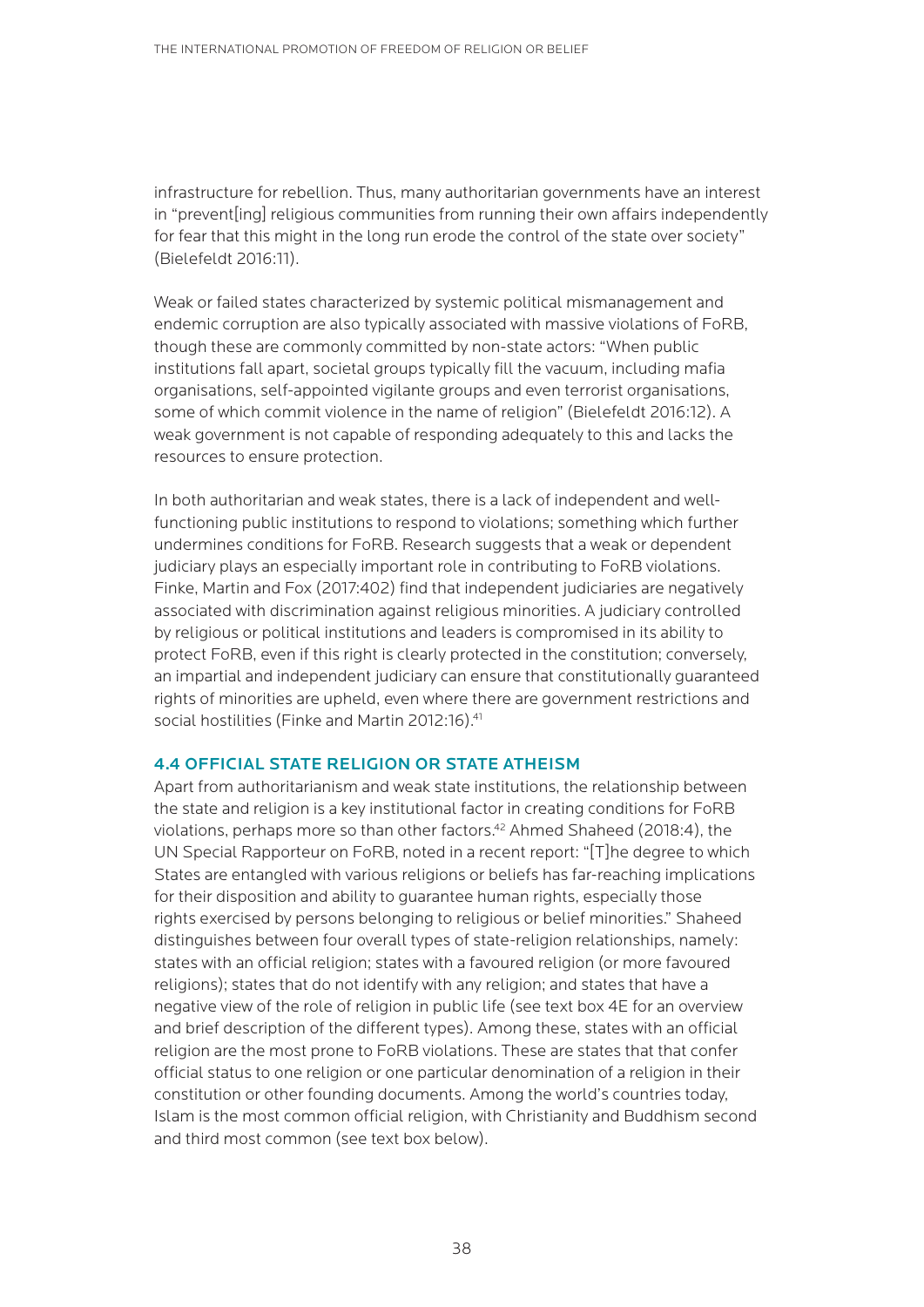#### TEXT BOX 4B. STATES WITH OFFICIAL RELIGION<sup>[43](#page-95-0)</sup>

Number of states in which Islam is the official religion: 25 Number of states in which Christianity is the official religion: 13 Number of states in which Buddhism is the official religion: 3

Various studies explore the implications of these relationships in terms of FoRB violations. No governance model for the relationship between state and religion is immune to FoRB violations. Even in states that do not identify with a religion and have explicit commitments to FoRB, we find examples of increasing restrictions; for instance among religiously 'neutral' states in Europe, recent years have witnessed a sharp increase in restrictions on e.g. the wearing of religious symbols or dress codes. Nonetheless, compared to others, these states "appear best positioned to respect a range of human rights, including the right to freedom of religion or belief" insofar as the separation between religion and politics gives them a greater space "to fulfil their role as impartial guarantors of freedom of religion or belief for all" (Shaheed 2018:14). In contrast, states with an official religion seem to be most conducive to creating environments of violations.

In states with an official religion, followers of this religion typically enjoy special privileges, whether political, legal, or financial, while followers of other religions are implicitly or explicitly discriminated against with their freedom to practice and manifest their religion or belief severely restricted (Shaheed 2018:9). States with an official religion are statistically associated with more discrimination against minority religions (Finke, Martin and Fox 2017:391). For instance, Muslimmajority states that have Islam as their official religion engage in higher levels of discrimination against minorities than Muslim-majority states that do not have an official religion. The same pattern is found among Christian-majority states (Fox 2016:201). States with an official religion are also more likely to interfere with and restrict practices and manifestations of religion or belief. The state has an interest in preserving and propagating a particular religion, or, more precisely, a particular interpretation of a particular religion. This means that alternative religions, or alternative interpretations of the state religion, must be controlled and, if necessary, oppressed. Certain religious groups may be banned; apostasy and conversion from the official religion is often restricted or even prohibited; and criticism of the state religion is punished through blasphemy laws (Shaheed 2018:13).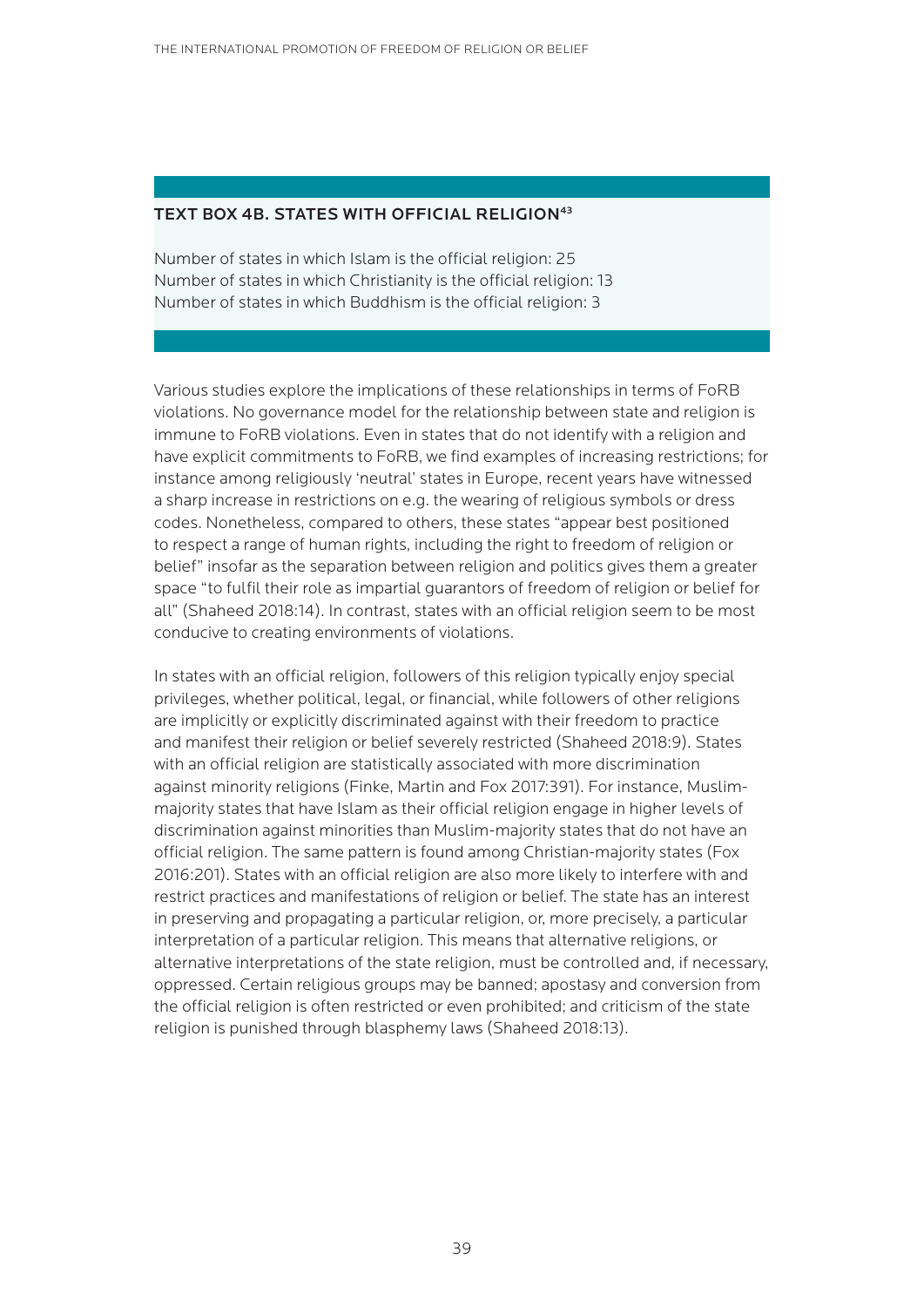#### TEXT BOX 4C. LAWS ON BLASPHEMY

About a quarter of the world's countries have anti-blasphemy laws or policies. Countries with the harshest penalties for blasphemy or apostasy are Iran and Pakistan, which explicitly enshrine the death penalty in law; however, there have also been cases of people being sentenced to death in Saudi Arabia, Afghanistan, Nigeria, and Somalia (IHEU 2018). Elsewhere, offenders risk corporal punishment, compulsory labour or long prison sentences. Blasphemy laws are commonly used as a means to control and limit criticism of religion or other dissenting voices in the public sphere. In Saudi Arabia, the human rights activist Raif Badawi was sentenced to prison and 1,000 lashes for insulting Islam in 2013. In Indonesia, the Christian governor of Jakarta was sentenced to two years in prison in 2017. In Sudan, the notorious "teddy bear" case involved imprisonment of a teacher whose class named their mascot Mohammed. Cases of mentally disturbed citizens being attacked on grounds of blasphemy are not uncommon[.44](#page-95-0)

Such restrictions obviously target religious minorities and non-believers, but very often also have implications for followers of the state religion who interpret their religion in ways that are deemed 'heretic' or 'deviant'. The state monopoly on defining religious orthodoxy means that people are not free to interpret their religion in other ways. In Saudi Arabia and Iran, for instance, women are not free to advance feminist interpretations of Islam. In Malaysia, a man was charged with 'mocking, ridiculing or insulting Quranic or hadith texts' for asking questions about the origins of the shahadah (the Muslim declaration of faith) to a number of religious leaders[.45](#page-95-0)

#### TEXT BOX 4D. RELIGIOUS FAMILY LAWS

Family law in various countries, including in particular countries with an official state religion, is based on or legitimized with reference to religion (and may be directly and formally administered by religious authorities). Many cases involve clear discrimination between men and women or minorities justified in religious terms in relation to custody, marriage, divorce, inheritance, and property. ). In Jordan, Muslims and Christians are governed by distinct family laws; Christian women who marry Muslim men often find it difficult to exercise rights such as obtaining a divorce. In Malaysia, a series of law reforms to end discrimination against women in marriage and in the family apply only to non-Muslims, so Muslims are governed under the Islamic legal system (Musawah 2017, 2018).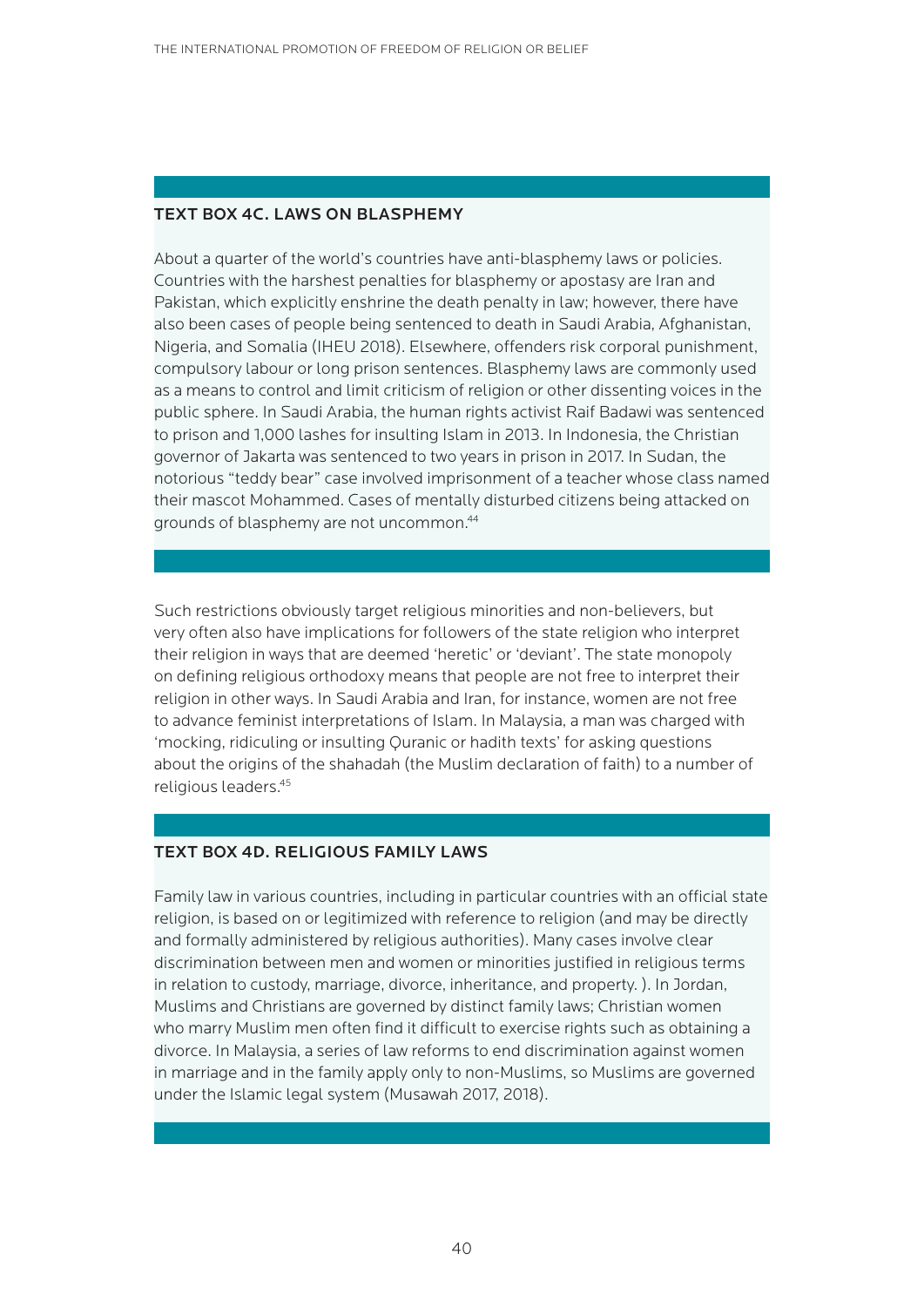States with a negative view on religion, or official atheism, share many of these characteristics, and also present serious challenges to FoRB. Like states with an official religion, they define a particular state ideology as superior to others and which other ideologies cannot challenge or rival. To protect the state ideology, restrictions, repression, and coercion become important tools. Sixteen states throughout the world have an explicitly negative view on religion and actively seek to restrict the role of religion in the public, and sometimes also the private, sphere. As in states with an official religion, discrimination against religious communities and individuals is widespread, and restrictions on religious manifestations and practices are high. There may be no blasphemy laws, but proselytization and religious education is commonly banned, certain religious practices such as fasting or religious dress may be prohibited or severely restricted, and administrative registration practices for religious communities may be burdensome and discriminatory. China is an obvious example of a state with a negative view on religion. Consistent reports from various human rights organisations tell of millions of Uighur Muslims who have been sent to re-education camps, where they are forced to renounce their religion and recite Communist Party propaganda for hours each day. There have been reports of forced labour, torture, and death.<sup>46</sup>

| Religon-state<br>relation                         | Description                                                                                                                                                                                                                                                                                                                                                                                      | Number of<br>states          |
|---------------------------------------------------|--------------------------------------------------------------------------------------------------------------------------------------------------------------------------------------------------------------------------------------------------------------------------------------------------------------------------------------------------------------------------------------------------|------------------------------|
| States with<br>official religion                  | A particular religion is declared the official<br>religion of the state. Followers of the official<br>religion typically enjoy certain political,<br>legal, or financial privileges, while religious<br>minorities and non-believers are implicitly<br>or explicitly discriminated against and their<br>religious or belief practices and manifestations<br>are restricted.                      | 41 states (23,2)<br>percent) |
| States with<br>favoured<br>religion(s)            | There is no formally declared official religion,<br>but legally and/or in practice the state favours<br>one or more religions, granting their followers<br>privileges not granted to others, resulting in<br>implicit or explicit discrimination of certain<br>religious minorities and non-believers, just as<br>their practices and manifestations of religion or<br>belief may be restricted. | 77 states (43,5<br>percent)  |
| States that do<br>not identify<br>with a religion | There is a formal separation of religion and<br>state, and a formal commitment to FoRB, but<br>in practice diverging degrees of restrictions<br>and discrimination.                                                                                                                                                                                                                              | 43 states (24,3<br>percent)  |

# TEXT BOX 4E. TYPOLOGY OF STATE-RELIGION RELATION[S47](#page-95-0)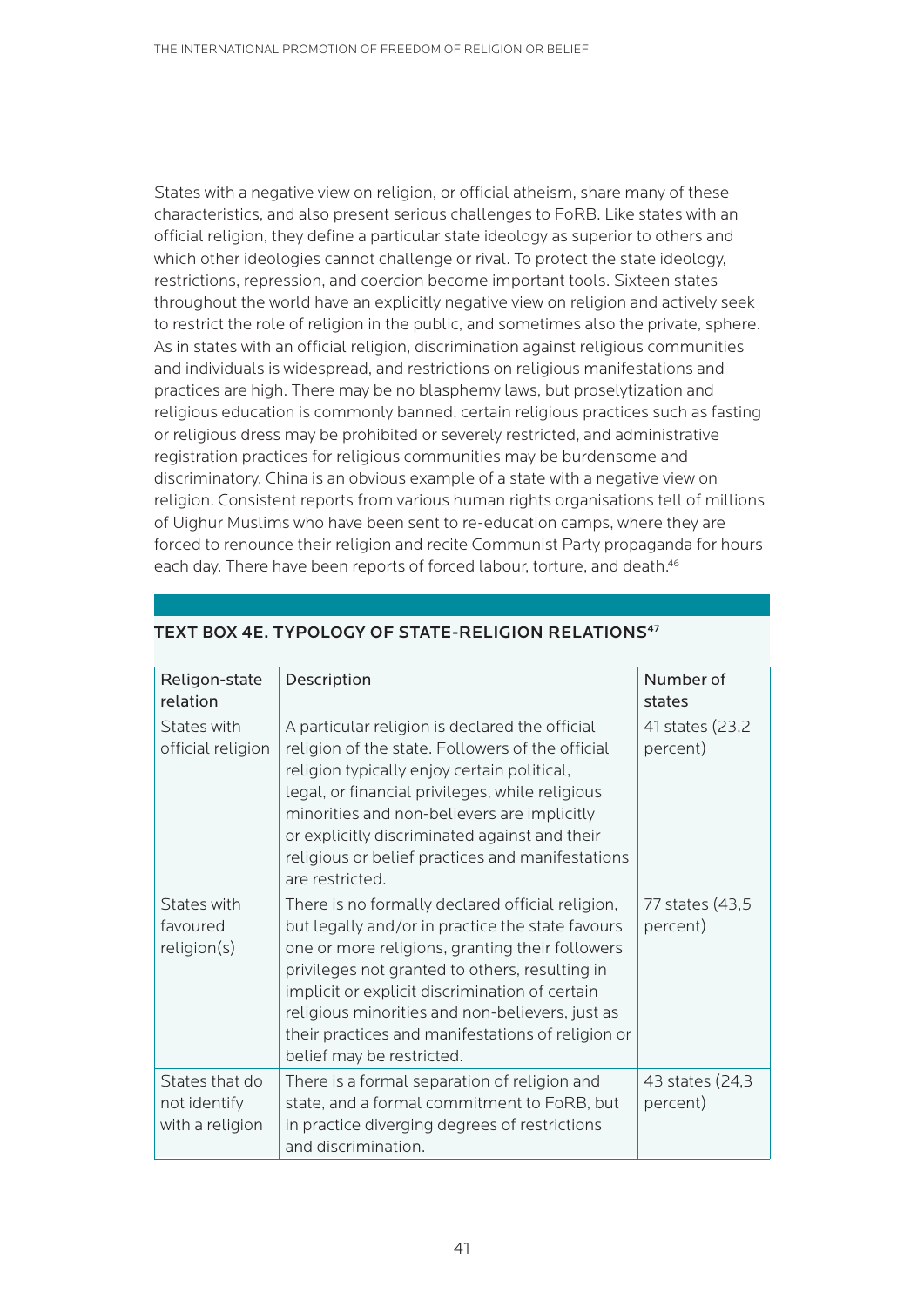| States with a  | The state is explicitly anti-religious, legally   | 16 states (9 |
|----------------|---------------------------------------------------|--------------|
| negative view  | and/or in practice. Religious groups and          | percent)     |
| of the role    | individuals are discriminated against, and their  |              |
| of religion in | practices and manifestations of religion or       |              |
| public life    | belief are restricted for the purpose of limiting |              |
|                | the role of religion in public and, at times,     |              |
|                | private life.                                     |              |

## 4.5 IDEAS, CULTURES AND IDEOLOGIES OF INTOLERANCE AND **EXCLUSION**

Just as particular government 'cultures' – in terms of authoritarianism, weak state institutions, or official religion – can contribute to creating conditions that encourage violations, broader societal cultures, ideas, and ideologies also play an important role in undermining human rights. Religious fundamentalism, racism, political factionalism, nationalism, and other exclusionary ideas can dehumanize people, stripping them of their dignity or individuality, and making them seem less worthy of respect and protection. As such, these ideas can encourage and justify abuse, inspiring even otherwise-reasonable citizens to violate basic human rights (Hafner-Burton 2013:27; Sikkink 2017:201). This is obviously hard to explore quantitatively – ideas are notoriously difficult to measure. But various qualitative case studies explore these dynamics, analyzing the ways in which intolerant ideas can justify, and thus pave the way for, discrimination, harassment, and even general persecution. Many studies of genocide and mass atrocities, for instance, demonstrate that such events are often the culmination of a gradual process of increasing dehumanization of particular groups.<sup>48</sup> Those who observe the suffering of innocent victims tend both to denigrate and blame victims for their suffering, prompting a cycle of increasing discrimination and exclusion[.49](#page-95-0)

Such cultures of intolerance and exclusion not only encourage societal hostilities against particular religious or belief communities; they can be a significant precursor and cause of governmental restrictions on FoRB.<sup>50</sup> Government laws, policies and practices can reflect or reinforce such exclusionary ideas and cultures, whether because these are seen to be useful to the government, because they feel pressured to do so, or as an attempt to maintain popular support. This is particularly evident at the local level, where administrative units are close to, and as such vulnerable to, cultural and societal pressure (Finke and Martin 2012:14); local government restrictions often precede national ones (Fox 2016:199). An example is the contemporary concern about rising restrictions against minority religious communities driven through local governments in Indonesia.

Religion can play an important role in encouraging, legitimizing or even creating such cultures of discrimination and exclusion. A recent report by scholars Fabio Petito, Stephanie Berry and Maria Mancinelli (2018:4) notes that: "[s]tereotyping, stigmatization, hate speech, intolerance and discrimination based on religion or belief are part of a worrying growing social trend throughout the world, thriving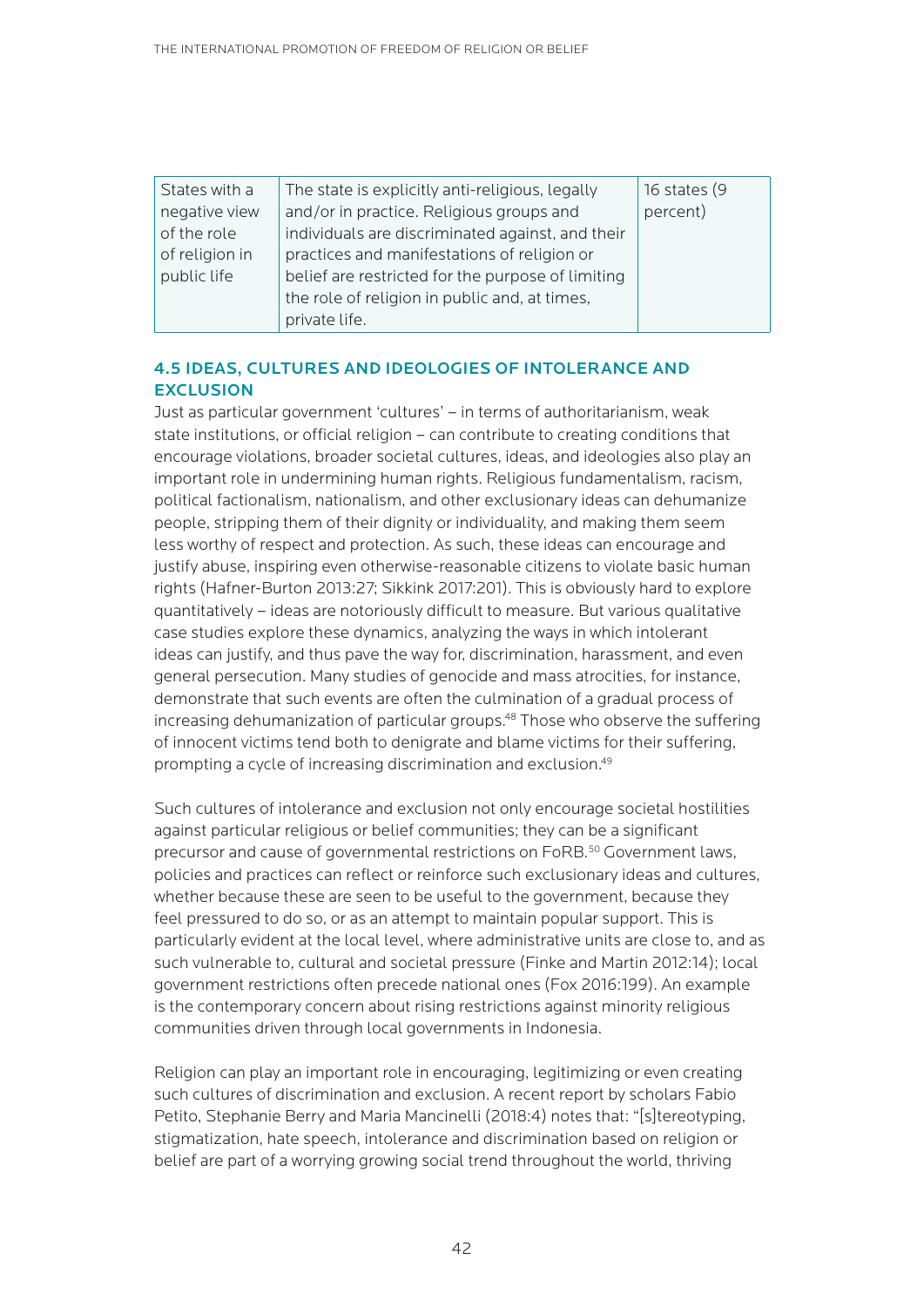on the crises of established collective identities, and concerns about social cohesion exacerbated by other social conditions including economic insecurity." There seems to be a higher risk of such discriminatory cultures in countries with a very homogeneous religious population. Some research thus documents some correlations between countries in which more than 70 percent of the population belongs to the same religion and high levels of both legal restrictions and social hostilities (Scharffs 2016).<sup>[51](#page-95-0)</sup> Conversely, countries with a high level of religious diversity seem to fare better in terms of lower levels of discrimination against minorities (Finke, Martin and Fox 2017:403; Fox 2016:178)[.52](#page-95-0)

In public debates, it is sometimes argued that some religions, due to their particular theological doctrines, are inherently more prone to intolerance and violence than others, thus explaining higher incidence of human rights violations in general, and FoRB violations in particular, in these contexts.<sup>[53](#page-95-0)</sup> This is typically an argument that is extended as an explanation of the seemingly high level of FoRB violations in Muslim-majority countries compared to other countries. Addressing this argument, Fox confirms that in general, levels of discrimination against religious minorities are far higher in Muslim majority countries than in Christian majority countries (Fox 2016:161). However, he finds that religion (or, more specifically, Islam) alone cannot explain these differences, given wide differences among Muslim majority states. Muslim majority states include both some of the world's most and least discriminatory states, with high levels of discrimination in the Persian Gulf, midlevels in other Middle Eastern states; and levels in Sub-Saharan African states similar to those of Western democracies (Fox 2016:196).<sup>[54](#page-96-0)</sup>

That particular religions are in themselves a poor predictor of FoRB violations also does not mean that particular religious interpretations do not play a role in creating conditions that are conducive to FoRB violations. Most of the world's religions are open to a multitude of different interpretations. While religious beliefs can obviously be as a strong source for reconciliation, encouraging peaceful coexistence, forgiveness, and tolerance, as documented e.g. in the involvement of religious actors in peace-building and conflict resolution throughout history, religious doctrines, traditions and norms also present powerful narratives and framings that encourage and justify discrimination and exclusion.<sup>[55](#page-96-0)</sup> In many Muslim majority contexts, both state and societal interpretations of Islam have in recent decades been dominated by strongly dogmatic currents, with Islam being used to justify severe restrictions on FoRB. But we also see tendencies towards more restrictive, exclusionary interpretations in many other religious contexts, whether among Hindu nationalists in India, Orthodox Christians in Russia, or Buddhists in Myanmar (see also the discussion of rationales for FORB violations below).

#### 4.6 SUMMING UP: ANALYSING CONTEXTUAL FACTORS

The above review of some of the key contextual factors that can contribute to creating conducive conditions for FoRB violations does not suggest any generic explanation of the causes of FoRB violations. No single factor or even combinations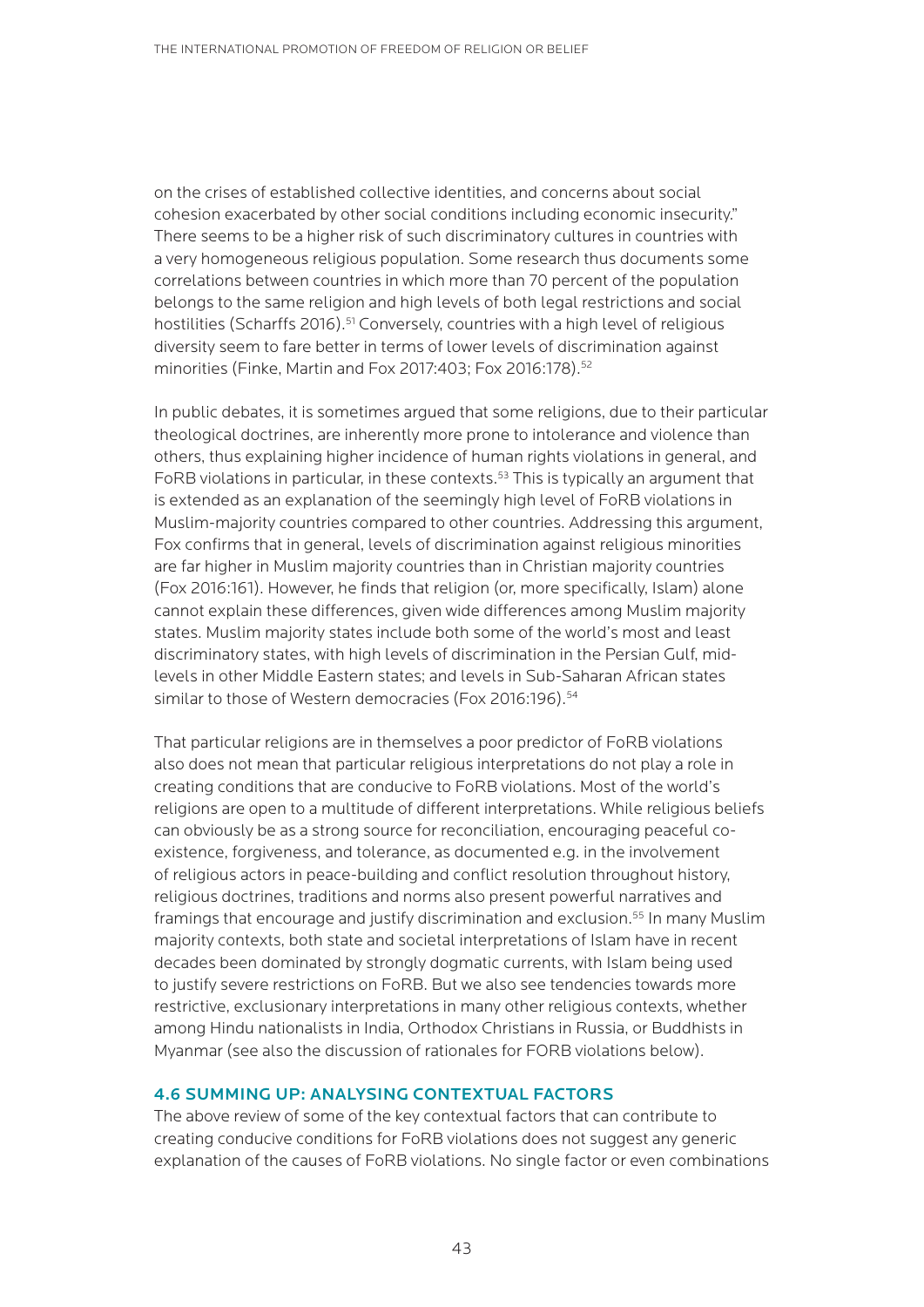of factors can consistently explain why and when some countries and communities violate FoRB and to what degree. FoRB violations – like broader human rights violations – rarely have a simple, straightforward cause, but are shaped by complex webs of interrelated and intertwined factors, distinct in each particular context. One FoRB expert observed: "We all like simple solutions. When we talk about FoRB, we think that it can only be about religion, that there cannot be other reasons. But discrimination and persecution is also about economy, social factors, politics, culture, history. The world is complex."[56](#page-96-0) In-depth context analysis is needed to begin to understand these complexities. The above review offers a guide, pointing to factors that may be relevant to creating conditions for FoRB violations and as such, useful to explore in particular contexts.

Apart from contributing to context analysis and understanding of FoRB violations, this analysis points to insights that are relevant to the design of strategies for FoRB promotion. If FoRB violations are most likely to occur in contexts of conflict, poverty, authoritarianism, and state religion, initiatives to promote FoRB should ideally be conceived as part of, and integrated into, broad-based strategies for peace-building, economic development, humanitarian aid, democratization and good governance, aimed at tackling the root causes of violations. FoRB is often, explicitly or implicitly, an integral part of the numerous policies and strategies that focus on efforts for prevention of violent extremism and counter-terrorism, but there is far less focus on FoRB issues in the areas of peace-building, economic development, humanitarian aid, democratization and good governance, despite obvious overlaps and synergies.

It is important to find practical ways to integrate interventions to strengthen FoRB into these broader efforts, enhancing synergies and identifying linkages among issues and possible alignments. This needs to take place at various levels. In concrete terms, raising awareness and understanding of FoRB in UN agencies like UN Women, UNDP, WFP, and UNHCR is important. Efforts to promote and implement the SDGs also need to integrate due attention to FoRB, in particular in relation to Goals 5 on gender equality, and 16 on inclusive societies and access to justice for all. Governments that seek to promote FoRB should ensure that attention to FoRB is mainstreamed in all foreign policy and strategies. In countries of intervention, concrete FoRB initiatives should be linked explicitly to national priorities and strategies around democratisation, development, and peace-building. And finally, at the level of concrete programmes and projects, efforts can encourage knowledge-exchange and sharing of experiences among different sectors. The education specialist who does not appreciate the harm that curriculum components that denigrate different religious traditions can cause, may benefit from insights that FoRB specialists can provide – and the other way around, the FoRB specialist may gain a fuller understanding of the consequences of discriminatory family laws by engaging with women's rights experts, to mention just one example.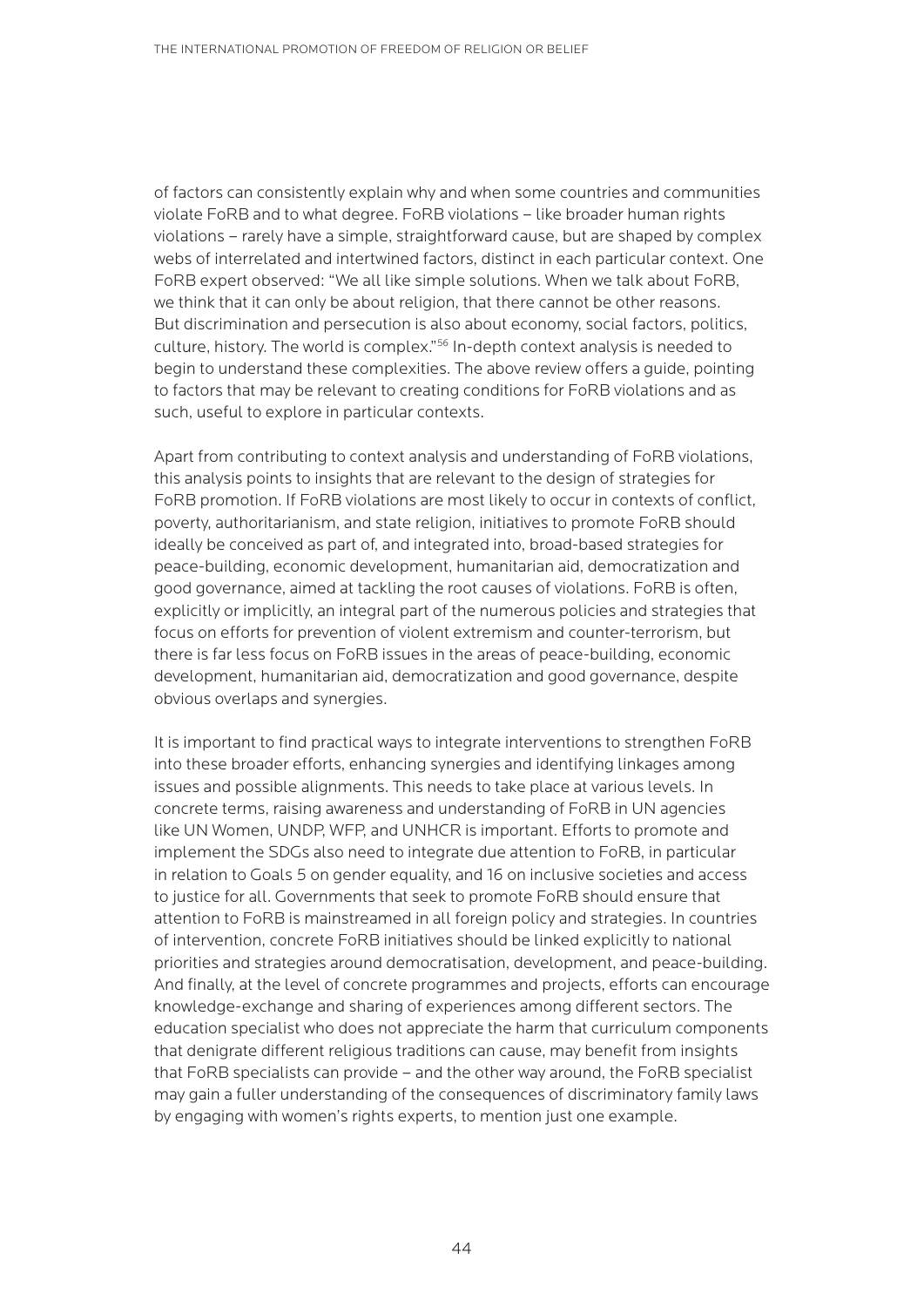# CHAPTER 5

# RATIONALES AND MOTIVATIONS FOR VIOLATIONS OF FREEDOM OF RELIGION OR BELIEF

Contextual factors such as poverty and inequality, war and conflict, illiberalism, state religion, and broader cultures of intolerance may produce environments that are conducive to FoRB violations, creating situations and perceptions that allow for state and non-state actors to engage in such violations (Hafner-Burton 2013:28). But they do not directly cause individual actors to engage in violations. Why then does this occur? What convinces actors that such actions are acceptable and even necessary? This chapter provides an overview of common rationales employed by actors that engage in FoRB violations. Some of these have been hinted at above; the following provides a fuller description, focusing on:

- Protection of religious doctrine and traditions
- Responding to threats against national identity, societal harmony or state security
- Lack of FoRB legitimacy

The chapter also briefly discusses some of the motivations driving these actors, including

- A desire to obtain benefits
- Routinization and bureaucratization
- Lack of knowledge and capacities

#### 5.1 PROTECTION OF RELIGIOUS DOCTRINE AND TRADITIONS

Some justify FoRB violations with reference to religious doctrines. While religious intolerance, discrimination, and persecution rarely originate directly from religious teachings, particular interpretations of religions may serve as the justification. Although "there may be differences between inclinations towards open-mindedness and tolerance in various [religious] traditions, there is scope for interpretation in all of them" (Bielefeldt 2016:9), and these interpretations can go in many different directions. Some religious actors seek actively to formulate theological defences for the right to FoRB, while many others find justification for restrictions of FoRB in the very same theological doctrines. In their perspective, restrictions on FoRB are necessary and legitimate in order to uphold and protect religious doctrines. While there can be no doubt that some actors use religion strategically to advance their agenda, for many others these beliefs are genuine and heartfelt.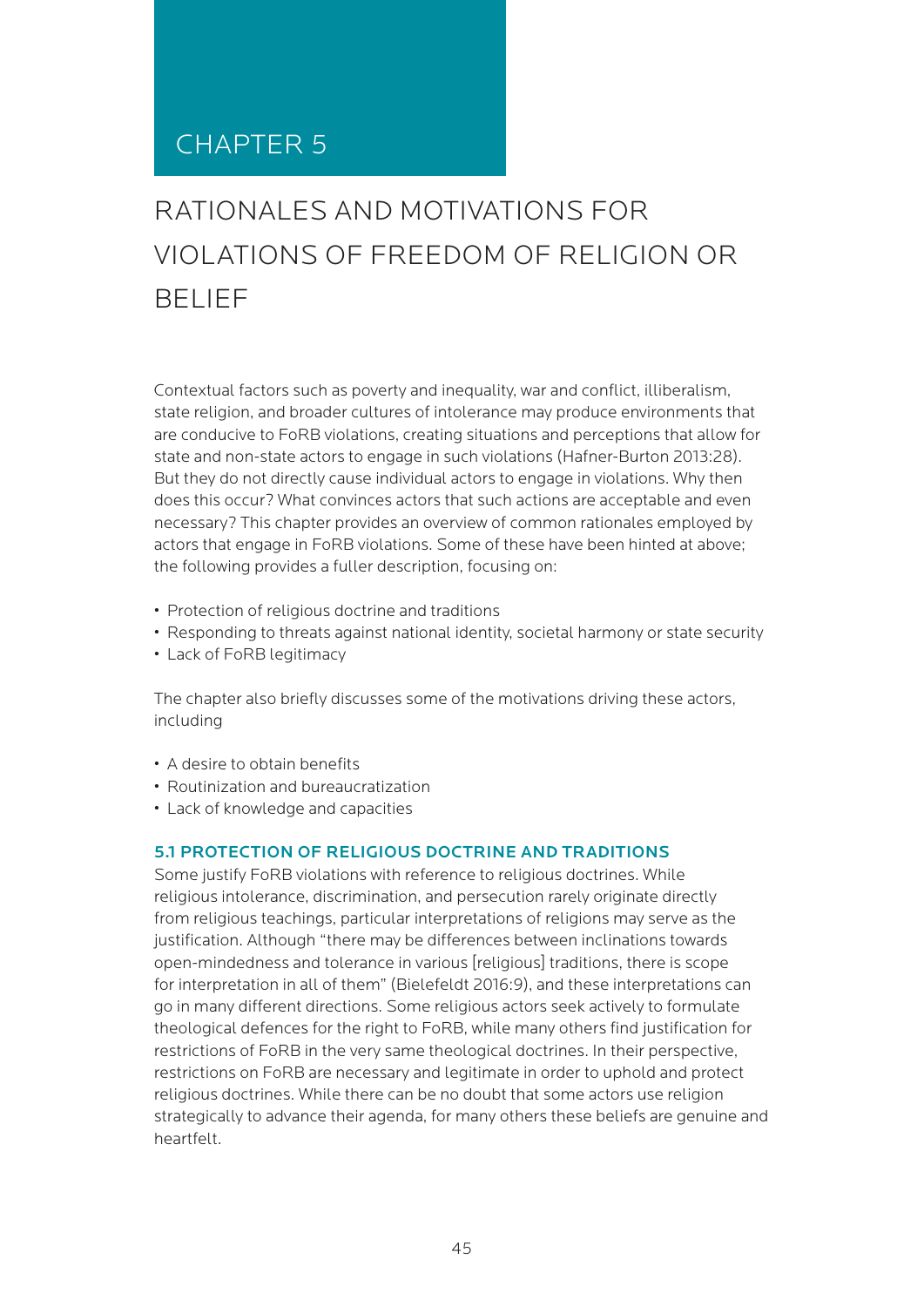Different actors employ religious rationales. Governments may rely on such rationales to justify various restrictions on the manifestation and practice of religion or belief, in particular when they have an official state religion. There (as noted above), government is the ultimate interpreter and defender of religious orthodoxy, and their legitimacy rests on their ability to protect this orthodoxy. Laws restricting or discriminating against particular religions or beliefs are often based on religious sources; in particular laws against blasphemy, apostasy, and conversion are commonly justified with reference to religion (see text box 4C above). In other contexts, local vigilante groups or international terrorist movements may see themselves as 'guardians of the purity of religious doctrines' against 'infidels', 'heretics' and others, demonstrating what is seen to be a religiously deviant behaviour. Islamic State is an obvious example; other examples are Boko Haram and Lord's Resistance Army. Finally, social hostilities emerging from local communities and popular movements are very often justified with reference to religious doctrine. Expressions of blasphemy and religious criticism are generally viewed as deeply problematic and offensive in many countries, and many people will explain their opposition to such expressions with reference to religious doctrine. The strong popular reactions against Asia Bibi in Pakistan is an example of social hostilities justified with reference to conservative religious doctrines, as are the attacks on religious buildings following the blasphemy case against a Buddhist woman, Meiliana, in Indonesia.

## 5.2 THREATS TO NATIONAL IDENTITY, SOCIETAL HARMONY AND STATE **SECURITY**

Another set of rationales turn on perceptions of threats – whether to national identity, societal harmony or state security. Governments that feel threatened may engage in acts that oppress individuals and groups perceived as sources of these threats (Hafner-Burton 2013:25; Sikkink 2017:186). The same arguably goes for non-state actors and broader communities. As is the case with the religious doctrine rationale, some actors may obviously use this rationale strategically to advance other agendas, but for others, their perception of a threat may be genuine, growing out of very real experiences of conflict and insecurity.

In some contexts, particular religions or beliefs, or particular manifestations or practices related to them, are seen as a threat to national culture, unity, or identity (Sarkissian 2015:21); restrictions are thus justified as necessary to protect a national culture.[57](#page-96-0) This is particularly common in countries with an official state religion, where nation and religion overlap and are almost synonymous. But it is also found in other states, where religion plays an important role, whether formally or informally, in defining and demarking national identity. In fact, such religious/ nationalist justifications for restrictions seem more common "than governmental aspirations to protect the 'purity' of specific truth claims" (Bielefeldt 2016:10). Restrictions often target religious minorities that are seen as 'new' or 'foreign' to the national (religious) culture and identity, and as such, potentially dangerous or destructive to national cohesion, while those perceived as 'indigenous', 'authentic'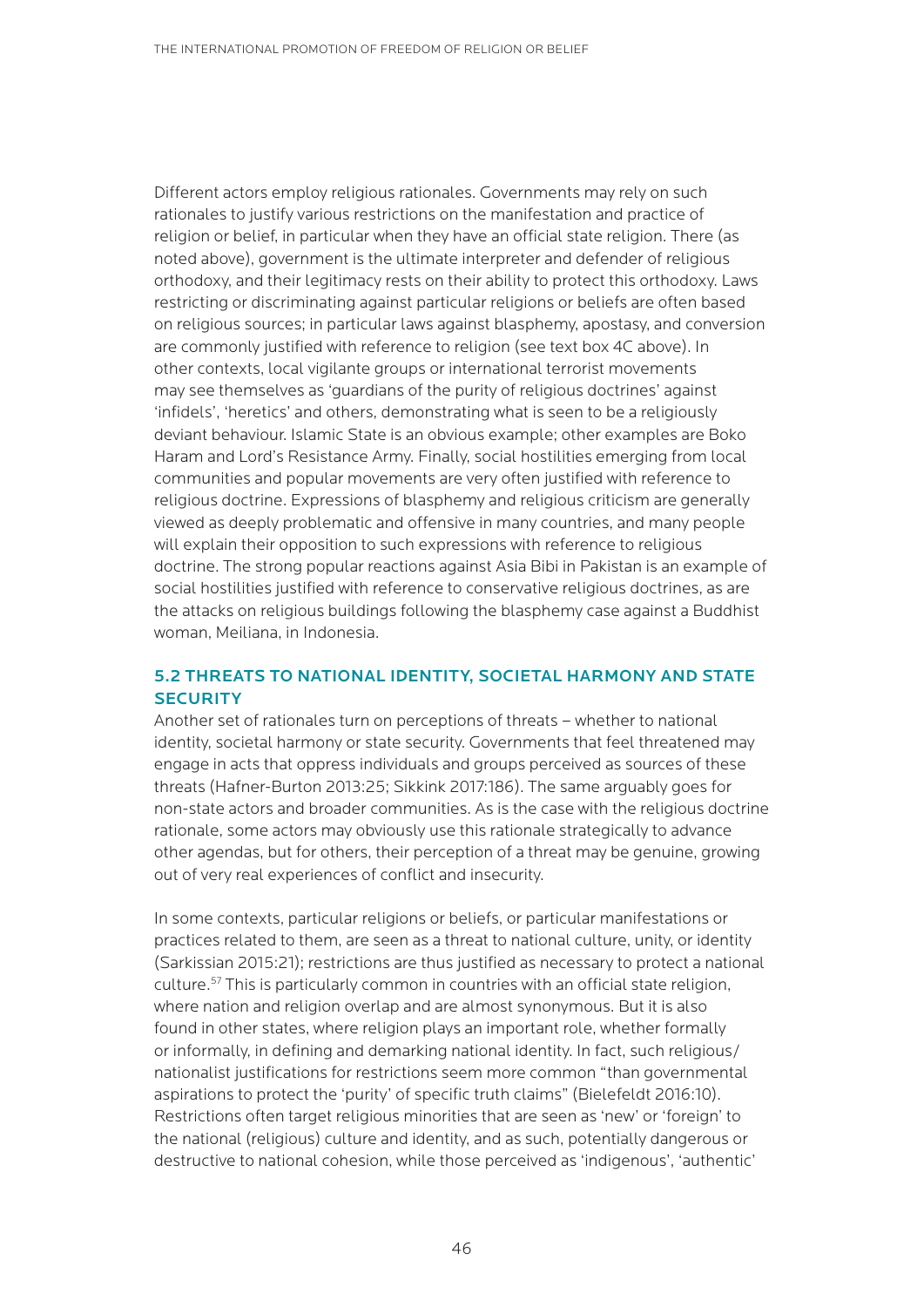or 'traditional' parts of this national history, culture, and identity are protected or at least accepted (Fox 2016:203). This coupling of religion and nationalism also underlies rationales employed by non-state actors engaged in social hostilities against particular religious or belief communities. Pew Research Center (2018), for instance, documents a rise in nationalist rhetoric against religious minorities, highlighting the roles of nationalist groups and organisations as an increasingly important actor.

A related rationale turns on notions of 'societal harmony' and 'co-existence'. Specific religious expressions and practices, especially those related to criticism of religion, are seen as contributing to social unrest and conflict; restrictions on FoRB and other human rights are thus presented as necessary to protect harmony, security, and peace. In Oman, for instance, while religious communities and groups enjoy a certain degree of freedom to practice and manifest their religion, criticism of religion, or committing "an affront to religions and faiths," [58](#page-96-0) is not allowed, on the grounds that this may disturb 'the religious peace.' This rationale also underlies many arguments for restrictive laws on proselytisation and missionary activities, by many seen as a disruption of 'societal cohesion' (see text box 4A above on 'rice Christianity').

A third version of this rationale turns on state security and stability. This is primarily a government rationale. If state security is seen to be at risk, 'exceptional circumstances' are invoked to justify violations to the broader public and to the perpetrators themselves: "Torturing a terrorist might seem entirely justified if it produces information that can boost national security or save lives. Crushing a political protest might seem defensible, even desirable, if it lowers the threat of social unrest and political instability" (Hafner-Burton 2013:33). This rationale is obviously most common in situations of war and conflict; the more imminent the threat of violence, the more likely the government will engage in violations.<sup>59</sup> Some governments restrict what they consider 'cults', as threats to security and public order. With the surge of Islamic extremism and the 'War on Terror', recent years have witnessed the increasing use of this rationale in wider contexts. Under the pretext of 'counter-terrorism' and 'prevention of violent extremism', governments have banned or severely restricted specific religious communities and individuals on the grounds that they pose a threat to security. In China, for instance, the government argues that repressive action against the Uighurs responds to security concerns. Iran offers similar explanations for its harsh treatment of Baha'is. In Myanmar, combatting terrorism is the central pretext for the ethnic cleansing of Rohingya Muslims. In Uzbekistan, an estimated 15,000 people are imprisoned because of their alleged membership of 'extremist' religious groups (Evans et al 2017:19).

#### 5.3 FORB SCEPTICISM

The above rationales are often coupled with sceptical attitudes towards human rights in general, and of FoRB in particular. Notwithstanding official support for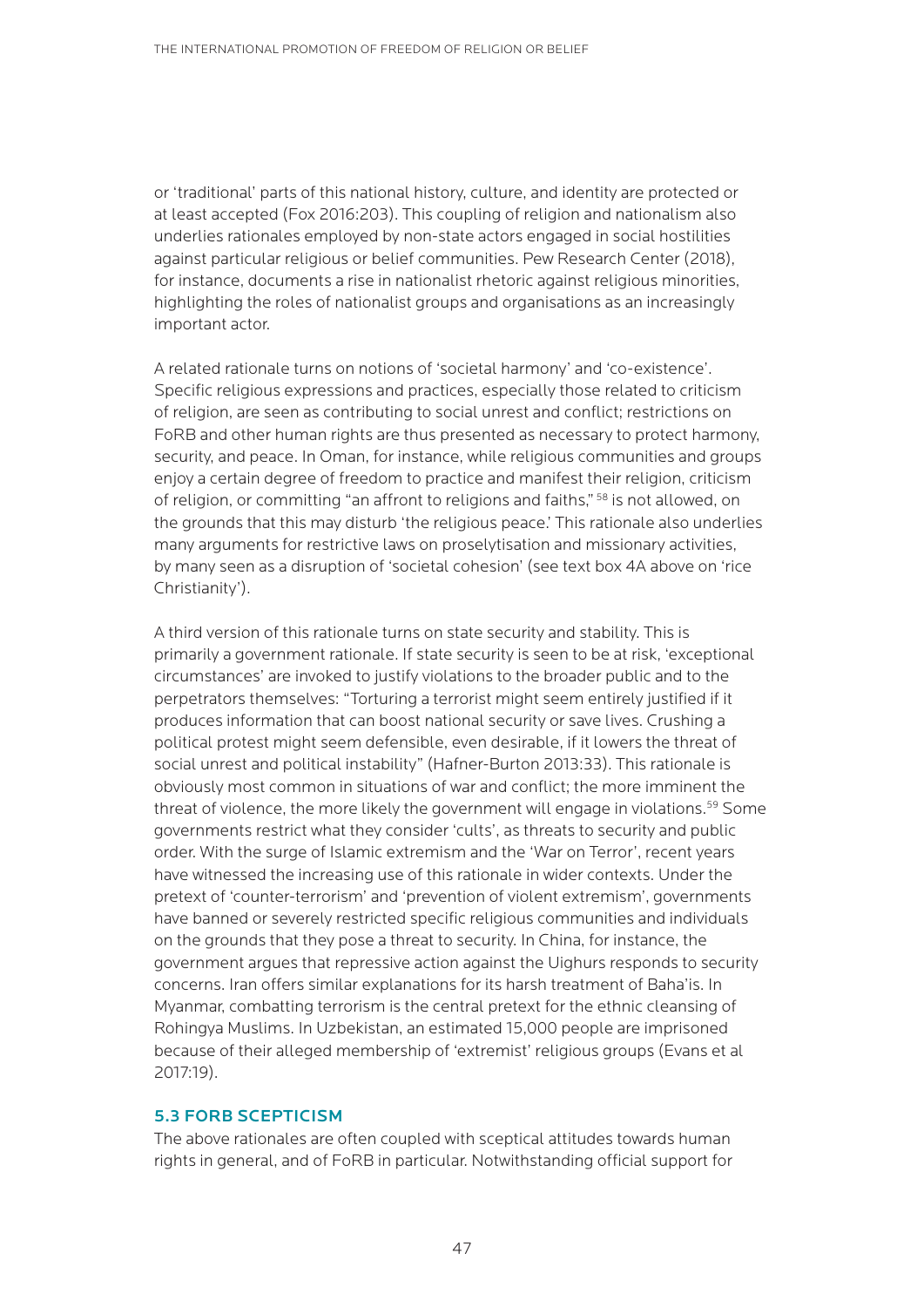international human rights norms, significant numbers of people in practice view human rights, broadly, as lacking local legitimacy and resonance; the foreign governments and international organisations that transmit these norms are seen as alien or disingenuous (Hafner-Burton 2013:152).<sup>60</sup> FoRB can be seen as 'an imported agenda', associated with notions of 'Western imperialism' and 'Christian mission'. A FoRB activist in an Asian country observed: "The majority thinks it is a Western, colonial concept. They think that we [a national Christian organisation] talk about this, because we want to take over."[61](#page-96-0)

This scepticism is arguably nourished in some contexts by the particular constellation of the field of international FoRB promotion, heavily dominated by Christian and/or Western actors. Even if these actors base their work on an explicitly universalist and non-discriminatory approach – which many do – they can find it difficult to convince a broader public that they are not 'crusading Christians' (Meral 2012:29), or working to promote 'sectarian agendas of particular groups' as one activist put it.<sup>62</sup> A common dissonance between some governments' foreign policy and their domestic agendas accentuates the perception. While the countries that engage actively in the international promotion of FoRB typically belong to the group of countries with the highest levels of domestic FoRB protection, there are nonetheless tendencies towards more restrictions even in these countries, prompting criticisms of hypocrisy and double standards. "You need to practice what you preach," a FoRB advocate from Asia noted in an interview.[63](#page-96-0)

Such doubts about the validity, relevance and importance of FoRB in themselves obviously do not lead actors to engage in violations, but they can contribute in real ways to making the promotion and protection of FoRB difficult, in particular when coupled with other powerful rationales, whether based on religious doctrine or perceived threats to national identity, societal harmony, or state security.

#### TEXT BOX 5A. PUBLIC OPINIONS ON FORB<sup>64</sup>

How important do you think it is for people of different religions to be treated equally?

64 percent state 'very' important and 25 percent state 'somewhat' important

### Do you think followers of any religion should be allowed to assemble and practice in your country or that there are some religions that people should not be allowed to practice?

61 percent state all should be allowed, while 32 percent state that some should not be allowed to practice.

#### People of any religion should be free to try to convert members of other religions to join theirs

41 percent agree, while 51 percent disagree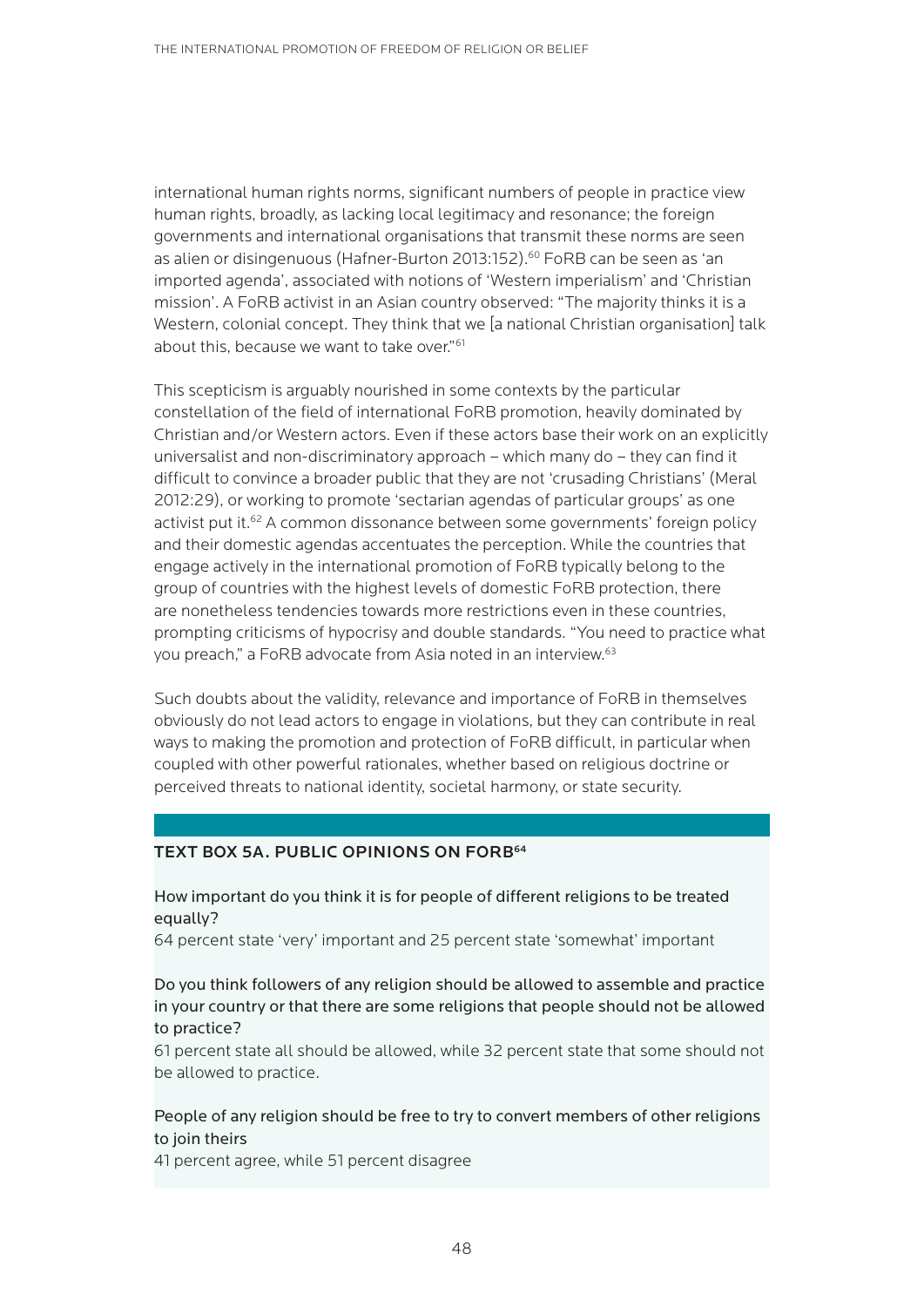How important is it for people to have the right to express any opinion, including criticism of the government or religious leaders?

66 percent state that it is 'very important' and 22 percent that it is 'somewhat important'

#### 5.4 MOTIVATIONS

The rationales outlined above are all framed in a normative language, positing a necessity to restrict FoRB in order to protect a 'greater good' – whether 'authentic' religious doctrines, national identity, societal harmony or state security. Perpetrators of violations are obviously also driven by more mundane motivations and reasons when violating FoRB. The desire for various benefits; routinization and bureaucratization; as well as basic lack of knowledge and capacities are important factors to take into consideration when trying to understand and explain the actions of perpetrators.

Perpetrators may, like any other actor, be driven by a desire to obtain certain benefits for themselves, whether political, economic, or psychological. They may want to maintain political power or societal status, get revenge for past injustices, gain support and admiration, or secure economic gains for themselves and their peers (Hafner-Burton 2013:36). Routinization and bureaucratization are important motivations for violations. In fact, a common predictor of human rights violations is earlier behaviour (Hafner-Burton 2013:35): actors engage in violations because this is what they have always done and it is what everybody else does; it is an ingrained part of the governmental institutions and societal cultures of which they are a part.  $65$  Finally, we also have to make room for the simple possibility that actors engage in violations because they simply do not know what else to do; they lack knowledge, capacities and not least resources to act and react in more appropriate ways.

#### 5.5 SUMMING UP: ANALYSING RATIONALES AND MOTIVATIONS

This analysis of actors' rationales and motivations for engaging in violations highlights the different rationales and motivations that may be at play in justifying violations. It points to common types of rationales and motivations, directing attention to the widely varying ways in which actors justify their violations of FoRB. Context-specific analyses of the ways in which specific actors in specific contexts justify their involvement in FoRB violations is essential to effective response and action.

Analysis of actors' rationales and motivations has implications for the concrete design of strategies to promote FoRB. As noted by Hafner-Burton (2013:29), it is often extremely difficult to change the contextual factors that lead to human rights violations: "war, illiberal government, poverty and inequality, intolerance, and other such contextual factors don't change overnight." Thus broader strategies for democratization, peace-building and economic development must be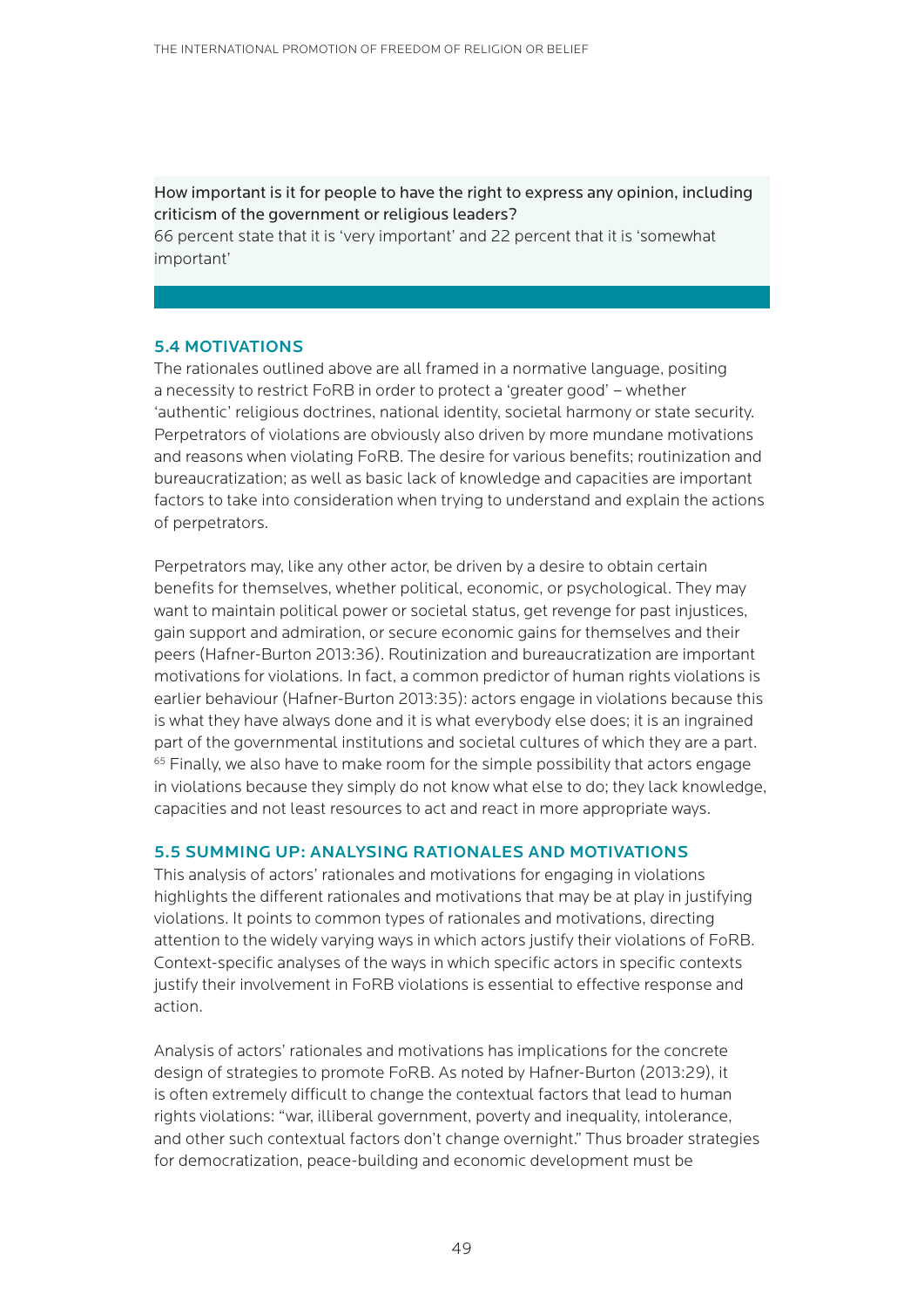coupled with strategies that seek more specifically to encourage changes in the behaviour of individual actors engaging in violations, whether governments or non-governmental actors and broader communities. In designing such strategies, a nuanced understanding of the rationales and motivations employed by these actors is needed to ensure adequate and relevant responses.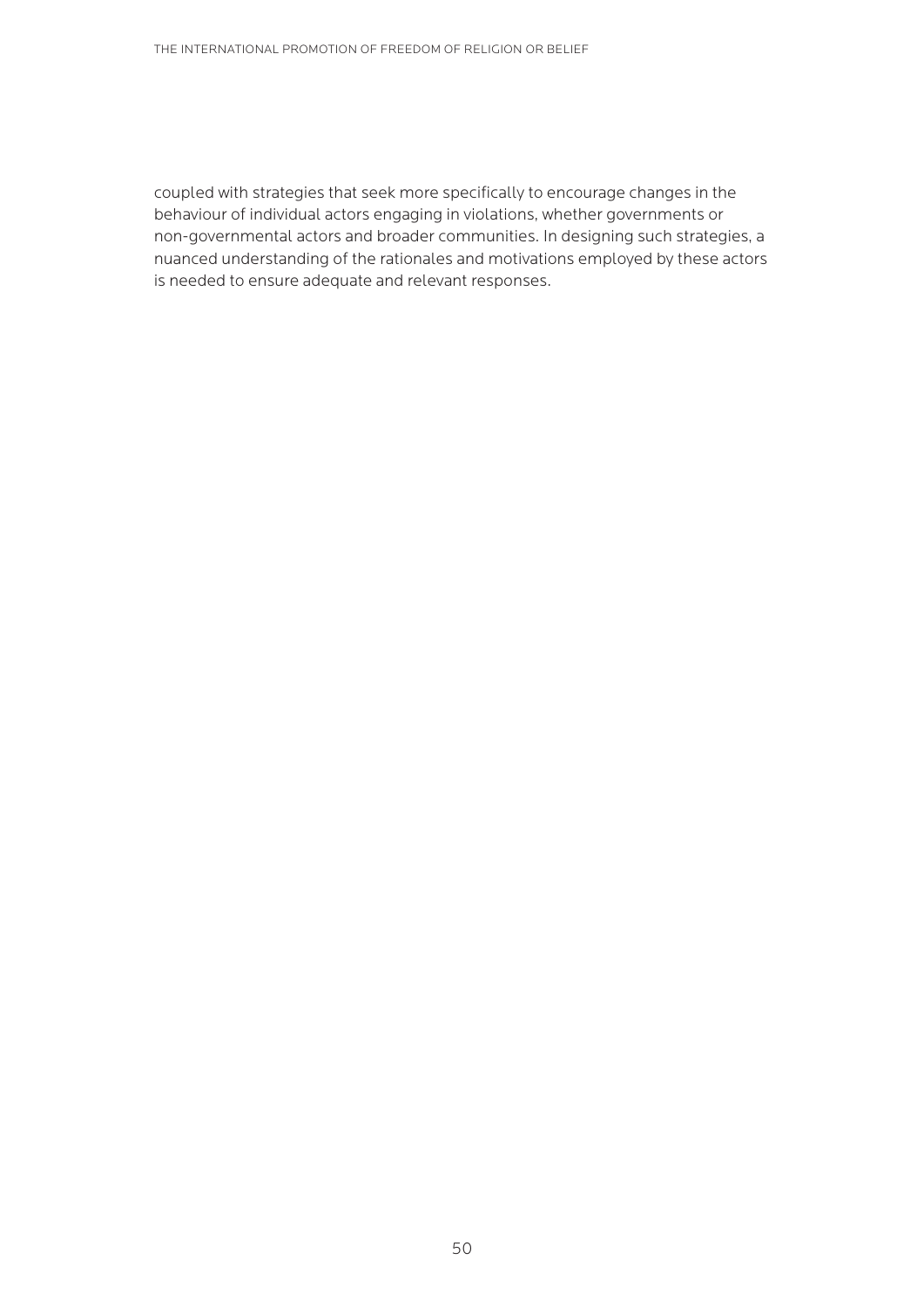# CHAPTER 6

# STRATEGIES TO PROMOTE FREEDOM OF RELIGION OR BELIEF INTERNATIONALLY

The foregoing chapters have outlined a set of overall principles for a human rights approach to FoRB promotion, presented tools to identify FoRB violations and measure their intensity, and highlighted some of the contextual factors, rationales and motivations that should be taken into consideration in understanding and responding to FoRB violations. As emphasised in the above, interventions to promote FoRB should be anchored within broader efforts for democratisation, development and peace-building, addressing the root causes of violations in a holistic and comprehensive manner. At the same time, there is also a need for interventions that seek more specifically to contribute to changes in the behaviour of state and non-state actors. The following chapter seeks to identify some overall strategies and approaches in this regard, and provide concrete examples of common modalities or tools applied within each.

#### TEXT BOX 6A. STRENGTHENING FORB LITERACY

Knowledge and understanding of FoRB is a prerequisite for any sound strategy on FoRB promotion, and many initiatives on FoRB promotion center on the strengthening of 'FoRB literacy', whether among diplomats, international NGOs, government representatives, judges and lawyers, local NGOs or religious leaders. A prominent example of an initiative focusing on this is the FoRB Learning Platform, which seeks to provide resources "to help individuals, communities and decision-makers learn, reflect upon and promote freedom of religion or belief for all." The platform provides audio-visual, and written materials, group exercises for educators/facilitators and e-learning course. The Platform was established by the Nordic Ecumenical Network on Freedom of Religion or Belief, in partnership with a range of secular and faith-based NGOs ([www.forb-learning.org\)](http://www.forb-learning.org).

The overarching, long-term goal of international FoRB promotion from a human rights perspective will always be to improve the protection of FoRB and decrease the number of violations committed, whether generally or in a particular context. One – but certainly not the only – way to categorise different strategies is to distinguish between strategies that seek to change government behaviour, policies and legislation, and strategies that seek to change the behaviour of non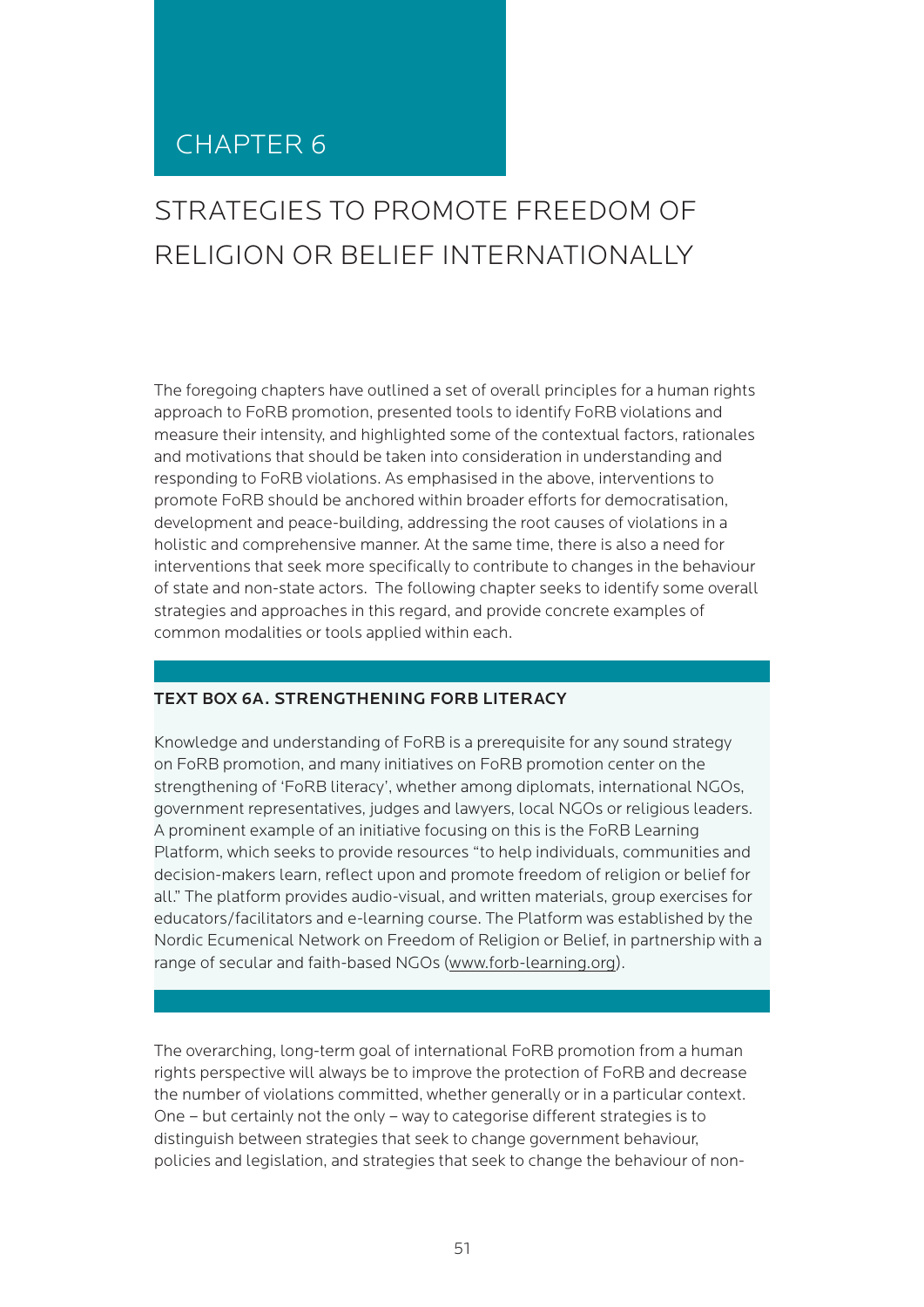governmental actors and broader societal cultures. This is primarily an analytical distinction as in practice the two are often, and have to be, intertwined, with interventions simultaneously addressing both government and non-governmental actors: governmental behaviour affects societal cultures and the other way around. Furthermore, various strategies arguably fall outside the scope of the two mentioned here. Initiatives to document and measure violations of FoRB, for instance, are an integral part of both strategic approaches, but could also be seen as stand-alone strategies. Similarly, providing direct aid to victims of FoRB violations – whether in the form of humanitarian aid, legal assistance, financial support, or otherwise – can be a tool to indirectly pressure governments, raise public awareness, or build capacities among victims to claim their rights. However, direct aid can also be conceived as a distinct strategy, with the overall goal to provide immediate relief rather than long-term change (see text box 6B). For the sake of analytical clarity, the present chapter focuses on the two strategies outlined above, describing the different approaches taken, presenting concrete examples of relevant modalities, and identifying some of the conditions for their success.

#### TEXT BOX 6B. DIRECT SUPPORT TO VICTIMS OF FORB VIOLATIONS

Providing direct aid to victims of FoRB violations is an important tool in efforts to promote and protect FoRB, but not easily categorized in terms of the two overall strategies. While direct aid may contribute to raise public awareness, or to indirectly shame a government, the primary goal of the intervention is immediate relief to the victim, whether in the form of humanitarian aid, legal aid, or religious support. In cases of large scale displacement linked to violations of FoRB, classic humanitarian assistance in the form of emergency relief, food, tents, etc. may be seen as part of a FoRB strategy. Support to victims of Boko Haram or victims of IS in the Plain of Nineveh are cases in point. Governments or individuals may channel support to victims – building schools, offering scholarships, and small scale loans. Programmes offering legal aid to contest discrimination are also common. There are many cases, though they are poorly inventoried, of church to church aid that range from construction and infrastructure to international adoption of children. A related form of aid addresses spiritual needs of victims and might involve providing or translating religious books, rebuilding religious sites that have been destroyed, or even providing direct pastoral care.

#### 6.1 CHANGING GOVERNMENT BEHAVIOUR, POLICIES AND LEGISLATION

Supporting changes in government behaviour, policies, and legislation, to improve protection of FoRB for all, is a strategic option. Government is the main duty-bearer in relation to respecting, protecting, and promoting FoRB, and is also responsible for some of the severest violations throughout the world. Various state actors may be engaged in violations, including central government, local administration,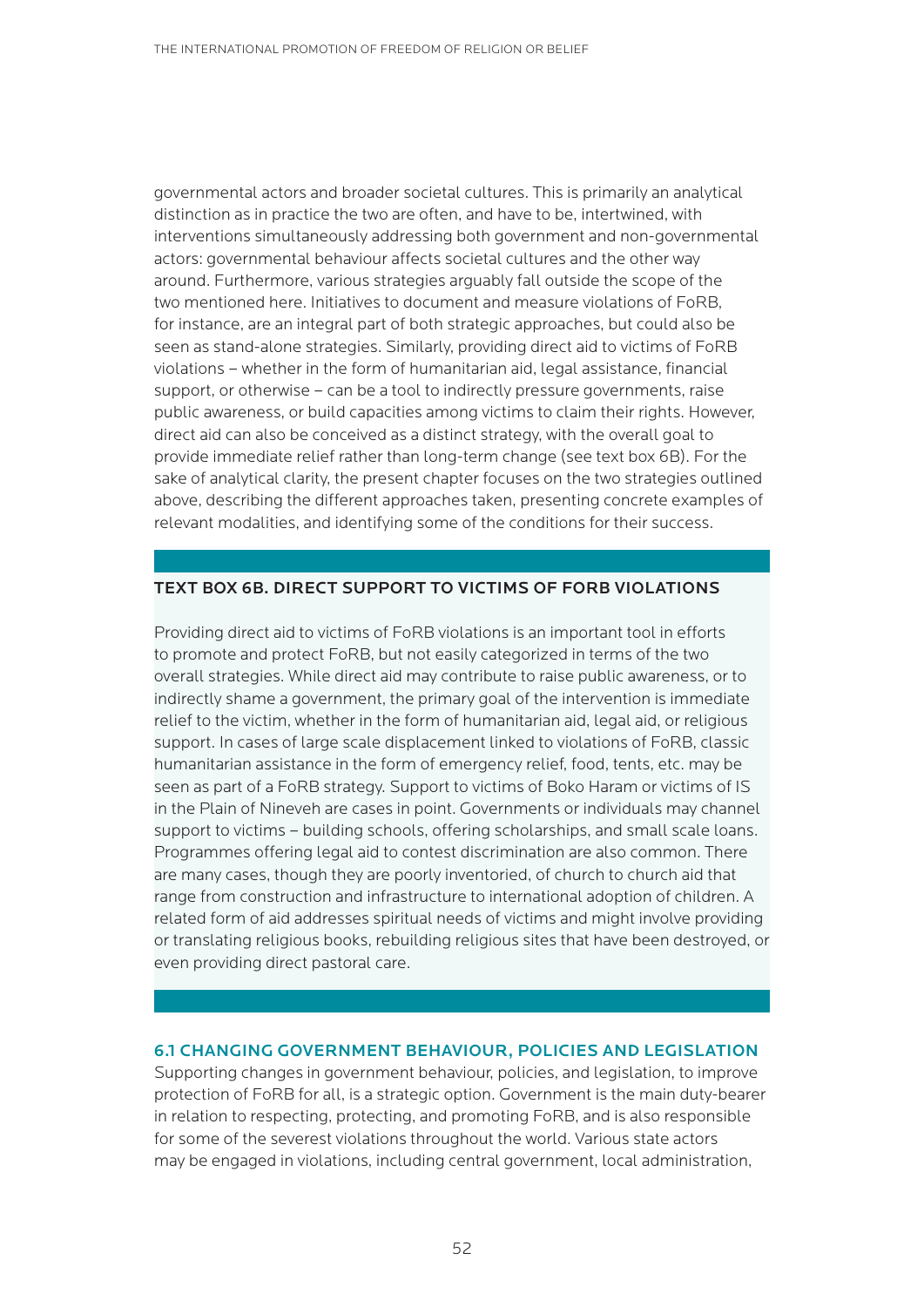law enforcement, military, courts, and the education system. Contexts of conflict, violence, and poverty contribute to situations in which governments are likely to engage in violations. Authoritarian or weak regimes are particularly prone to engage in FoRB violations, and so are regimes with an official religion or state atheism. Governments employ a variety of different rationales and motivations to justify violations.

The following distinguishes between two different approaches: external pressure and constructive engagement. The two approaches rely on distinct rationales. In short: The former assumes that changes in government behaviour are best encouraged through actions that inflict pain in various forms or offer negative incentives, pressuring governments to revise their cost-benefit analysis of violating FoRB. In contrast, the latter assumes that changes are best obtained through longterm engagement, dialogue, and cooperation, seeking to convince perpetrators to change their underlying rationales (Seiple 2012). In practice, actors involved in FoRB promotion often rely on a mixture of the two, simultaneously engaging in dialogue and applying external pressure. Similarly, the concrete modalities used may serve different purposes simultaneously: Documentation and monitoring of violations, for instance, can be an effective tool to pressure and incentivise, but can also serve as a starting point for dialogue and engagement. Likewise, strategic litigation may serve to pressure government, but it may also contribute to raising awareness more broadly in the population, potentially influencing broader cultures and perceptions of FoRB. A Malaysian FORB activist recounts how the so-called Allah-case, in which the Catholic Church sued the government for banning use of the term 'Allah' in Christian religious material, was simultaneously used to expose governmental violations of FoRB and educate the broader population on FoRB: "We stretched the case, not because we were looking for victory, but we were using the case for awareness-raising and education, as a way to engineer religious sentiments."<sup>66</sup>

#### 6.1.1 EXTERNAL PRESSURE

Approaches that emphasise external pressure, whether in the form of punishments or rewards, assume that governments change behaviour if the cost of continuing violations is too great, or, conversely, if the gains from changing behaviour are greater than the benefits from continuing violations (Hafner-Burton 2013:139). Military action is the ultimate form of external pressure; political and economic pressure are more common and, in most cases, more appropriate. Political pressure assumes that governments care about their international reputation; being seen as a human rights pariah in the international community can have dire consequences, also economically. A goal is to make continued repression so costly that governments revamp their calculus on abuse; presenting incentives that are so attractive that governments are motivated to change behaviour is also possible. Modalities include various diplomatic tools (UN or EU resolutions, recommendations, demarches, designations); economic sanctions and rewards; as well as strategic litigation and public campaigns to draw attention to violations.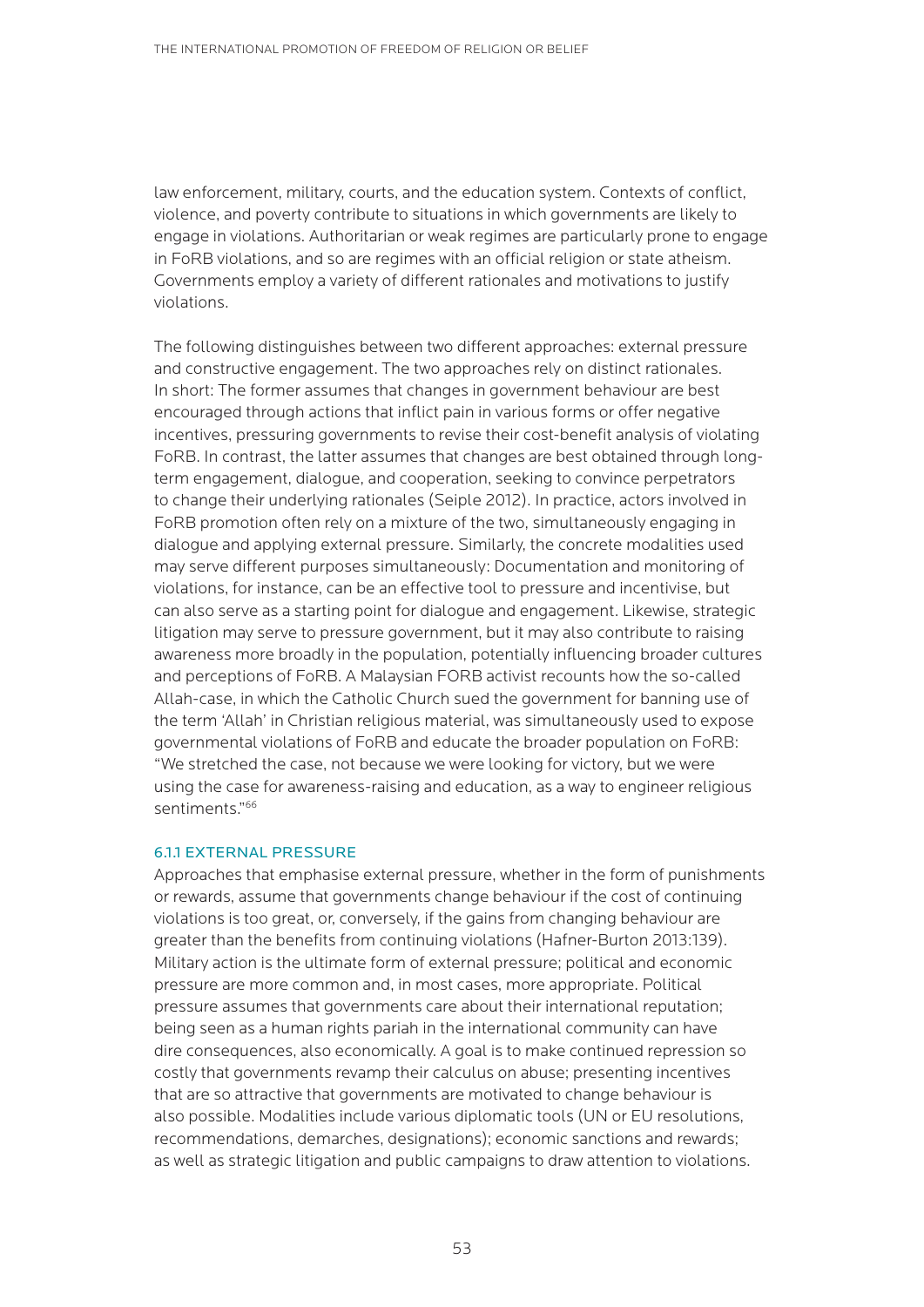Pressure can include highly confrontational, visible, and public pressure, as well as more 'constructive pressure' through quiet diplomacy, back-door dialogue, and peer review. Pressure strategies can evolve from low-level, back-door diplomatic pressure into confrontational, public pressure in an accelerating spiral. Economic sanctions may be the culmination of a process of accelerated pressure. A robust (and rare) example of such sanctions are the 2018 US sanctions against selected Turkish officials, specifically linked to the imprisonment of a pastor. The officials were barred from obtaining US visas and any assets they had in the US were frozen. Sanctions were lifted after the pastor was released.

Applying political and economic pressure is primarily the domain of intergovernmental organizations and governments, insofar as it requires a certain amount of resources and leverage to engage in many of the modalities mentioned above. However, various non-governmental actors also have an important role to play, in particular international and national NGOs, interparliamentary networks, and religious minority groups. Through lobbying, advocacy and campaigning, they can engage in the 'naming-and-shaming' of FoRB violators, contributing to the pressure (see text box 6C for an example). International companies such as Facebook and Google are also increasingly – albeit reluctantly – getting involved. In response to criticism of Facebook's role in disseminating hate speech and incitement to violence in Myanmar, the company has closed a number of Facebook pages and accounts, including those of central military leaders.

#### TEXT BOX 6C. MUSAWAH'S LOBBYING AND ADVOCACY ACTIVITIES

Musawah, an international Muslim women's rights organisation, works for equality and justice in Islam. Through research, capacity-building, and advocacy, Musawah seeks to build the capacity of women's rights leaders and human rights institutions to engage and advocate more critically on how Islam is used as a source of law and public policy in Muslim-majority countries. An important part of their work consists in lobbying and advocacy at the UN, in particular in relation to the Committee on the Elimination of Discrimination against Women. Musawah presents shadow reports to the Committee, providing members of the Committee with Islam based arguments to counter conservative attempts at restricting women's rights, in particular in relation to the so-called sharia reservations to the Convention on Elimination of All Forms of Discrimination Against Women and broader issues around discriminatory religious family laws ([see www.musawah.org](http://www.musawah.org)).

The US government's use of designations of 'countries of particular concern' illustrates the 'pressure' approach, including both punishments and incentives. As outlined in the International Religious Freedom Act (1998), the US President, supported by the Ambassador at large for International Religious Freedom, each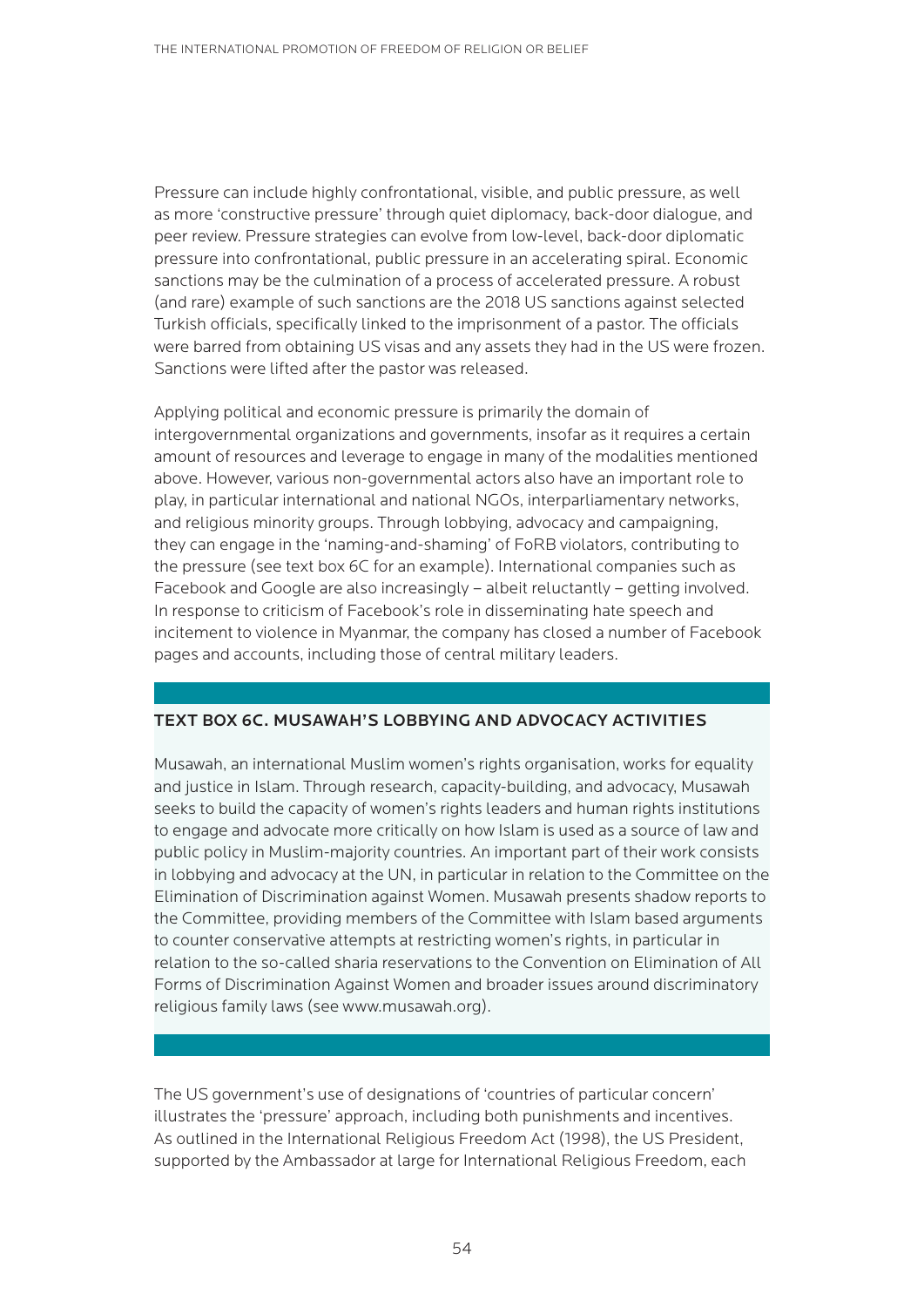year reviews the status of FoRB in the world's countries, designating countries that engage in or tolerate particularly severe violations of the international right to FoRB. Upon designating a country, the US President must then either enter into a binding agreement with the concerned country to end violations, or choose from a number of remedies outlined in the Act, including: the withdrawing, limitation, or suspension of some forms of U.S. aid; direction to public and private international institutions to deny assistance; and ultimately sanctions prohibiting the U.S. government from entering into import or export agreements with the designated governments. Designations, or more precisely the promise and prospect of lifting designations, can also serve as an incentive for governments to change their behaviour. In 2017, for instance, the US government reportedly engaged in conversations with the government of Uzbekistan, promising to lift its status of 'Country of Particular Concern' if the government initiated certain improvements in the field of FoRB protection. In 2018, then, the status of Uzbekistan was changed from 'Country of Particular Concern' to the 'Special Watch List', due to "substantial changes" according to US Ambassador at Large for International Religious Freedom[.67](#page-96-0)

Pressure approaches take various forms and involve a wide range of different modalities, and as such it is difficult to draw any definitive conclusions as to what works, how, and when. However, based on available research and experiences from FoRB experts, we may sketch a number of general considerations as to the conditions for success. First, pressure must be applied where it matters. Punishments and sanctions work best when target states have no other option than to comply, or when rewards are large. In practice, this means that pressure approaches work best with smaller states that have a weak economy and are dependent on the sanctioning state(s). Strong states that have a solid economy and ample opportunities to find ways to lessen the stings are obviously less susceptible to pressure. It also means that punishments need to be carried out by broad-based alliances, or very significant economies (Hafner-Burton 2013:144).

#### TEXT BOX 6D. DO ECONOMIC SANCTIONS WORK?

The question of economic sanctions' influence on human rights is contested and research provides no clear answers. Some argue that sanctions have a positive impact on human rights protection, in particular narrow sanctions targeting economically vulnerable states that depend on the sanctioner (Hafner-Burton 2013:144), while others maintain that economic sanctions in fact contribute to human rights violations, in particular when directed against dictatorships (Peksen 2009:59; Careniero and Elden 2009:969).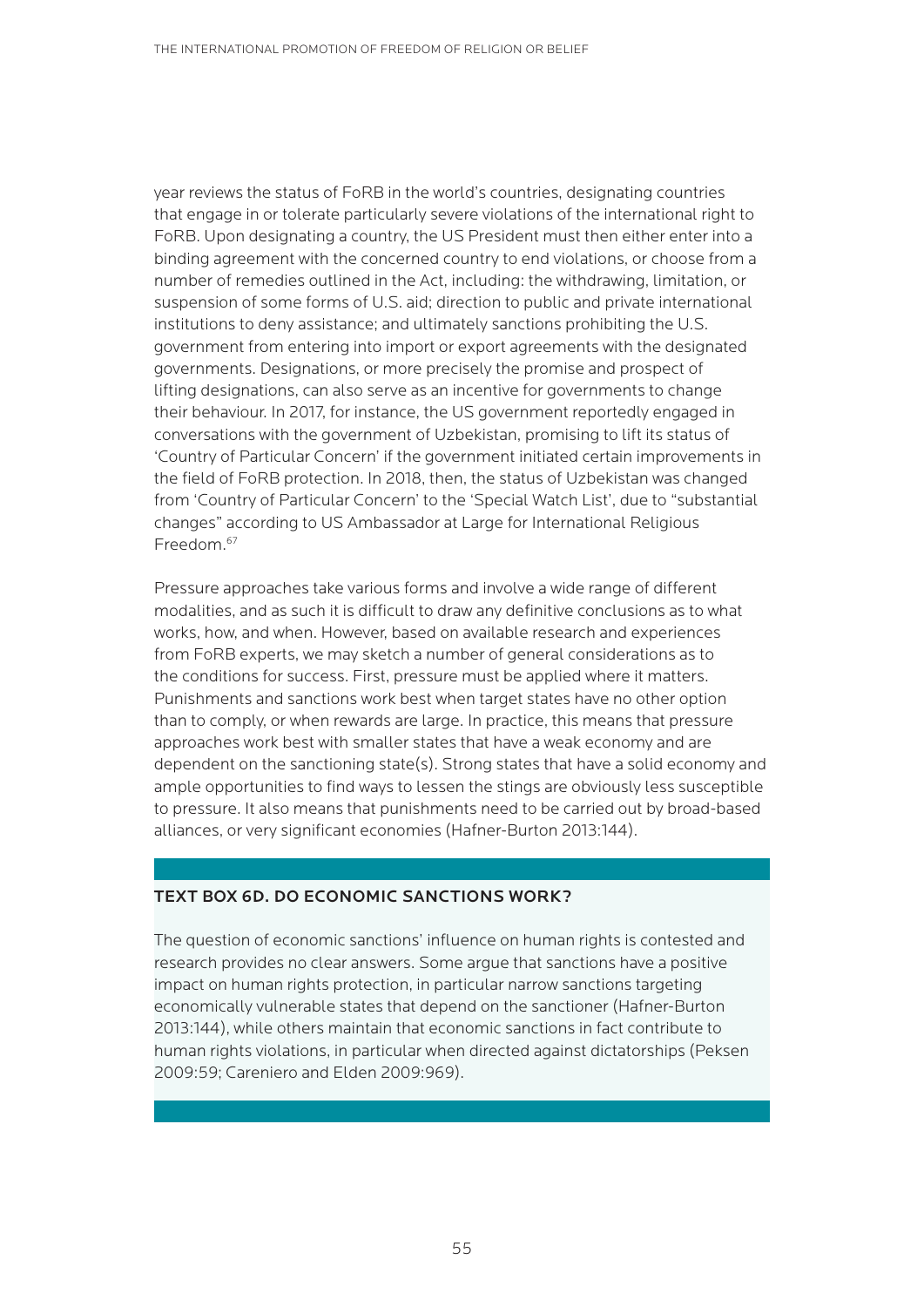Second, those applying the pressure need to be seen as legitimate actors by the population (Hafner-Burton 2013:145). Punishments from foreign governments that are seen as illegitimate can antagonize public sentiment and encourage greater support to the government, in turn discouraging the government from changing its behaviour (Ackerman 2018:18). Shaming campaigns that are carried out in coordination with strong local actors with a high degree of legitimacy in the community are most likely to be successful (Kinzelbach and Lehmann 2015:5).

Pressure also seems to be more effective if coming from friends and allies of the state in question. A study by Terman and Voeten (2018) explored the impact of recommendations made in the context of the UPR process, concluding that while states may be less likely to criticize their friends and allies, the criticism they do offer is more influential precisely because of this relationship: "[S]tates are more lenient towards their strategic partners in the peer-review process. Yet when they do criticize, their recommendations are accepted more often than substantially identical recommendations emanating from other states with fewer strategic ties" (Terman and Voeten 2018:3).<sup>[68](#page-96-0)</sup> A concrete example of this was international pressure campaign on Iran to stop the stoning and execution of minors. According to some, the success of this campaign was, at least in part, due to the involvement of a broad coalition of countries: "Countries like Russia were able to speak to [Iran] directly and they cared more about what the global south was saying" (Ackerman 2018:18).

Finally, pressure needs to be consistent and sustained. Political pressure can lead to changes in government human rights practices, but such changes are often short-lived. Hafner-Burton (2008), studied human rights criticism and governments' human rights practices in 145 countries from 1975 to 2000, finding that governments named and shamed as human rights violators by the UN, international NGOs, and media often improved protections for political rights after public criticism but rarely followed up with ceasing violations; paradoxically, sometimes violations increased.<sup>[69](#page-97-0)</sup> Anecdotal evidence from experts and evaluations supports this conclusion. A US expert brings up the example of US designations of countries of particular concern as an example, pointing out that first-time designations or, alternatively, prospects of getting off the list may encourage immediate changes, but such changes are rarely followed by more sustained action[.70](#page-97-0) Similar conclusions emerge around initiatives focusing on particular legal cases: a case may be won in court but implementation flags. High-profile cases focus advocates on visible short-term success, but without sustained, proactive work, the root causes of problems go unaddressed (Meral 2012:28) and underlying rationales remain unchallenged.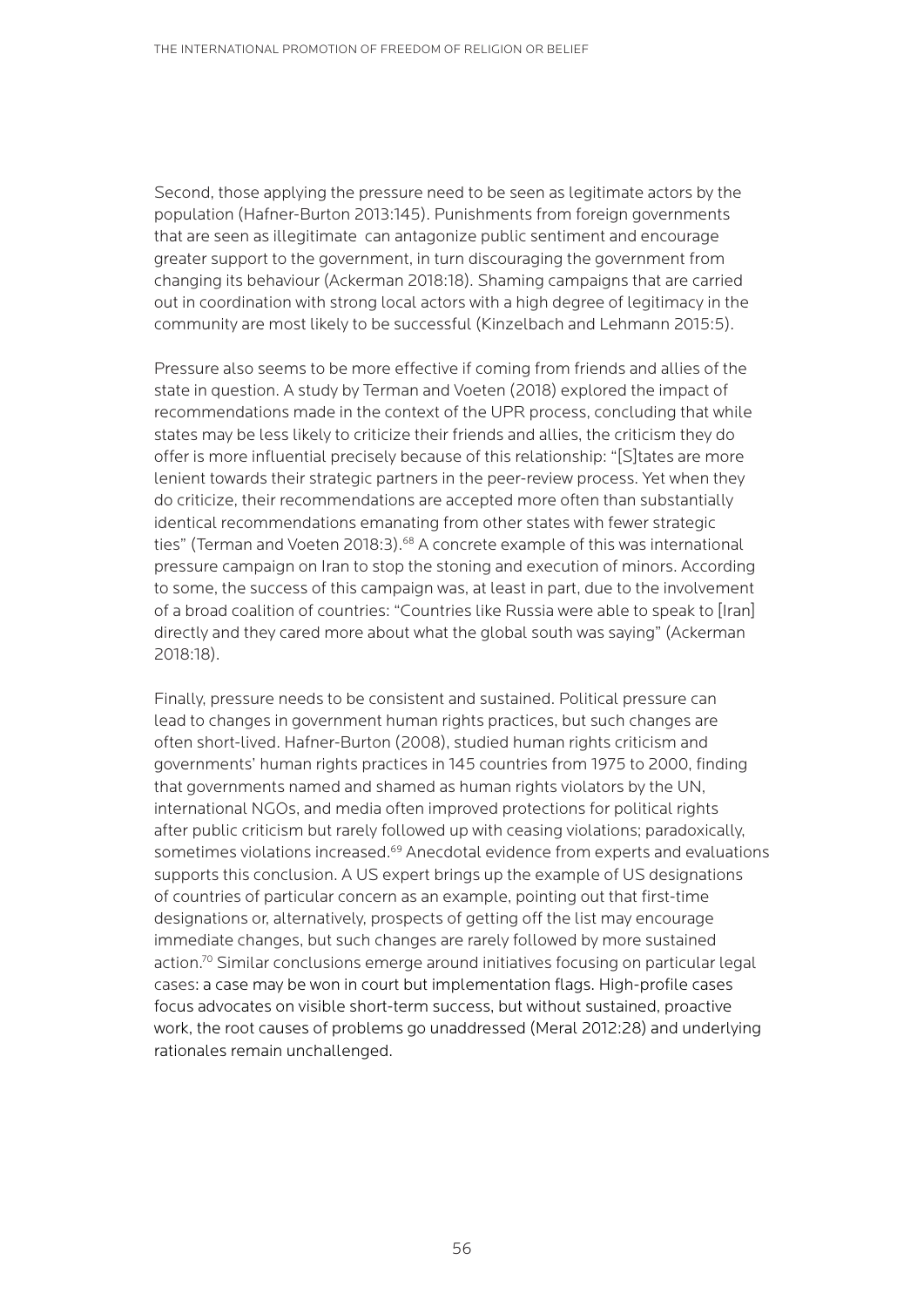#### TEXT BOX 6E. FORB RECOMMENDATIONS IN THE UNIVERSAL PERIODIC REVIEW

The presentation of recommendations on FoRB in the UN's Universal Periodic Review (UPR) can be a way to apply pressure and raise awareness of FoRB violations in particular states. However, research suggests that recommendations on FoRB are few, often vaguely worded and not necessarily raised in relation to all relevant states. Furthermore, the acceptance rate of FoRB recommendations seems to be substantially lower than the acceptance rate for recommendations in general.<sup>71</sup>

#### 6.1.2 CONSTRUCTIVE ENGAGEMENT

Chris Seiple, a long-time FoRB activist and former president of the US Institute for Global Engagement, contends that approaches that rely on external pressure may, at best, generate public awareness of FoRB violations and encourage governments to make (often limited or short-lived) improvements to that protect FoRB; at worst they 'name, blame and shame' a particular government to absolutely no effect "since it is partly natural to not listen to those who would publicly embarrass you" (Seiple 2012:98). Contrary to such approaches, Seiple – and others with him – propose an approach that seeks to strengthen FoRB protection through more private processes of engagement with government officials, religious leaders and other relevant stakeholders in the country of concern. Such an approach assumes that long-term engagement and gradual persuasion are needed to convince governments to change course and encourage broader, long-term changes in behaviour, policies, and legislation rather than the relief of individual prisoners and short-lived changes (Seiple 2012:98). Such efforts may not be visible or appear in news media but experienced advocates and observers suggest that these longer term efforts are most likely to result in change. Modalities are varied and include e.g. international norm deliberation; bilateral dialogues; technical assistance to governments in drafting and implementing constitutions and other legislation; training of judiciaries, ministry staff and other government representatives; and the facilitation of consultations between state and civil society, including with minorities and other groups that are vulnerable to violations.

Governments and intergovernmental organisations can play an important role in such processes of engagement. The OSCE's Office for Democratic Institutions and Human Rights, for instance, has for decades been engaged in the development of guidelines, provision of expert opinions, and review of legislation through its Panel of Experts on FoRB, always upon request from and in close cooperation with the concerned member states. Some years ago, the Dutch Ministry of Foreign Affairs launched a series of 'pilot projects' in ten countries, including focused dialogues on FoRB issues with governments in the respective countries.<sup>72</sup> Certain international and national NGOs may also have the leverage to engage; the above-mentioned Institute for Global Engagement being a case in point.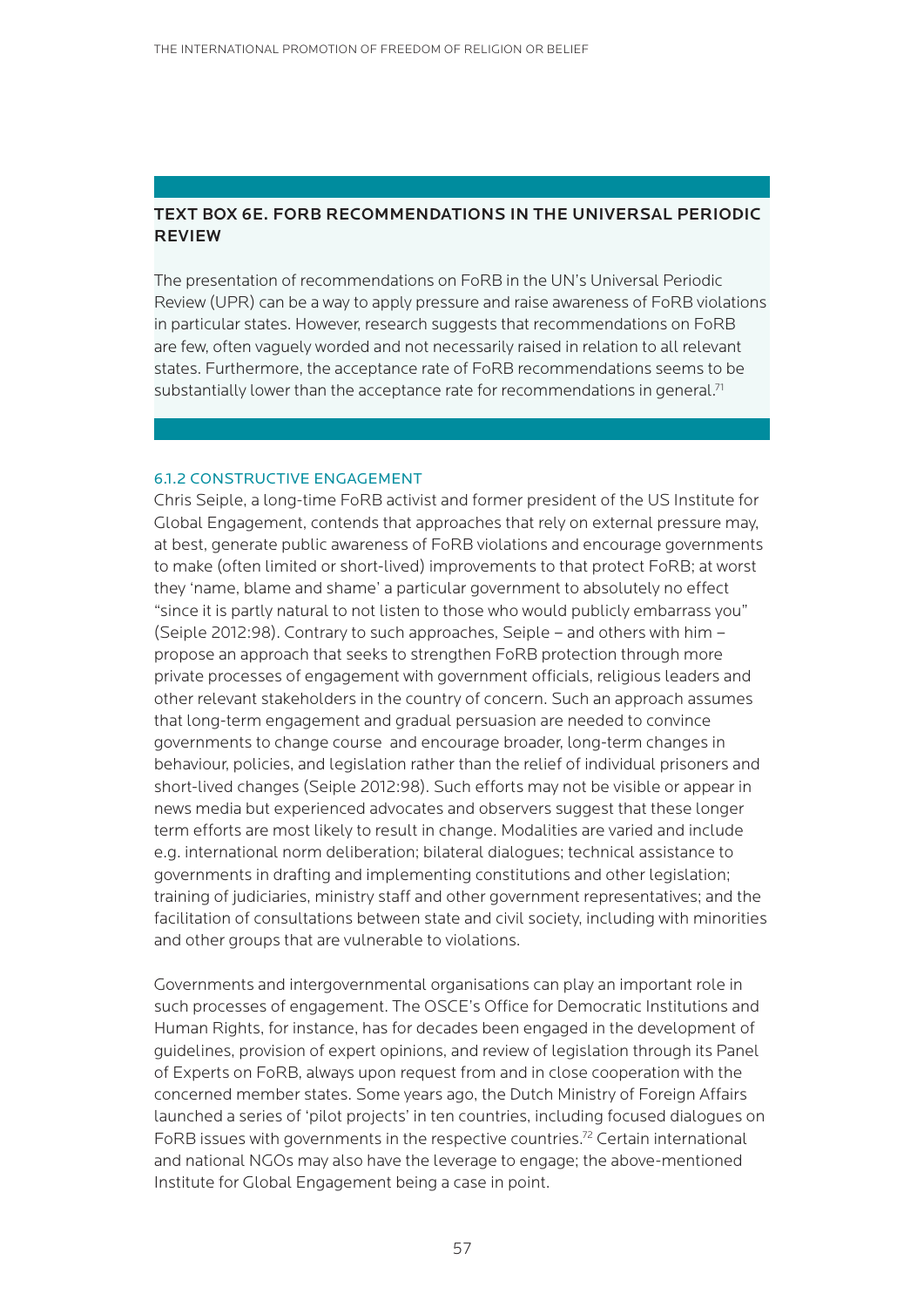The US NGO Search for Common Ground (SFCG) is another international NGO involved in political engagement initiatives. The organisation's project Promoting Freedom of Religion or Belief in Kyrgyzstan illustrates this approach. Through this project, the SFCG engaged with a range of governmental stakeholders, as well as religious leaders and civil society organizations, providing training, capacity-building, and advice on FoRB legislation. Among other things, SFCG assisted the State Commission on Religious Affairs in drafting new legislation, successfully revising a number of controversial articles on e.g. religious education and registration of religious organisations. In parallel, SFCG engaged with various actors in the justice sector to increase the knowledge and understanding of national and international legislation on FoRB. In cooperation with the High School of Justice, Training Center for Lawyers, the Training Center for Prosecutor, and the Ministry of internal Affairs, a guidebook on FoRB legislation was developed and a series of training sessions were conducted for judges, prosecutors, advocates, and investigators. Finally, the organisation provided capacity-building for the Ombudsman institution to strengthen capacities to monitor FoRB violations and conduct court monitoring (Asilbekova and Jailobaeva 2017).

## TEXT BOX 6F. RESOLUTION 16/18 – AN EXAMPLE OF SUCCESSFUL INTERNATIONAL NORM DELIBERATION?

Between 1999 and 2010, the OIC presented annual resolutions on the 'defamation of religions' to the Human Rights Council. A large majority of countries from the non-Western world supported them, but critics from especially the US and Northern European countries argued that the OIC was undermining the right to freedom of expression through attempts to internationalise OIC member states' draconian blasphemy laws (Skorini and Petersen 2017:44). In 2011, with declining support, a consensus resolution was presented, the product of negotiations and cooperation between the US, EU, and the OIC. It abandoned the term 'defamation of religion', focusing instead on "combating intolerance, negative stereotyping and stigmatization of, and discrimination, incitement to violence, and violence against persons based on religion and belief." An intergovernmental forum was established to ensure the resolution's implementation, the so-called Istanbul Process. On one hand, Resolution 16/18 shows that constructive engagement can lead to positive change. A US expert involved in the process observed that: "Resolution 16/18 shows that you can get positive change […] states can get together and change a bad resolution into something better."[73](#page-97-0) On the other hand, it also demonstrates how difficult it is to change underlying perceptions and attitudes. The OIC may no longer argue for religious censorship based on Islamic law or doctrines, but still considers the criminalization of certain expressions as "a matter of vital concern" and the 'lynchpin' of resolution 16/18. According to the OIC, what is to be criminalised is not only "incitement to imminent violence," as outlined in the resolution's paragraph 5(f), but a much broader category of expressions, effectively calling for international blasphemy legislation.<sup>74</sup>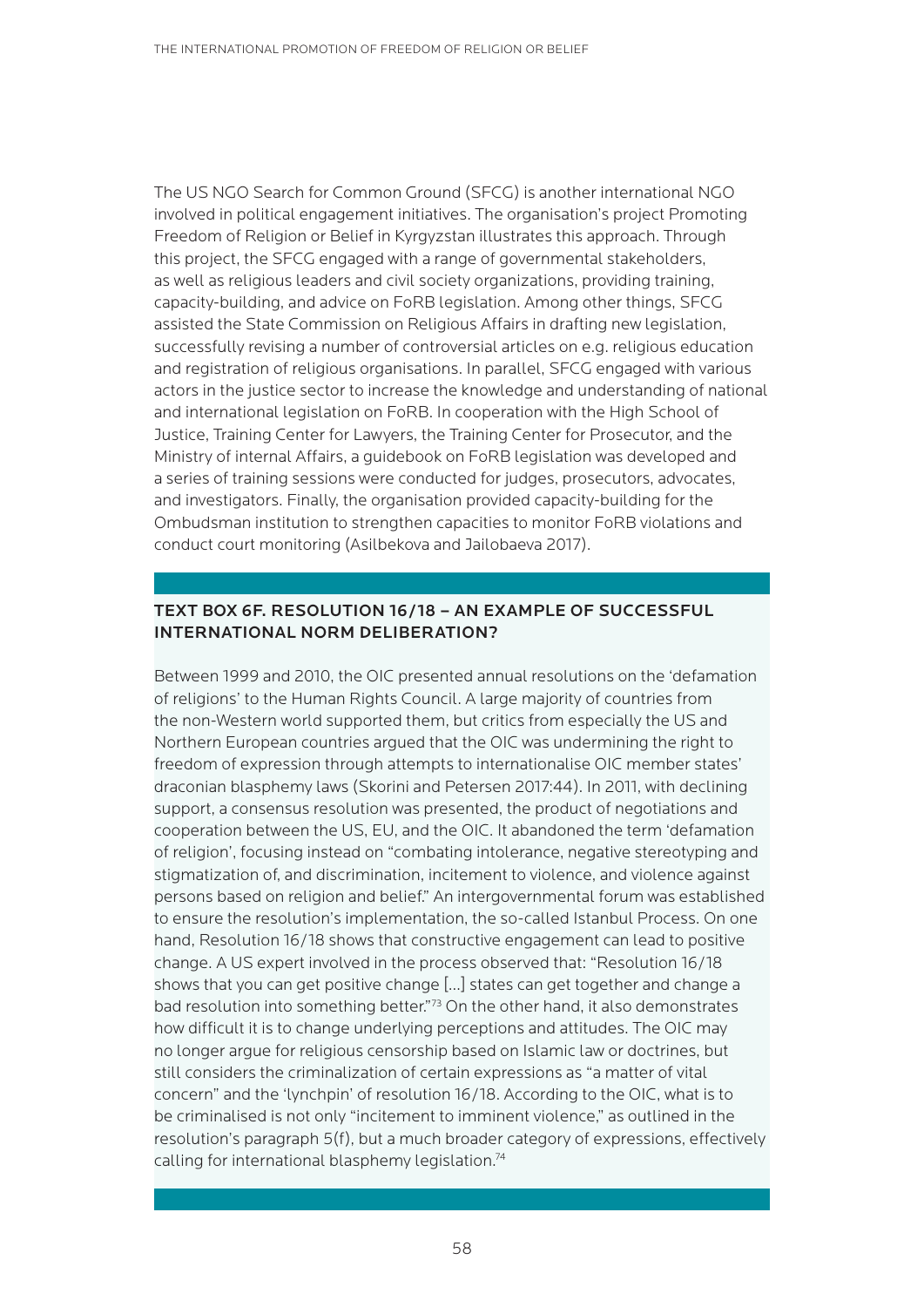Research and experience point to various conditions that may encourage successful political engagement. First and foremost is establishing trust and long-term commitment. Relational diplomacy takes time, especially when it comes to sensitive issues like FoRB. An internal assessment of the abovementioned Dutch pilot projects on FoRB promotion observes: "Freedom of religion and belief is a very sensitive subject in all pilot countries that requires a lot of tact and knowledge to discuss or to be able to achieve successful interventions. The experience in all pilot countries is that improving freedom of religion and belief is a matter of the long term."[75](#page-97-0) Not every government or NGO has the will, capacity, or resources for such long-term dialogue and political engagement. Furthermore, not all governments or NGOs have the legitimacy and clout to do so.

Second, and closely related, identification of and engagement with relevant change agents is imperative. This entails understanding the dynamics of power, decisionmaking, and implementation in relation to FoRB violations. Who in government is responsible for violations? Who has the will and leverage to initiate changes? Who has the power to decide to implement such changes? Who might obstruct the process? In this, relevant institutions are not necessarily central government, but rather local authorities, courts, law enforcement agencies, or the military. The identification of change agents also demands an ability to build relations with individual change agents within these institutions, identifying those individuals who are capable of and willing to bring about change. Sometimes, engagement with the right individual is more important than engagement with the right institution. There is, however, obviously also a risk of relying too much on individuals; changes in the political environment may lead to the replacement of key partners, bringing the process at a halt.

A significant challenge is to consider and curb the risk of embeddedness. With trust and long-term relations comes the risk of being associated with, and even legitimizing, a violating government. At best, engagement strategies can contribute to steady transformation of restrictive environments; at worst, those working for FoRB may be "used by the government as propaganda pieces to create the impression that there are no problems" (Seiple 2012:99). There is a risk, for instance, that high-publicity interreligious dialogues are high-jacked by governments as an official public relations exercise to respond to criticisms of its FoRB violations (Petito et al 2018:17). An expert on FoRB in Eurasia notes that:

Some states, such as Kazakhstan, Azerbaijan and Russia, arrange meetings claiming to be religious dialogues but whose real purposes are to both deceive foreigners about the reality of human rights including FoRB violations, as well as to coerce local people who experience FoRB violations into silence or making regime-favourable statements. In such cases nonparticipation may be a wise choice for foreign invitees, as their presence is used to add credibility to the regime's claims that if does not commit FoRB and other human rights violations. In certain cases, even senior foreign guests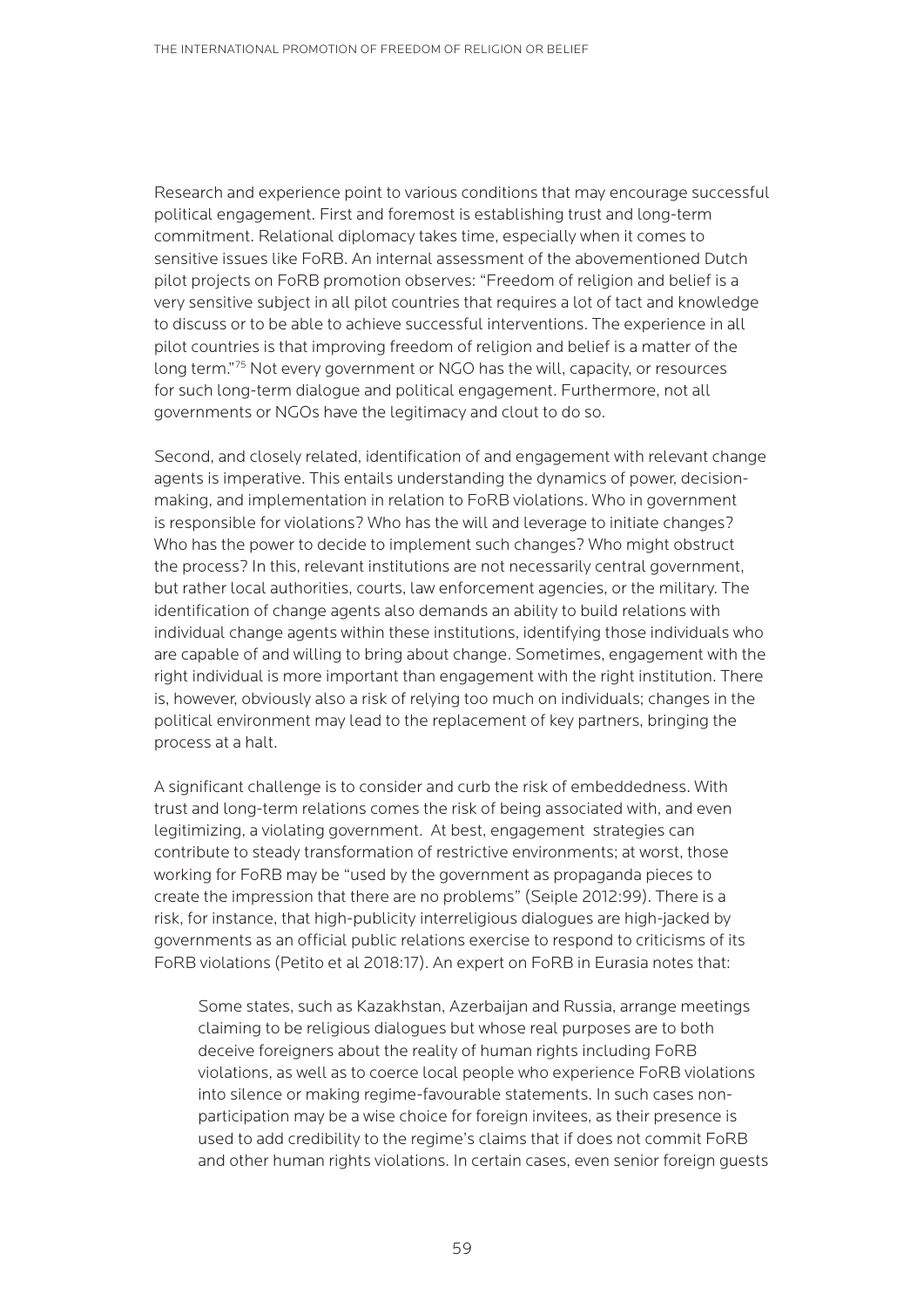have found that they have been quoted by government controlled media out of context, or even stated to have made statements which they did not make $^{76}$ 

A particularly challenging task is to know when to take seriously a government's perceived and stated view of security threats as they explain and justify repressive actions. These sometimes – though clearly far from always – reflect legitimate concerns. The balance between listening, understanding, and sympathy versus objective and robust analysis of different perspectives, sticking to core principles, is a continuing challenge for diplomats as well as for NGOs, think tanks, and academics.

#### 6.2 CHANGING BEHAVIOUR OF NON-STATE ACTORS AND BROADER SOCIETAL CULTURES

Governments are not the only perpetrators of FoRB violations; in the vast majority of countries with challenges of government discrimination and severe FoRB violations, societal hostilities against particular religious or belief communities are widespread. A wide range of non-state actors engage in different kinds of hostilities, including illegal terrorist movements and paramilitary groups, media, local and international businesses, religious leaders, loosely organised popular movements, and local communities. Contexts of conflict, violence and poverty may encourage societal hostilities; authoritarian or weak regimes provide fertile ground for violent religious dissent or self-proclaimed guardians of 'the truth', in particular when these are coupled with an official state religion. Broader cultures of intolerance and exclusion contribute to dehumanization and stigmatization, often legitimised with reference to religious doctrine and norms.

Strategies to change non-state hostilities and broader cultures of intolerance and exclusion are, to an even larger degree than those aimed at changing state behaviour, policies, and legislation, extremely diverse, and generalizing about the multitudes of modalities employed runs the risk of grossly oversimplifying realities on the ground. The following sections present some overall considerations and concrete examples, serving as paradigmatic illustrations of different approaches and modalities.

#### 6.2.1 EXTERNAL PRESSURE

As in the case of government-focused strategies, we can – at least theoretically – distinguish between strategies that rely on pressure as the main approach to changing behaviour, and strategies that focus on engagement and cooperation. In practice, however, confrontational approaches based on punishment and incentives are rarely applied in relation to non-state actors, and therefore they merit less focus. It is difficult to imagine, for instance, how governments and NGOs engaged in international FoRB promotion could apply direct pressure to, say, local communities engaged in discrimination, hate speech, and incitement to violence in order to motivate them to change their behaviour. Research shows that the use of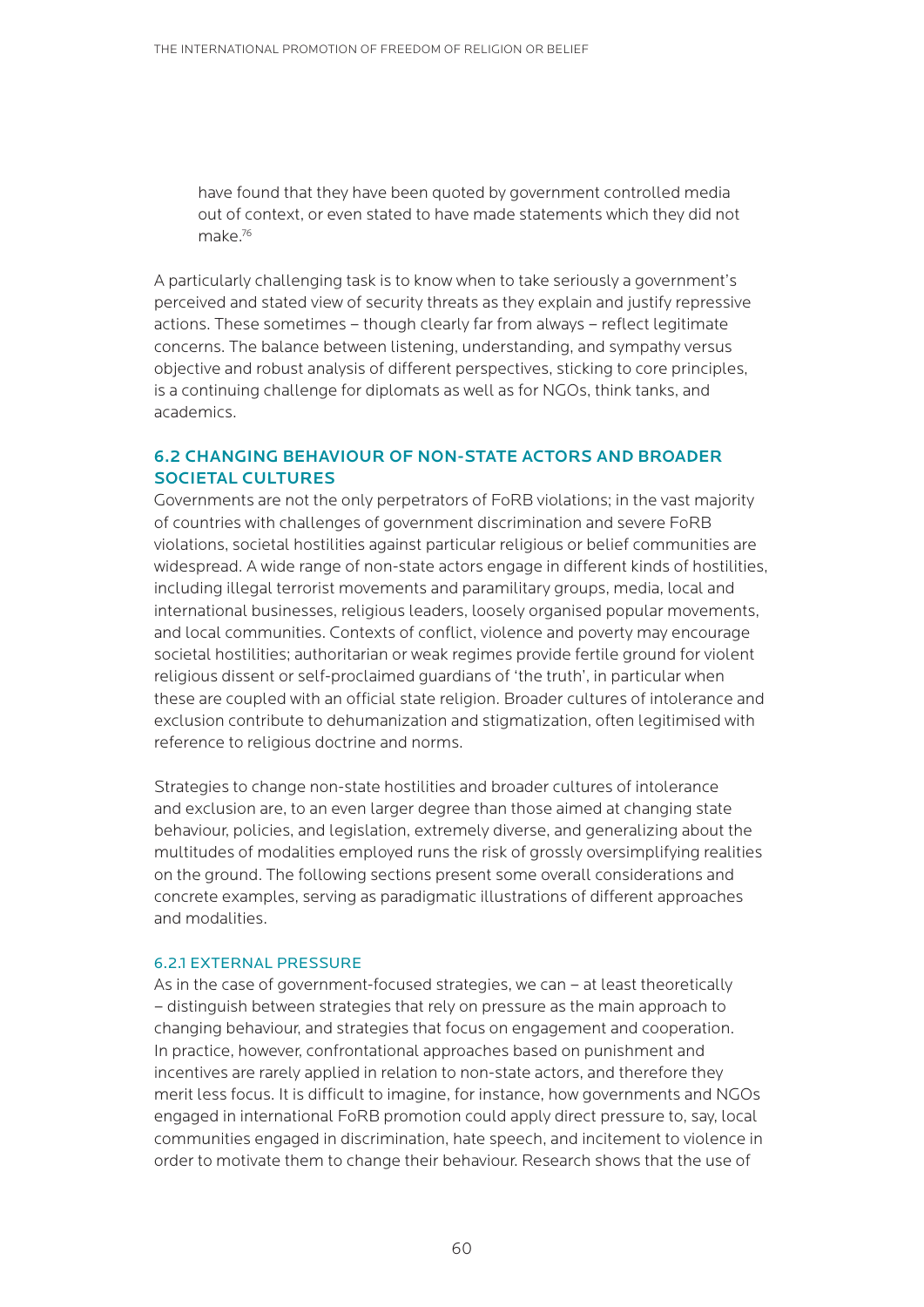shaming techniques in broader awareness-raising campaigns, for instance, has little effect in terms of behavioural change.<sup>77</sup>

Direct pressure may nonetheless be relevant in relation to certain actors or situations. In relation to terrorist movements and other illegal non-state groups engaging in systematic violations, for instance, economic means of pressure may be relevant. In the context of counter-terrorism, a wide range of tools have been applied to prevent funding of such groups, including the freezing of accounts and closing down of intermediary organisations suspected of funding or channelling funds to terrorist organisations.

Similarly, pressure may be an option in relation to international or large national companies involved in, or actively supporting, FoRB violations. This has been the case in relation to Facebook's alleged role in the dissemination of hate speech and incitement to violence in Myanmar and elsewhere. Various intergovernmental organisations, governments and NGOs have publicly criticised the company; the report of the UN Fact Finding Mission on Myanmar, for instance, explicitly pointed to Facebook's role in stoking tensions in Myanmar. The NGO Burma Campaign UK published a list of corporations accused of involvement in human rights violations in Myanmar, including Facebook, for having "consistently allowed its platform to be used to incite hatred and violence [against] minorities in Burma, in particular the Rohingya Muslim minority and Muslims in general"[.78](#page-97-0)

Furthermore, actors engaged promoting FoRB may indirectly pressure non-state actors through their engagement with government and other influential actors. Initiatives to strengthen law enforcement and court capacities to deal more effectively with violations of FoRB in weak states, for instance, can be considered a way to pressure non-state actors to comply with human rights. Similarly, cooperation with local religious leaders to develop counter-narratives to extremist religious ideologies can be seen as an attempt to put pressure on terrorist groups and other violent religious groups by publicly ridiculing them and exposing their erroneous interpretations of religious doctrine; it is, however, highly doubtful whether such initiatives have much effect in terms of motivating terrorist groups to change their behaviour.

#### 6.2.2 ENGAGEMENT AND COOPERATION

A more common approach aims to change the behavior of non-state actors and broader societal cultures of intolerance and hostility through constructive engagement and cooperation. The various initiatives in this field share the overall assumption that, given the right knowledge, tools, and resources, individuals and groups will change perceptions, attitudes, and behaviour, in the long term contributing to changing societal institutions, communities and broader cultures and, eventually, politics and legislation around FoRB. Modalities include peace-building and mediation; capacity-building and training; education; and broader awarenessraising campaigns. Many initiatives include a strong focus on interreligious dialogue and engagement with religious actors (see text box 6G below).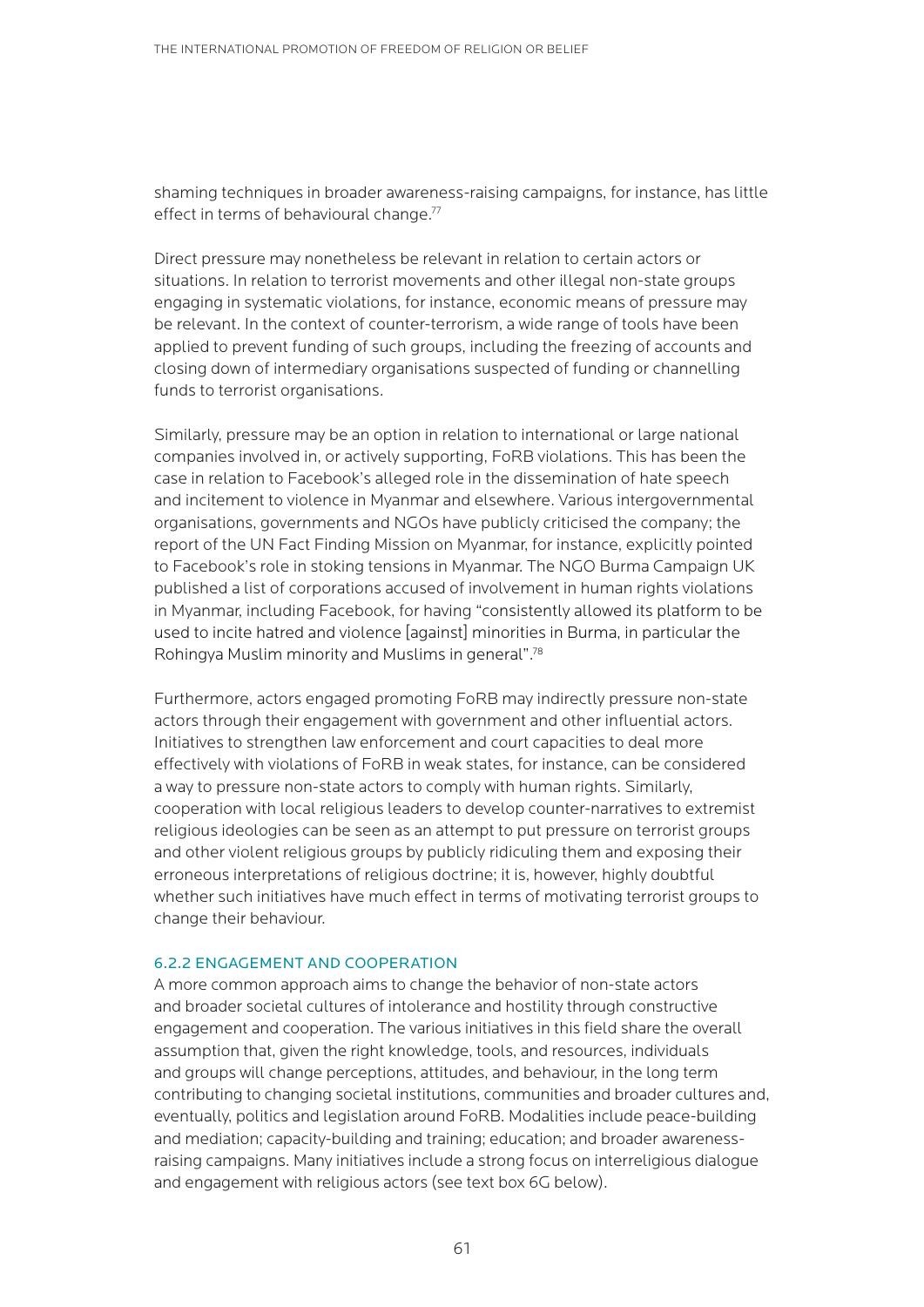## TEXT BOX 6G. INTERRELIGIOUS DIALOGUE AND ENGAGEMENT WITH RELIGIOUS ACTORS

Engagement of religious leaders and organisations play an important role in many initiatives, often through various forms of interreligious dialogue and encounters. There is a growing consensus that these actors, through their religious identity, enjoy a high degree of leverage, legitimacy and authority in society, and as such are important change agents that can play a role in de-escalating violence, building peace, and combatting intolerance and discrimination (Petito et al 2018:7). Interreligious initiatives can take a variety of different forms, ranging from theological exchanges among formal religious leaders to day-to-day socializing and common social action, or diapraxis, involving not only religious leaders but also, and perhaps primarily, broader religious groups and individual believers (Petito et al 2018:14). Central to the various initiatives is an assumption that the encounter between different religious groups can contribute to changing perceptions, attitudes, and behaviour, dismantling stereotypes and prejudices and pointing to common values and interests that can form the basis for future interreligious collaboration[.79](#page-97-0)

Intergovernmental organisations and governments can play a role in the implementation of strategies for changing the behaviour of non-state actors and broader societal cultures, e.g. through facilitation of high-level dialogues and various other public diplomacy efforts (Danan 2012), but they primarily engage indirectly through funding to non-governmental actors that implement projects and programmes on the ground. International NGOs, many of them with a Christian or interfaith identity; human rights organisations; religious leaders; and other civil society actors are often the main drivers of strategies aiming to change the behaviour of non-state actors and broader societal cultures, working in partnership with local counterparts.

Some initiatives focus primarily on religious communities, organisations and leaders, while others engage a broader range of different societal actors, including also secular human rights organisations, media, academia, and other relevant stakeholders. Some focus on high-level, elite representatives and processes, while others centre on grass-roots and community efforts. While most initiatives are relatively small in terms of scope and reach, a few are large-scale interventions, involving thousands of people: The International Center for Religion and Diplomacy, for instance, provided training for 2.600 leaders and faculty from Pakistani madrasas on religious tolerance and human rights from an Islamic perspective. Similarly, the Lebanese NGO Adyan, in cooperation with the Danish NGO Danmission, successfully managed to upscale its educational project on citizenship and co-existence, developing a curriculum that was eventually integrated into national education plans and programmes (for more examples, see text box 6H).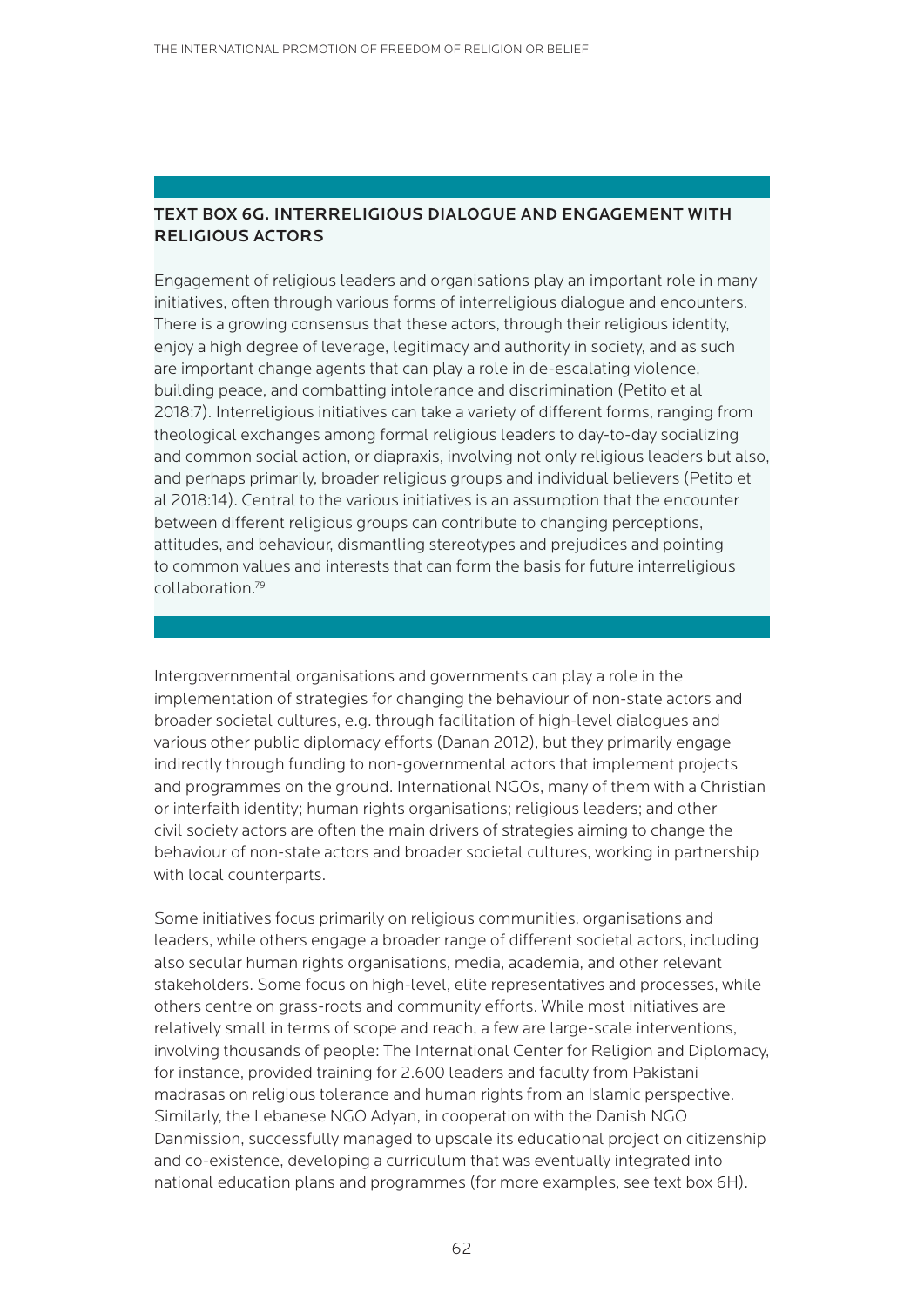'Stories of individual transformation' are common across very different initiatives, from capacity-building of madrasa teachers to educational programmes on open-mindedness and tolerance.<sup>[80](#page-97-0)</sup> Sarvodaya and the Karuna Center for Peacebuilding's project, Interreligious Cooperation for Community Development and Social Empowerment in Sri Lanka, offers an illustrative example. A self-evaluation of the project documents a sharp decrease in participants who blamed other religious groups for problems in their communities, and an increase in people interacting with (or claiming to interact with) other religious communities and participating in inter-faith activities following the dialogue (Karuna Center for Peacebuilding 2013:5). The evaluation quotes a Buddhist monk participating in the course:

We were full of our religion, our concepts only. We had no occasion to work with people of other religions, nor did we have any idea about their attitudes and work… We started discussing, arguing and working together and the gap between us started narrowing down. At the early stages it was our race, our religion, but the experience received from the program made us think of other religions and ethnic groups in the same way we thought of our race and religion, and that there should be unity and co-existence among all religious and ethnic groups. Now we are a dedicated group, keenly interested to achieve this goal, shouldering responsibility at the highest level. Already, 30 religious leaders from all religions in Trincomalee, because of this program alone, work in unity, extending goodwill, inculcating peace, harmony and wholesome attitudes in the minds of people.

Some organisations claim broader effects of their projects, for example when participants engage in new activities and networks resulting directly from involvement in interfaith dialogue, capacity-building, and training. Examples of the means employed range from encouraging interfaith councils, the launch of interfaith advocacy campaigns, and other activities aiming to influence political processes and structures, to diffusing counter-narratives in sermons and teaching, and organising sports tournaments, plays, and other socio-cultural activities to promote positive messages in the broader community. Networks and relationships between participants are an important outcome of capacity-building and training initiatives, sometimes serving as informal mechanisms of early warning and mutual assistance. There is however little conclusive evidence of broader ripple effects, and few concrete examples of long-term impact in reducing societal discrimination and hostilities in the wider society – in the Karuna project and as well as in other projects.<sup>81</sup>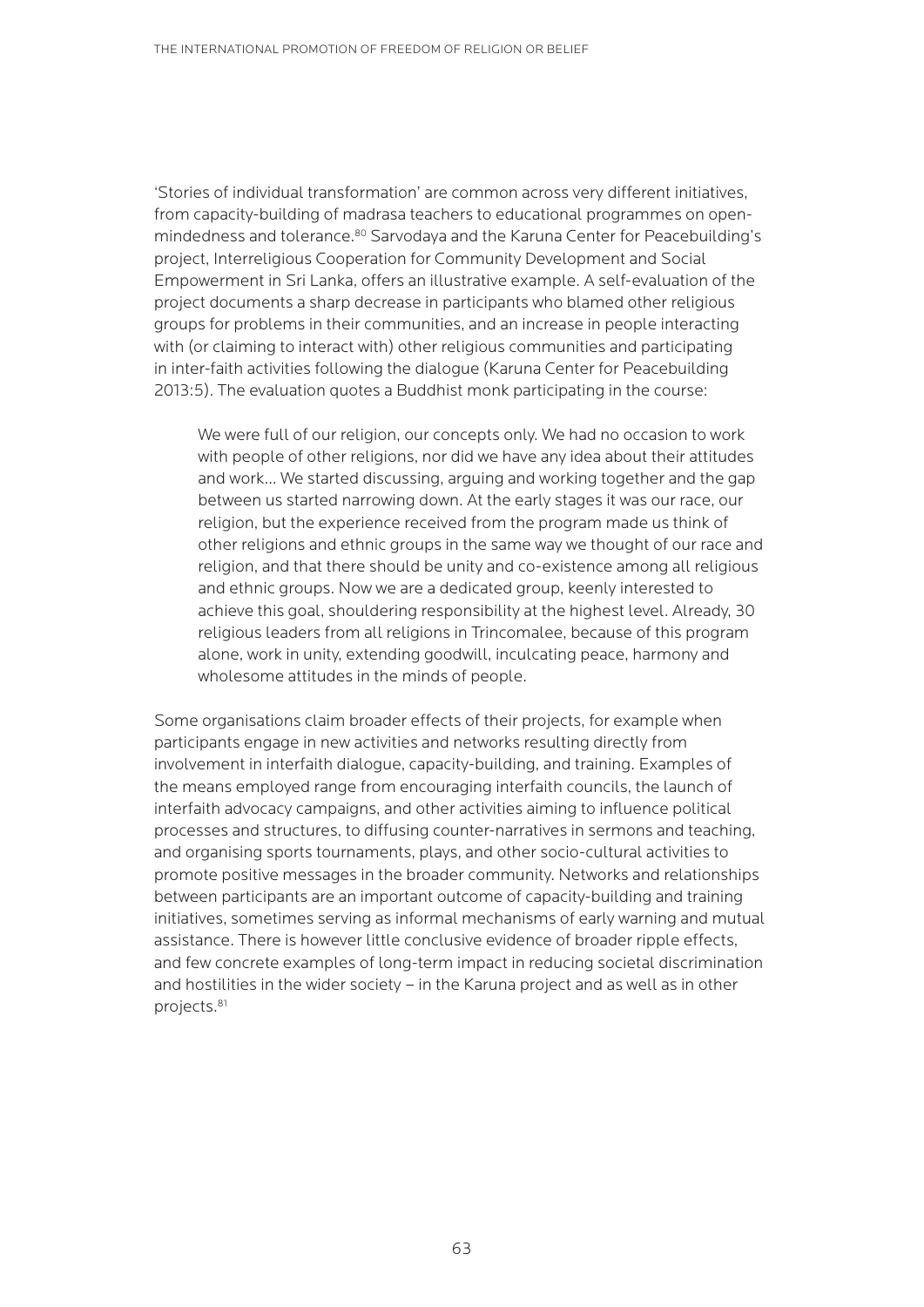#### TEXT BOX 6H. EXAMPLES OF ENGAGEMENT AND COOPERATION[82](#page-98-0)

#### Peace-building and mediation

Search for Common Ground's project, Window on Mount Zion facilitated dialogue and practical collaboration among different religious leaders, resolving conflicts around ownership and religious rights on Mount Zion

The Network of Religious and Traditional Peacemakers has provided training to religious leaders in Nigeria and Central African Republic, exploring Islamic concepts of peacebuilding, dialogue and tolerance

#### Capacity-building and training

Through the project Minority Voices, Minority Rights Group International built capacities of minority organisations in the South to engage with EU-based media, raising awareness of minority rights issues

Christian Solidarity Worldwide has provided advocacy training to human rights defender with religious background in their project Defending the Defenders.

AMAR Foundation has facilitated training on FoRB, human rights and tolerance to a range of civil society organisations, religious leaders, teachers and human rights activists

#### Education

Tony Blair Institute for Global Change reached more than 300,000 students through its Generation Global programme, encouraging tolerance and respect for diversity among young people

Through its programme for Social Action for Conflict Resolution and Radicalization through Religious Institutions, FACES Pakistan trained and mobilized 480,000 young people in Pakistan to promote peace and harmony

#### Awareness-raising

The Station, supported by Search for Common Ground, is a popular Nigerian TV show which follows a diverse group of reporters, cameramen and producers, as they attempt to set aside their own ethnic and religious differences in order to cover incidents of violence in their neighbourhoods. Similar shows have been produced in other countries

Panzagar Flower Speech is a social media campaign in Myanmar, driven by local human rights activists and former political prisoners, which encourages people to counter hate speech with 'flower speech'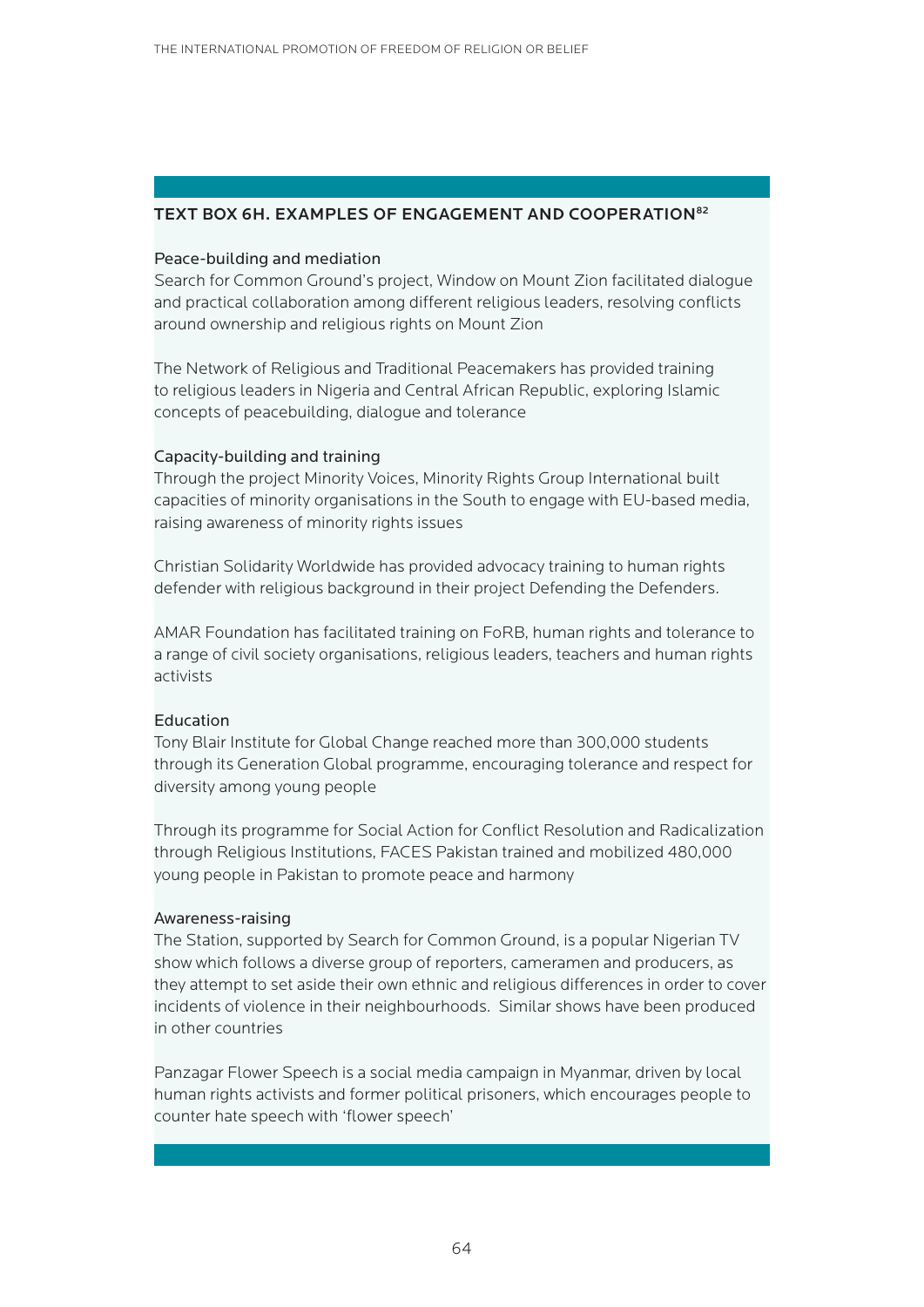Various factors contribute to, or impede, the success of the many modalities involved. Since each approach is distinctive, the factors explaining success or failure are specific and particular. Nonetheless, research, evaluations, and concrete experiences point to some broad themes, or conditions for success.

First of all, language is important, whether in strategies of interfaith dialogue, capacity-building and training, education, or broader awareness-raising campaigns. As discussed above, the language of human rights, and FoRB in particular, rings hollow and alien in many contexts, and must be adapted and adjusted to local contexts, incorporating local values, knowledge, and practices through processes of translation, vernacularisation, and localisation.<sup>[83](#page-98-0)</sup> A study of FoRB initiatives in India and Indonesia notes that: "Rather than continually utilize [a] rights-based language, with specific understandings of religion as individual and a matter of choice, [strategies] could introduce aspects of local language into these broader global discourses, emphasizing interdependence (I am you, you are me, for example), rather than individuality" (Grüll and Wilson 2018:19; see also Berry and Petito 2018:6). Such conclusions resonate broadly with insights from other research as well as many practitioners' experiences, emphasising that terms like co-existence, tolerance, dignity, and intercommunal harmony can be more useful than explicit FoRB language. A FoRB activist in an Asian country notes that "the classical wordings say in the UN Declaration on Human Rights […] have come to be stigmatized and regarded by some as negative. This does not mean that we consider the Declaration as wrong, but it does mean that we need to stir clear of negative perceptions and understandings [and use] a more acceptable and creative language while affirming the principles behind FoRB and its purposes."<sup>84</sup> In this, religious narratives can be important tools (see text box below).

#### TEXT BOX 6I. RELIGIOUS ARGUMENTS FOR FORB<sup>[85](#page-98-0)</sup>

Faith for Rights (2017), an initiative facilitated by the UN Office of the High Commissioner for Human Rights (OHCHR), is a declaration outlining 18 commitments by a diverse group of religious actors to work for human rights, including commitments to prevent the use of the notion of 'State religion' to discriminate against any individual or group; to revisit religious interpretations that appear to perpetuate gender inequality and harmful stereotypes or even condone gender-based violence; to stand up for the rights of all persons belonging to minorities; to publicly denounce all instances of advocacy of hatred that incites to violence, discrimination or hostility; to monitor interpretations, determinations or other religious views that manifestly conflict with universal human rights norms and standards; to refrain from oppressing critical voices and to urge States to repeal any existing anti-blasphemy or anti-apostasy laws; to refine the curriculums, teaching materials and textbooks; and to engage with children and youth who are either victims of or vulnerable to incitement to violence in the name of religion.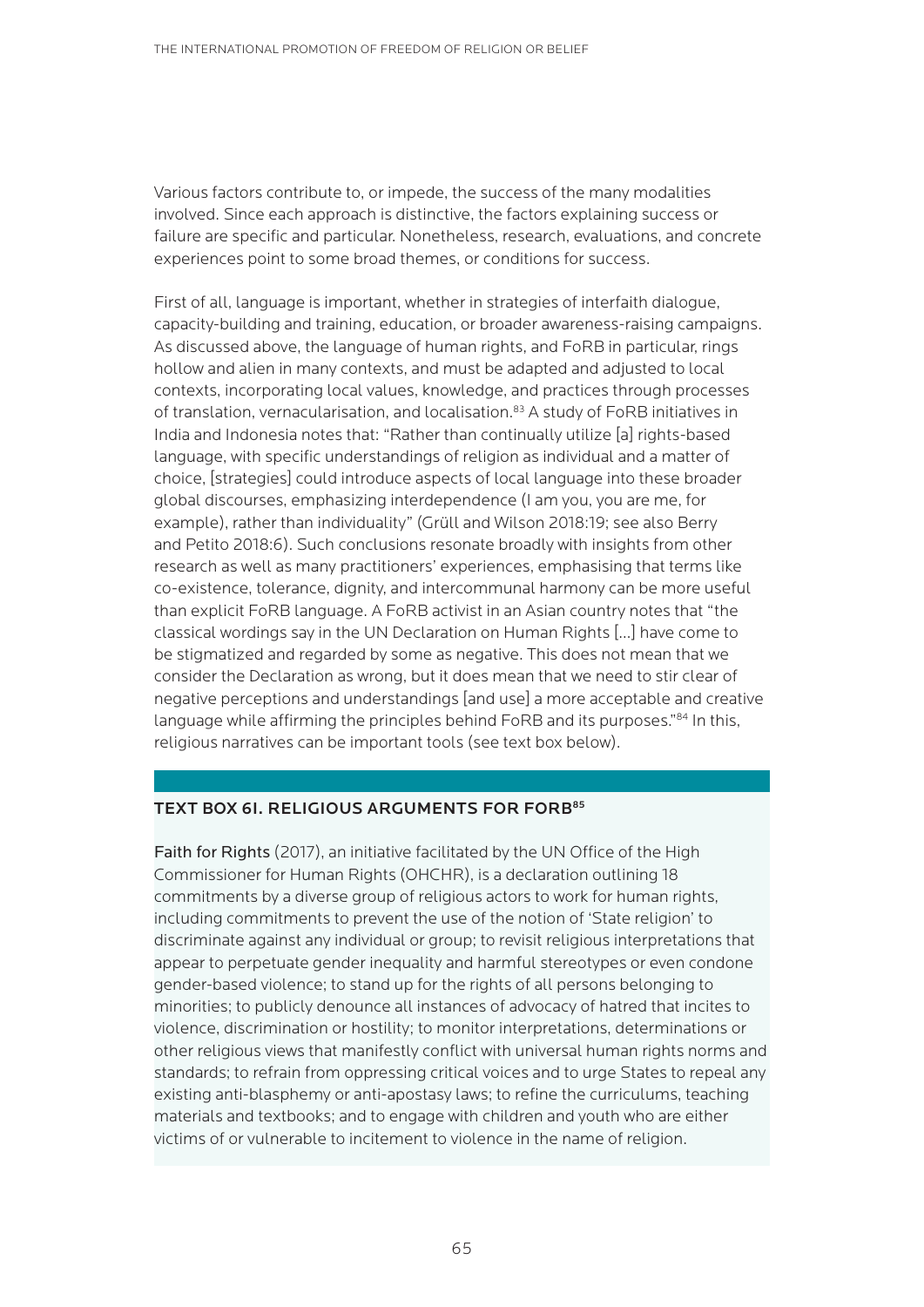The Marrakesh Declaration on the Rights of Religious Minorities in Predominantly Muslim Majority Communities (2016) is an initiative spearheaded by the Mauritanian sheikh Abdallah bin Bayyah and the Forum for Promoting Peace in Muslim Societies, supported by more than 300 Muslim religious leaders. The Declaration offers an example of how Islamic concepts and doctrines can advance the vernacularisation of FoRB. Explicitly based on and inspired by the almost 1400 year old Charter of Medina, presented by the Prophet Muhammad in an attempt to make peace among rival tribes in Medina, the declaration calls for the development of an Islamic concept of citizenship based on principles of equal rights, inclusion, and pluralism.

However, risks and dilemmas are involved in processes of vernacularisation. While there are obvious overlaps between FoRB and consensus-oriented notions of co-existence, harmony, and tolerance, they are not the same. FoRB is a right of the individual to practice or not practice his or her religion or belief, even when this leads to disagreement and lack of societal cohesion. An emphasis on coexistence and harmony can downplay or overlook issues that contribute to such disagreement and conflict, including issues around gender equality and criticism of religion, and as such restricting the space for certain aspects of FoRB. Here, notions of citizenship, equality and non-discrimination seem to present more promising avenues.<sup>86</sup> One person notes:

We talk about citizenship instead. We have developed this approach to suit the Egyptian context. We don't start with the Universal Declaration, we start talking about human needs and move on from there. We try to formulate local declarations of human rights, so people get a sense that this is not something that was done 70 years ago, make them feel that it comes from them. Usually it works very well. We don't impose anything, we try to develop things together. We start with the assumption that we are all humans. That is the only thing that is not disputable.<sup>[87](#page-98-0)</sup>

Second, cooperation based on broad alliances seems to be most conducive for advancing FoRB and avoiding polarisation. Several practitioners and experts argue that building broad alliances involving a broad range of different religious minorities, rather than singling out particular minorities, can minimise the risk of accusations of sectarianism and strengthen the chances of impact. A successful example of such cooperation is the Pakistan National Lobby Delegation, consisting of representatives from various religious minorities. This broad-based alliance launched a campaign for the Pakistan Parliament to pass the Hindu marriage Bill 2017, and was successful in persuading the Punjab government to pass a resolution under article 144 of the constitution relegating power to federal government to enact the uniform Hindu marriage act, which means that, for the first time in Pakistan's history, marriages between Hindus can be registered with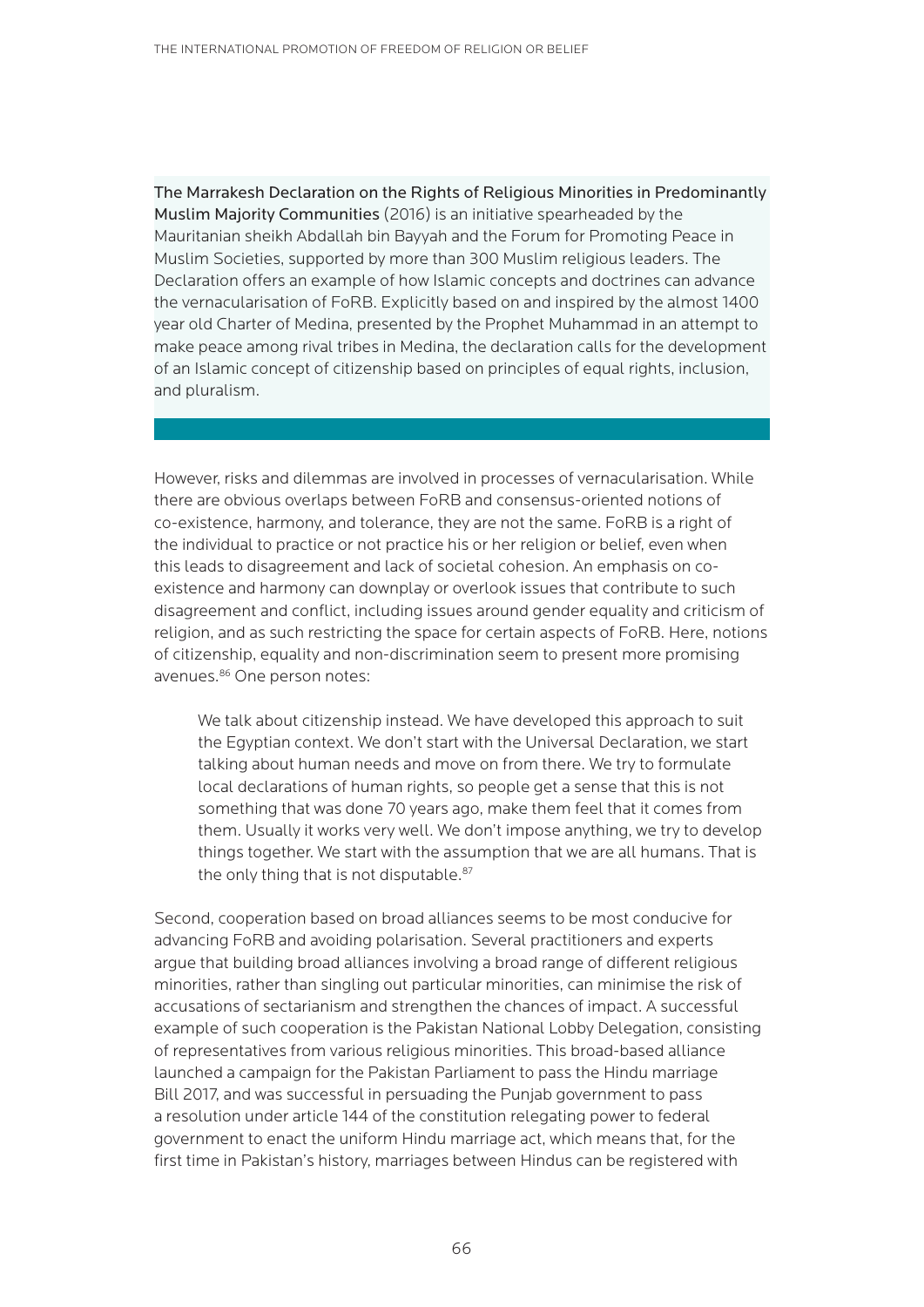the government (Ackerman 2018:14). Importantly, cooperation should also include non-religious actors, including secular human rights activists and organisations. The current dominance of international and national FBOs, in particular Christian and interfaith, in the field of FoRB promotion carries a risk that interventions focus primarily on religious minorities as victims of FoRB violations, while fewer pay systematic attention to how violations of FoRB affect other vulnerable groups, including women, refugees, or children. Including non-religious actors in broader alliances and coalitions can support a more inclusive agenda, one that more accurately reflects the diverse needs and challenges on the ground.

Finally, continuous and long-term support is key. Change takes time. Importantly, interventions must include follow-up to all activities. That means, for example, post-training activities, assistance in disseminating acquired knowledge and tools among wider audiences, and funding for sustained networking activities. The missing link between meso-level involvement in new activities and broader changes often is lack of follow-up. A concrete example is the International Center for Religion and Diplomacy's training of madrasa teachers in Pakistan. Despite positive signs of changes in attitudes and behavior, the project showed little evidence of long-term, structural changes in the madrasas involved. Participants noted that applying their newly acquired conflict resolution and teaching skills, and incorporating new sciences and others disciplines into the madrasas, was not easy due to lack of funding, books, manuals, or lecture outlines. Participants wanted and needed to have lesson plans, materials, and other tools to take with them to apply what they had gained (Abu-Nimer and Kadayifci-Orellana 2008:6).

#### 6.3 SUMMING UP: STRATEGIES FOR FORB PROMOTION

Strategies for the international promotion of FoRB take various forms and can be categorized in different ways. Overall, we may distinguish between strategies that support changes in the behavior of state actors, and strategies that aim to bring change in the behavior of non-state actors and broader cultures. These can in turn be divided into two overall approaches, namely those that work through external pressure and those that rely on engagement and cooperation, each presenting their particular sets of modalities and tools.

Assessments of concrete initiatives and interventions provide useful insights into some of the conditions, and impediments, for success of each of these strategies and approaches. Assessing impact (and thus judging preferred approaches) is difficult, partly because context is critically important, also because strategies are rarely employed in isolation. Promoting FoRB is a complex endeavour, and no single modality or tool shows consistent promise or results. A few general insights and recommendations, however, can be advanced, presented in the following chapter.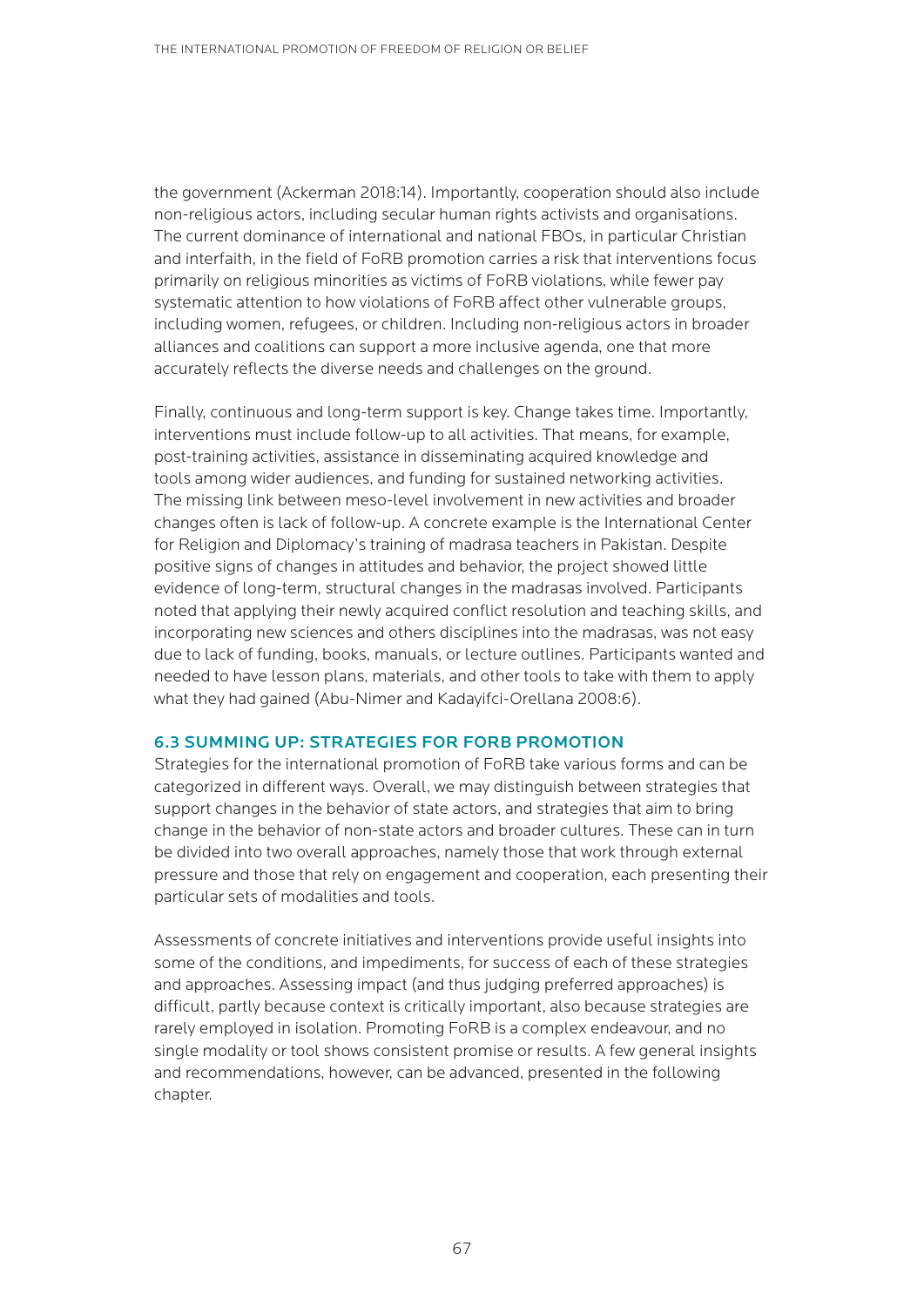# TEXT BOX 6J. STRATEGIES, MODALITIES AND CONDITIONS FOR SUCCESS

| <b>Strategies</b>                                      | <b>Modalities</b>                                                                                                                                               | <b>Conditions for success</b>                                                                                                                                    | Possible<br>influence                                                                       |  |  |
|--------------------------------------------------------|-----------------------------------------------------------------------------------------------------------------------------------------------------------------|------------------------------------------------------------------------------------------------------------------------------------------------------------------|---------------------------------------------------------------------------------------------|--|--|
| Changing government behavior, policies and legislation |                                                                                                                                                                 |                                                                                                                                                                  |                                                                                             |  |  |
| Pressure                                               | Military interventions<br>Economic sanctions<br>and conditionalities<br>Diplomacy<br>Naming-and-<br>shaming                                                     | Pressure must be<br>applied where it counts<br>Actors involved must be<br>seen as legitimate and/<br>or peers<br>Pressure must be<br>continuous and<br>sustained | Can motivate<br>perpetrators to<br>change their<br>calculus of<br>abuse                     |  |  |
| Engagement                                             | International norm<br>deliberation<br><b>Bilateral dialogues</b><br>Technical assistance<br>and training<br>Consultations<br>between state and<br>civil society | Trust and long-term<br>commitment<br>Identification of<br>individual and<br>institutional change<br>agents<br>Curb risk of<br>embeddedness                       | Can influence<br>rationales for<br>violations<br><b>Build</b><br>knowledge and<br>expertise |  |  |
|                                                        | Changing non-state behaviour and broader cultures                                                                                                               |                                                                                                                                                                  |                                                                                             |  |  |
| Pressure                                               | Military interventions<br>Economic sanctions<br>Advocacy                                                                                                        |                                                                                                                                                                  | Can motivate<br>perpetrators to<br>change their<br>calculus of<br>abuse                     |  |  |
| Engagement                                             | Deliberation and<br>dialogue around<br>religious norms<br>Peacebuilding and<br>mediation<br>Capacity-building and<br>training<br>Education<br>Awareness-raising | Vernacularisation of<br>FoRB language<br>Broad alliances and<br>cooperation<br>Long-term support and<br>follow-up                                                | Can influence<br>rationales for<br>violations<br><b>Build</b><br>knowledge and<br>expertise |  |  |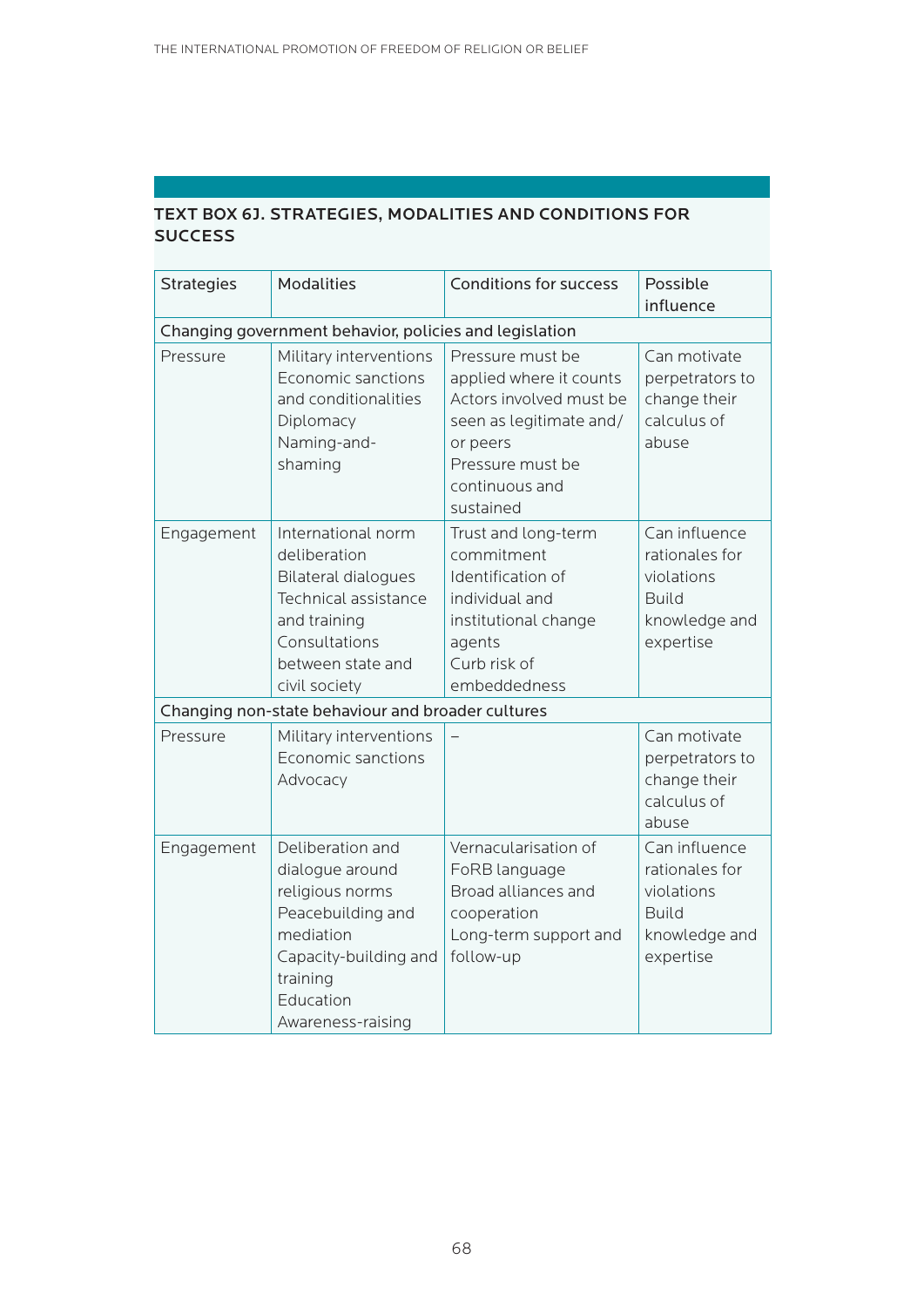# CHAPTER 7

# FRAMEWORK AND RECOMMENDATIONS

#### 7.1 ELEMENTS OF A FRAMEWORK FOR THE INTERNATIONAL PROMOTION OF FORB

This report has sought to sketch out an overall framework for understanding and approaching international FoRB promotion, presenting basic guidance to the analysis of FoRB violations and, subsequently, design of adequate strategies to respond to these, in the hope that this can serve as inspiration and support for actors in the field.

The report has first identified important principles for a human rights approach to FoRB, including universality and non-discrimination, due attention to collective and individual rights, and indivisibility of human rights. Second, it has presented tools to help identify and assess violations of the right to FoRB, distinguishing between state and non-state perpetrators, and including a typology on the intensity of violations, ranging from relatively limited issues of intolerance to problematic issues of discrimination, and severe violations or persecution. It then outlines key contextual factors that contribute to violations, exploring the ways in which factors such as conflict and violence, poverty and inequality, authoritarian or weak state structures, official state religion or state atheism, and broader cultures of intolerance and exclusion may contribute to creating conducive environments for state and non-state actors to engage in violations. Against this background, the report points to some of the common rationales employed by the specific actors that engage in FoRB violations, including protection of religious doctrine and traditions, responses to threats against national identity, societal harmony or state security, as well as, more broadly, lack of legitimacy of FoRB itself. This chapter also briefly discussed some of the motivations driving these actors, including a desire to obtain benefits, routinization and bureaucratization, and basic lack of knowledge and capacities. Finally, the report has sketched various strategies for supporting changes in the behaviour of state and non-state actors, distinguishing between those that work through external pressure and those that rely on engagement and cooperation, and providing concrete examples and identifying some of the common conditions needed for success.

Text box 7A summaries the key elements of the framework.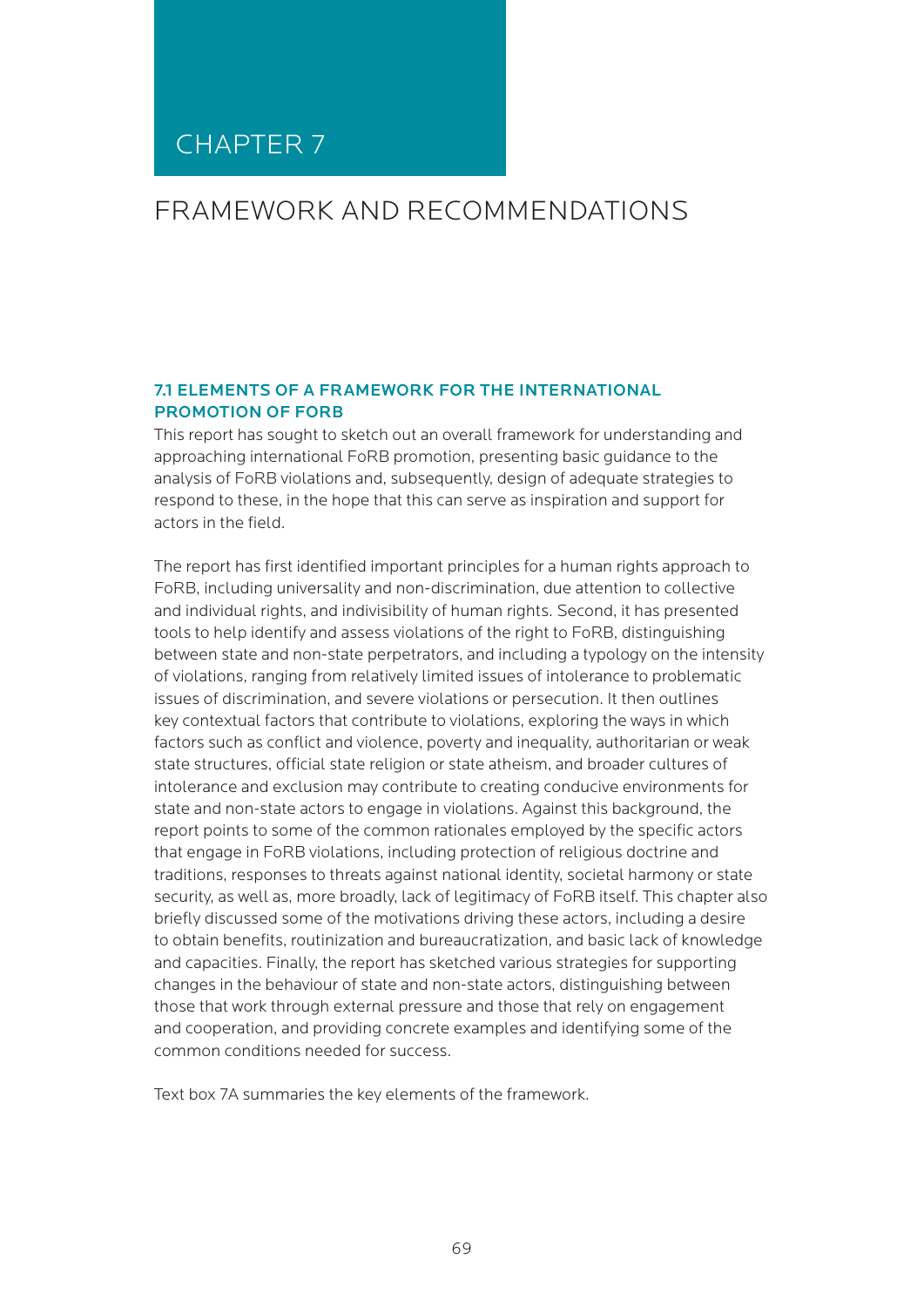# TEXT BOX 7A. ELEMENTS OF A FRAMEWORK FOR INTERNATIONAL FORB PROMOTION

| <b>Elements</b>                                                                                      | Description of key points                                                                                                                                                                                                                                                                                                                                                                                   |
|------------------------------------------------------------------------------------------------------|-------------------------------------------------------------------------------------------------------------------------------------------------------------------------------------------------------------------------------------------------------------------------------------------------------------------------------------------------------------------------------------------------------------|
| Underlying<br>principles for a<br>human rights<br>approach to the<br>international<br>FoRB promotion | Universality and non-discrimination<br>Due attention to collective and individual rights<br>Indivisibility of human rights                                                                                                                                                                                                                                                                                  |
| Key perpetrators<br>of FoRB<br>violations                                                            | State actors<br>Non-state actors                                                                                                                                                                                                                                                                                                                                                                            |
| Types of FoRB<br>violations                                                                          | Violations of the right to have, adopt, change or leave a<br>religion or belief<br>Violations of the right to be free from coercion<br>Violations of the right to practice and manifest a religion or<br>belief<br>Violations of the right to non-discrimination on the basis of<br>religion or belief<br>Violations of the right to bring up one's children in accordance<br>with one's religion or belief |
| Degrees of FoRB<br>violations                                                                        | Intolerance and exclusion<br>Discrimination<br>Severe violations (persecution)                                                                                                                                                                                                                                                                                                                              |
| Contextual<br>factors creating<br>conducive<br>conditions for<br><b>FoRB</b> violations              | Conflict and violence<br>Poverty and inequality<br>Authoritarian or weak state structures<br>Official state religion or state atheism<br>Cultures of intolerance and exclusion                                                                                                                                                                                                                              |
| Rationales<br>justifying FoRB<br>violations                                                          | Protection of religious doctrines<br>Threat to national identity, societal harmony, or state security<br>FoRB scepticism                                                                                                                                                                                                                                                                                    |
| Motivations<br>driving<br>perpetrators of<br><b>FoRB</b> violations                                  | Psychological, political or economic benefits<br>Routinization and bureaucratization<br>Lack of knowledge and capacities                                                                                                                                                                                                                                                                                    |
| Strategies and<br>approaches to<br>the international<br>FoRB promotion                               | Changing government behaviour, legislation and policies<br>(through external pressure or engagement and cooperation)<br>Changing behaviour of non-state actors and broader cultures<br>(through external pressure or engagement and cooperation)                                                                                                                                                            |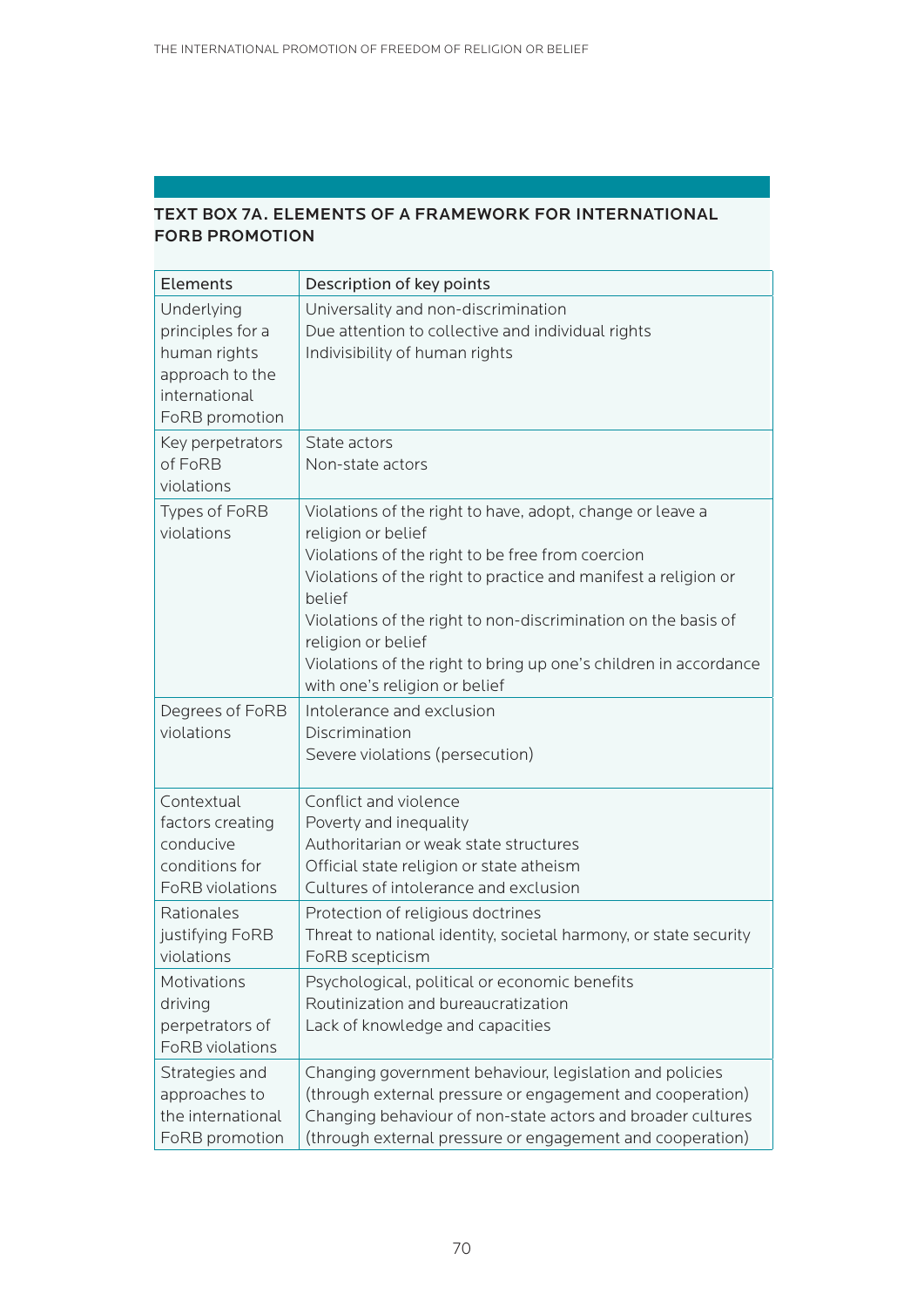#### 7.2 RECOMMENDATIONS FOR ACTORS ENGAGED IN INTERNATIONAL FORB PROMOTION

The report highlights the following overall recommendations for actors working to promote FoRB internationally:

FoRB interventions should be deliberately and centrally anchored in a broader human rights framework. Historically, the international human rights community has paid little attention to FoRB, often viewing FoRB as 'a luxury' or 'a lesser right.' In contrast, several organisations, many with conservative and Christian roots, have promoted an understanding of FoRB as 'the first and foremost right'. Neither approach reflects adequately the complex realities on the ground. There is thus a need for 'right-sizing' the role of FoRB in the human rights landscape. FoRB is neither more, nor less, important than other human rights and it is intricately related to both the whole and its different parts. Clarifying what FoRB entails is needed to link it to key human rights principles, notably universality, nondiscrimination, and the primacy of individual rights over collective rights. Greater attention to the indivisibility of FoRB and other rights is needed, in particular in relation to freedom of expression and rights related to gender equality, sexual orientation, and gender identity.

Interventions should be integrated into broader strategies for democratisation, development and peace-building. The root causes of FoRB violations are complex and multifaceted, and isolated strategies seeking to mend particular violations are rarely successful in the long-term. Key factors in creating conditions that are conducive to violations include e.g. violent conflict, poverty and inequality, weak or authoritarian state institutions, official state religion (or state atheism) as well as broader cultures of intolerance and exclusion. As such, efforts to promote FoRB and contribute to long-term improvements are best conceived as part of broader strategies for democratisation, development and peace-building. FoRB is often, explicitly or implicitly, an integral part of the numerous policies and strategies that focus on counter-terrorism and prevention of violent extremism, but there is far less current focus on FoRB issues in the areas of development, democratisation, and peace-building, despite obvious overlaps and synergies. It is important to find practical ways to enhance synergies and mutual integration in the concrete implementation of initiatives. This needs to take place at various levels. There are practical ways to raise awareness and understanding of FoRB at leadership level in UN agencies like UNICEF, WFP, and UNDP. The SDG agenda may also provide a useful framework. Governments involved in FoRB promotion can ensure that attention to FoRB is mainstreamed in all foreign policy and strategies, and that the concrete initiatives of special envoys and offices link up with these goals and objectives. At the level of concrete programmes and projects, efforts can be made to encourage knowledge-exchange and sharing of experiences among different sectors.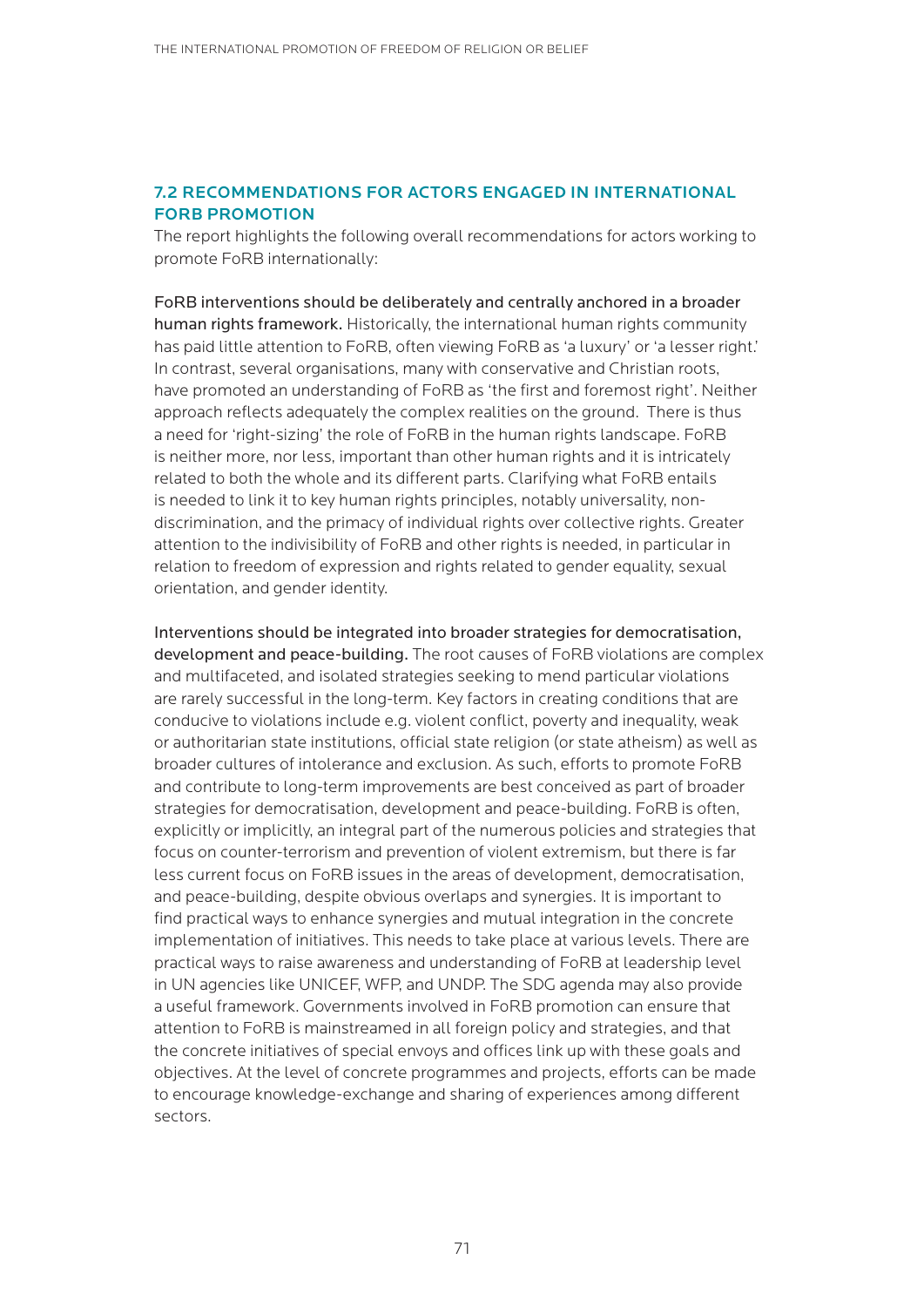There is a need for broader alliances. Actors promoting FoRB are predominantly based in Western states and among international NGOs. This has, in many contexts, fostered perceptions of FORB as 'a foreign agenda'. Such perceptions are arguably strengthened by the fact that many actors in the field are associated with Christianity, encouraging suspicions of Christian favouritism and even mission. This distinctive constellation of the field not only shapes how FORB promotion is perceived and received, but also has consequences in terms of the concrete interventions advanced and the focus and priority given to particular target groups, themes, and geographic areas over others. Deliberate and sustained efforts are thus needed to broaden the field of actors involved, including non-western states and NGOs, secular human rights actors as well as a broader array of religious actors, locally as well as internationally. At international level, political pressure on states and non-governmental actors is most effective when applied by a broad range of actors, and sustained efforts are needed to involve non-Western states and NGOs in promoting FoRB internationally. Broader alliances can contribute to more effective sharing of roles and responsibilities. Different actors have different intensity and quality of relationships with violating states, thus offering more diverse channels of influence. At local level, broad coalitions of different religious or belief communities, as well as cooperation with non-religious actors, can support a more inclusive agenda that more accurately reflects the diverse needs and challenges on the ground, as well as minimise the risk of accusations of sectarianism.

Interventions should have strong local anchorage and ownership. Context matters, with particular force in this field. Interventions to promote FoRB must be locally relevant and resonant. This requires strong local actors and ownership. In most countries, however, local FoRB leadership is weak, divided and isolated, pointing to the need for active engagement with, and support to, these actors through wellcrafted capacity building, training and networking, as well as – importantly – by listening to them and recognising their work. Institutionally focused support needs to be coupled with broader efforts to strengthen the local legitimacy of FoRB, e.g. through processes of 'vernacularisation'. Experiences suggest that instead of relying on an explicit FoRB language, it may be more useful to promote FoRB through notions of 'citizenship', 'non-discrimination', and 'co-existence'. Reliance on religious narratives can be – and is often – useful in translating the human rights language into something that has broader resonance and legitimacy in local communities. Experiences from FBOs and religious leaders involved in interfaith initiatives, capacity-building, and training show that an emphasis on the religious origins of human rights and identification of common values can go a long way in demystifying FoRB, providing justifications for interreligious collaboration and tolerance among participants. Such approaches, however, may also present certain risks in terms of overlooking or sidelining particular aspects of FoRB, e.g. in relation to non-believers and the right to criticise religion.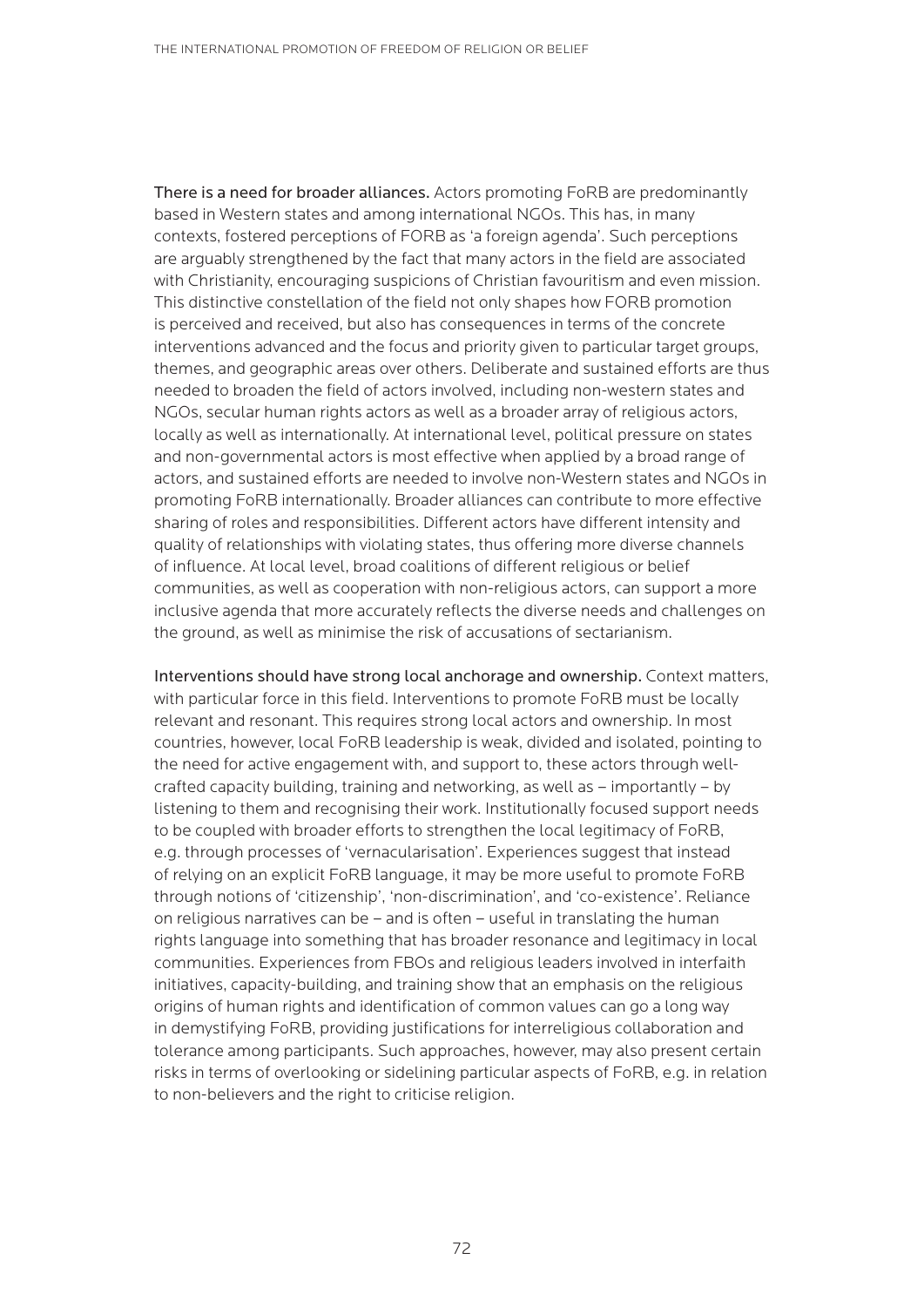<span id="page-72-0"></span>Long-term engagement is key. An experienced FoRB practitioner observed: "You absolutely have to be in for the long haul. We are finding that for real change to happen, you need ten years."<sup>88</sup> Thus an important – if not the most important – insight about efforts to address FoRB is that change takes time and persistence. Political pressure is only successful if sustained over extended periods of time; relational diplomacy and constructive engagement need time to cultivate the trust and confidence necessary for changes to happen; educational initiatives are worth little without long-term commitments to change curricula and train teachers; capacity-building workshops must be followed up by resources and support to ensure the application of the acquired tools, and so on. In an environment where much action is driven by immediate concerns arising from the news cycle, political turbulence, and short budget horizons, this long term focus is difficult to achieve. It is worth underscoring nonetheless that the efforts to promote FoRB in varying situations commonly involve long term, perhaps slow gestating work and relationships.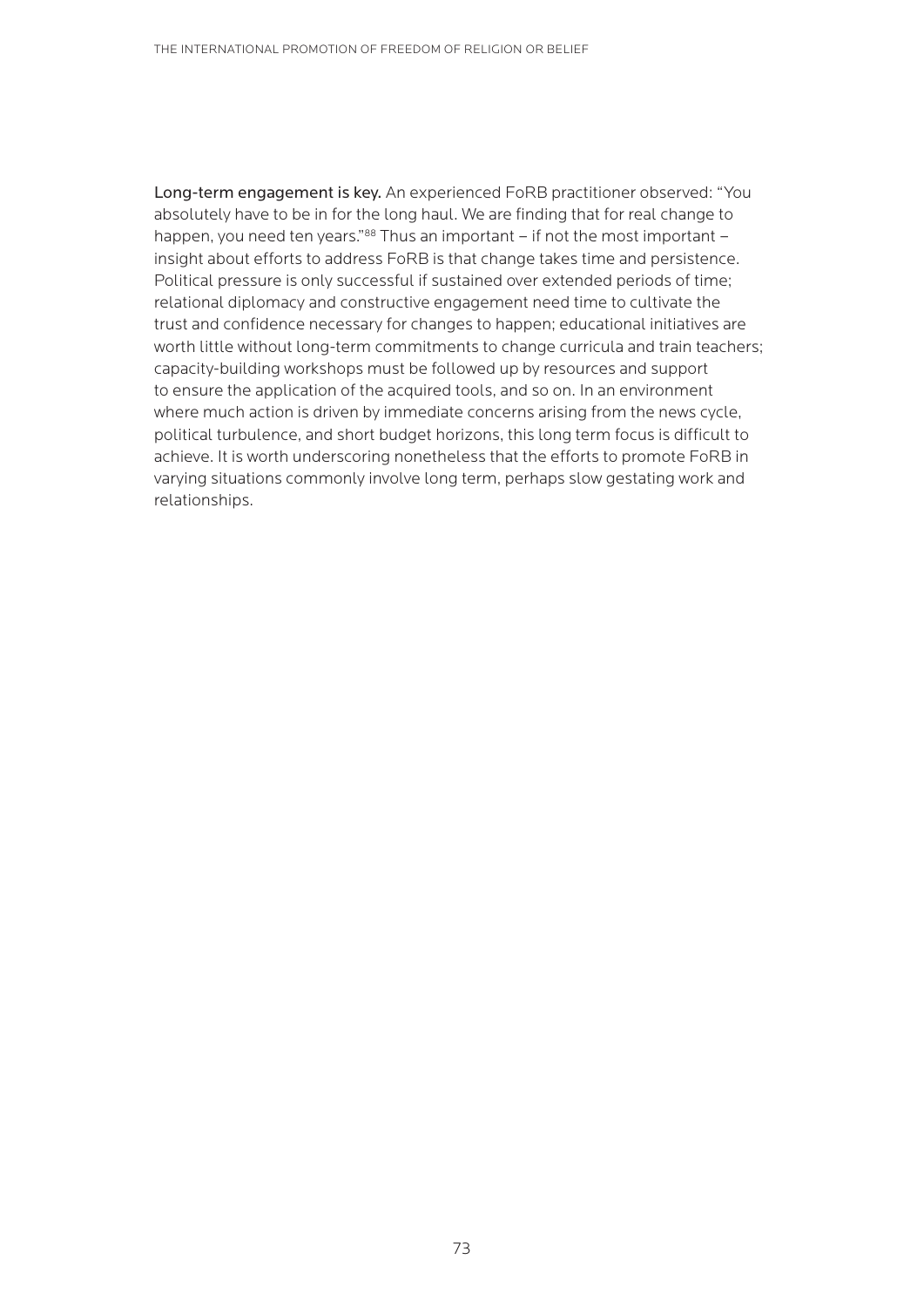## <span id="page-73-0"></span>BIBLIOGRAPHY[89](#page-98-0)

#### A. KEY INTERNATIONAL HUMAN RIGHTS STANDARDS ON FORB

Legally binding conventions International Covenant on Civil and Political Rights (1966/1976) International Covenant on Economic, Social and Cultural Rights (1966/1976) International Convention on the Elimination of All Forms of Racial Discrimination (1965/1969) Convention on the Rights of the Child (1998/1990) Convention Relating to the Status of Refugees (1950/1954)

#### DECLARATIONS AND RESOLUTIONS

Universal Declaration on Human Rights (1948) General Assembly Declaration on the Elimination of All Forms of Intolerance and of Discrimination Based on Religion or Belief, Resolution 36/55 (1981) General Assembly Declaration on the Rights of Persons Belonging to National or Ethnic, Religious and Linguistic Minorities, Declaration 47/135 (1992) Commission on Human Rights Resolution on Elimination of all forms of intolerance and of discrimination based on religion or belief, Resolution 2005/40 (2005) Human Rights Council Resolution on Elimination of all forms of intolerance and of discrimination based on religion or belief, Resolution 6/37 (2007) General Assembly Resolution on Elimination of all forms of intolerance and of discrimination based on religion or belief, Resolution 65/211 (2010) Human Rights Council Resolution on Combatting intolerance, negative stereotyping and stigmatization of, and discrimination, incitement to violence and violence against, persons based on religion or belief, Resolution 16/18 (2011)

#### GENERAL COMMENTS

Human Rights Committee General Comment No. 22 on The right to freedom of thought, conscience and religion (1993)

Human Rights Committee General Comment No. 28 on Equality of rights between men and women (2000)

Human Rights Committee General Comment no. 34 on Freedom of opinion and expression (2011)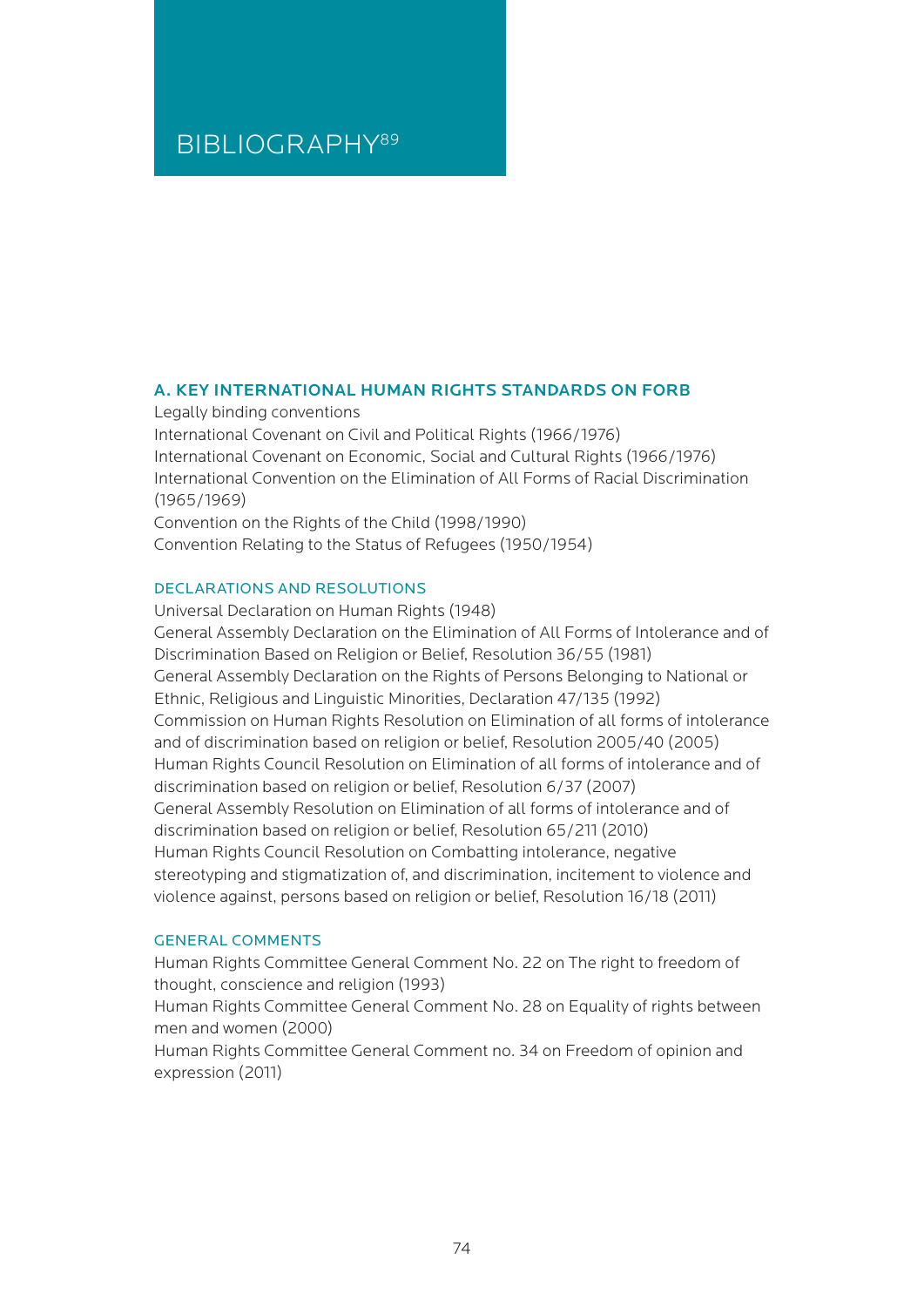#### B. ACADEMIC RESEARCH AND ANALYSIS

Alon, I., & Chase, G. (2005) Religious freedom and economic prosperity, Cato Journal, vol. 25.

Baumann, Z. (1989) Modernity and the Holocaust, Cornell University Press

Bielefeldt, H. (2013a) Misperceptions of freedom of religion or belief, Human Rights Quarterly, vol. 35(1)

Bielefeldt, H. (2013b) Interim report of the Special Rapporteur on freedom of religion or belief, A/68/290, OHCHR, United Nations

Bielefeldt, H., Ghanea N. and Wiener, M. (2016) Freedom of Religion Or Belief: An International Law Commentary, Oxford, Oxford University Press

Boyle, E.; Creamer, C.; Cosimini, A.; Karakaya, Y.; McElrath, S.; Montal, F.; and Wahutu, J. (2017) Making Human Rights Campaigns Effective While Limiting Unintended Consequences, Research and Innovation Grants Working Papers Series, USAID and University of Minnesota

Caprioli, M. and Trombore, P. F., 2003, Ethnic Discrimination and Interstate Violence: Testing the International Impact of Domestic Behavior, Journal of Peace Research, vol. 40(1).

Careniero, C. and Elden, D. (2009) Economic Sanctions, Leadership Survival and Human Rights, University of Pennsylvania Journal of International Law 969

Castelli, E. A. (2007) Theologizing human rights: Christian activism and the limits of religious freedom. In M. Feher with G. Krikorian and Y. McKee (eds.), Non-Governmental Politics, Zone Books

Cingranelli, D. L. & Richards, D. L. (1999) Respect for Human Rights after the End of the Cold War, Journal of Peace Research, vol. 36(5)

Council on Foreign Relations (2009) Public Opinion on Global Issues, Council on Foreign Relations

Davenport, C. (1995) Multi-dimensional threat perception and state repression: An inquiry into why states apply negative sanctions, American Journal of Political Science, vol. 39(3)

Davenport, C. & Armstrong, D. A. (2004) Democracy and the Violation of Human Rights: A Statistical Analysis from 1976 to 1996, American Journal of Political Science, vol. 48(3)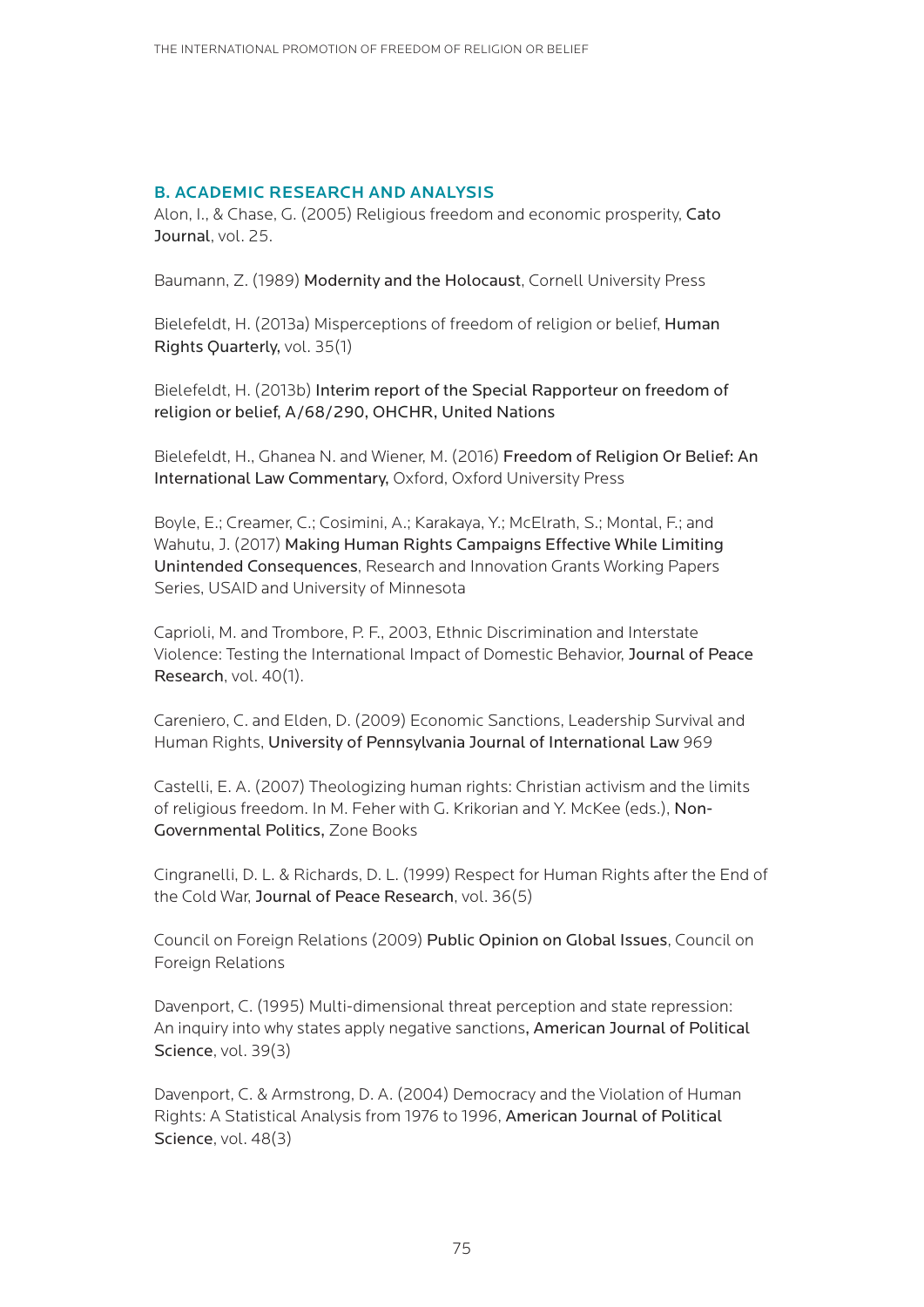De Soysa, I., & Nordås, R. (2007) Islam's bloody innards? Religion and political terror, 1980-2000, International Studies Quarterly, 51(4)

Durham, C.; Ferrari, S.; Cianitto, C. and Thayer, D. (eds) (2013) [Law, Religion,](https://www.routledge.com/Law-Religion-Constitution-Freedom-of-Religion-Equal-Treatment-and/author/p/book/9781472416148)  [Constitution: Freedom of Religion, Equal Treatment, and the Law,](https://www.routledge.com/Law-Religion-Constitution-Freedom-of-Religion-Equal-Treatment-and/author/p/book/9781472416148) Asghate 2013

Finke, R. and Harris, J. (2011) Wars and Rumors of Wars: Explaining Religiously Motivated Violence. In Fox, J. (ed.), Religion, Politics, Society and the State, Oxford University Press

Finke, R. and Martin, R. R. (2012) Religious Freedom and Conflict: A Review of the Evidence, ARDA/ASREC Working Paper

Finke, R. and Martin, R. R. (2014) Ensuring Liberties: Understanding State Restrictions on Religious Freedoms, Journal for the Scientific Study of Religion, vol. 53 (4)

Finke, R., Martin, R. R. and Fox, J. (2017) Explaining Discrimination against Religious Minorities, Politics and Religion, vol. 10(2)

Fiss, J. and Getgen Kestenbaum, J. (2017) Respecting Rights. Measuring the World's Blasphemy Laws, US Commission on International Religious Freedom

Franklin, J. C. (2008) Shame on you: the impact of human rights criticism on political repression in Latin America, International Studies Quarterly, vol. 52(1)

Frelih, D. (2010) Freedom to change religion in UN documents and influence of Islamic states on wording and practice. Search for an unchangeable basis, [Bogoslovni vestnik](http://www.dlib.si/results/?pageSize=25&language=eng&query=%27rele%253dBogoslovni%2bvestnik%27), vol. 70(4)

Friedland, R. (2001) Religious Nationalism and the Problem of Collective Representation, Annual Review of Sociology, vol. 27

Fox, J. (2008) A World Survey of Religion and the State, Cambridge University Press

Fox, J. (2015) Political Secularism, Religion, and the State: A Time Series Analysis of Worldwide Data, Cambridge University Press

Fox, J. (2016) The Unfree Exercise of Religion: A World Survey of Discrimination Against Religious Minorities, Cambridge University Press.

Gatti, M.; Annicchino, P.;Birdsall, J.; Fabretti, V.; and Ventura, M. (2018) Annual Report Annex, European Parliament Intergroup on FoRB & RT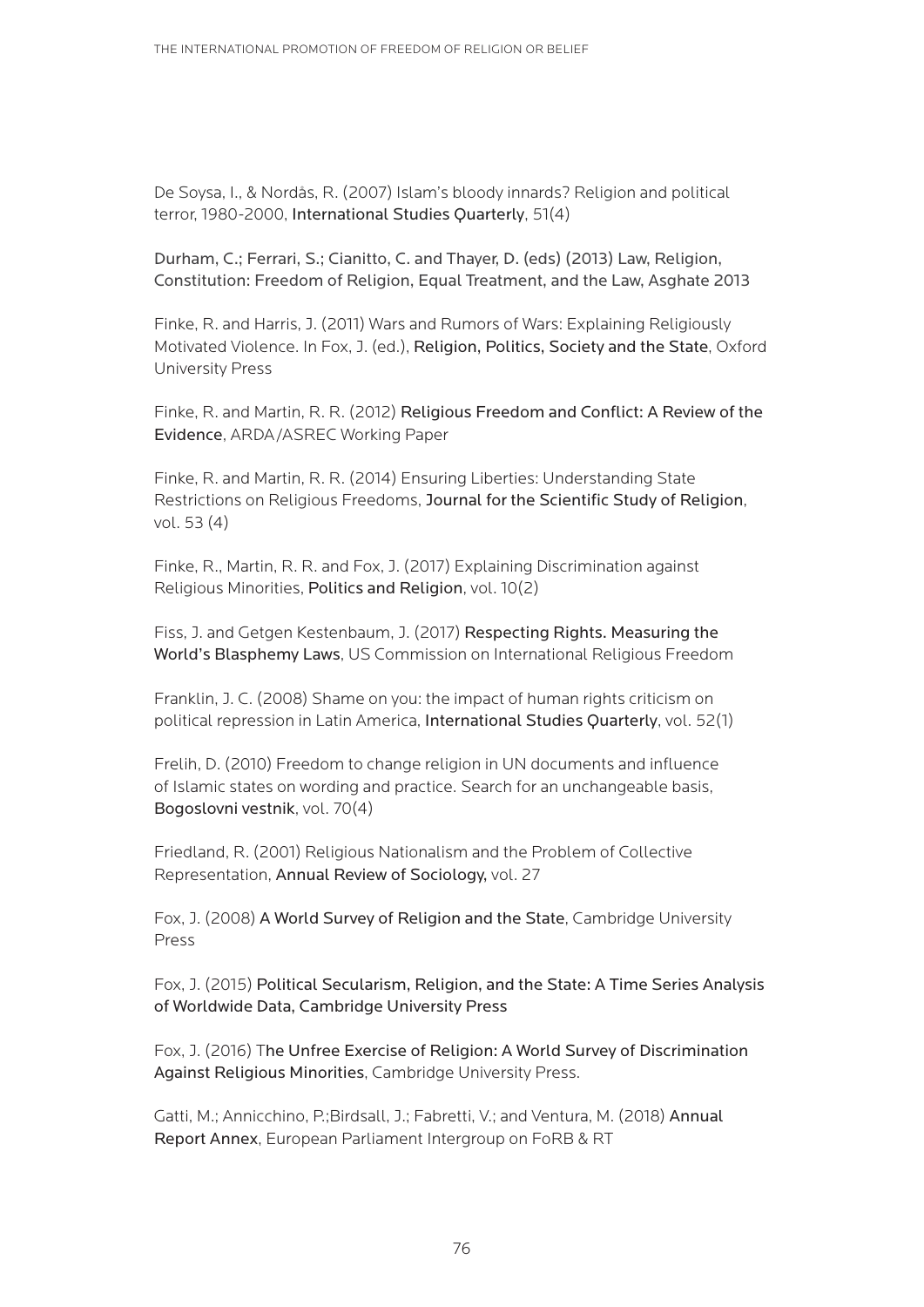Ghanea, N. (2017) Women and Religious Freedom. Synergies and Opportunities, US Commission on International Religious Freedom

Grim, B. J. and Finke, R. (2010) The Price of Freedom Denied – Religious Persecution and Conflict in the Twenty-First Century, Cambridge, Cambridge University Press

Grim, B. J. (2012) Religion, Law and Social Conflict in the 21st Century: Findings from Sociological Research, Oxford Journal of Law and Religion, vol. 1 (1)

Grim, B. J., Clark, G. and Snyder, E. (2014) Is Religious Freedom Good for Business? Interdisciplinary Journal for Research on Religion, vol. 10

Gurr, T. R. (1993) Why Minorities Rebel: A Global Analysis of Communal Mobilization and Conflict since 1945, International Political Science Review, vol. 14(2)

Gurr, T. R. (2000) Peoples versus States: Minorities at Risk in the New Century, United States Institute of Peace Press

Gurr, T. R., and Will, H. M. (1997) Ethnopolitical Rebellion: A Cross-Sectional Analysis of the 1980s with Risk Assessments for the 1990s, American Journal of Political Science, vol. 41(4)

Hafer, C. L. and Bègue, L. (2005). Experimental research on just-world theory: Problems, developments, and future challenges. Psychology Bulletin 131

Hafner-Burton, E. M. (2008) Sticks and stones: Naming and shaming the human rights enforcement problem, International Organization, vol. 62(4)

Hafner-Burton, E. M. (2013) Making Human Rights a Reality, Princeton University Press

Hafner-Burton, E. M. (2014) A social science of human rights, Journal og Peace Research, vol. 51(2)

Henne, P. (2012) The two swords: Religion–state connections and interstate disputes, Journal of Peace Research, vol. 49(6)

Henne, P. (2013) The Domestic Politics of International Religious Defamation, Politics and Religion, vol.6(3)

Henne, P. S. and Klocek, J. (2019) Taming the Gods: How Religious Conflict Shapes State Repression, Journal of Conflict Resolution, vol. 63(1)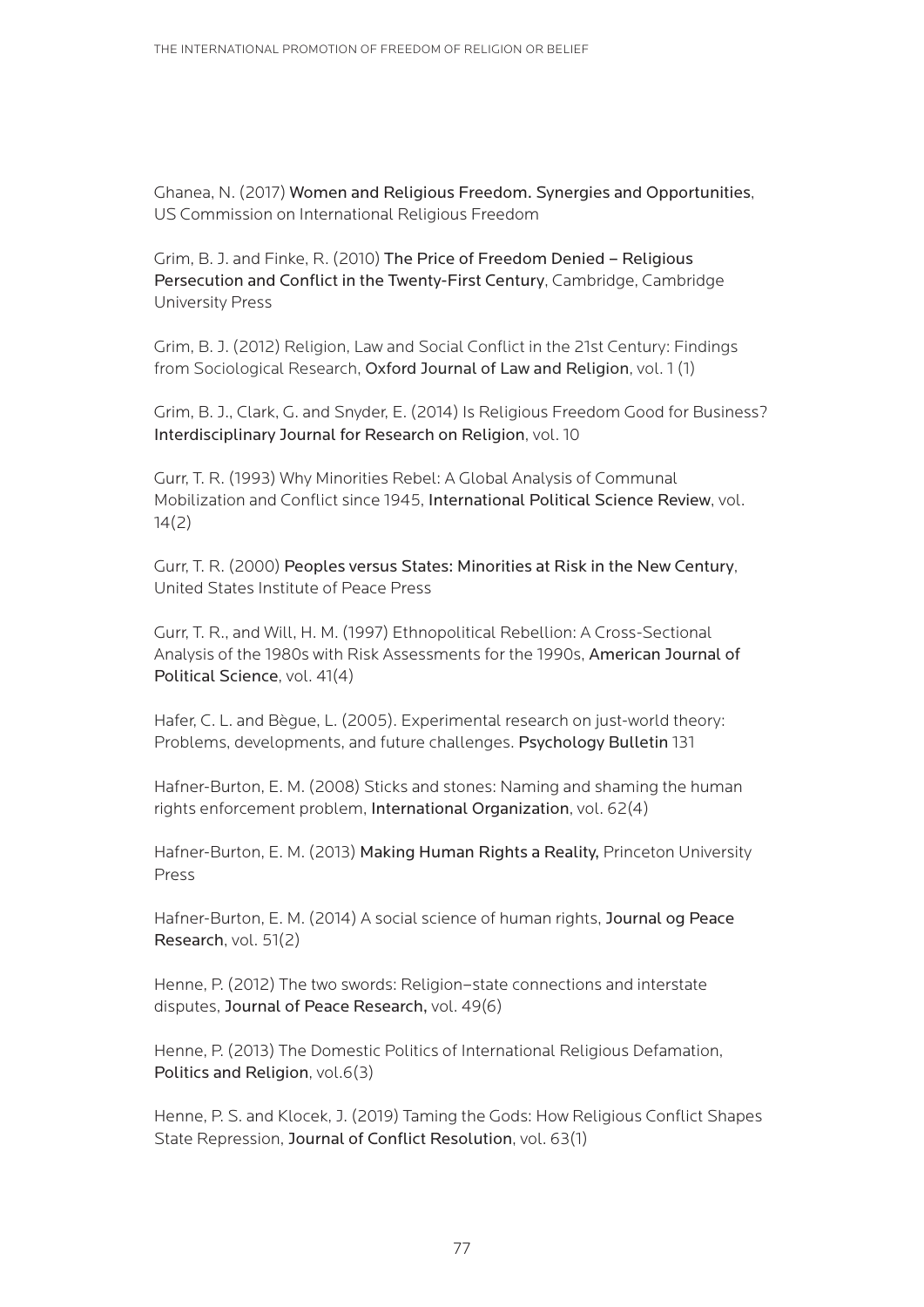Hertzke, A. D. (2004) Freeing God's Children: The Unlikely Alliance for Global Human Rights, Rowman & Littlefield Publishers

Hertzke, A. (2012) Lobbying for the Faithful. Religious Advocacy Groups in Washington DC, Pew Research center

Human Rights Watch (2018) 'Eradicating Ideological Viruses'. China's Campaign of Repression Against Xinjiang's Muslims, Human Rights Watch.

Jensen, S. (2016) The 1967 Convention on Religious Intolerance—the treaty that might have been, OpenDemocracy, 16.12.2016

Kinzelbach, K. and Lehmann, J. (2015) Can Shaming Promote Human Rights? Publicity in Human Rights Foreign Policy, European Liberal Forum, the Friedrich Neumann Foundation and the Global Public Policy Institute

Kolbe, M. and Henne, P. (2014) The Effect of Religious Restrictions on Forced Migration, Politics and Religion, vol. 7(4).

Landman, T and Larizza, M., 2009, Inequality and Human Rights: Who Controls What, When, and How, International Studies Quarterly, vol. 53(3)

Lee, C; Lindström, R; Moore, W. And Turan, K. (2004) Ethnicity and Repression: The Ethnic Composition of Countries and Human Rights Violations. In: Carey, S. and Poe. S (eds), Understanding Human Rights Violations. New Systematic Studies, Ashgate

Lerner, M. J., and Miller, D. T. (1978). Just world research and the attribution process: Looking back and ahead. Psychological Bulletin, vol. 85(5)

Lindholm, Durham and Tahzib-Lie (2004), Facilitating Freedom of Religion or Belief: A Deskbook, Springer

Lindquist, Linde (2017) Religious Freedom and the Universal Declaration of Human Rights, Cambridge University Press

Marshall, K. (2008) Religion and global development: Intersecting paths, in Banchoff, T., Religious pluralism, globalization, and world politics, Oxford University Press

Marshall, K. (2013) Religious freedom in US international development assistance and humanitarian relief: Ideas, practice, and issues, Review of Faith and International Affairs, vol. 11(1)

Masri, Mazen (2017) The Dynamics of Exclusionary Constitutionalism: Israel as a jewish and democratic State, Hart Publishing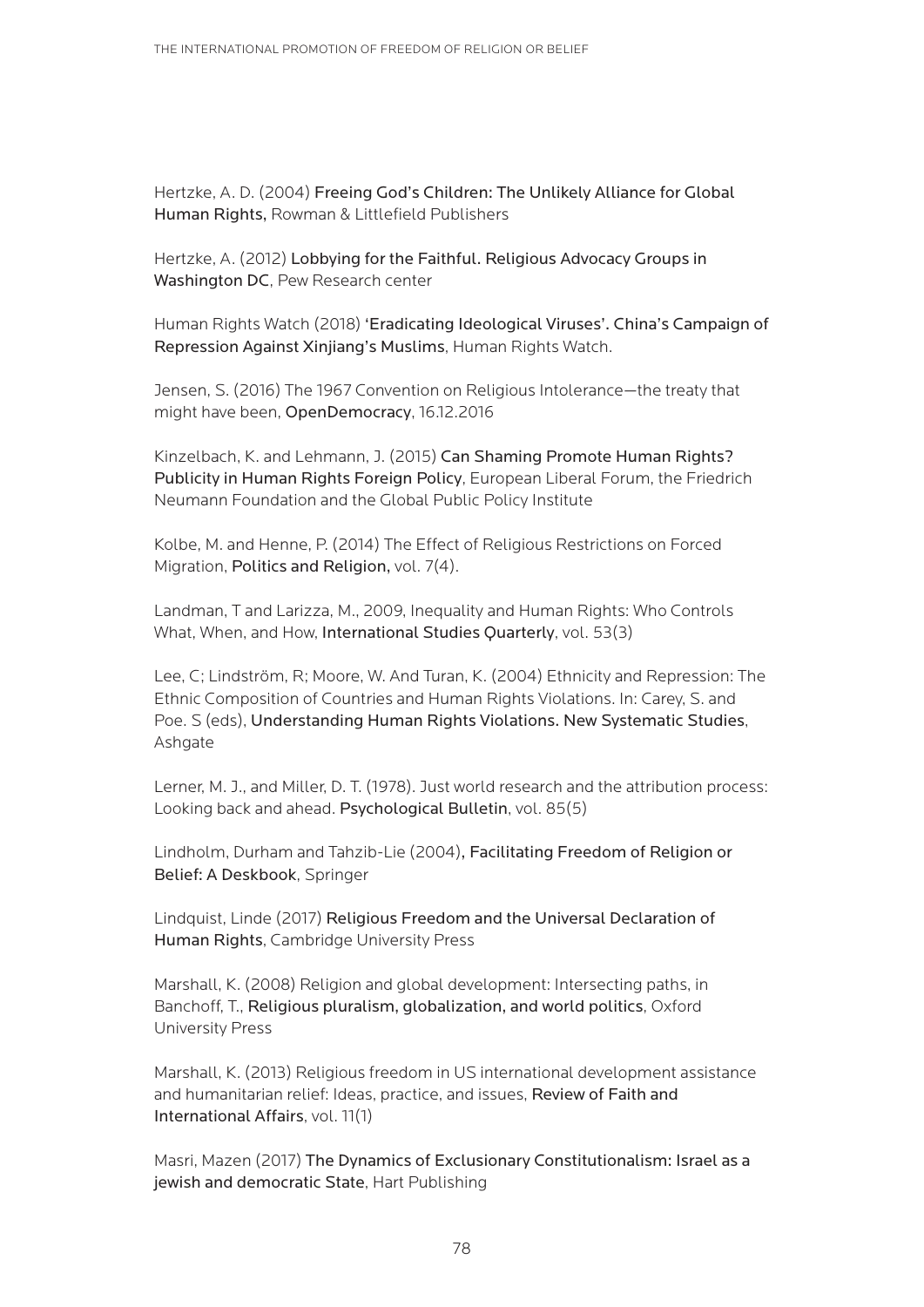Meral, Z. (2012) International Religious Freedom Advocacy in the Field: Challenges, Effective Strategies, and the Road ahead, Review of Faith & international Affairs vol. 10(3)

Merry, S. (2006) Human Rights and Gender Violence, University of Chicago Press

Miles, J. (2004) Religion and American Foreign Policy, Survival, Global Politics and Strategy, vol. 46(1)

Mitchell, N. J., and McCormick, J. M. (1988) Economic and Political Explanations of Human Rights Violations, World Politics, vol. 40(4)

Musawah (2017) Overview Table on Muslim Family Laws and Practices: Jordan, report for the 66th CEDAW Session, Musawah

Musawah (2018) Joint Report on Muslim Family Law and Muslim Women's Rights in Malaysia, report for the 69<sup>th</sup> CEDAW Session, Musawah

Neufeldt, R. C. (2011) Interfaith dialogue: Assessing theories of change, Peace & Change, vol. 36(3)

Orton, A. (2016) Interfaith dialogue: seven key questions for theory, policy and practice, Religion, State & Society, vol. 44(4)

Oliver-Dee, S. (2014) The European Union's Awkward Embrace of Religious Freedom, The Review of Faith & international Affairs, vol. 12(3)

Palmer, V. (2011) Analyzing cultural proximity: Islamic relief worldwide and Rohingya refugees in Bangladesh, Development in Practice, vol. 21(1)

Peksen, D. (2009) Better or worse? The effect of economic sanctions on human rights, Journal of Peace Research, vol. 46(1)

Philpott, D. (2013) Religious Freedom in Islam: A Global Landscape, Journal of Law, vol. 2(1)

Poe, S. C., Tate C. N. and Keith, L. C. (1999) Repression of the Human Right to Personal Integrity Revisited: A Global Cross-National Study Covering the Years 1976–1993, International Studies Quarterly, vol. 43(2)

Richardson, J. T. (2004) Regulating Religion: Case Studies from Around the Globe, Springer

Richardson, J. T. (2006) The Sociology of Religious Freedom: A Structural and Socio-Legal Analysis, Sociology of Religion, vol. 67(3)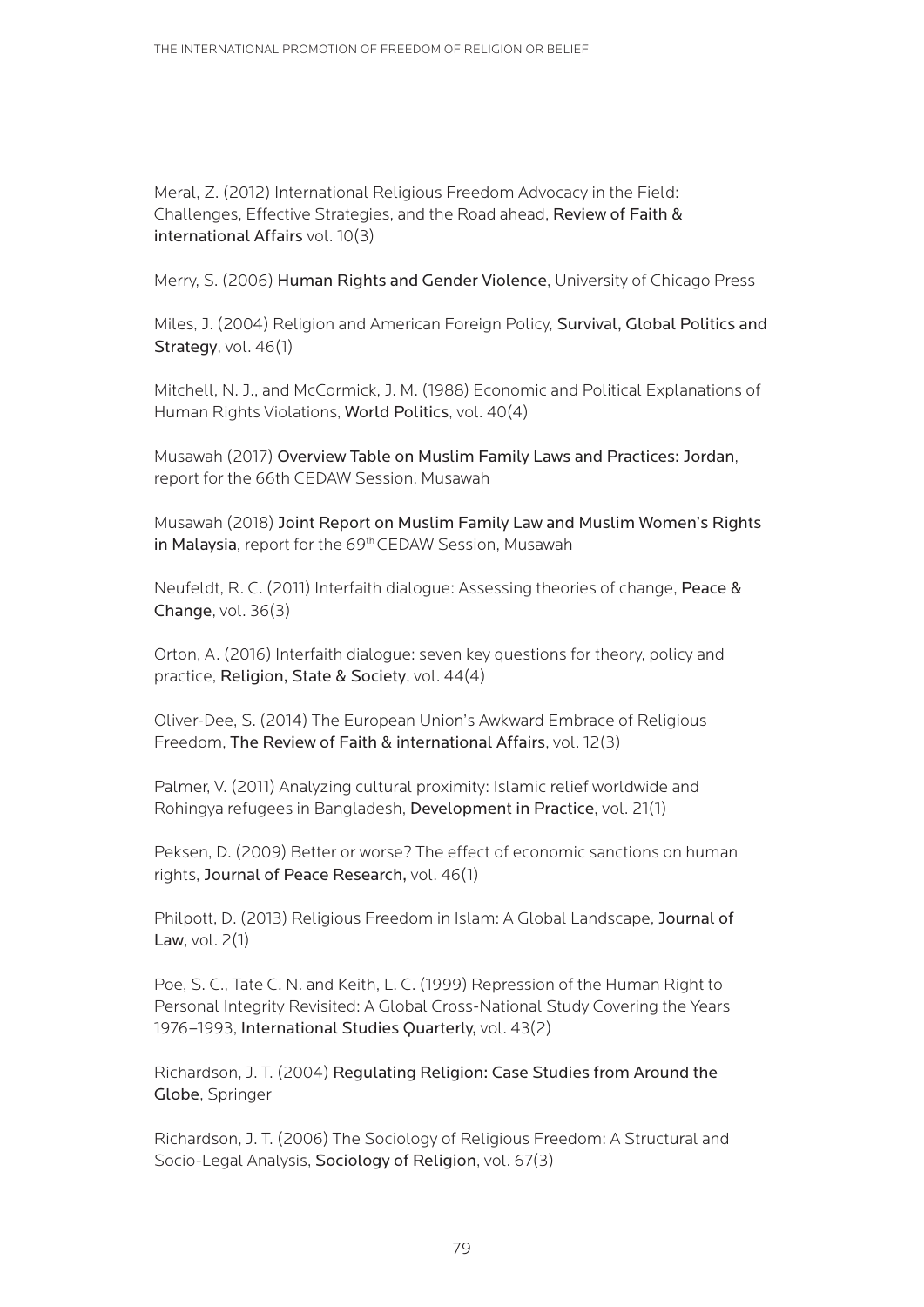Ron, J; Golden, S.; Crow, D. and Pandya, A. (2018) Taking Root. Human Rights and Public Opinion in the Global South, Oxford University Press

Saiya, N. (2015) The religious freedom peace, The International Journal of Human Rights, 19(3)

Sanasarian, E., 2000, Religious Minorities in Iran, Cambridge, Cambridge University Press

Sarkissian, A., 2009, Religious Reestablishment in Post-Communist Polities, Journal of Church and State, Vol. 51(3), p. 472–501.

Sarkissian, A., 2015, The Varieties of Religious Repression: Why Governments Restrict Religion, Oxford University Press

Scharffs, B. (2016) Religious Majorities and Restrictions on Religion, Notre Dame Law Review, vol. 91

Schirrmacher, T. (2016) Plausibility test of Pew reports on restrictions on religion, International Institute for Religious Freedom

Seiple, C. (2012) Building Religious Freedom: A Theory of Change, the Review of Faith & International Affairs, vol. 10(3)

Semujanga, J. (2003) Origins of the Rwandan Genocide, Humanity Books

Shaheed, A. (2018) Report of the Special Rapporteur on Freedom of Religion or Belief (focus: State-religion relationships and their Impact on Freedom of Religion or Belief), A/HRC/37/49, OHCHR, United Nations

Shaheed, A. (2017) Report of the Special Rapporteur on Freedom of Religion or Belief, A7HRC/34/50, OHCHR, United Nations

Shaver, J.; Troughton, G.; Sibley, C. and Bulbulia, J. (2016) Religion and the Unmaking of Prejudice toward Muslims: Evidence from a Large National Sample, PLOS One, vol. 11(3)

Sikkink, K. (2017) Evidence for Hope: Making Human Rights Work in the 21st Century, Princeton University Press.

Skorini, H., and Petersen, M. J. (2017). Hate Speech and Holy Prophets: Tracing the OIC's Strategies to Protect Religion at the UN. Religion, State and the United Nations.

Sobek, D., Abouharb, M. R. and Ingram, C. G. (2006) The Human Rights Peace: How the Respect for Human Rights at Home Leads to Peace Abroad, The Journal of Politics, vol. 68(3)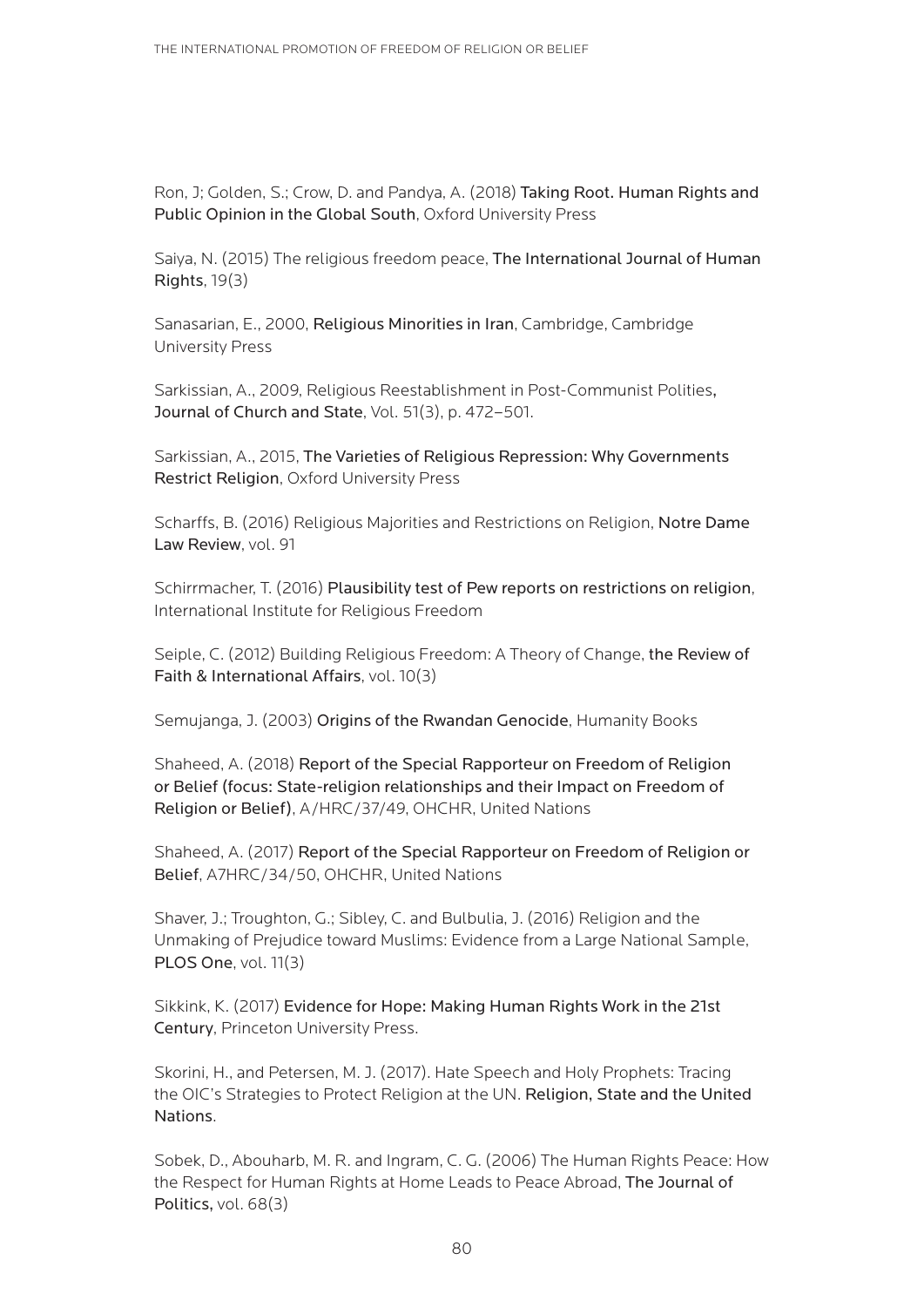Stark, R. (2001) Gods, Rituals, and the Moral Order, Journal for the Scientific Study of Religion, vol. 40(4)

Szymanski, M. (2018) Methodology and Definitions, in: Aid to the Church in Need, Religious Freedom in the World 2018, Aid to the Church in Need International

Taylor, P. M. (2005) Freedom of Religion: UN and European Human Rights Law and Practice, Cambridge University Press

Terman, R. and Voeten, E. (2018) The relational politics of shame: Evidence from the universal periodic review, The Review of International Organizations, iss.1

Toft, M. D. and Green, M. C. (2018) Progress on Freedom of Religion or Belief? An Analysis of European and North American Government and Parliamentary Initiatives, The Review of Faith & International Affairs, vol. 16(4)

Walker, S. and Poe, S. (2002) Does Cultural Diversity Affect Countries' Respect for Human Rights? Human Rights Quarterly, vol. 24(1)

Waller, J. (2002) Becoming Evil. How Ordinary People Commit Genocide and Mass Killing, Oxford University Press

World Watch Research (2017) World Watch List Methodology, Open Doors

Wybraniec, J. and Finke, R. (2001) Religious regulation and the courts: The judiciary's changing role in protecting minority religions from majoritarian rule, Journal for the Scientific Study of Religion, vol. 40(3)

#### C. POLICY REPORTS

Adyan Foundation (2018) White Paper: Freedom of Religion and Belief in the Framework Civil-Religious and Christian-Muslim Dialogues, Adyan Foundation with the support of Church of Sweden

Article 19 and Jacob Blaustein Institute for the Advancement of Human Rights (2017) Protecting the Freedoms of Religion or Belief and Expression for All. Report of Key Points and Conclusions, Article 19 and Jacob Blaustein Institute for the Advancement of Human Rights

Centre on Religion and Global Affairs (2016) The Future of Religious Freedom Advocacy, Centre on Religion and Global Affairs

Danan, L. (2012). A Public Diplomacy Approach to International Religious Freedom, The Review of Faith & International Affairs, 10(3)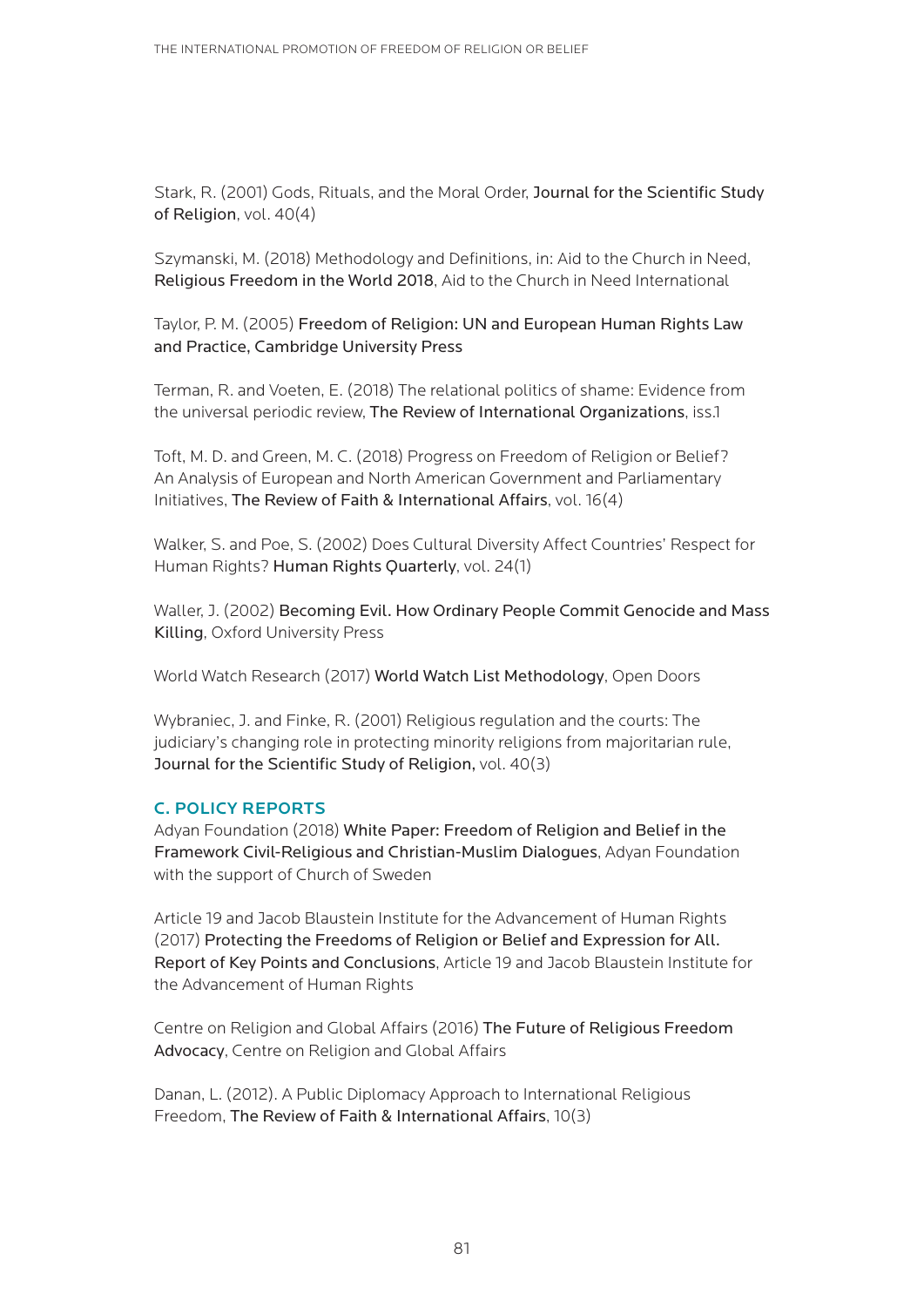Evans, Malcolm; Rehman, Javaid; Petito, Fabio; and Thrane, Katherine (2017) Article 18. From Rhetoric to Reality, All Party Parliamentary Group for International Freedom of Religion or Belief

Farr, T. and Hoover, D. (2009) The Future of US International Religious Freedom Policy, Berkeley Center for Religion, Peace & World Affairs

Foret, F. (2017) How the European External Action Service Deals with Religion through Religious Freedom, EU Diplomacy Paper 7/2017

Human Rights First (2012) How to Promote International Religious Freedom. Blueprint for the Next Administration, Human Rights First

Hyvärinen, A. and Leino-Nzau, Katri (2013) Religious Freedom and Foreign Policy. Recommendations for Finland, Finnish Ecumenical Council

Limon, M., Ghanea, N. & Power, H. (2014) Combatting Global Religious intolerance - The implementation of Human Rights Council resolution 16/18, Universal Rights Group.

Petito, F.; Berry, S.; and Mancinelli, M. (2018) Interreligious engagement strategies: a policy tool to advance freedom of religion or belief, FoRB & Foreign Policy Initiative.

Petito, F.; Philpoot, D.; Ferrari, S. and Birdsall, J. (2016) FoRB - Recognising out differences can be our strength: Enhanding transatlantic cooperation on promoting Freedom of Religion or Belief, Center for Civil & Human Rights, British Council and University of Sussex

Swedish Mission Council (2010) Faith, Freedom and Change. How Freedom of Religion or Belief can be Integrated into Swedish Foreign Policy, Swedish Mission Council

Thames, H. K., Seiple, C. & Rowe, A. (2009) International Religious Freedom Advocacy: A Guide to Organizations, Law, and NGOs, Baylor University Press

Wilton Park (2015) Developing a multilateral approach to Freedom of Religion or Belief: a European perspective, Wilton Park Conference Report

Wilton Park (2012) Combating intolerance and promoting freedom of religion or belief for all: working on UN Human Rights Council Resolution 16/18, Wilton Park Conference Report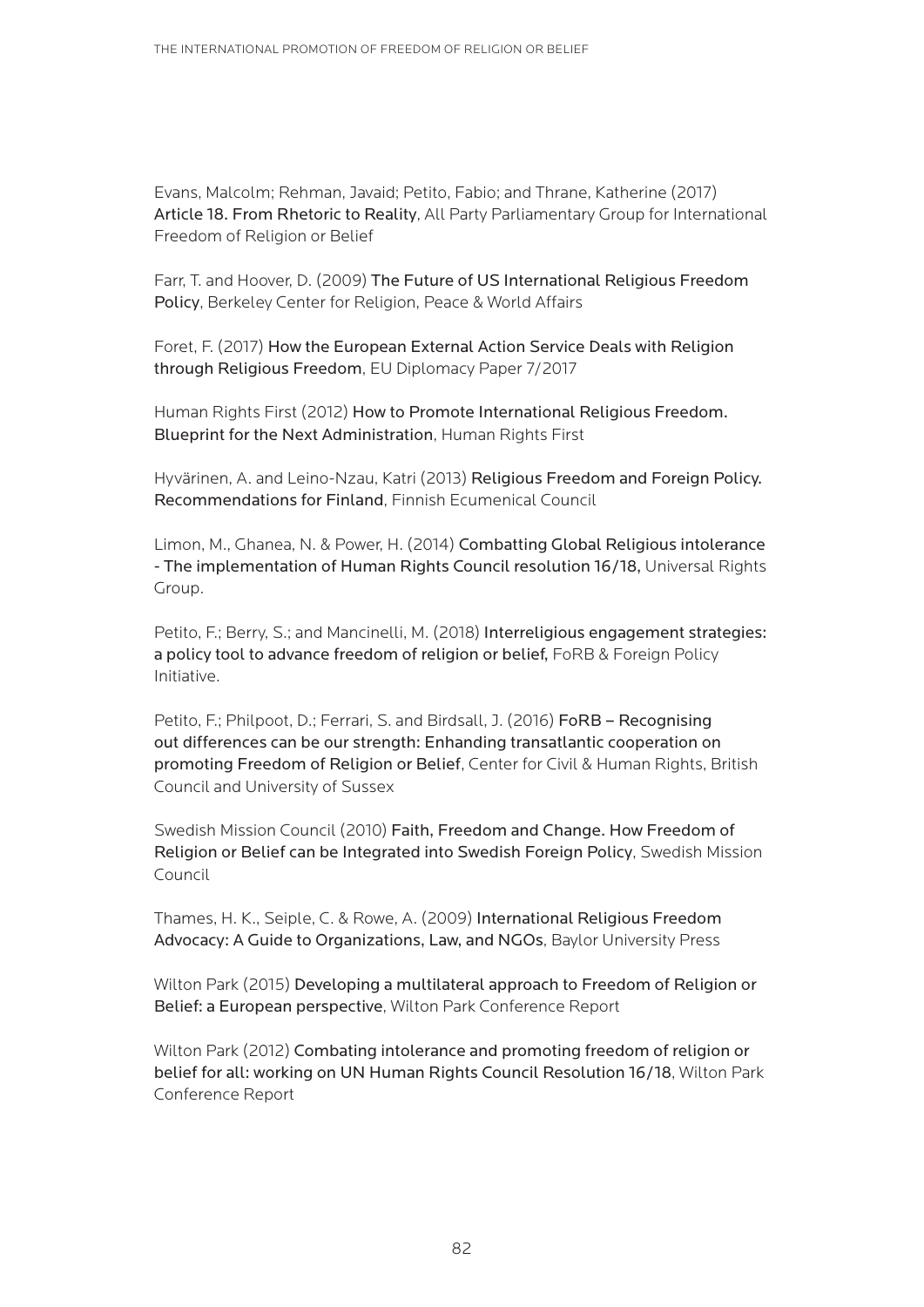#### <span id="page-82-0"></span>D. EVALUATIONS, MAPPINGS AND COLLECTIONS OF BEST PRACTICES<sup>[90](#page-98-0)</sup>

Abu Nimer, M. and Kadayifci-Orellana, S. A. (2008) Evaluation of International Center for Religion and Diplomacy's Madrasa Reform Project in Pakistan: Final Report, Salam Institute for Peace and Justice

Ackerman, R. (2018) Theory of Change for Freedom of Religion and Belief, the Commonwealth Initiative on Freedom of Religion and Belief

Asilbekova, G. and Jailobaeva, K. (2017) Final Evaluation. Promoting Religious Freedom Through Government and Civil Society Collaboration in the Kyrgyz Republic, Search for Common Ground

Berry, S. and Petito, F. (2018) Interreligious Engagement and Sustainable Peace. The Role of Interreligious Dialogue and Collaboration in Combatting Intolerance and Discriminations. Mapping International Initiatives and Best Practices, FoRB & Foreign Policy Initiative, University of Sussex

Bilandzic, H. and Busselle, R. (no date) Pilot Study: Audience Perceptions and Effects of The Entertainment-Education Drama ' The Station', Search for Common Ground

Bouta, Tsjeard, Kadayiifci-Orellana, Aysa and Abu-Nimer, Mohammed (2005) Faith-Based Peace-Building. Mapping and Analysis of Christian, Muslim and Multi-Faith Actors, Netherlands Institute of International Relations Clingendael and Salam Institute for Peace and Justice.

Cash, K. and Olofsson, J. (2016) How is Freedom of Religion or Belief observed in practice? An analysis of how Swedish embassies integrate Freedom of Religion or Belief in their work with special reference to the EU Guidelines from 2013, Swedish Mission Council

Doney, J. and Wegerif, R. (2016) Measuring Open-mindedness. An Evaluation of the Impact of our School Dialogue Programme on Students' Open-mindedness and Attitudes to Others, Tony Blair Institute for Global Change

Faith to Action Network (2017) Mapping Faith-Based Responses to Sexual and Reproductive Health and Rights in India. Faith to Action Network and Ministry of Foreign Affairs Netherlands.

Fliert, L. (2013) Evaluation Report. Minority Rights Group, Minority Rights Group International and SIDA

Global Affairs Canada (2016) Evaluation of the Office of Religious Freedom, Government of Canada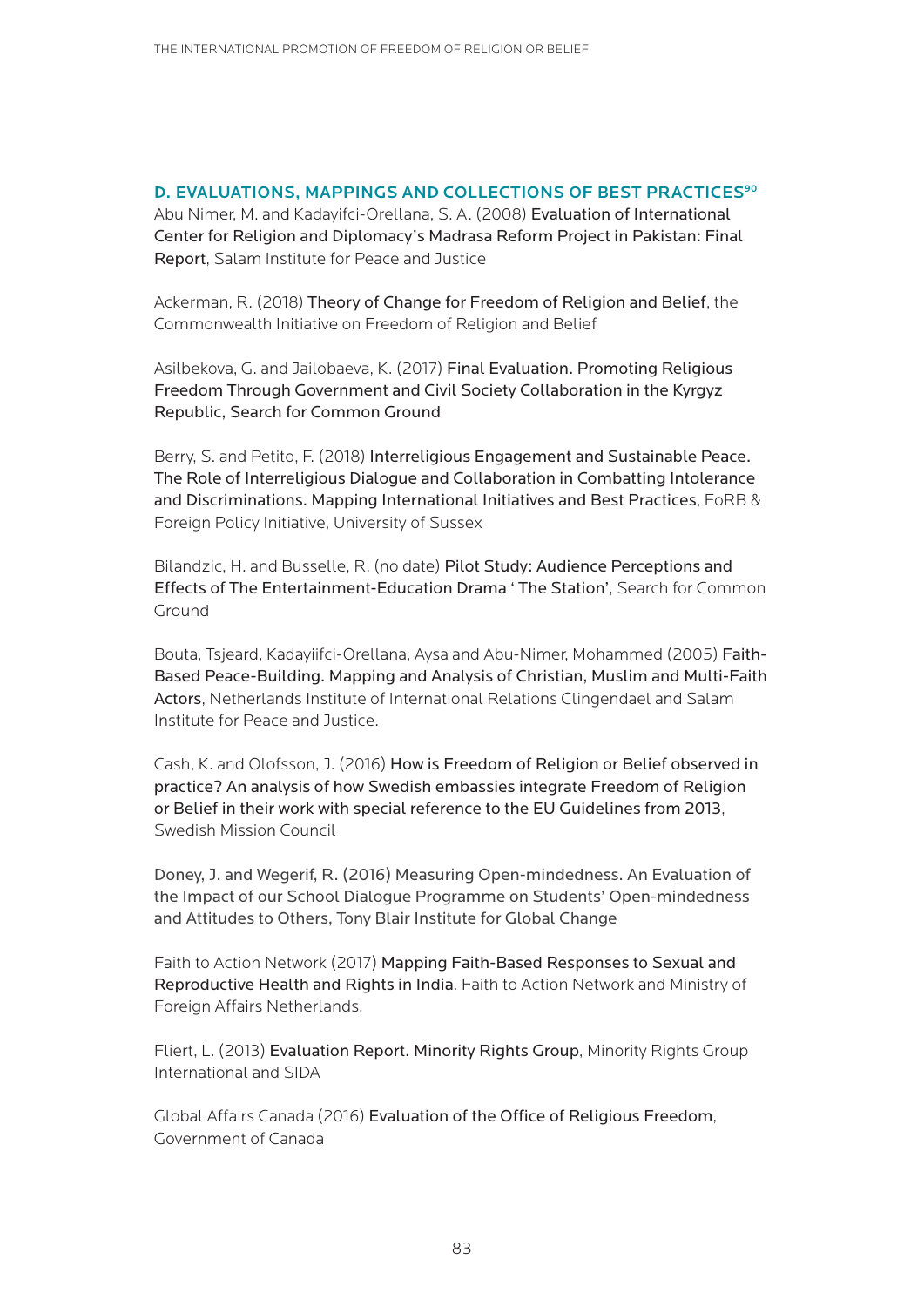Grüll, C., & Wilson, E. K. (2018) Universal or Particular… or Both? The Right to Freedom of Religion or Belief in Cross-Cultural Perspective. The Review of Faith & International Affairs, 16(4)

Karuna Center for Peacebuilding (2013) Final Evaluation Report: Interreligious Cooperation for Community Development and Social Empowerment in Trincomalee and Batticaloa Districts and Padaviya Division, Karuna Center for Peacebuilding

Norwegian Church Aid (2018) Engaging Faith Ators on Gender-Based Violence. Best Practices from the NCA Global GBV programme. Norwegian Church Aid.

Pedersen. F.; Adelin Jørgensen, J. and Udsholt, L. (2016) Review: Swedish Mission Council Project 'Pilot Project to enhance cooperating partners' knowledge and skills for the promotion of freedom of religion or belief (FoRB) 2013-2015, Danish Mission Council

Ross, K. and Lazarus, N. (2016) Tracing the Long-Term Impacts of a Generation of Israeli-Palestinian Youth Encounters, International Journal of Conflict Engagement and Resolution, iss. 2

Roux, Elizabeth le (2015) A scoping study on the role of faith communities and organizations in prevention and response to sexual and gender-based violence: Implications for policy and practice, Unit for Religion and Development Research, Stellenbosch Unviersity.

Tweede Kamer der Staten-Generaal (2012) Brief van de Minister van Buitenlandse Zaken, Ministry of Foreign Affairs, Netherlands

UNFPA and the Asia-Pacific Women, Faith and Development Alliance (2013) A Mapping of Faith-Based Responses to Violence against Women and Girls in the Asia-Pacific Region, UNFPA and the Asia-Pacific Women, Faith and Development Alliance

US Government Accountability Office (2013) International Religious Freedom Act. State Department and Commission Are Implementing Responsibilities but Need to Improve Interaction, US Government Accountability Office

World Evangelical Alliance (2014) The contribution of the interfaith platform to the reconciliation process in the Central African Republic, World Evalngelical Alliance

#### E. FORB-RELATED GUIDELINES, TOOLS AND ACTION PLANS

Council of the European Union (2013) EU Guidelines on the promotion and protection of freedom of religion or belief, European Union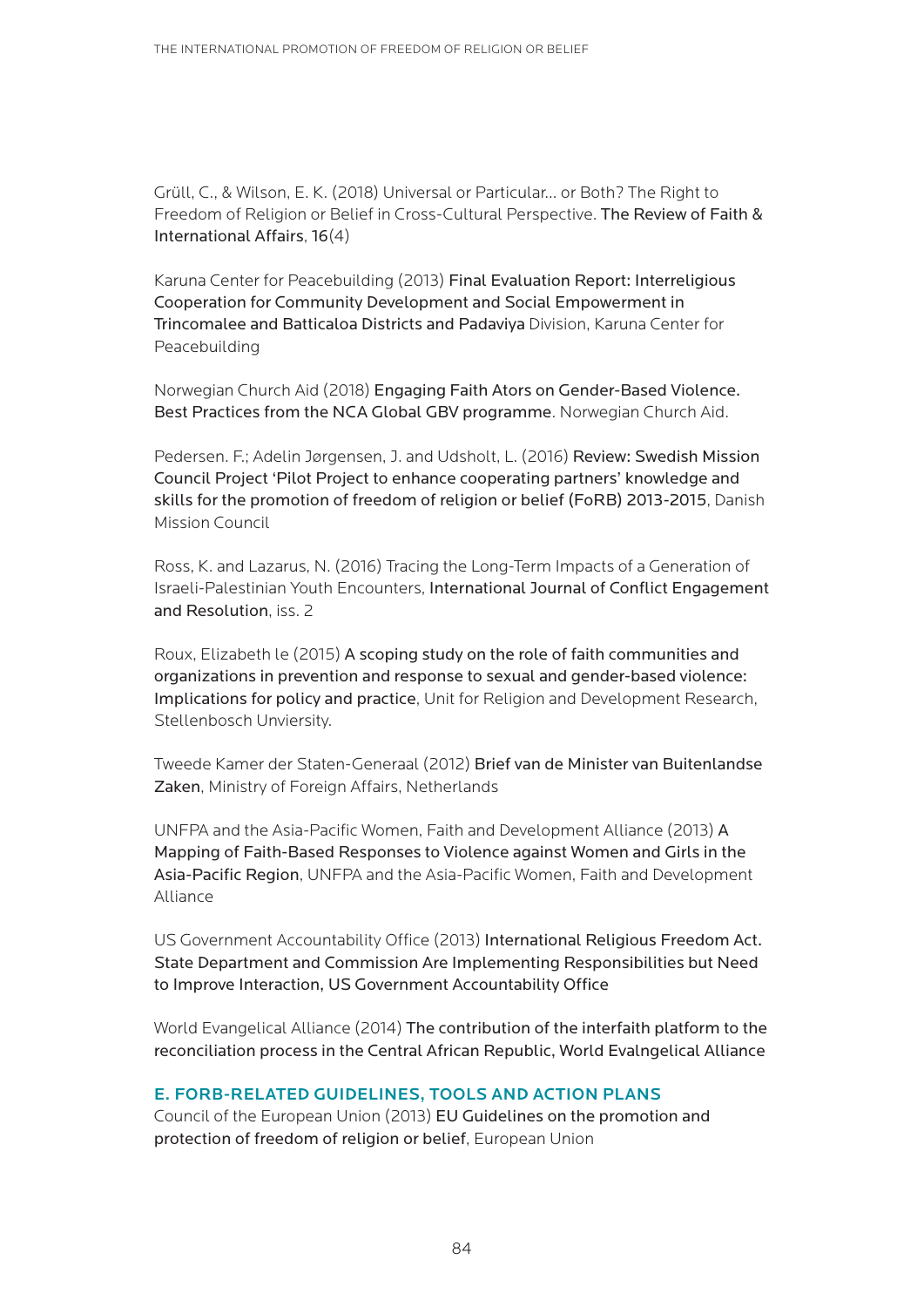<span id="page-84-0"></span>FoRB Learning Platform/Swedish Mission Council (2018) Useful questions to consider when evaluating the state of freedom of religion or belief in a country, FoRB Learning Platform

Norwegian Foreign Service (2014) Protection and Promotion of the Rights and Freedoms of Persons Belonging to Religious Minorities: Guidelines for the Norwegian Foreign Service, Foreign Ministry of Norway

Office for Democratic Institutions and Human Rights (2004) Guidelines for Review of Legislation Pertaining to Religion or Belief, Organisation for Security and Cooperation in Europe

Office for Democratic Institutions and Human Rights (2007) Toledo Guiding Principles on Teaching about Religions and Beliefs in Public Schools, Organisation for Security and Co-operation in Europe

UK Foreign and Commonwealth Office (2010) Freedom of Religion or Belief – how the FCO can help promote respect for this right, UK Foreign and Commonwealth **Office** 

UN Office on Genocide Prevention and the Responsibility to Protect (2018) Plan of Action for Religious Leaders and Actors to Prevent Incitement to Violence that Could Lead to Atrocity Crimes, UN Office on Genocide Prevention and the Responsibility to Protect

UN Office of the High Commissioner for Human Rights (2012) Rabat Plan of Action on the prohibition of advocacy of national, racial or religious hatred that constitutes incitement to discrimination, hostility or violence, Office of the High Commissioner for Human Rights

#### F. FORB MONITORING, DOCUMENTATION AND REPORTIN[G91](#page-99-0)

#### REPORTS ON FORB FOR ALL (LISTED ALPHABETICALLY)

Aid to the Church in Need: Annual report with ranking of all countries into three categories

Christian Solidarity Worldwide: Periodic reports on selected countries and themes

European Parliament Intergroup on Freedom of Religion or Belief & Religious Tolerance: Annual report on selected countries and ranking of countries into three categories

Freedom House: Annual reports on political rights and civil liberties, including FoRB, in all countries

Forum 18: Periodic reports on Central Asia, Russia, the South Caucasus, Belarus and Turkey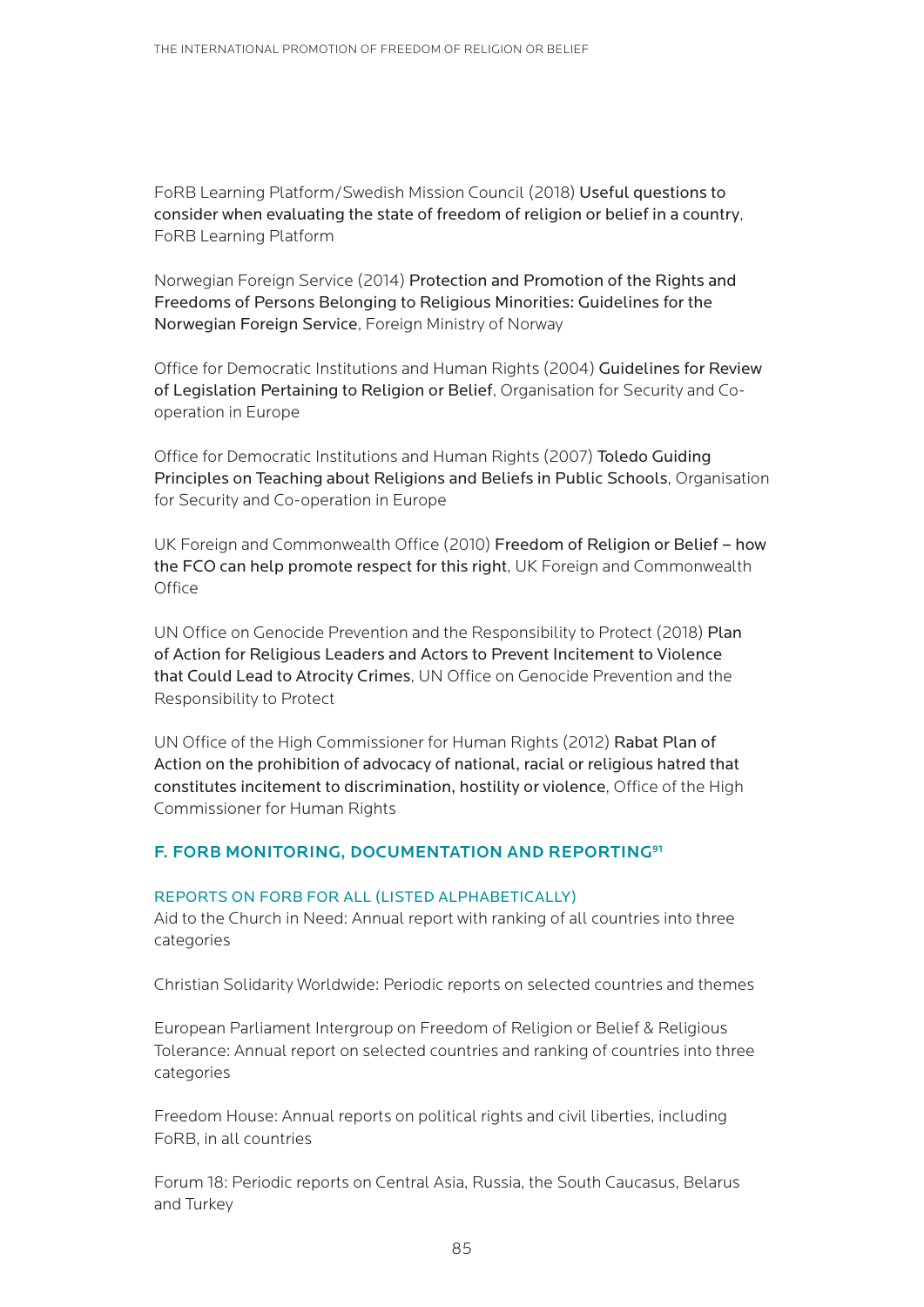Human Rights without Frontiers: Annual reports on selected countries and themes

Human Rights Watch: Periodic reports on selected countries and themes

Minority Rights Group International: Online multimedia library, Minority Voices newsroom, where people can share stories online

Pew Research Center: Annual reports on restrictions on religion in all countries and ranking of countries into four categories

UN Special Rapporteur on Freedom of Religion or Belief: Annual reports on themes and trends, and country reports on selected countries

US Commission on International Religious Freedom: Annual reports on selected countries, except the US, and designation of Countries of Particular Concern

US State Department: Annual International Religious Freedom Report on all countries, except the US

#### REPORTS ON FORB FOR SPECIFIC GROUPS

Burma Human Rights Network: Periodic reports on the situation of Christians and Muslims in Myanmar

Humanist International (former International Humanist and Ethical Union): Annual reports on the situation of secularists, humanists and atheists in all countries

International Human Rights Committee: Periodic reports on the situation of Ahmadis worldwide

Jehova's Witnesses International: Periodic reports on the situation of Jehova's Witnesses worldwide

Middle East Concern: Periodic reports on the situation of Christians in the Middle East

OIC Observatory on Islamophobia: Annual reports on Islamophobia outside OIC member states, with a particular focus on Europe and North America

Open Doors: Annual World Watch List on persecution of Christians and ranking of countries into three categories

Shia Rights Watch: Periodic reports on the situation of Shia Muslims worldwide

World Evangelical Alliance: Periodic reports on the situation of Christians worldwide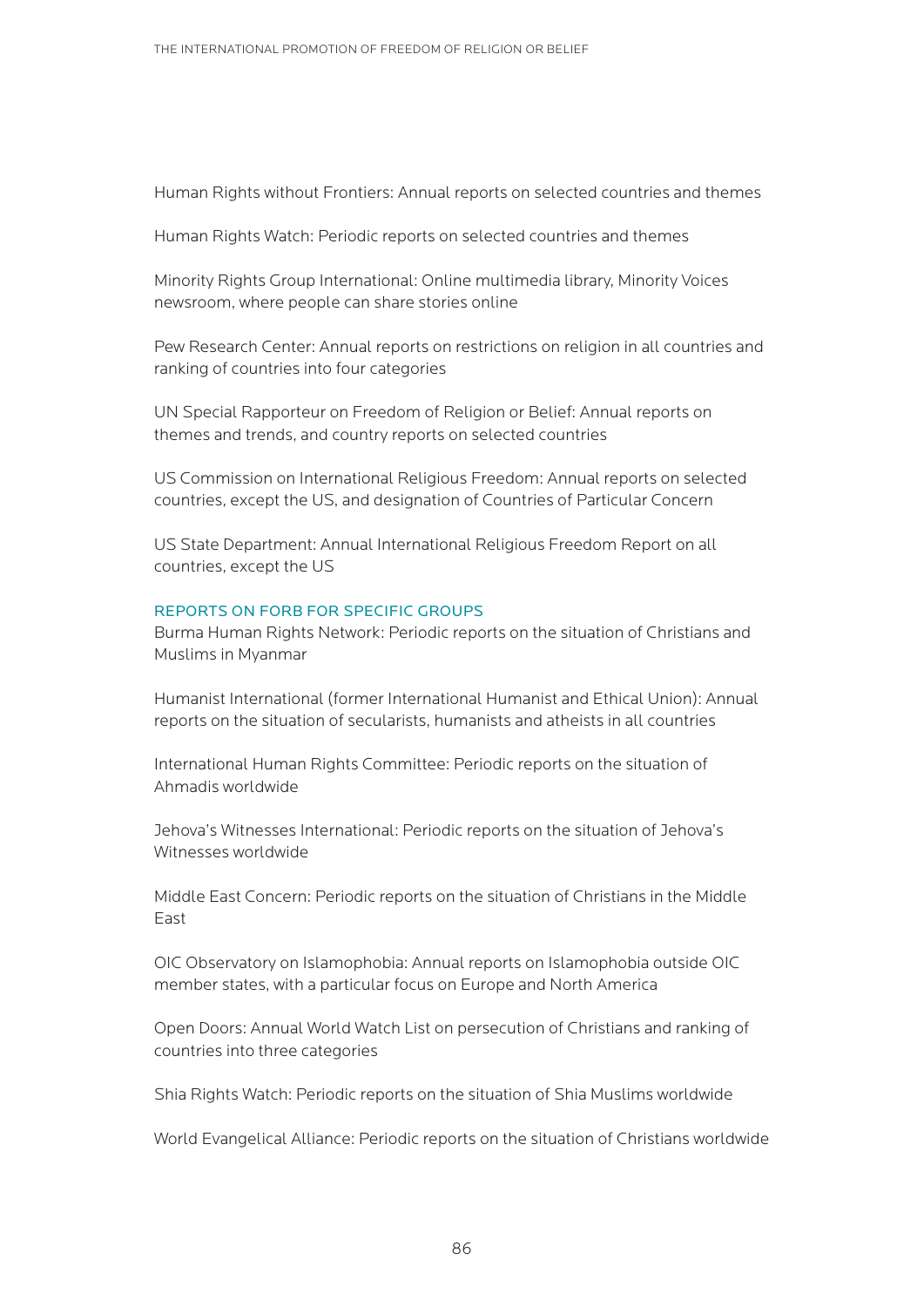#### G. DATASETS ON FORB AND RELATED ISSUES

Cingranelli-Richards Human Rights Data Project: Data on 15 human rights, including FoRB, for 202 countries in the period 1981-2011

Civil Liberty Dataset, Aarhus University: Data on freedom of expression, freedom of assembly and association, freedom of movement and FoRB for 207 countries in the period 1976-2010

International Religious Freedom Data, Association of Religion Data Archives: Data on FoRB for 196 countries in 2001, 2003 and 2005

Religion and State – Minorities Dataset, Association of Religion Data Archives: Data on discrimination against religious minorities in 175 countries in the period 1990- 2008

World Religion Database, Boston University: Data on religious affiliation and demography for all countries in the period 1900-present

#### H. RESOURCE COLLECTIONS ON FORB

FoRB Learning Platform: <https://www.forb-learning.org> (Nordic Ecumenical Network on Freedom of Religion or Belief)

International standards on freedom of religion or belief: [https://www.ohchr.org/](https://www.ohchr.org/EN/Issues/FreedomReligion/Pages/Standards.aspx) [EN/Issues/FreedomReligion/Pages/Standards.aspx](https://www.ohchr.org/EN/Issues/FreedomReligion/Pages/Standards.aspx) (UN Office of the High Commissioner for Human Rights)

Religion and Diplomacy: <https://religionanddiplomacy.org.uk/> (Transatlantic Policy Network on Religion and Diplomacy)

Resources and information on freedom of religion or belief: [http://tandis.odihr.](http://tandis.odihr.pl/) [pl/](http://tandis.odihr.pl/) (Office for Democratic Institutions and Human Rights' Tolerance and Non-Discrimination System)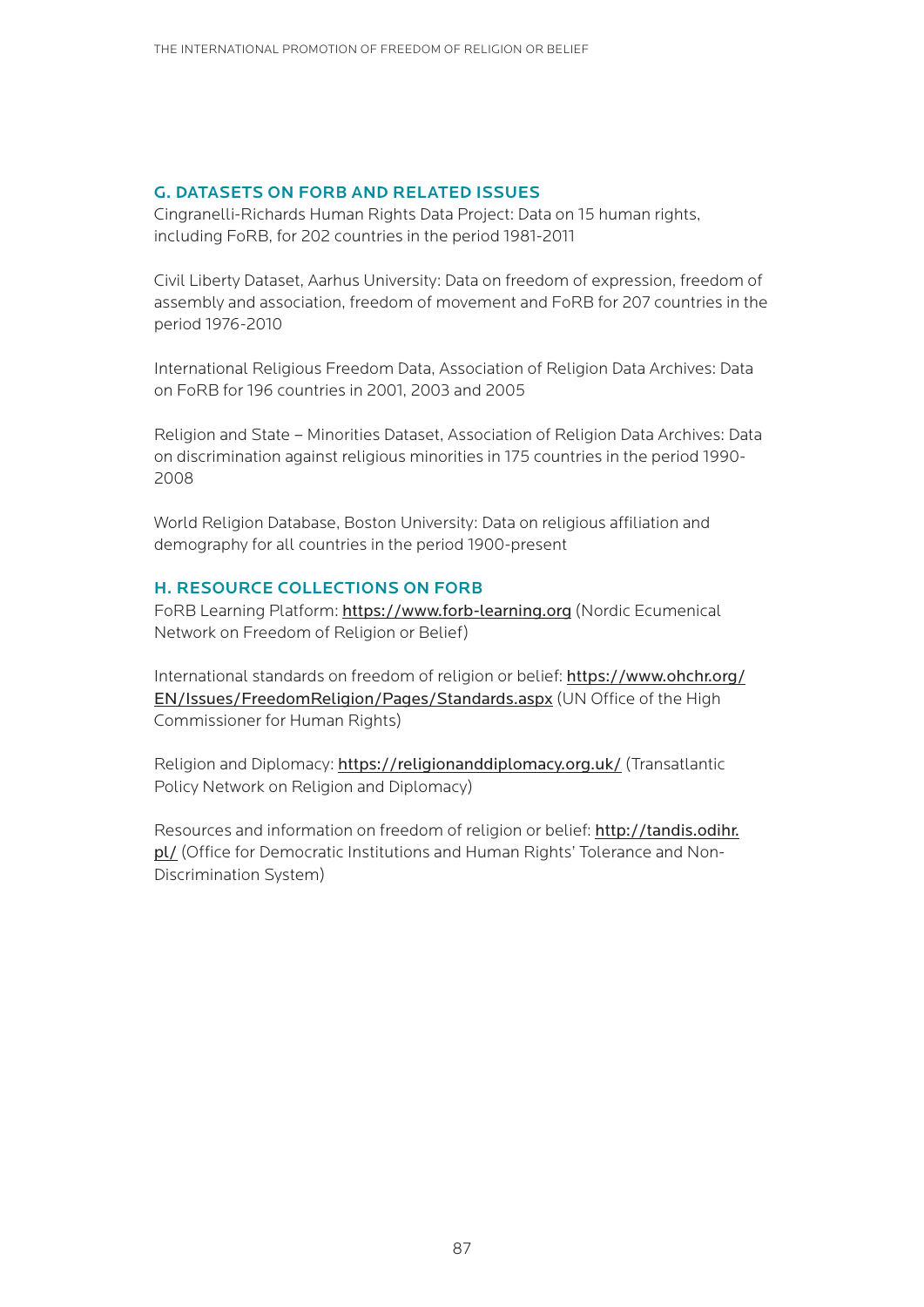## <span id="page-87-0"></span>APPENDIX A.

# AN OVERVIEW OF ACTORS IN THE FIELD OF INTERNATIONAL PROMOTION OF FREEDOM OF RELIGION OR BELIEF

#### INTERGOVERNMENTAL ORGANISATIONS

Various intergovernmental organisations provide platforms that deliberate on, affirm, and elaborate international FoRB norms–among states and between states and NGOs–through resolutions, action recommendations, and expert opinions. They play roles in monitoring, documentation, and reporting, develop action plans and guidelines, and advance initiatives, often in cooperation with NGOs, religious leaders and other non-governmental actors. The UN is the key actor here (Chapter 2), notably the UN Special Rapporteur on FoRB; other UN mechanisms and institutions are increasingly involved, notably the Office of the High Commissioner for Human Rights, which spearheaded the 2012 Rabat Plan of Action on the prohibition of advocacy of national, racial or religious hatred that constitutes incitement to discrimination, hostility or violence, and more recently, the Faith for Rights initiative.

At a regional level, the OSCE is an important actor, notably its Office for Democratic Institutions and Human Rights (ODIHR) and the Advisory Panel on Freedom of Religion or Belief. Since the late 1990s, ODIHR has been an important energy center for the freedom of religion or belief, developing guidelines, providing expert opinions, and reviewing legislation as requested by member states.

The EU is increasingly involved in promoting FoRB. With the adoption of the EU Guidelines on the promotion and protection of freedom of religion or belief in 2013, it committed to advancing FoRB in its external action, including through its financial instruments. Promoting FoRB is a funding priority under the European Instrument for Democracy and Human Rights (EIDHR), and more than 40 FoRB projects received support in the period 2007-2016, totalling more than €15 million. In 2016, the European Commission appointed a Special Envoy for Promotion of Freedom of Religion outside the EU, Jan Figel, mandated to support implementation of the guidelines with a special focus on country level action.<sup>[92](#page-99-0)</sup>

The OIC bears mention, notwithstanding an often markedly different approach from the UN, OSCE, and EU. It is a key actor in UN deliberations on FoRB, involved in annual resolutions on FoRB and in initiatives to combat discrimination against Muslims outside its member states, e.g. through its Independent Permanent Human Rights Commission and the Observatory on Islamophobia.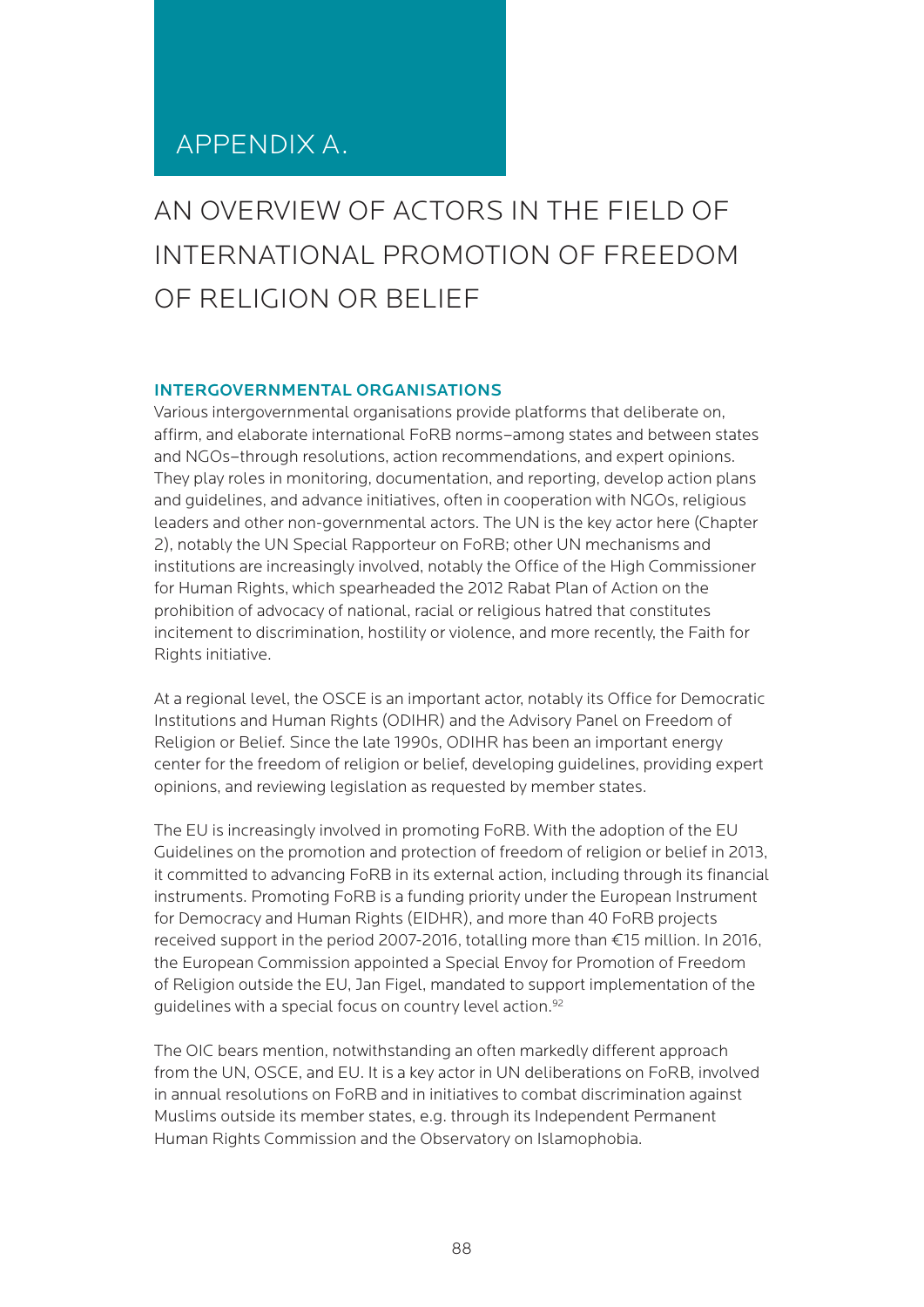#### <span id="page-88-0"></span>GOVERNMENTS

Governments play key roles in human rights protection generally and more specifically in promoting FoRB. Foreign ministries and their embassies act in various ways, engaging through international organisations, multilateral cooperation, bilateral engagement, or cooperation with NGOs and other nongovernmental actors. Strategies employed include norm deliberation and clarification, economic and political pressure, monitoring and documentation, expert advice and support, dialogue initiatives, and capacity-building.<sup>[93](#page-99-0)</sup>

Several foreign ministries mandate specific units or special envoys to promote FoRB that engage in international organisations, multilateral cooperation, bilateral engagement, as well as with NGOs and other non-governmental actors. The US established the Office for International Religious Freedom in 1998, Norway appointed a special envoy in 2016, Denmark, Germany, Holland and the UK in 2018. These envoys typically have a mandate to strengthen their country's position and visibility in international efforts to promote FoRB, raising awareness of the topic domestically, and serving as a contact point for relations with civil society. They may also serve as a link between the human rights section and geographic sections and between headquarters and embassies, helping to mainstream FoRB into broader human rights and development policies and initiatives. Canada established an Office of Religious Freedom in 2013, but closed it in 2016, instead integrating FoRB promotion into its new Office of Human Rights, Freedoms and Inclusion.

In 2015, the International Contact Group on Freedom of Religion or Belief was established by Canada to encourage multilateral action beyond traditional regional blocks, and to deepen coordination between like-minded countries on promoting freedom of religion or belief. Members are Australia, Austria, Belgium, Cameroon, Canada, Chile, Colombia, Denmark, the European Union, France, Germany, the Holy See, Indonesia, Italy, Jordan, Lebanon, Mexico, Morocco, Netherlands, Nigeria, Norway, Tunisia, UK, and the U.S. It is an informal body to enhance cooperation between governments seeking to protect and promote FoRB, providing an ad hoc forum for states to exchange information and best practices; discuss emerging issues; and facilitate possible joint advocacy, policy, and programming responses to FoRB-related issues where and when they arise.

#### NGOS AND FBOS

Various non-governmental organisations, especially religiously-inspired NGOs, work internationally, regionally, nationally, and locally on FoRB. They document and monitor violations, advocate for changes in legislation and government behaviour, promote policy reforms, conduct capacity-building, training and education, conduct awareness-raising and media campaigns, and legally represent or counsel victims, among other activities. Some have over a century of experience – the Seventh Day Adventists, for instance, established their Department of Public Affairs and Religious Liberty in 1901 – while others started engaging in the 1990s. The number of NGOs focused on FoRB has grown steadily: from 2000 to 2010, the number of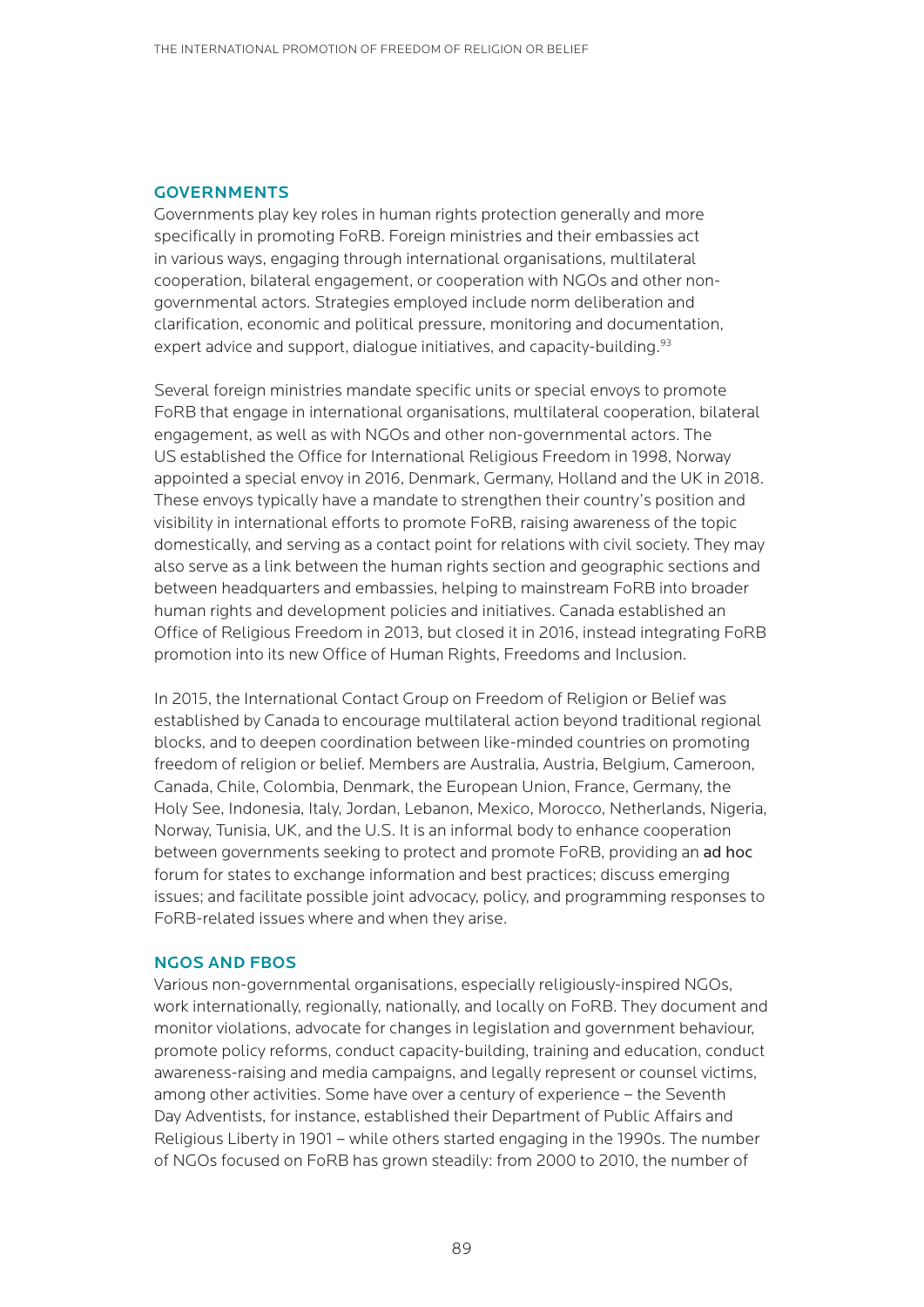<span id="page-89-0"></span>religious advocacy groups in Washington DC increased from 158 to 215 (Hertzke 2012), and there are indications that this is a broader trend.

International organisations headquartered in a North American or European country dominate among NGOs and most are based in the U.S.<sup>94</sup> Among national and local organisations, the largest number are located in Asia, while Latin America and – in particular – the Middle East has fewer organisations. Religious, mostly Christian, NGOs make up the vast majority. Several are NGO-wings of religious communities and institutions (Baptist Joint Committee for Religious Liberty, the Bahai International Community). Interfaith and Muslim organisations are the second-largest group. Buddhist, Hindu, Jewish and other religions are poorly represented. Secular organisations are generally explicitly atheist or humanist with few mainstream human rights organisations with no pronounced relation to a particular belief directly involved, although numbers seem to be increasing.

#### RELIGIOUS LEADERS

Individual religious leaders and other high-level representatives from religious communities are increasingly active in promoting FORB, often through broader efforts to promote conflict resolution, peace-building and interfaith dialogue. Most are associated with the three Abrahamic faiths – Christianity, Islam and Judaism – with fewer Buddhist, Hindu and other religious leaders involved. The Network of Traditional and Religious Peacemakers, supported by the Government of Finland, represents an effort to support the work of religious leaders internationally. Likewise the King Abdullah bin Aziz Center for Interreligious and Intercultural Dialogue (KAICIID), based in Vienna, focuses both on mediation and on developing young leaders. National efforts include as examples the Muslim Christian Mediation Center in Nigeria and platforms emerging in the Central African Republic.

Religious leaders are organising around issues more explicitly related to FoRB, in particular protection of religious minorities. This is largely centered at the international and regional level, through high-level interfaith conferences and dialogue initiatives that agree on declarations and statements, and, broadly, seek to change political and societal norms around FoRB. A recent example is the Washington Declaration in February 2018 (which followed the January 2016 Marrakech Declaration on the Rights of Religious Minorities in Predominantly Muslim Majority Communities). Endorsed by more than 400 Muslim, Christian and Jewish religious leaders, it called for protection of religious minorities throughout the world and establishment of an interreligious body of prominent religious leaders to support mediation and reconciliation. Both were spearheaded by Sheikh Abdullah bin Bayyah.

#### PARLIAMENTARY NETWORKS

Parliamentary networks are relative newcomers to the field but offer significant potential. They promote FoRB through their roles in the legislative process, in holding the executive to account, and shaping political and public debates.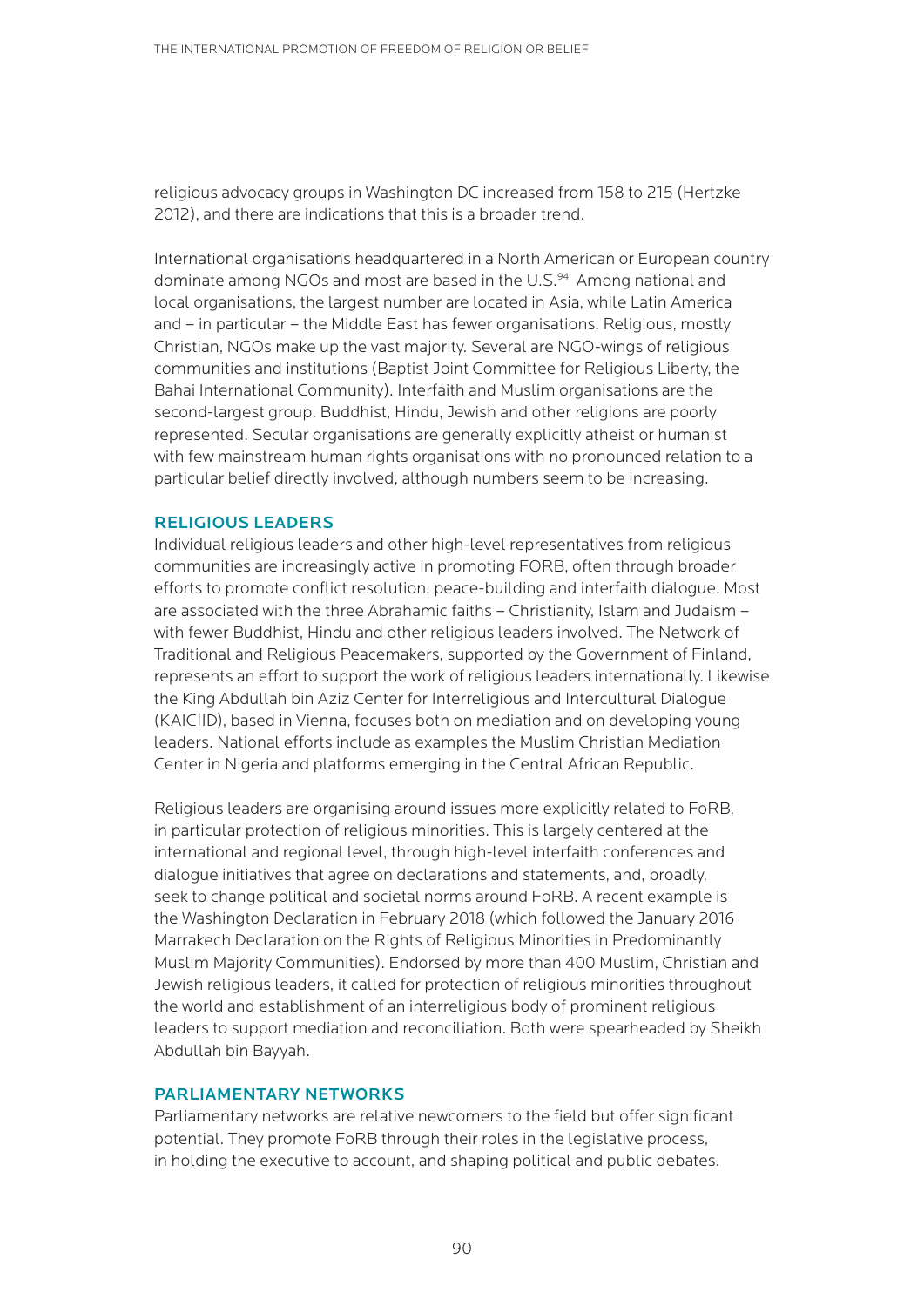<span id="page-90-0"></span>Varying in size, resources, and capacities, the networks typically engage in dialogue between different groups of parliamentarians, capacity-building of parliamentarians, letter writing campaigns to pressure governments, publication of reports, and involvement in national parliamentary processes. The International Panel of Parliamentarians for Freedom of Religion or Belief (IPPFoRB) was established in 2014 when a group of 30 parliamentarians from around the world met in Oslo, launching the Oslo Charter which affirms members' commitment to promoting FoRB as outlined in article 18 of the UDHR.<sup>95</sup> Several regional and national parliamentary networks have since been established, including the UK All Party Parliamentary Group for International FoRB, IPPFORB Brazil, Pakistani Parliamentarians for Freedom of Religion and Interfaith Harmony, the Norwegian Parliamentary Group for FoRB, the Danish Network of Parliamentarians for FoRB, IPPFoRB Latin America and the European Parliament Intergroup on FoRB & Religious Tolerance.

#### OTHER ACTORS

Other actors involved include various universities, think tanks, research institutes, and networks of scholars. Most focus on collecting and analysing data, providing context analysis, facilitating networks and knowledge-sharing, and – not least – challenging conventional wisdoms of the field. Prominent examples include the Oslo Coalition (Norway) and the International Center for Law and Religion at BYU (US), which have contributed with guidelines and text books, development of teaching programs, organisation of conferences, and establishing regional networks.

Businesses are emerging as important actors, spearheaded in particular by the Religious Freedom and Business Foundation, founded by Brian Grim. It encourages more active roles for businesses in promoting FoRB; a Corporate Pledge has been signed so far by 20 international companies.<sup>96</sup> The foundation gives awards to individuals who have made particular efforts to promote FoRB through their business. A 2018 recipient of the award was Bambang Ismawan, founder of the Indonesian business Bina Swadaya, which through its 15 companies and training arms has helped about one million Indonesian community-based organisations become self-reliant: "Working across faith lines, Bambang Ismawan has built the largest network of people and organizations working to eliminate poverty, build interfaith understanding and peace in Indonesia," the nomination reads. $97$ 

Media institutions and networks can also promote FoRB. The International Association of Religion Journalists, a global network of journalists, encourages and builds journalistic capacities in sound religion reporting, including on FoRB related issues.[98](#page-99-0) However, larger media actors, including in particular social media actors, have yet to embark actively on this agenda. Facebook is – reluctantly – engaging in initiatives to more effectively monitor and regulate online hate speech and incitement to hatred, including on the grounds of religion; however criticism abounds that these mechanisms are ineffective, pointing e.g. to the lack of native speaking moderators as a leading explanation.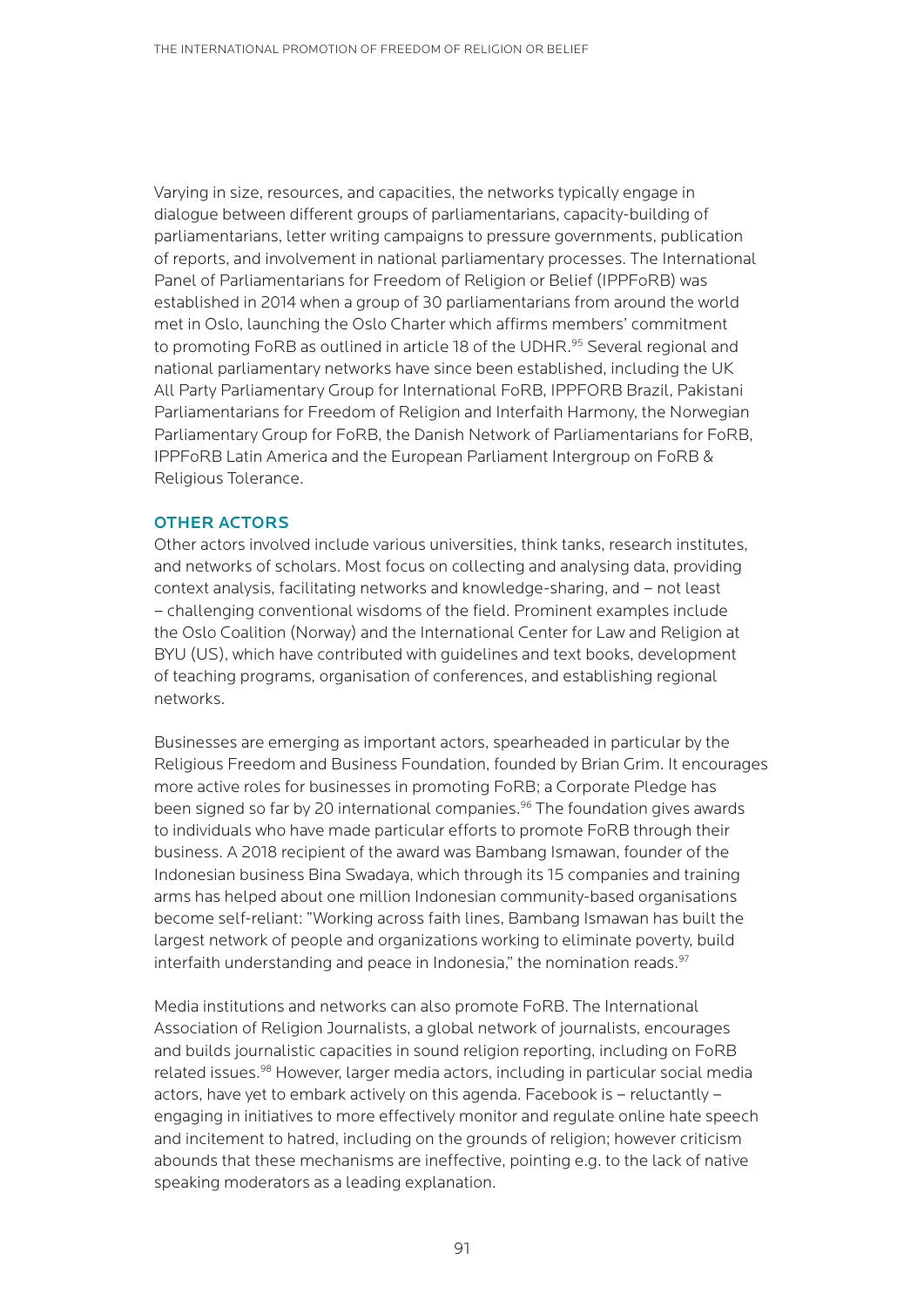## **NOTES**

- [1](#page-7-0) This report uses the term 'freedom of religion or belief', the standard term used in international human rights documents. Especially in the US, and in much literature, 'religious freedom' is more common. Religious freedom is sometimes used interchangeably with FoRB, but tends to indicate a focus on the rights of religious individuals and groups, versus a broad conception of freedom of religion or belief for all, including non-believers.
- [2](#page-7-0) Canada established an Office for Religious Freedom in 2013, but the office was closed down in 2016. Freedom of religion or belief is now a focus area of the Office of Human Rights, Freedoms and Inclusion under Global Affairs Canada. See Toft and Green (2018) for an analysis of recent European and North American government and parliamentary initiatives on FoRB.
- [3](#page-7-0) For a brief description of some of the key actors in the field, see appendix A. See also Thames, Seiple and Rowe (2009) for a useful guide to relevant organisations and institutions.
- [4](#page-8-0) While clearly connected to, and sometimes overlapping with, the FoRB agenda, the 'religious engagement agenda' is both broader and narrower: It is broader insofar as engagement with religious actors is relevant to a much broader range of areas than FoRB promotion per se. And it is narrower insofar as FoRB is a right of the religious as well as the non-religious, and as such the promotion of FoRB involves – or should involve – both religious and non-religious actors (see Petito et al 2016 for a brief discussion on the relationship between the two approaches).
- [5](#page-8-0) Very recently, a number of other initiatives have been launched with a purpose similar to t the present report. Worth mentioning here are e.g. the Commonwealth Initiative for Freedom of Religion or Belief's work to develop a theory of change for FoRB interventions (see Ackerman 2018); the Finnish Evangelical Lutheran Mission's collection of tools to be used in concrete FoRB interventions (under development); and the FoRB Learning Platform's collection of best practices and other material on FoRB promotion (see www.forb-learning. org).
- [6](#page-9-0) Interviews were all conducted by phone, some with follow-up communication via e-mail. Given the sensitivity of many of these organisations' work, interviewees have been anonymised. The questionnaire was sent to approx. 100 organisations, of which only 15 responded. Basic information on the remaining organisations was sought through website searches. With regard to evaluations, assessments and reviews, a total of 20 documents were identified, including 14 evaluations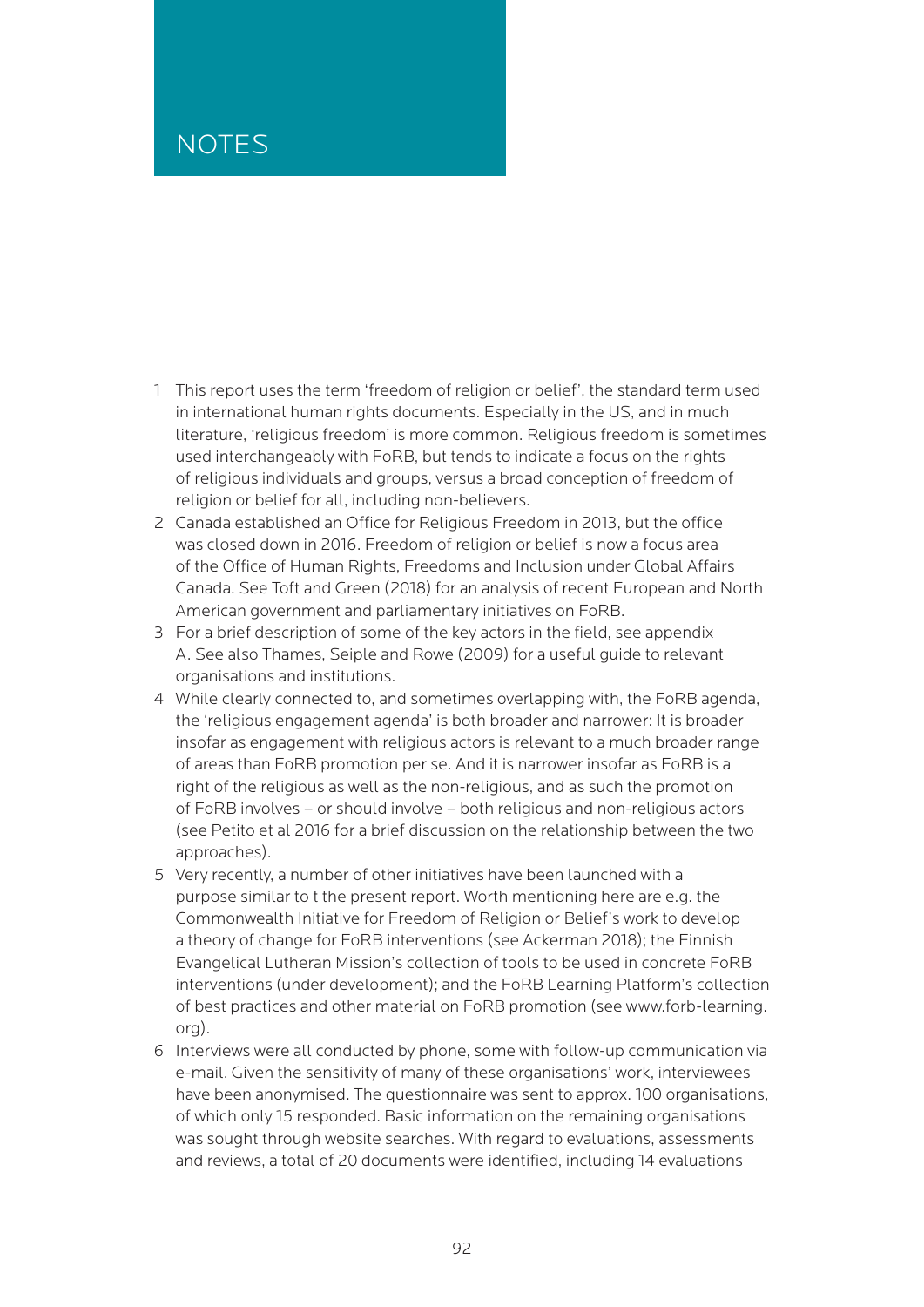of NGO projects, four of governmental offices and initiatives, and two of intergovernmental offices and initiatives. The evaluations cover such a diverse range of actors and initiatives that it makes little sense to carry out a metaevaluation; however, insights and conclusions from the individual evaluations have obviously contributed to the analysis in other ways.

- [7](#page-10-0) UDHR, preamble [\(http://www.un.org/en/udhrbook/pdf/udhr\\_booklet\\_en\\_web.](http://www.un.org/en/udhrbook/pdf/udhr_booklet_en_web.pdf) [pdf\)](http://www.un.org/en/udhrbook/pdf/udhr_booklet_en_web.pdf). Obviously, formulations of different kinds of religious freedom go back much earlier than 1948. For a history of conceptions of religious freedom, see Evans (1997).
- [8](#page-10-0) Other legally binding conventions address FoRB, notably the International Covenant on Economic, Social and Cultural Rights (1966), the International Convention on the Elimination of All Forms of Racial Discrimination (1969), the Convention on the Rights of the Child (1990), and the Convention Relating to the Status of Refugees (1951). Various soft law documents reaffirm the rights outlined in the conventions and contribute to clarifying their scope, including most importantly the Declaration on the Elimination of All Forms of Intolerance and Discrimination Based on Religion or Belief (1981) and Human Rights Committee General Comment no. 22 (1993), no. 28 (2000) and 34 (2011); Commission on Human Rights Resolution 2005/40 (2005); Human Rights Council Resolution 6/37 (2007); General Assembly Resolution 65/211 (2010); and General Assembly Declaration 47/135 (1992). See OHCHR website for an extensive and systematic overview of international standards on FoRB [\(https://](https://www.ohchr.org/EN/Issues/FreedomReligion/Pages/Standards.aspx) [www.ohchr.org/EN/Issues/FreedomReligion/Pages/Standards.aspx\)](https://www.ohchr.org/EN/Issues/FreedomReligion/Pages/Standards.aspx).
- [9](#page-10-0) However, the history of the adoption of article 18(2) made it clear that the provision was not to be construed to bar religious persuasion or missionary work. See Taylor (2005).
- [10](#page-11-0) See Jensen (2016) for a brief account of the process. See also Lindquist (2017) for a general history of FoRB in the international human rights system.
- [11](#page-12-0) Interview, independent consultant, Egypt, 23.05.2018
- [12](#page-12-0) Interview, representative from Sri Lankan FBO, 06.06.2018
- [13](#page-13-0) For an account of the emergence of the international religious freedom movement, see Hertzke (2004).
- [14](#page-13-0) Open Doors Canada, website, [www.opendoorsca.org](http://www.opendoorsca.org)
- [15](#page-13-0) Recent years have also seen the emergence of nationalist movements in Europe and elsewhere who, albeit for different reasons, share this concern for the persecution of Christians. See e.g. Pew Research Center (2018).
- [16](#page-13-0) Resolution E/CN.4/1999/L.40, available at [http://documents-dds-ny.un.org/](http://documents-dds-ny.un.org/doc/UNDOC/LTD/G99/124/98/pdf/G9912498.pdf?OpenElement) [doc/UNDOC/LTD/G99/124/98/pdf/G9912498.pdf?OpenElement.](http://documents-dds-ny.un.org/doc/UNDOC/LTD/G99/124/98/pdf/G9912498.pdf?OpenElement) This and all the following websites were last accessed 22.01.2016.
- [17](#page-14-0) Interview, representative from international FBO, 17.05.2018
- [18](#page-14-0) It is important to note, however, that this does not mean that individual organisations should not work with specific minorities. In particular contexts, particular groups are suffering, and it may very well be relevant to prioritise certain groups over others. However, from a human rights perspective, it is vital that such choices are informed by human rights principles of universality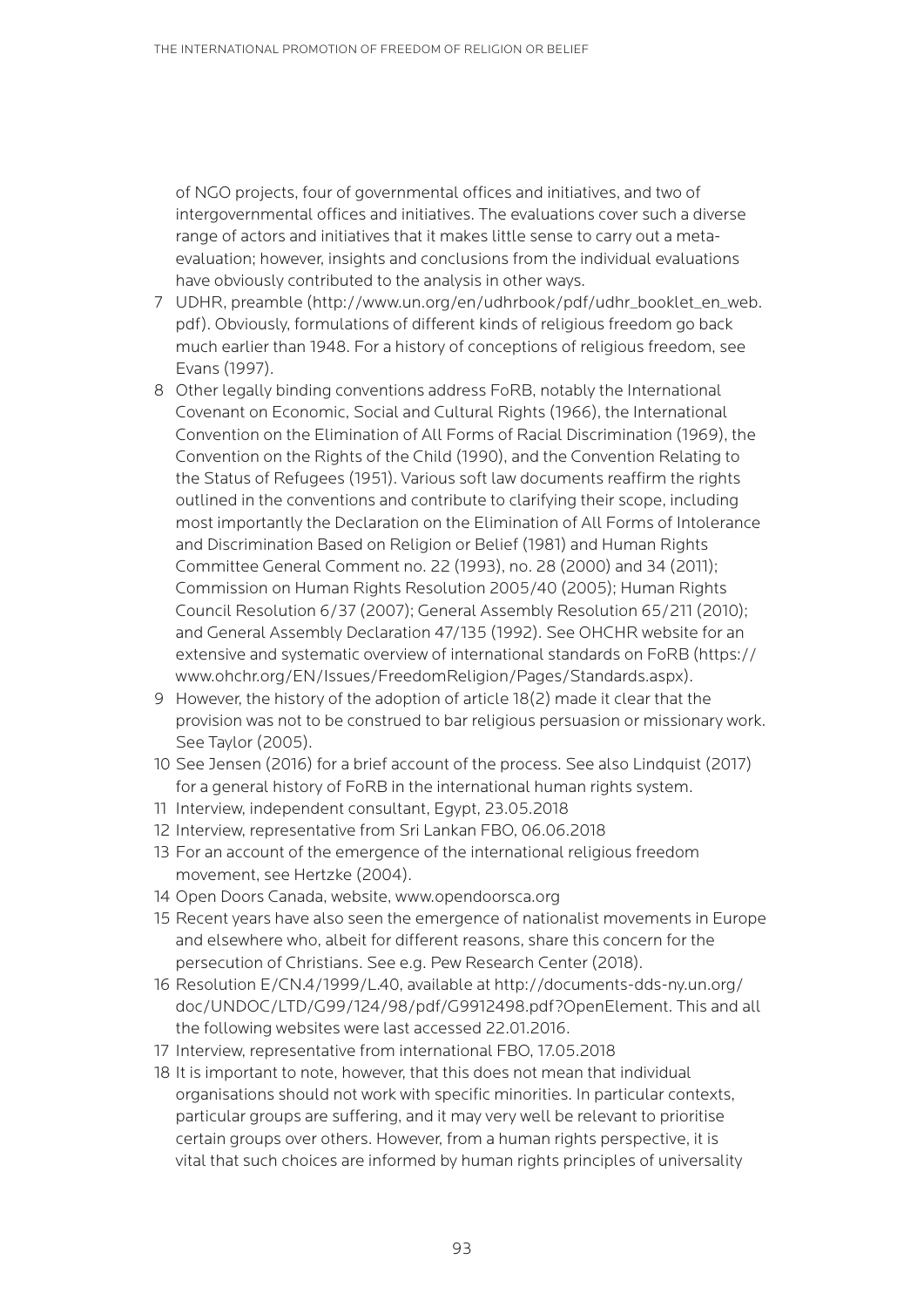and non-discrimination. It is, in the words of scholar Cole Durham, "vital to universalize the concrete motivating concerns" (e-mail correspondence with authors, 05.02.2019).

- [19](#page-14-0) Quoted from International Humanist and Ethical Union's website, [https://iheu.](https://iheu.org/actually-freedom-religion-human-right-iheu-tells-vatican-un/) [org/actually-freedom-religion-human-right-iheu-tells-vatican-un/](https://iheu.org/actually-freedom-religion-human-right-iheu-tells-vatican-un/).
- [20](#page-14-0) The interview can be accessed here: http://www.rightwingwatch.org/post/ tony-perkins-arbiter-of-christianity-says-pro-gay-christians-dont-have-samereligious-rights-as-conservatives/
- [21](#page-15-0) Interview, representative from international FBO, 13.07.2018.
- [22](#page-16-0) For further analysis of the relationship between FoRB and women's rights, see Ghanea (2017) and Bielefeldt (2013b).
- 23 The overview is a slightly adjusted version of the overview found on the FoRB Learning Platform, [www.forb-learning.org.](http://www.forb-learning.org) All examples included in the overview base their reporting on original, primary source, monitoring and documentation. Inclusion in this overview does not necessarily imply the authors' support, approval or endorsement of the work and publications of the individual actors.
- [24](#page-22-0) Some of the advice presented in text box is inspired by the advice provided on the FoRB Learning Platform, [www.forb-learning.org](http://www.forb-learning.org)
- [25](#page-22-0) Actors focusing on a particular community may have good reasons for doing so. A representative from an Asian human rights NGO, for instance, tells that due to resource scarcity, his organisation has had to prioritise monitoring of FoRB violations in relation to two specific religious communities rather than taking a broader approach. Similarly, there may be merit in directing particular attention to communities that have historically been overlooked in overviews of FoRB violations, as is the case with humanists, secularists and atheists.
- [26](#page-22-0) An example is Pew Research Center, whose annual reports on 'restrictions on religion' are often taken as a robust measure of FoRB violations. However, measuring restrictions on religion is not the same as measuring FoRB violations, and important aspects of FoRB risk being overlooked or downplayed, including in particular the situation of humanists, atheists and other non-believers. For a critique of Pew Research Center's methodology, see Schirrmacher (2016). Another, very different, example is Open Doors' annual World Watch List on persecution of Christians, whose overly broad definitions of 'persecution' do not necessarily reflect international human rights standards on FoRB. Open Doors defines persecution as "any hostility experienced as a result of one's identification with Christ. This can include hostile attitudes, words and actions towards Christians" (World Watch Research 2017:3). Definitions of who counts as a Christian are similarly broad, including "anyone who self-identifies as a Christian and/or someone belonging to a Christian community as defined by the church's historic creeds" (World Watch Research 2017:6). See Sauer (2012) for a discussion and critique of the World Watch List.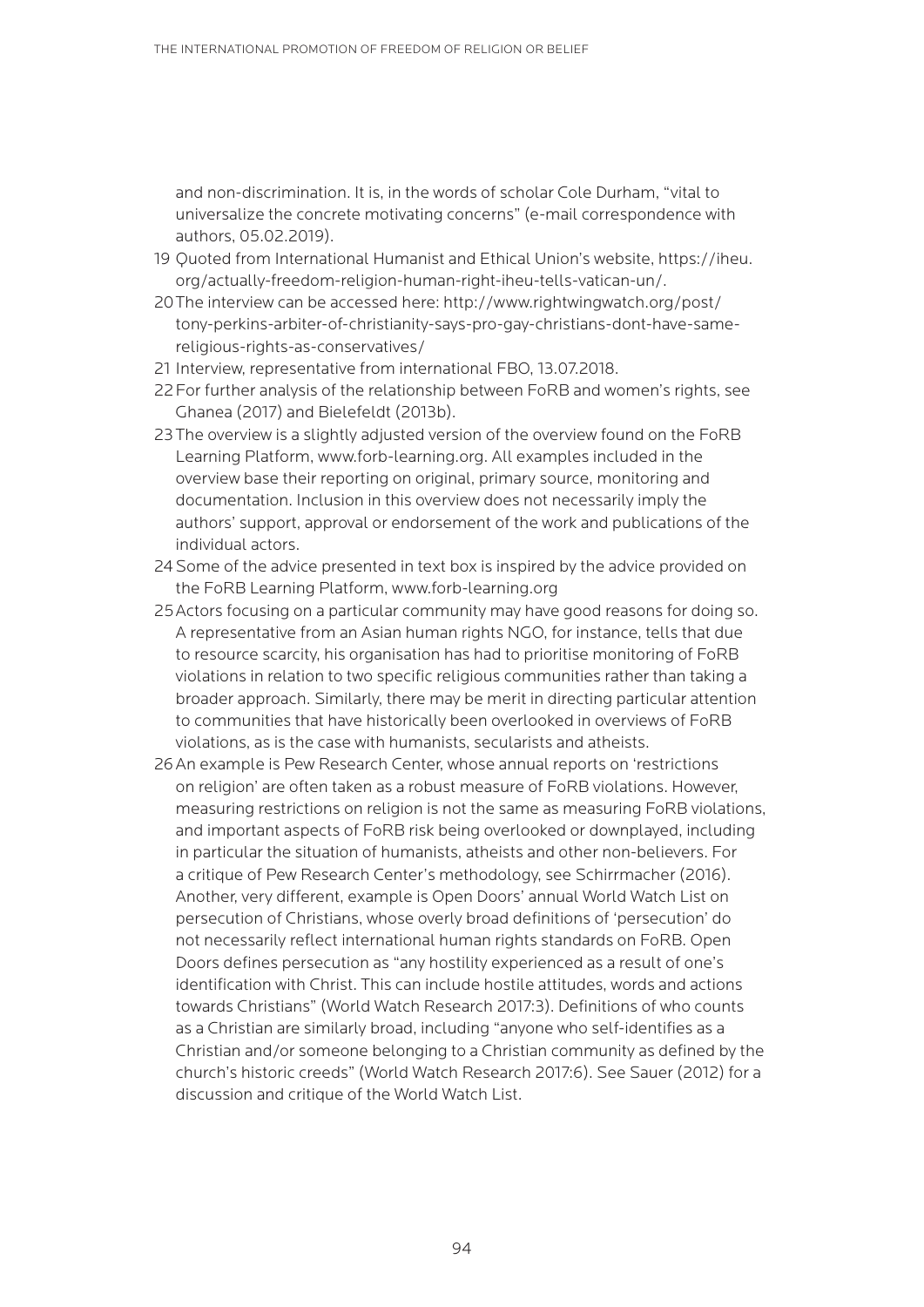- [27](#page-23-0) For a thorough legal analysis of the right to FoRB, its relation to other rights, and legitimate limitations, see e.g. Bielefeldt, Ghanea and Wiener (2016) or Lindholm, Durham and Tahzib-Lie (2004).
- [28](#page-23-0) Public safety and order is not the same as national security, and national security is not a legitimate legal reason for FoRB restrictions. In its General Comment no. 22 (par. 18), the Human Rights Committee highlights that "restrictions are not allowed on grounds not specified there, even if they would be allowed as restrictions to other rights protected in the Covenant, such as national security."
- [29](#page-24-0) This overview is heavily inspired by the FoRB Learning Platform/Swedish Mission Council's guide, Useful questions to consider when evaluating the state of freedom of religion or belief in a country, available on the FoRB Learning Platform's website (www.forb-learning.org).
- [30](#page-28-0) The methodology used by Aid to the Church in Need, developed by Marcela Szymanski with input from, among others, the former UN Special Rapporteur on FoRB, Heiner Bielefeldt, has also informed the typology (Szymanski 2018).
- [31](#page-31-0) 2018 Report of the Independent Fact-finding Mission on Myanmar, ([https://www.ohchr.org/EN/HRBodies/HRC/MyanmarFFM/Pages/](https://www.ohchr.org/EN/HRBodies/HRC/MyanmarFFM/Pages/ReportoftheMyanmarFFM.aspx) [ReportoftheMyanmarFFM.aspx\)](https://www.ohchr.org/EN/HRBodies/HRC/MyanmarFFM/Pages/ReportoftheMyanmarFFM.aspx).
- [32](#page-34-0) See also Henne (2012, 2013), Philpott (2013), Kolbe and Henne (2014).
- [33](#page-34-0) See also Grim (2012). Some scholars see similar correlations between FoRB violations and the country's likelihood of initiating or becoming involved in foreign policy crises with other states, even controlling for democracy (Saiya 2015:375). Miles (2004:32f) argues that "[s]ocieties in which there is freedom of religion do not make religious war on other religiously-free societies," while states that repress rights at home, are more likely to engage in aggressive interstate behaviour (Sobek, Abouharb and Ingram 2006).
- [34](#page-35-0) For further research, see Gurr & Moore (1997), Sikkink (2017), Poe, Tate and Keith (1999); Gurr (2000); Caprioli and Trombore (2003).
- [35](#page-35-0) See e.g. Sikkink (2017), Mitchell and McCormick (1988).
- [36](#page-35-0) Grim, Clark and Snyder (2014) argue that this is not simply a correlation, but a causal relationship, with FoRB contributing to economic development and prosperity. For economic growth in 173 countries FoRB was one of only three factors significantly associated with economic growth (see also Alon and Chase 2005). Looking specifically at discrimination against religious minorities, Fox (2016:117, 207) finds more mixed results. In Latin America, economically developed states show less discrimination against religious minorities, while wealthier states elsewhere show higher discrimination.
- [37](#page-35-0) See also Landman and Larizza (2009).
- [38](#page-36-0) The tendencies towards a shrinking civic space across the globe have dire consequences not only for the right to freedom of expression, assembly and association, but also for the promotion and protection of FoRB. See e.g. International IDEA [\(www.idea.int](http://www.idea.int)) for analysis and statistics on this.
- [39](#page-36-0) See Poe, Tate and Keith (1999); Cingranelli and Richards (1999), Sikkink (2017).
- [40](#page-36-0) See also Fox (2016, 2008) and Gurr (2000). However, relationships are not proportional, with human rights and FoRB protection growing proportionally with the degree of democracy. The relationship is found only in the most liberal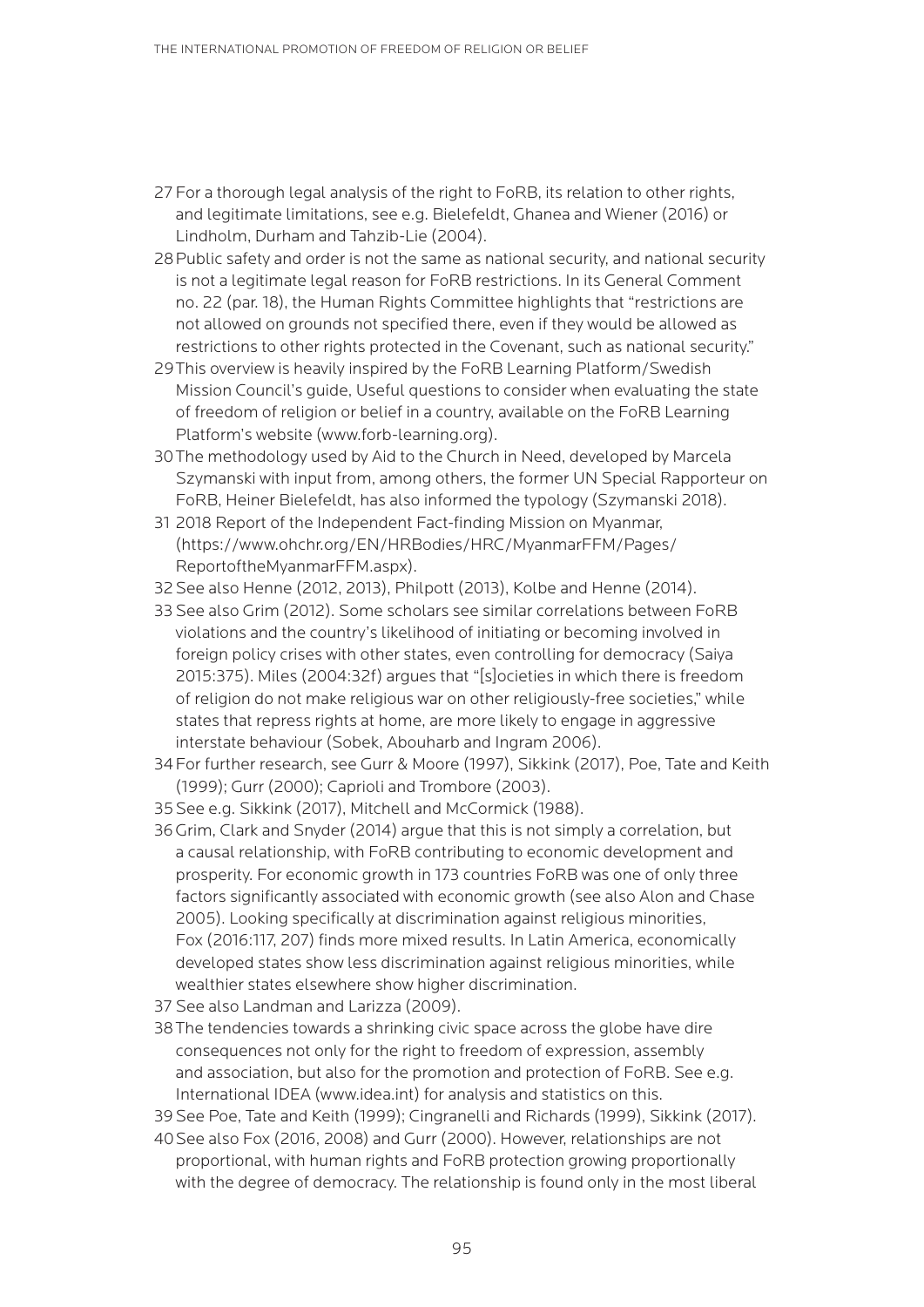and established democracies (Davenport and Armstrong 2004). And even among these, there are exceptions, at least when it comes to FoRB. For instance, Germany, Greece, Slovakia, and Switzerland are all democracies but engage in moderate to high levels of discrimination against religious minorities (Fox 2016:207).

- [41](#page-37-0) See also Finke and Martin (2012), Wybraniec and Finke (2001), Richardson (2006).
- [42](#page-37-0) For a comprehensive analysis of the relationship between religion and constitutions, see Durham et al (2013).
- [43](#page-38-0) Numbers retrieved from Fox (2015). Israel is not included in his overview; however, it could be argued that this is also a state with an official religion, insofar as several of its laws define Israel as a 'Jewish and democratic state'. The meaning of these terms and their legal implications are subject to intense debate, see e.g. Masri (2017).
- [44](#page-39-0) See Fiss and Getgen Kestenbaum (2017) for an overview and ranking of blasphemy laws throughout the world.
- [45](#page-39-0) Article in Malay Mail, For seeking answers on Islam, Muslim gets charged with blasphemy, available at: [https://www.malaymail.com/s/905417/for-asking](https://www.malaymail.com/s/905417/for-asking-questions-muslim-gets-charged-with-blasphemy)[questions-muslim-gets-charged-with-blasphemy](https://www.malaymail.com/s/905417/for-asking-questions-muslim-gets-charged-with-blasphemy) [accessed 21 Jan 2019]
- [46](#page-40-0) See e.g. Human Rights Watch (2018).
- [47](#page-40-0) The narrative part of the typology is a summary of Shahed's (2018) report on state-religion relations. Numbers are based on Fox' (2015) study of government legislation, policies and action in 177 countries.
- [48](#page-41-0) See e.g. Waller (2002), Semujanga (2003).
- [49](#page-41-0) Many explain this with reference to the 'Just World Hypothesis,' suggesting that individuals generally have a need to believe that they live in a world where people get what they deserve and deserve what they get (Lerner and Miller 1978:1030), and as such blame victims in order to maintain their perception of the world as just. See Hafer and Begue (2005).
- [50](#page-41-0) See e.g. Grim and Finke (2011), Finke and Martin (2012, 2014), and Fox (2016) for quantitative studies of this relationship. Diverse qualitative studies seem to support these findings, see e.g Sanasarian (2000), Richardson (2004), Sarkissian (2009), Palmer (2011).
- [51](#page-42-0) Interestingly, countries with a majority Catholic population present an exception to this. See Scharffs (2016) for an analysis.
- [52](#page-42-0) Studies that look at the relation between religious and ethnic composition and human rights violations in general, however, do not seem to support this. Lee et al (2004), for instance conclude that violence 'most assuredly' erode human rights provision, but that the ethnic or religious composition of societies does not. Similarly, Walker & Poe (2002) find limited support for the proposition that ethnic fractionalization has a negative impact on human rights.
- [53](#page-42-0) Some argue that Abrahamic religions i.e. Christianity, Islam, Judaism are particularly intolerant of other religions (Stark 2001), while others contend that Islam stands out as particularly intolerant. Buddhism is rarely associated with inherent violent tendencies, but several Buddhist-majority states – Laos, Vietnam, Sri Lanka, and Myanmar – in fact have high FoRB violations, and on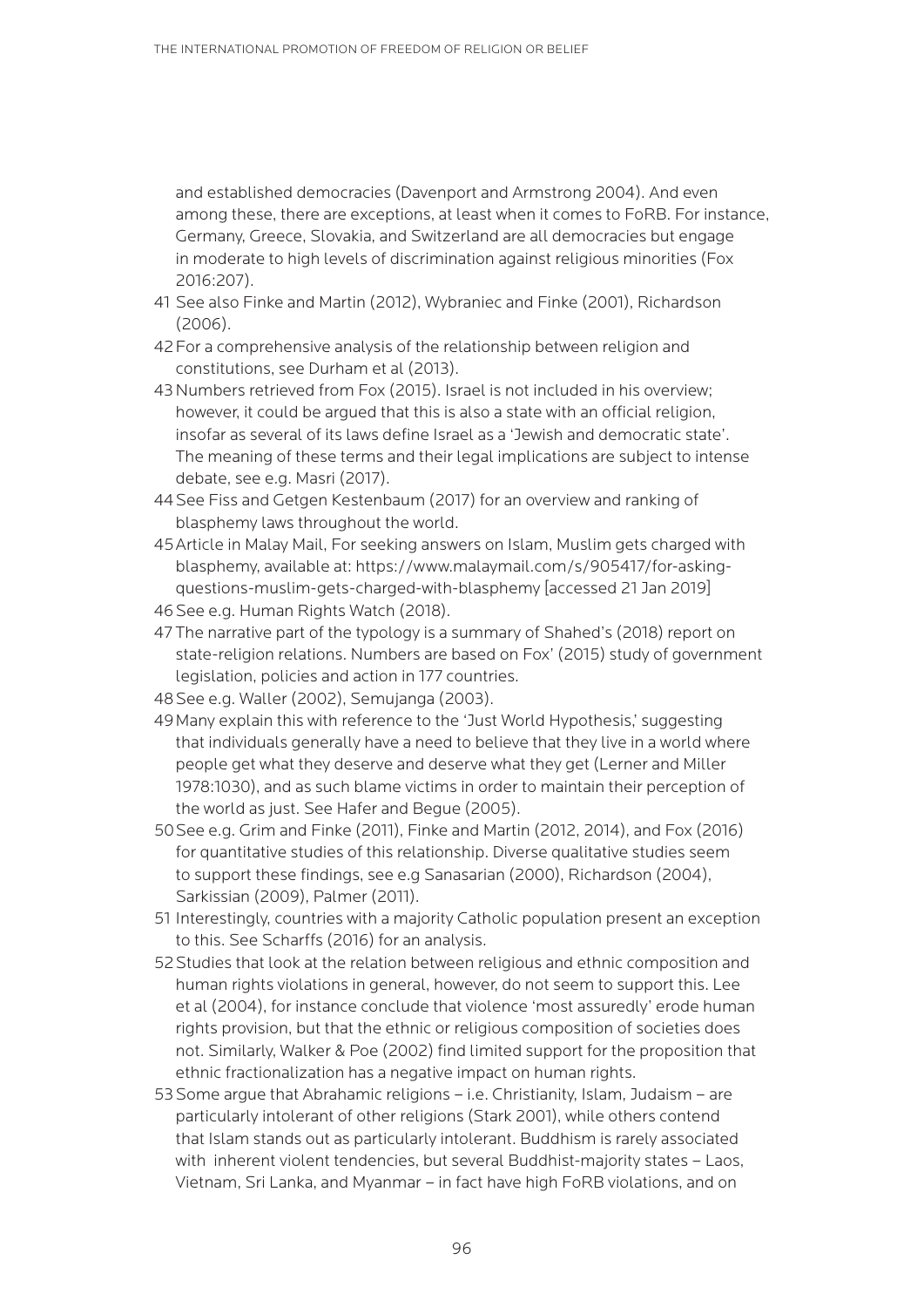average religious discrimination in Buddhist majority states exceeds the world mean (Fox 2016:201).

- [54](#page-42-0) See De Soysa and Nordas (2007) for similar conclusions.
- [55](#page-42-0) A large number of psychological, sociological and historical studies investigate the relationship between religiosity and prejudice, producing inconclusive results, with some showing a strong relation between religiosity and prejudice, and others demonstrating the opposite. For an overview of this literature, see Shaver et al. (2016).
- [56](#page-43-0) Interview, representative from international NGO, 17.05.2018
- [57](#page-45-0) See e.g. Gurr (1993, 2000), Friedland (2001).
- [58](#page-46-0) Royal Decree 7-1974, al Jarida al Rasmiyya, 26 February 1974, available on the website of the Omani Government, [http://www.rop.gov.om/pdfs/roplaws/](http://www.rop.gov.om/pdfs/roplaws/arabic/ROPRULE-1.pdf) [arabic/ROPRULE-1.pdf](http://www.rop.gov.om/pdfs/roplaws/arabic/ROPRULE-1.pdf) (in Arabic).
- [59](#page-46-0) See Hafner-Burton (2013), Davenport (1995).
- [60](#page-47-0) See e.g. Castelli (2007). See Ron, Golden, Crow and Pandya (2018) for an overview of literature on human rights perception polls.
- [61](#page-47-0) Interview, representative from Asian FBO, 06.06.2018.
- [62](#page-47-0) Interview, representative from international NGO, 14.05.2018
- [63](#page-47-0) Some people point to recent 'burka bans' in a number of European countries as an example of this trend. It is important to emphasise that even while some European countries have introduced restrictions of FoRB, Europe (together with the Americas) remains the region with the lowest levels of restrictions on FoRB, compared to the rest of the world (Pew Research Center 2018). Furthermore, this dissonance between foreign and domestic policy is obviously not only seen among European countries. The OIC is advocating for the protection of Rohingya Muslims in Myanmar, while remaining silent about the severe restrictions on other religious minorities in its own member states; however, expectations of the OIC in the global human rights community are generally low, and as such, this kind of behaviour comes as less of a disappointment. All that aside, however, the quote above does point to the importance of acknowledging the often complex dynamics shaping the relationship between domestic and foreign policy in this area, and the importance of states' domestic policies in influencing global perceptions of their foreign policies. See Foret (2017) for a discussion of this in an EU context.
- [64](#page-47-0) All numbers are from the World Public Opinion Poll (Council on Foreign Relations 2009). The poll included 24 countries from different continents.
- [65](#page-48-0) See also Baumann (1989) who points to the relationship between violations and bureaucratization, arguing that Holocaust was made possible precisely because of modern processes of bureaucratization and specialization.
- [66](#page-52-0) Interview, FoRB activist, Malaysia, 31.05.2018.
- [67](#page-54-0) Information from briefing on religious freedom designations, December 11, 2018 (transcript available here: [https://www.state.gov/r/pa/prs/ps/2018/12/288021.](https://www.state.gov/r/pa/prs/ps/2018/12/288021.htm) [htm\)](https://www.state.gov/r/pa/prs/ps/2018/12/288021.htm).
- [68](#page-55-0) A study by Franklin (2008) showed that criticism by NGOs, religious groups, and foreign governments was more effective than criticism from inter-governmental organizations.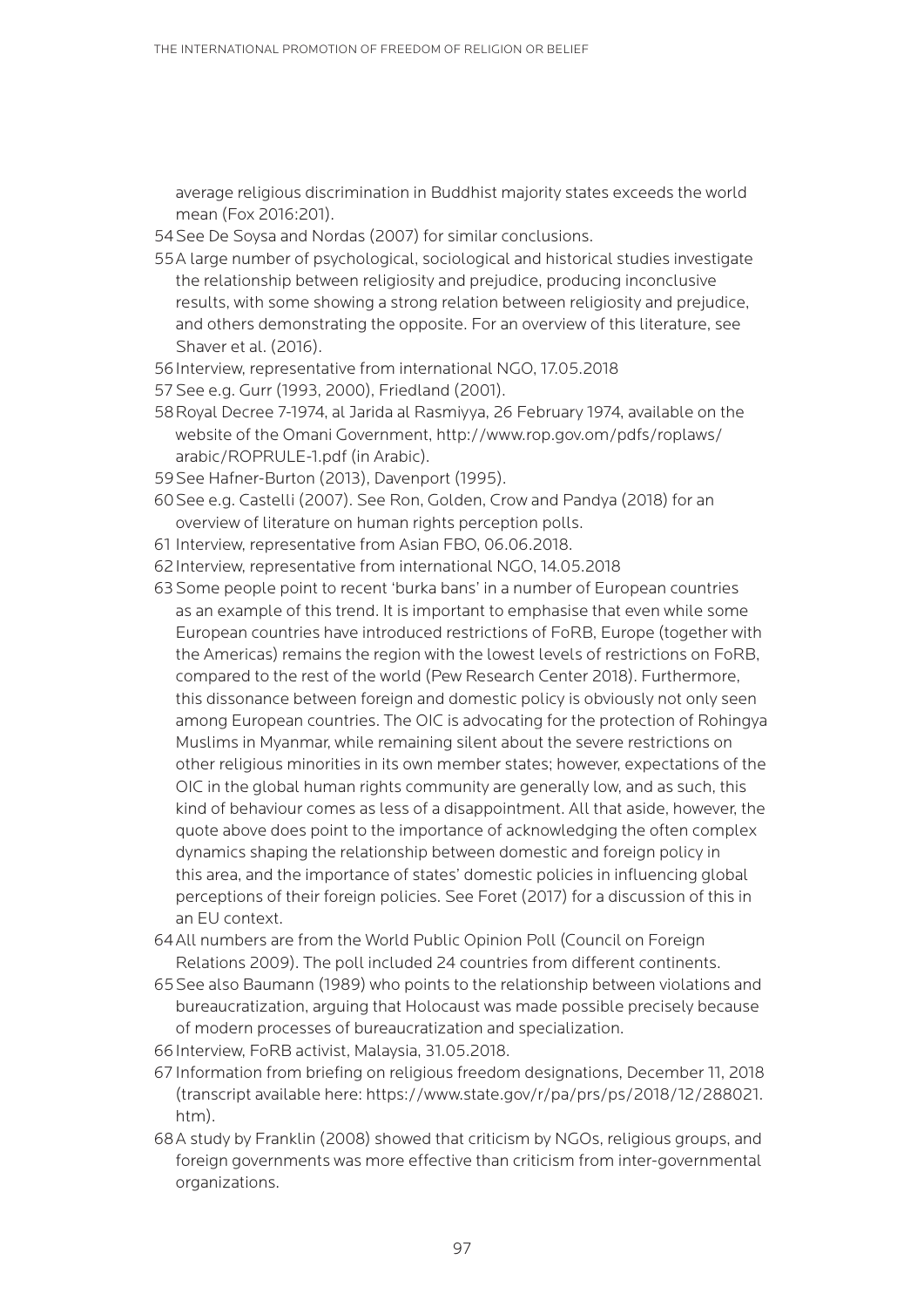[69](#page-55-0) See also Franklin (2008) for a similar study of Latin American countries.

- [70](#page-55-0) "In relation to Vietnam, the US made a deal with them on some changes they had to make in order to get off the list. But once they were off the list, they went back to doing the same things. Similarly, there was a case in 2006, with Turkmenistan, where the threat of CPC was used to release some prisoners. But most countries have been on the list for so long, they realise it doesn't really matter." Interview, representative from US institution, 09.05.2018.
- [71](#page-56-0) In a 2017 report, the UN Special Rapporteur on FoRB estimated that less than 2.5 percent of all UPR recommendations concerned FoRB (Shaheed 2017:5). Based on recent research, World Evangelical Alliance notes that the number has increased slightly during the third UPR cycle, but that very few of these recommendations are specific, measurable and time-bound enough to enable an assessment of implementation (e-mail correspondence with Wissam al-Saliby, World Evangelical Alliance 15.03.2019).
- [72](#page-56-0) Pilot projects were implemented in China, Egypt, India, Kazakhstan, and Eritrea from 2009. Five countries were later added, including Pakistan, Sudan, Nigeria, Armenia, and North Korea. Activities included strategic deployment of the ministry's Human Rights Fund, cooperation with the EU and other multilateral organizations, lobbying and policy influencing, seminars, academic cooperation, and capacity-building for NGOs.
- [73](#page-57-0) Interview, representative from US institution, 09.05.2018
- [74](#page-57-0) See Limon et al (2014) for a thorough account of Resolution 16/18. See also Article 19 and Jacob Blaustein Institute for the Advancement of Human Rights (2017) and Wilton Park (2012).
- [75](#page-58-0) Letter from Minister of Foreign Affairs, Netherlands (unpublished).
- [76](#page-59-0) Email correspondence, FoRB expert, 11.03.2019
- [77](#page-60-0) See Boyle et al (2017) for an overview of research on human rights awarenessraising campaigns.
- [78](#page-60-0) https://www.theguardian.com/world/2018/dec/12/facebook-among-firmsnamed-on-myanmar-human-rights-dirty-list
- [79](#page-61-0) For interfaith dialogue, there is a broad consensus that, notwithstanding its importance in soothing tensions among religious individuals and groups, theological dialogue is a less effective approach to bringing about social and legal change than 'diapraxis' that involves bringing groups together to work for a common cause. Initiatives that focus on social, political, and structural injustices directly may encourage more sustained activism than initiatives focusing on interpersonal and cultural change. A (rare) study of the long-term effects of peace-building and dialogue projects explored the degree to which 899 Israeli and Palestinian youth participants in three such projects were involved in activities for social change ten years after their participation. The study found that programmes focusing explicitly on core conflict issues or critical approaches to social injustice inspired more long-term activity among alumni than 'nonpolitical' programmes (Ross and Lazarus 2016:131). See also Neufeldt (2011), Orton (2016) and Garfinkel (2004) for discussions of different types of and approaches to interfaith dialogue.
- [80](#page-62-0) An evaluation of the International Center for Religion and Diplomacy's work with 2.600 religious leaders and staff from Pakistani madrasas concluded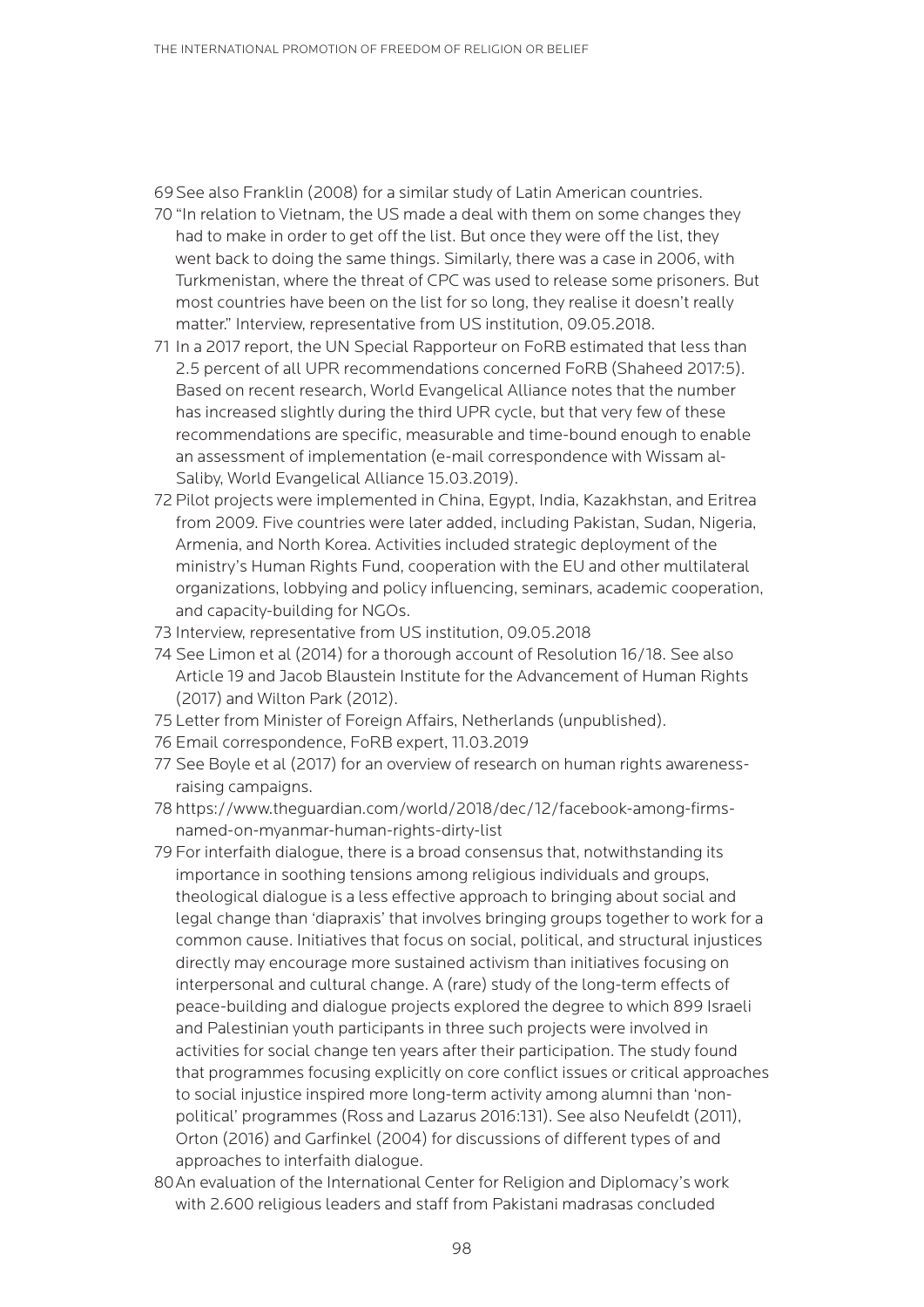<span id="page-98-0"></span>that 98 percent of participants acquired a better understanding of the role of Islam in promoting religious tolerance and dialogue. One teacher called the ICRD program "the most influential event in his life", changing his entire views about madrasas and ways of teaching and working with his students. Another stated that: "I used to ignore my wife and not interact with my children. They were afraid of me. They never told me about their lives. After these programs it changed." (Abu-Nimer and Kadayifci-Orellana 2008:5). An evaluation of the large-scGoale Face to Faith programme (now Generation Global), implemented by the Tony Blair Institute for Global Change, concluded that "being part of the F2F programme had a modest but statistically significant positive impact on students' dialogical open-mindedness and knowledge and experience of difference, e.g. their attitudes towards others who are different" (Doney and Wegerif 2016:8f).

- [81](#page-62-0) Others have also noted this lack of solid evidence. Vader's (2015) meta-review of seven interreligious peacebuilding program evaluations, for instance, concludes that "evaluations […] lacked strong evidence to support their conclusions and generally suffered from a dearth of valid and reliable information" (Vader 2015:38). For more examples, see Ackerman 2018.
- [82](#page-63-0) See the websites of the individual organisations for further information: Search for Common Ground ([www.sfcg.org](http://www.sfcg.org)); Network of Religious and Traditional Peacemakers ([www.peacemakersnetwork.org](http://www.peacemakersnetwork.org)); Minority Rights Group International [\(www.minorityrights.org\)](http://www.minorityrights.org); Christian Solidarity Worldwide ([www.csw.org.uk\)](http://www.csw.org.uk); AMAR Foundation [\(www.amarfoundation.org](http://www.amarfoundation.org)); Tony Blair Institute for Global Change ([https://institute.global\)](https://institute.global); FACES Pakistan ([www.](http://www.facespakistan.com) [facespakistan.com](http://www.facespakistan.com)); Panzagar Flower Speech Campaign [\(www.facebook.com/](http://www.facebook.com/supportflowerspeech) [supportflowerspeech\)](http://www.facebook.com/supportflowerspeech).
- [83](#page-64-0) See e.g. Merry (2006) for a discussion of the concept of 'vernacularisation'.
- [84](#page-64-0) Email correspondence, FoRB activist, Malaysia, 11.03.2018.
- [85](#page-64-0) For the full text of the two declarations, see the websites of respectively the OHCHR ([https://www.ohchr.org/EN/Issues/FreedomReligion/](https://www.ohchr.org/EN/Issues/FreedomReligion/Pages/FaithForRights.aspx) [Pages/FaithForRights.aspx\)](https://www.ohchr.org/EN/Issues/FreedomReligion/Pages/FaithForRights.aspx) and the Marrakesh Declaration ([http://www.](http://www.marrakeshdeclaration.org/) [marrakeshdeclaration.org/\)](http://www.marrakeshdeclaration.org/).
- [86](#page-65-0) However, as pointed out by FoRB expert Michael Wiener of the OHCHR, focusing on citizens alone risks sidelining or even denying the rights of non-citizens such as stateless persons, refugees, asylum seekers and migrant workers. This is compounded if access to citizenship is arbitrarily denied to certain religious minorities and thus may undermine a human rights based approach (e-mail correspondence, 14.01.2019).
- [87](#page-65-0) Interview, FoRB activist, Egypt, 23.05.2018. See also Adyan (2018) and Pedersen, Adelin Jørgensen and Udsholt (2016) for recommendations as to how to address FoRB in the context of interreligious dialogue.
- [88](#page-72-0) Interview, representative from international NGO, 14.08.2018
- [89](#page-73-0) The bibliography includes literature referenced in the report as well as other material deemed to be of relevance.
- [90](#page-82-0) This includes both publications that focus explicitly on FoRB and publications on related topics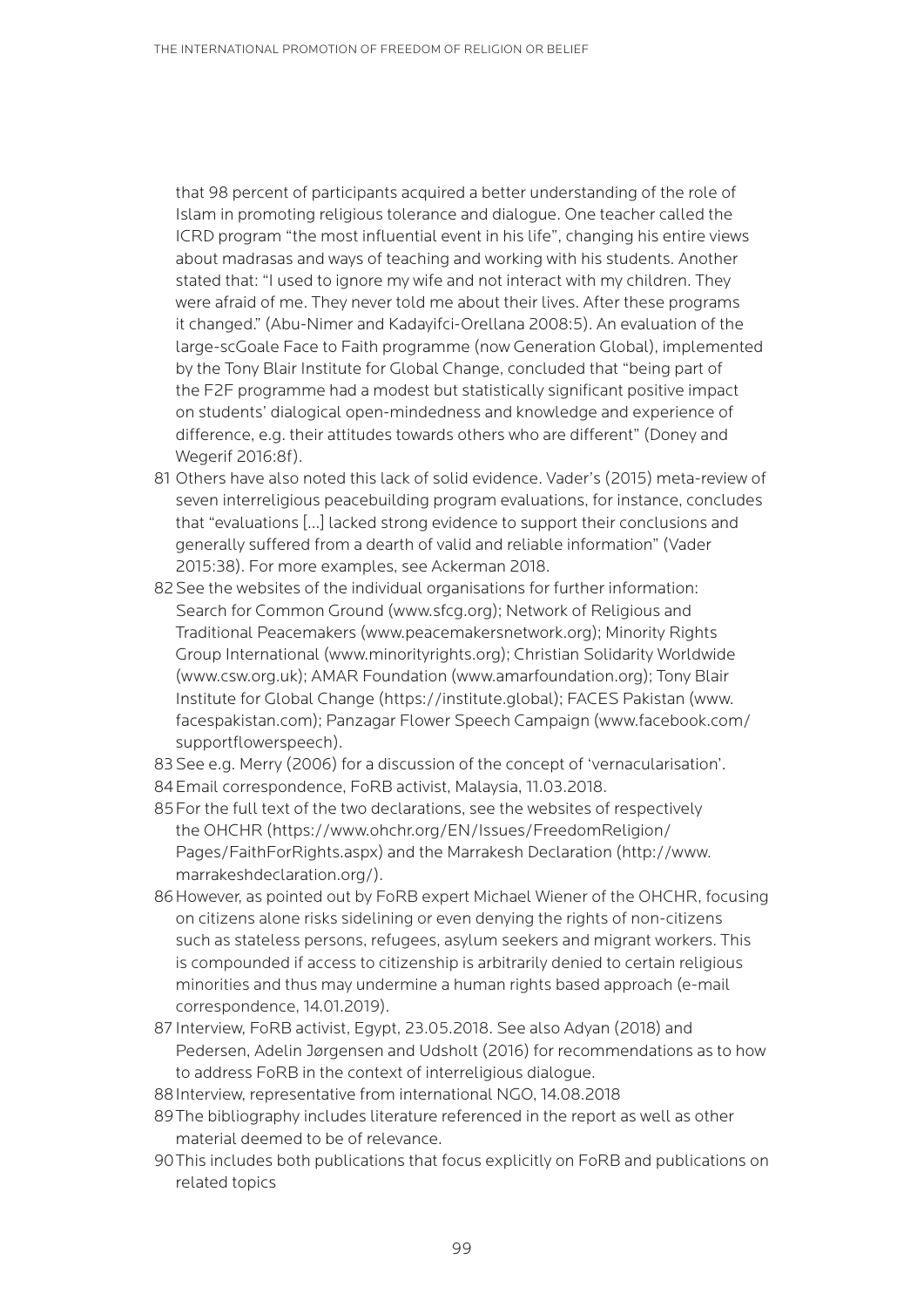- <span id="page-99-0"></span>[91](#page-84-0) The list includes only reports with global or regional coverage. It includes both reports based on original, primary source, monitoring and documentation, as well as reports that are based mainly on secondary sources. Inclusion in this list does not necessarily imply the authors' support, approval or endorsement of the work and publications of the individual actors.
- [92](#page-87-0) For an analysis of the use of the EU guidelines in Swedish embassies, see Cash and Olofsson (2016).
- [93](#page-88-0) For an analysis of recent European and North American government initiatives, see Toft and Green (2018).
- [94](#page-89-0) This description is based on a mapping of more than 150 NGOs involved in FoRB promotion, drawing on various sources, including membership of the UN NGO Committee, EPRID, and other FoRB networks; organisations supported under the EIDHR and other funds focusing specifically on FoRB; participants in the CIFoRB ToC study; and attendees at major conferences on FoRB. Further organisations were identified through systematic web searches, and mentions in research, policy reports, and evaluations.
- [95](#page-90-0) See the website of the IPP-FoRB, [http://ippforb.com/charter-for-freedom-of](http://ippforb.com/charter-for-freedom-of-religion-or-belief/)[religion-or-belief/](http://ippforb.com/charter-for-freedom-of-religion-or-belief/)
- [96](#page-90-0) https://religiousfreedomandbusiness.org/corporate-pledge
- [97](#page-90-0) https://religiousfreedomandbusiness.org/bambang-ismawan
- [98](#page-90-0) The European Commission's Lorenzo Natali Media Prize is awarded to amateur and professional journalists for outstanding reporting on development and poverty eradication – since 2016, with a category for outstanding reporting on freedom of religion or belief outside the EU (Foret 2017:20).